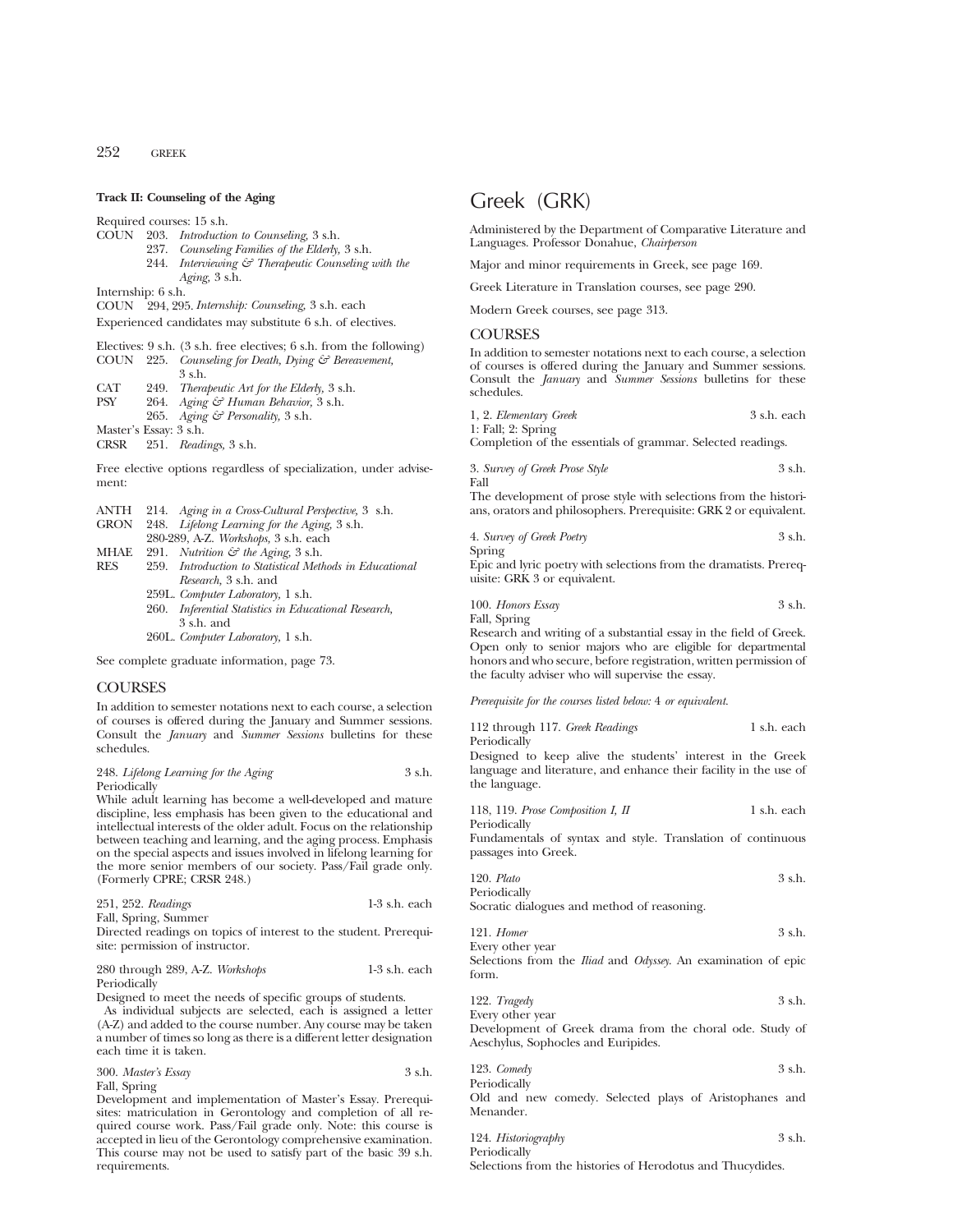125. *Oratory* 3 s.h. **Periodically** Selected readings from Lysias and Demosthenes.

# Health Professions and Family Studies (HPFS)

Formerly Health, Physical Education, and Recreation (HPER) Formerly Health Studies, Sport Sciences, and Physical Education (HSPE)

### Professor Weinstein, *Chairperson*

Professor Atwood; Associate Professors Lazow, Schwartz; Assistant Professor Ludwig.

The Health Professions and Family Studies Department provides several categories of activities:

- I. Undergraduate major programs leading to the following: A. **B.S.** Certification for teaching health education in elementary and secondary schools. (See section IA below.)
	- B. **B.S.** Community Health—skills and knowledge needed for assessing individual and community health needs as well as planning, implementing, and evaluating community health programs. (See section IB below.)
- II. Master of Arts: Health Administration (See section II below.)
- III. Master of Science in Health Education (See section III below.)
- IV. Master of Arts: Marriage and Family Therapy (see page 300 for program, requirements, and courses.)
- V. Professional Diploma in Managed Care (see section V below.)
- VI. Professional Diploma in Marriage and Family Therapy (see page 301 for program, requirements, and courses.)
- VII. Post-Master's Degree: Family Therapy (see page 301 for program and courses.)
- VIII. Advanced Certificate in Sex Counseling (see page 301 for program and courses.)

# **Please note new course prefixes:**

61 through 179, A-Z will carry the prefix HPFS 230A through 299 will carry the prefix MHAE 300, 301, 302 will carry the prefix MHAE 305 through 389 will carry the prefix PDMC All Marriage and Family Therapy courses carry the prefix MFT (see pps. 302 for programs)

# I. MAJOR PROGRAMS

A. **B.S. IN SCHOOL HEALTH EDUCATION**: this undergraduate major program is designed to provide students with the knowledge, methods, materials, field experiences, and student teaching necessary for a career as a health education teacher from PreK-12. Training includes the development of a broad knowledge base in the areas of health promotion, disease prevention, and program planning and implementation, with an emphasis on educational methods and techniques appropriate for a school setting. The program combines on-campus coursework with a broad array of field experiences in a variety of school settings, culminating in student teaching. Literacy, multicultural education, information technology, and inclusion are integrated throughout all areas of the curriculum. Successful completion of the program and a passing score on the New York State Teacher Certification Examinations (NYSTCE) will qualify the student to obtain initial New York State Teacher Certification.

Assistant Professor Ludwig, *Adviser* (Ext. 3-5885)

Matriculation and Continuation Standards

Requirements for acceptance into the school health education major program include: meeting Hofstra University's general admissions standards and an interview with the program coordinator for advisement and scheduling.

All school health education majors must meet the following criteria to continue in the program:

- 1. A cumulative grade point average of 2.5 or better in the following categories:
	- a) all coursework completed at Hofstra
	- b) all required school health education major coursework.
- 2. Recommendation of the major adviser.
- 3. Recommendation of the School Health Education Program Coordinator.

Final admission to the program is made by the Chairperson of the Department of Health Professions and Family Studies upon recommendation of the department faculty.

#### **Student Teaching Prerequisites**

After completing at least 19 hours of professional education coursework, including the special teaching-methods courses, students may apply for admission into student teaching. Application forms may be obtained from the Office of Field Placement in 243 Gallon Wing and returned by October 1 for the spring semester and March 1 for the fall semester. Admission criteria are as follows: 1) a cumulative GPA of 2.5 on overall coursework or permission of adviser; 2) no grade lower than  $C-$  and no unresolved INC grades in professional education coursework; 3) a GPA of 2.5 or higher in all coursework.

\*\*See note below regarding teacher certification examinations.

# **Teacher Certification Requirements**

Upon the successful completion of a teacher education program students will be eligible to apply for the University's recommendation for New York State certification. For Initial Certification, students are required to have passing scores on each of the New York State Teacher Certification Examinations (NYSTCE): The Liberal Arts and Sciences Test (LAST), The Assessment of Teaching Skills—Written (ATS-W), and The Content Specialty Test (CST). Students not receiving passing scores on all three examinations will not be eligible for certification. Additional information pertaining to certification can be found on page 120.

\*\*NOTE: It is *strongly recommended* that students complete the Liberal Arts and Sciences Test (LAST) of the New York State Teacher Certification Examinations prior to student teaching and the assessment of Teaching Skills—Written (ATS-W), and the Content Specialty Test (CST) during student teaching. All three NYSTCE's should be completed prior to graduation. Students not receiving passing scores on all three examinations will not be eligible for certification.

#### Degree Requirements

In order to ensure that prospective teachers have a broad education in the liberal arts and sciences, all students must complete course work from each of the content areas as described on the distribution sheet for the program. The Bachelor of Science degree program in School Health Education requires 64 hours of study in the liberal arts and sciences. While the student has some flexibility, the following list of course work must be completed as part of those 64 semester hours in liberal arts and sciences. Some of the courses can be found in more than one category.

Candidates for graduation must fulfill the following requirements:

- 1. Successful completion of at least 128 semester hours and a cumulative grade point average of 2.5 in work completed at Hofstra.
- 2. At least 64 semester hours must be in liberal arts.
- 3. There are two requirements that must ordinarily be completed in residence at Hofstra: 15 semester hours in the major field of specialization, including student teaching, and the last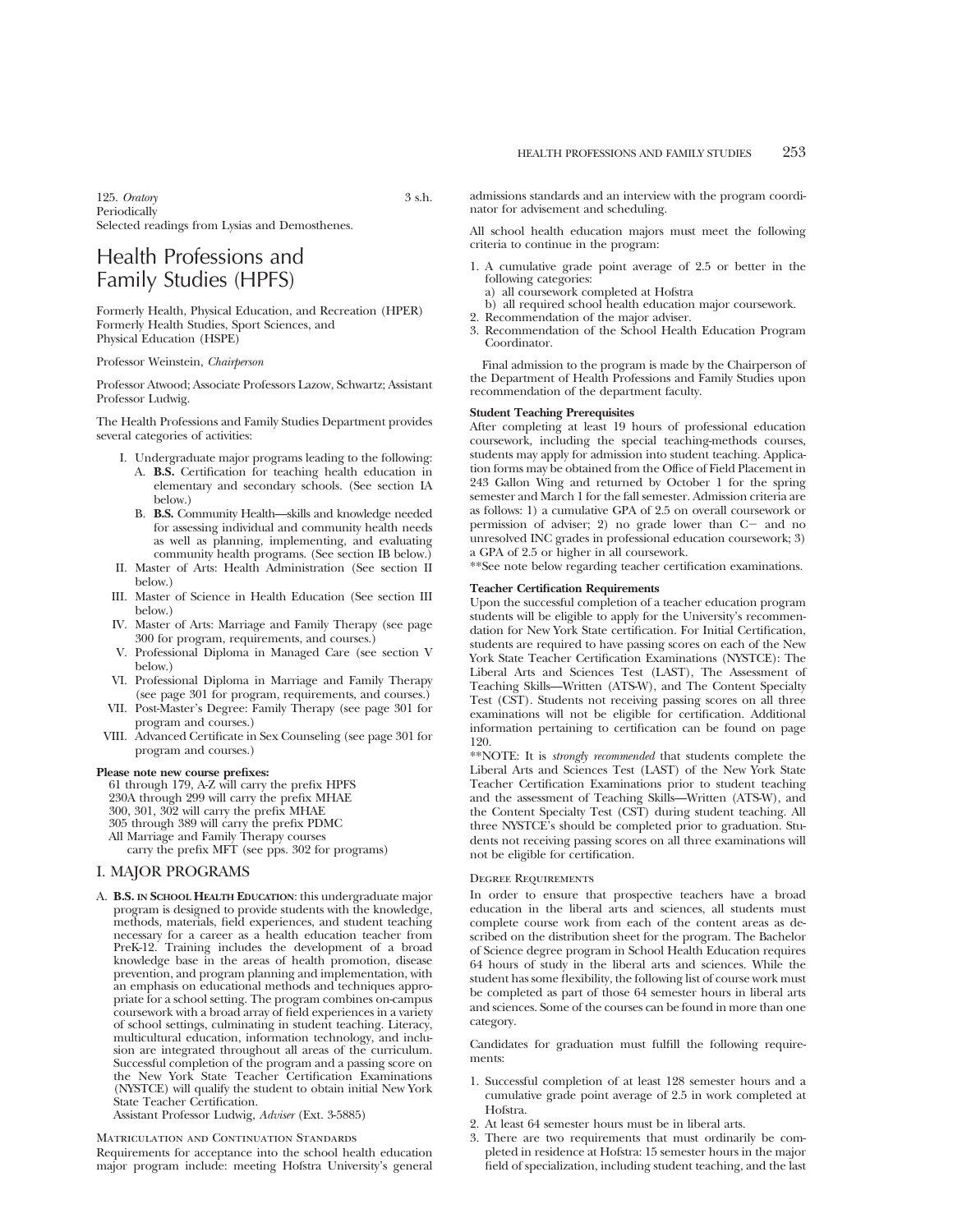30 hours. The 15 hours need not be included within the last 30 hours.

|  |             | 4. Distribution of semester hours by specific area:                          |                 |
|--|-------------|------------------------------------------------------------------------------|-----------------|
|  |             | a) Major core requirements: 25-26 s.h.                                       | Sem. Hrs.       |
|  | PESP        | 60. First Aid & Safety                                                       | 3               |
|  | <b>HPFS</b> | 61. Family Health: A Lifecycle Approach                                      | 3               |
|  |             | 62. Personal & Community Health                                              | 3               |
|  |             | 66. Drugs & Alcohol                                                          | 3               |
|  |             | 71. Chronic & Communicable Diseases                                          | 3               |
|  |             | 114. Applied Nutrition, Diet & Exercise                                      | 3               |
|  |             | CRSR 116. Health Counseling OR                                               |                 |
|  |             | HPFS 162. Mental Health Care and Services                                    | 3               |
|  |             | *SGA 60A. Fundamentals of Child Abuse &<br>Child Abduction (New College)     | 1               |
|  |             | (This can be taken as a 2 hour                                               |                 |
|  |             | workshop during student teaching. In                                         |                 |
|  |             | this case, it does not offer semester                                        |                 |
|  |             | hour credit but satisfied the NYS                                            |                 |
|  |             | requirement)                                                                 |                 |
|  |             | *SGA 60C. AIDS: Interdisciplinary Perspectives                               |                 |
|  |             | (New College)                                                                | 1               |
|  | <b>PSY</b>  | 85. Human Sexual Behavior                                                    | 3               |
|  |             |                                                                              | $25 - 26$       |
|  |             | b) Major field requirements: 22 s.h.                                         |                 |
|  | CТ          | 102. Development & Learning in                                               |                 |
|  |             | Childhood & Adolescence                                                      | 3               |
|  | <b>SPED</b> | 102. Inclusion: Meeting Special Needs                                        |                 |
|  |             | in PreK-12 Programs                                                          | 3               |
|  | LYST        | 100. Literacy, Health, & Physical                                            |                 |
|  |             | Education                                                                    | 1               |
|  | <b>HPFS</b> | 102. Organization & Administration of                                        | 3               |
|  |             | School Health Programs<br>103. Methods & Materials of Health                 |                 |
|  |             | Education: Children                                                          | 3               |
|  |             | 104. Methods & Materials of Health                                           |                 |
|  |             | Education: Adolescents/Adults                                                | 3               |
|  |             | 105. Health Education Curricula                                              |                 |
|  |             | Development: PreK-12                                                         | 3               |
|  |             | *FDED 111. The American School OR                                            |                 |
|  |             | *FDED 127. Introduction to Philosophy of                                     |                 |
|  |             | Education                                                                    | 3               |
|  |             |                                                                              | $\overline{22}$ |
|  |             | c) Student Teaching requirement: 9 s.h.                                      |                 |
|  |             | HPFS 130A. Student Teaching                                                  | 4.5             |
|  |             | 130B. Student Teaching                                                       | 4.5             |
|  |             |                                                                              | $\overline{9}$  |
|  |             | d) Major core electives: minimum 9 s.h. required                             |                 |
|  | HPFS        | 64. Consumer Health                                                          | 3               |
|  |             | 65. Ethical, Legal & Critical Health                                         |                 |
|  |             | Problems<br>67. Gerontological Health                                        | 3<br>3          |
|  |             | 68. Environmental Health                                                     | 3               |
|  |             | 69. Stress Management                                                        | 1               |
|  |             | 70. Epidemiology                                                             | $\overline{2}$  |
|  |             | 74. Microcomputer Applications for                                           |                 |
|  |             | <b>Health Professionals</b>                                                  | 3               |
|  |             | 75. Life Cycle Sexual Health                                                 | 3               |
|  |             | 118. Women's Health Issues                                                   | 3               |
|  |             | 125. Violence in Children, Family, &                                         |                 |
|  |             | the Community                                                                | 3               |
|  |             | 151, 152. Readings                                                           | $1-3$           |
|  |             | 160. International Health Issues                                             | 3               |
|  |             | 162. Mental Health Care & Services                                           | 3               |
|  |             | (if this course is taken as a                                                |                 |
|  |             | required course it may not be used                                           |                 |
|  |             | as an elective)                                                              |                 |
|  | RES         | 179, A-Z. Workshops in Health<br>119. Introduction to Research $\mathcal{C}$ | 1-3             |
|  |             | Writing in Health                                                            | 3               |
|  |             |                                                                              |                 |

|     | 124. Introduction to Grant Writing &           |                  |
|-----|------------------------------------------------|------------------|
|     | Proposal Development in the Field              |                  |
|     | Of Health                                      | 3                |
|     | *SSG 060A. Death & Dying (New College)         | $rac{2}{9}$      |
|     | (minimum required)                             |                  |
| e). | Liberal Arts requirements: 39-48 s.h.          |                  |
|     | 1. ENGL 1-2**                                  |                  |
|     | 2. Humanities/Artistic Expression: 6 s.h.      |                  |
|     | including one from each category:              |                  |
|     | a) SPCM 1, 7, 11 or SPCH 3                     |                  |
|     | b) AH 3-8, 74, 101; DNCE 127; DRAM 1;          |                  |
|     | MUS 3, 130, 135                                | 6                |
|     | 3. BIO 3 or 4 and 103 and 105                  | 9                |
|     | 4. CSC 5 or HPFS 74 or a passing score on      |                  |
|     | the Examination for Information Retrieval      |                  |
|     | (EIR) or comparable coursework                 | $0 - 3$          |
|     | 5. Basic statistics course chosen from         |                  |
|     | PSY 140, SOC 180, MATH 8, BIO 100, or          |                  |
|     | SO 91A (New College)                           | 3                |
|     | 6. PSY 1, 53, 54                               | 9                |
|     | 7. SOC 4                                       | 3                |
|     | 8. Any HIST course                             | 3                |
|     | 9. Language to level II or advanced placement  |                  |
|     | to level II. Note: Six semester hours of       |                  |
|     | American Sign Language (REHB 191 and 192)      |                  |
|     | satisfy this requirement but does not          |                  |
|     | provide liberal arts and sciences credit.      | $0 - 6$          |
|     | f) Liberal Arts electives                      | $6-15$           |
|     | Suggestions for School Health Education        |                  |
|     | Majors: ANTH 131; BIO 10; PSY 55, 63, 89, 159; |                  |
|     | SOC 34, 36, 101, 103, 104, 134.                |                  |
|     | g) Free electives                              | 8                |
|     | Total semester hours                           | $\overline{128}$ |
|     |                                                |                  |

B. **B.S. IN COMMUNITY HEALTH:** this undergraduate program is designed for students interested in pursuing a career in a community/public health setting and/or students seeking a health major as preparation for entry into a graduate program in a variety of health related professions. The goal of the program is to prepare scholar-practitioners who have a broad knowledge base in the concepts of wellness, health promotion, and disease prevention, as well as in community and public health services, and service delivery. Emphasis is also given to developing competencies in the assessment of individual and community health needs, as well as in the planning, implementation, and evaluation of community health programs.

The interdisciplinary approach of the program offers students, in addition to a comprehensive health core taught by specialists in their respective areas, a variety of courses taken at New College and in the Departments of Psychology, Biology, Sociology, and Counseling, Research, Special Education, and Rehabilitation. Experiential learning is facilitated through two 3-credit field experiences.

Career opportunities for graduates from this program include: positions with federal, state or local governmental health agencies, private health organizations, or voluntary health agencies. Associate Professor Schwartz, *Coordinator (Ext. 35813)*

# Matriculation and Continuation Standards

Requirements for acceptance into the community health major program include: meeting Hofstra University's general admission standards and an interview with the program coordinator for advisement and scheduling.

All community health majors must meet the following criteria to continue in the program:

<sup>\*</sup>Counts as a liberal arts course.

<sup>\*\*</sup>See University Degree Requirements, page 66.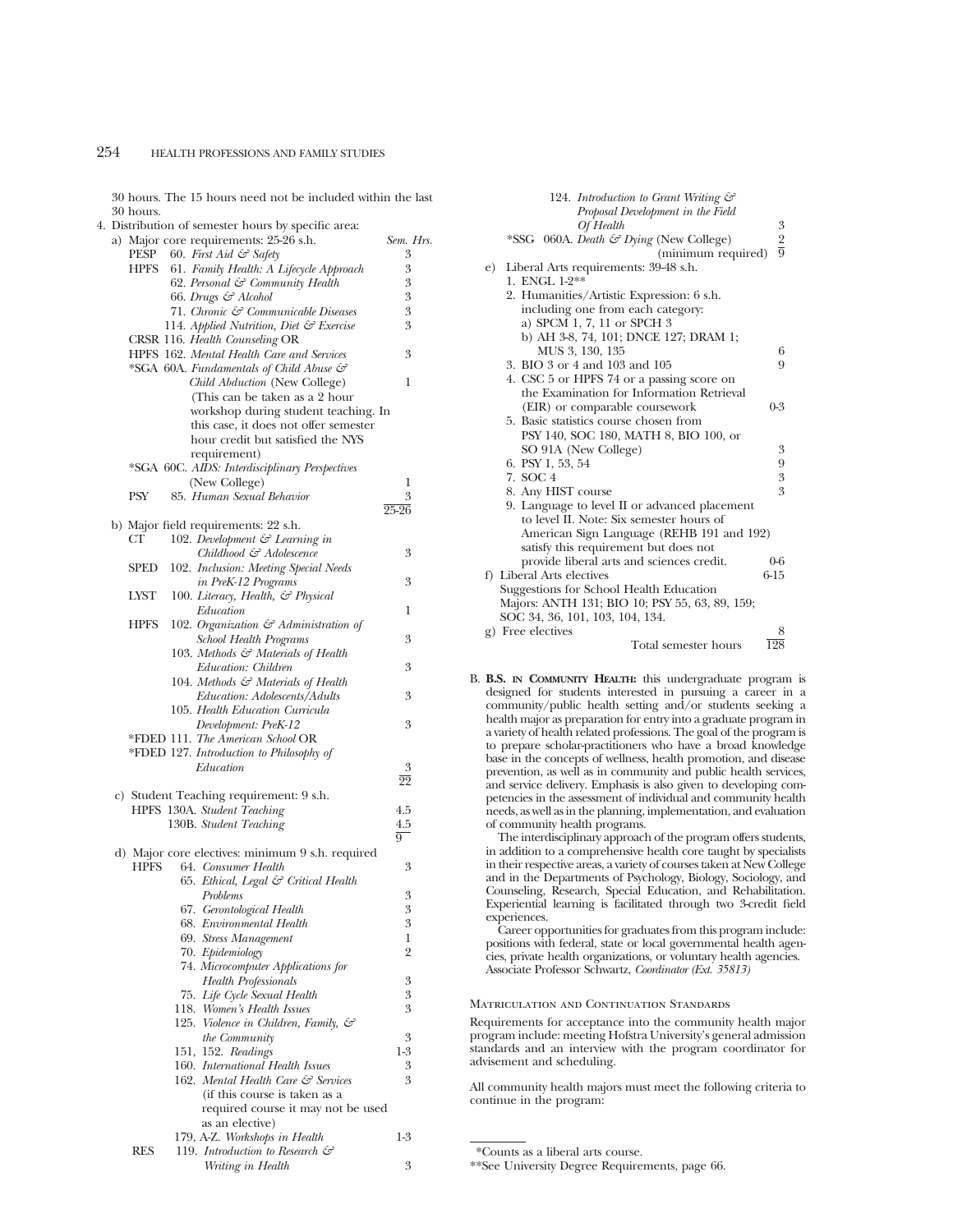- 1. A cumulative grade-point average of 2.5 or better in the following categories:
	- a) all course work completed at Hofstra University;
	- b) all required community health major course work.
- 2. Recommendation of the major adviser.
- 3. Recommendation of the Community Health Program Coordinator.

Final admission to the program is made by the Chairperson of the Department of Health Professions and Family Studies upon recommendation of the department faculty.

# Degree Requirements

Candidates for graduation must fulfill the following requirements:

- 1. The successful completion of at least 128 semester hours and a cumulative grade-point average of 2.5 in work completed at Hofstra.
- 2. At least 62 semester hours must be in liberal arts.
- 3. There are two requirements that must ordinarily be completed in residence at Hofstra: 15 semester hours in the major field of specialization, including a field experience (or its equivalent) and the last 30 hours. The 15 hours need not be included within the last 30 hours.
- 4. Distribution of semester hours by specific area:<br>a) Maior core requirements: 19 s.h.

|             | a) Major core requirements: 19 s.h.                | Sem. Hrs.       |
|-------------|----------------------------------------------------|-----------------|
| <b>HPFS</b> | 62. Personal & Community Health                    | 3               |
|             | 66. Drugs & Alcohol                                | 3               |
|             | 71. Chronic & Communicable Diseases                | 3               |
|             | 114. Applied Nutrition, Diet & Exercise            | 3               |
|             | CRSR 116. Health Counseling Issues                 | 3               |
| *SGG        | 1. Human Sexuality (New College)                   | 4               |
|             |                                                    | $\overline{19}$ |
|             | b) Major field requirements: 14 s.h.               |                 |
| <b>HPFS</b> | 63. Community Health Care $\mathcal G$ Services    | 3               |
|             | 65. Ethical, Legal & Critical Health               |                 |
|             | Problems                                           | 3               |
|             | 70. Epidemiology                                   | $\overline{2}$  |
|             | 116. Planning, Implementation &                    |                 |
|             | Evaluation of Community Health                     |                 |
|             | Programs                                           | 3               |
| <b>RES</b>  | 119. Introduction to Research $\mathcal O$ Writing |                 |
|             | in Health                                          | 3               |
|             |                                                    | $\overline{14}$ |
|             | c) Field experience requirement: 6 s.h.            |                 |
|             | Selected under advisement during the senior year   |                 |
|             | HPFS 157A. Field Experience: Community Health      | 3               |
|             | 157B. Field Experience: Community Health           | 3               |
|             |                                                    | $\overline{6}$  |
|             |                                                    |                 |

**NOTE:** Students who can demonstrate an employment or other field experience in a health setting may substitute six credits of electives selected under advisement only.

| d) Major core electives: |                                                |       |
|--------------------------|------------------------------------------------|-------|
|                          | A minimum of 17 s.h. selected under advisement |       |
| PESP                     | 60. First Aid $\mathcal{C}^{\circ}$ Safety     | 3     |
| <b>HPFS</b>              | 61. Family Health: A Life Cycle Approach       | 3     |
|                          | 64. Consumer Health                            | 3     |
|                          | 67. Gerontological Health                      | 3     |
|                          | 68. Environmental Health                       | 3     |
|                          | 69. Stress Management                          | 1     |
|                          | 74. Microcomputer Applications for             |       |
|                          | <b>Health Professionals</b>                    | 3     |
|                          | 75. Life Cycle Sexual Health                   | 3     |
|                          | 104. Methods & Materials Health                |       |
|                          | Education: Adolescents/Adults                  | 3     |
|                          | 118. Women's Health Issues                     | 3     |
|                          | 125. Violence in Children, Family &            |       |
|                          | <i>the Community</i>                           | 3     |
| 151, 152. Readings       |                                                | $1-3$ |
|                          | 160. International Health Issues               | 3     |
|                          | 162. Mental Health Care & Services             | 3     |
|                          | 179, A-Z. Workshops in Health                  | 1-3   |
|                          |                                                |       |

| <b>RES</b>      |               | 124. Introduction to Grant Funding &           |                 |
|-----------------|---------------|------------------------------------------------|-----------------|
|                 |               | Proposal Development in the Field              |                 |
|                 |               | of Health                                      | 3               |
| *SSG 060A.      |               | Death $\mathcal{C}$ Dying (New College)        |                 |
| *SGA 060A.      |               | Child Abuse (New College)                      | $\frac{2}{1}$   |
| *SGA 060C.      |               | HIV/AIDS (New College)                         | 1               |
|                 |               | (Minimum required)                             | 17              |
|                 |               | e) Liberal Arts requirements: 39 s.h.          |                 |
| 1. ENGL 1-2**   |               |                                                | 6               |
|                 |               | 2. Humanities, 6 semester hours including      |                 |
|                 | SPCM 1, 7, 11 |                                                | 6               |
|                 |               | 3. BIO 3 or 4 and 103 and 105                  | 9               |
|                 |               | 4. Natural Science/Computer Science 6 semester |                 |
|                 |               | hours, including CSC 5                         | 6               |
|                 |               | 5. Basic statistics course chosen from         |                 |
|                 |               | PSY 140, SOC 180 or SO91A (New College)        | 3               |
|                 |               | 6. PSY 1, and 3 semester hours chosen from 39  |                 |
|                 |               | (SPG 14), 53, 54, 63, 89, 159 (SPF 9)          | 6               |
| 7. SOC 4        |               |                                                | 3               |
|                 |               |                                                | $\overline{39}$ |
|                 |               | f) Liberal Arts electives: 19 s.h.             | 19              |
|                 |               | Suggestions for Community Health Majors        |                 |
|                 |               | ANTH 1, 4, 117, 137                            |                 |
| <b>BIO 10</b>   |               |                                                |                 |
| <b>GEOG 102</b> |               |                                                |                 |
|                 |               | SOC 8, 34, 36, 103, 104, 171                   |                 |
|                 |               |                                                |                 |

g) Free electives: 14 s.h.  $\frac{14}{198}$ Total semester hours

# II. MASTER OF ARTS: HEALTH ADMINISTRATION

This degree program is designed for persons interested in careers in health care management in hospitals, managed care organizations, group practices, ambulatory, long term and home healthcare settings, voluntary agencies, government and other health-related facilities.

The program is supported by the full-time faculty in the Department of Health Professionals and Family Studies and a cadre of adjunct faculty who come from executive positions in healthcare delivery systems. This range of practitioners and academicians affords the students a broad understanding of the discipline. Emphasis is placed on management theories and practices, planning and policy strategies as they relate to the administration of health service delivery systems. The curriculum includes inquiry in health and disease issues, epidemiology and needs assessment and analysis skills. Students without healthcare experience participate in an administrative residency at a healthcare facility.

Applicants must hold a bachelor's degree with a minimum grade point average (GPA) of 2.75 and have a departmental interview with the program's coordinator. They must submit two current letters of recommendation and a brief essay describing their interests, activities and objectives related to the delivery of healthcare services.

Students with less than a 2.75 undergraduate GPA may be admitted with additional requirements upon the recommendation of the program adviser. The probationary period will consist of no less than 12 s.h. during which time student will be required to maintain a minimum of 3.0 GPA. The additional requirements may include the Graduate Record Examinations (GRE's) and other remedial work in research, writing, technology, etc., and will be established at the time of the interview.

Students with extensive experience in health care as clinicians or administrators may have individualized adjustments to the required sequence of the program with the recommendation of the program coordinator.

*Program Coordinator*: Adjunct Assistant Professor Clark

Program: 45 semester hours distributed as follows:

<sup>\*</sup>Counts as a liberal arts course.

<sup>\*\*</sup>See University Degree Requirements, page 66.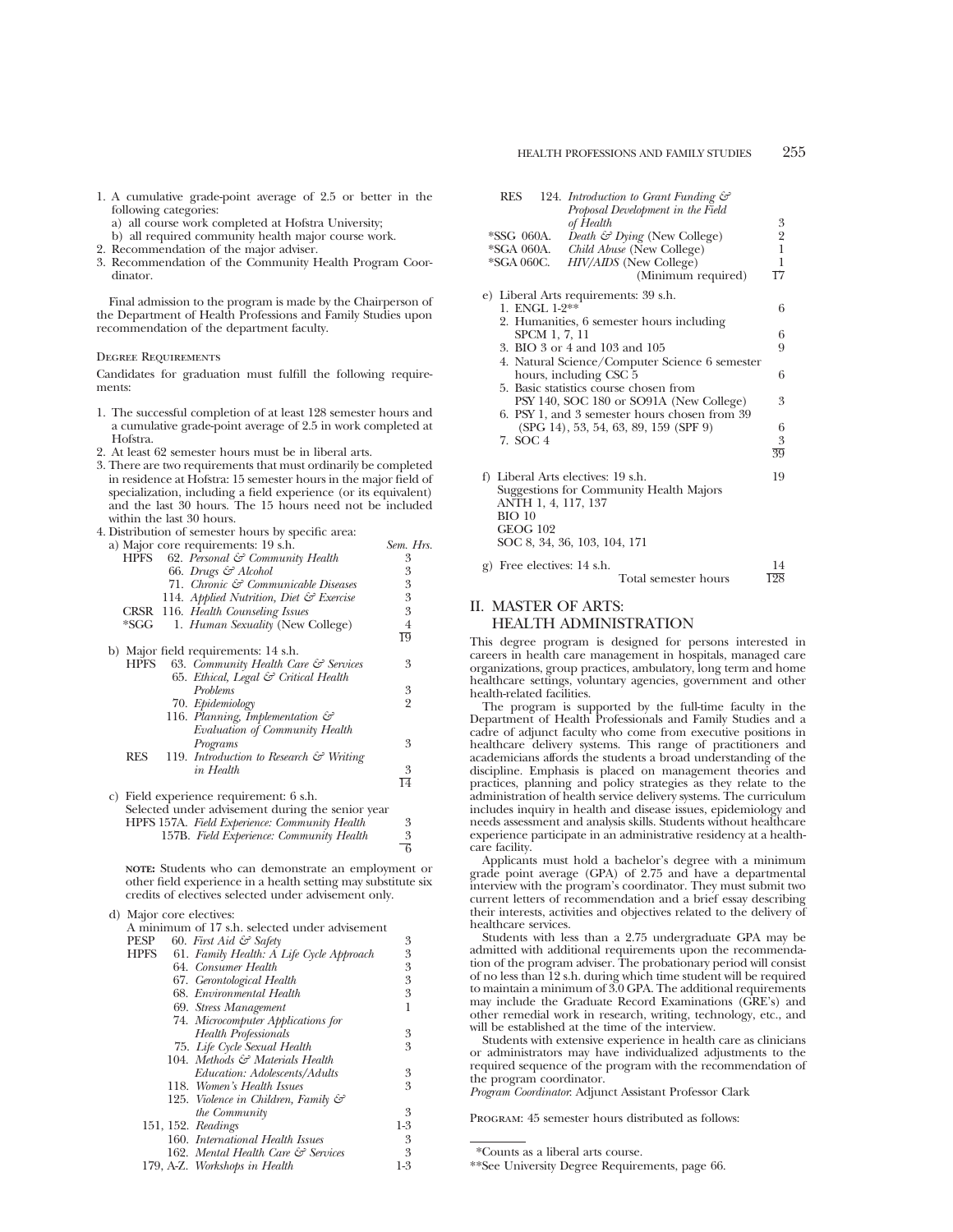### **Prerequisites**

# SOE 201. *Research Writing/Library Literacy*

*Workshop* no credit

Including the ability to access peer-reviewed, current information, and use appropriate documentation (APA format). This competency can be met by successfully passing the qualifying examination administered by the department, previously related course work with a minimum of B, published research or recommendation by the faculty adviser. Students who cannot document the competency will be required to take the departmental workshop before the completion of their first full year of study.

SOE 202A, B, C. *Computer Literacy Workshop* no credit Includes word processing, spreadsheets, accessing the internet/ WWW; and powerpoint.

202A. Wordprocessing

202B. Spreadsheets

202C. Internet/WWW; PowerPoint

NOTE: this proficiency can be met by previous course work or a proficiency examination provided by the department, or a certificate of completion of a department workshop series offered annually or an appropriate alternative determined by the program coordinator. Students may be required to take any or all of the components of the competency depending upon the degree of proficiency determined by the examination or other means described above. The student will complete the workshop within the first year of matriculation unless otherwise determined by the student's faculty adviser.

# SOE 203. *Basic Understanding of Medical*

*Terminology Workshop* no credit NOTE: determined at the time of admission after evaluation of the students previous academic and professional experiences in health care. Students who lack proficiency will be required to successfully complete a medical terminology workshop provided by the program before the completion of the first full year of matriculation or an alternative.

There is a fee associated with each of the above workshops. Contact your program adviser.

Core Requirements: 9 s.h.

- MHAE 259. *Introduction to the American Healthcare System,* 3 s.h.
	- 260. *Health Services, Policy & Management*, 3 s.h.
	- 261. *Introduction to Health & Disease*, 3 s.h.

Major Field Requirements: 27 s.h.

- MHAE 264A. *Economic Dimensions of Health Services Delivery Systems I*, 11⁄2 s.h.
	- 264B. *Economic Dimensions of Health Services Delivery Systems II*, 11⁄2 s.h.
	- 264C. *Advanced Case Studies in Financing Healthcare I*,  $1\frac{1}{2}$  s.h.
	- 264D. *Advanced Case Studies in Financing Healthcare II*,  $1\frac{1}{2}$  s.h.

NOTE: two of the above four courses (3 s.h.) are selected based on the student's previous experience, with approval of the student's faculty supervisor (see course descriptions)

- 265. *Behavioral Health Administration: Concepts, Issues & Policies*, 3 s.h.
- RES 257. *Epidemiological Research*, 3 s.h.
- MHAE 297. *Applications of Management Theory to Healthcare Environments*, 3 s.h.

NOTE: (Based on student's career, academic or professional experiences.)

MHAE 262. *Current Health Issues*, 3 s.h.

Skills in Funding & Proposal Development: *Government, Foundation & Corporate,* 3 s.h.

6 s.h. selected from the following:

- MHAE 249. *Nursing Home Administration I*, 3. s.h.
	- 254A. *Home Healthcare Administration*,  $1\frac{1}{2}$  s.h. 255. Managed Healthcare Systems: PPO, HMO & AD,  $1\frac{1}{2}$  s.h.
		- 255B. *Managed Healthcare Systems II*, 11⁄2 s.h.
		- 272. *Ambulatory Care Management I*, 11⁄2 s.h.
		- 272B. Ambulatory Care Management II,  $1\frac{1}{2}$  s.h.
		- 274. *Medical Practice Management*, 11⁄2 s.h.
		- 277. *Hospital Organization and Management*,  $1\frac{1}{2}$  s.h.

NOTE: additional courses may be selected from this section as electives that have not been taken as Major Field Requirements

MHAE 263B. *Admnistrative Residency*, 6 s.h.

NOTE: This course is taken in the student's last semester. An equivalent 6 s.h. may be selected under advisement only, if the student can document previous health administration experience.

# Core Electives: 9 s.h.<br>MHAE 235A. Outso

- Outsourcing & Healthcare Business Ventures I,  $1\frac{1}{2}$  s.h.
	- 235B. *Outsourcing & Healthcare Business Ventures II,*  $1\frac{1}{2}$  s.h.
	- 236. *Ambulatory Healthcare in a Correctional Setting,* 11⁄2 s.h.
	- 247. *Applications of Marketing Principles in Healthcare Environments,* 11⁄2 s.h.
	- 249. *Nursing Home Administration I*, 3 s.h.
	- 251. *Special Readings Seminar*, 1-3 s.h.
	- 253. *Health Services: Quality Assurance, Risk*
	- *Management & Program Evaluation*, 3 s.h.
	- 254A. *Home Healthcare Administration*, 1½ s.h.<br>255. *Managed Healthcare Systems: PPO, HMC* Managed Healthcare Systems: PPO, HMO & AD,  $1\frac{1}{2}$  s.h.
	- 255B. *Managed Healthcare Systems II*,  $1\frac{1}{2}$  s.h.
	- 256A. *Legal & Ethical Issues in Healthcare Administration*, 11⁄2 s.h.
	- 257A. *Public Health Issues & Policy Making*, 11⁄2 s.h.
	- 263A. *Supervised Externship: Community Agencies*, 3 s.h.
	- 264C. *Advanced Case Studies in Financing Healthcare I*,  $1\frac{1}{2}$  s.h.
	- 264D. *Advanced Case Studies in Financing Healthcare II*,  $1\frac{1}{2}$  s.h.
	- 262. *Current Health Issues*, 3 s.h.
	- 266. *Practicum: Health Care Operations Administration I*,  $1\frac{1}{2}$  s.h.
	- 267. *Practicum: Health Care Operations Administration II*, 11⁄2 s.h.
	- 271. *Economic Issues in the Healthcare Industry*, 3 s.h.
	- 272. *Ambulatory Care Management I*, 11⁄2 s.h.
	- 272B. Ambulatory Care Management II, 1<sup>1</sup>/2 s.h.
	- 274. *Medical Practice Management*,  $1\frac{1}{2}$  s.h.
	- 276. *Computers & Their Application to Health Administration*, 11⁄2 s.h.
	- 277. *Hospital Organization & Management*, 11⁄2 s.h.
	- 278. *Epidemiological Research Methods*, 11⁄2 s.h.
	- 279. *Cases in Long Term Care Management*, 11⁄2 s.h.
	- 298A. *Healthcare Information Systems I*, 11⁄2 s.h.
	- 298B. *Healthcare Information Systems II*, 11⁄2 s.h.
	- 299. *Healthcare Personnel: Resources, Training & Development*, 11⁄2 s.h.
- 280-289, A-Z. *Workshops*, 1-3 s.h. each
- RES 387. *Skills in Funding & Proposal Development: Government, Foundation & Corporate*, 3 s.h.

NOTE: Under special circumstances, other courses may be selected as electives with the approval of the student's faculty supervisor only.

<sup>3</sup> s.h. selected from the following: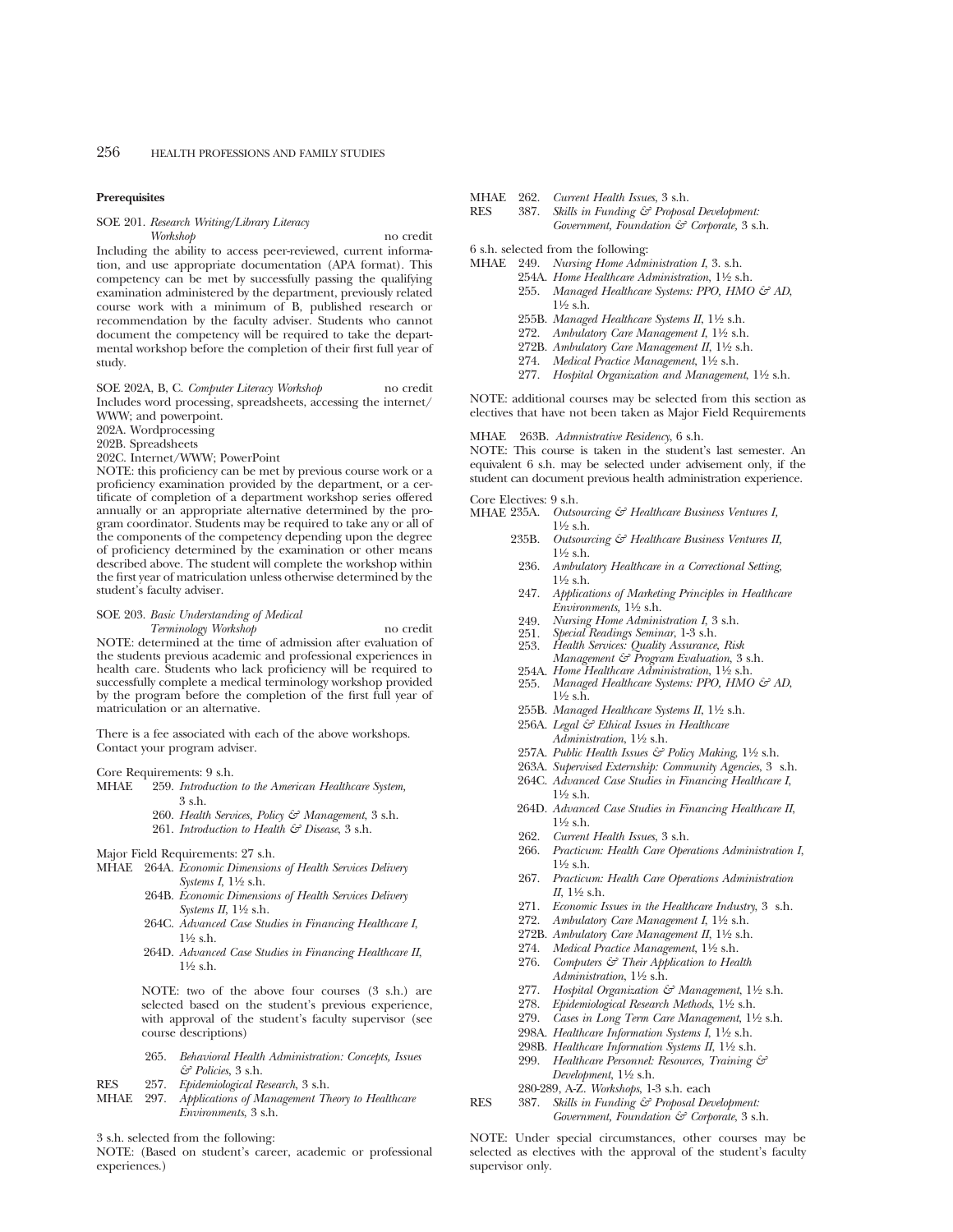#### ADDITIONAL REQUIREMENTS

Successful completion of a comprehensive examination or MHAE 301, 302, *Master's Essay*. If the comprehensive is not passed, the student must complete MHAE 301, 302, *Master's Essay* or MHAE 300, *Departmental Seminar*.

# III. MASTER OF SCIENCE IN HEALTH EDUCATION

This program prepares students for careers in health education with emphasis on wellness and prevention. Courses in curriculum development and techniques of instruction for the school setting and for community programs are included. This program leads to permanent certification as a K-12 health education teacher in New York State for students who have provisional licenses in health or related fields. Students who seek New York State certification as teachers and do not come from a certified discipline must fulfill additional requirements, among them a series of professional education coures (described below) and a student teaching experience.

This program is supported by the full-time faculty in this department and in the department of Counseling, Research, Special Education, and Rehabilitation. Specialized health courses are taught by teachers and other professionals from the healthcare community on an adjunct basis.

Professor Weinstein, *Program Coordinator*

#### Admission Requirements

Admission to the program requires a minimum grade point average of 2.75, a departmental interview, two current letters of recommendation and a brief statement, one to two pages describing the candidates interests, activities and objectives related to health.

Students with a grade point average of less than 2.75 may be admitted on probation with additional requirements upon the recommendation of the program coordinator. The probationary period will consist of no less than 12 credits during which the student will be required to maintain a grade point average of 3.0. The additional requirements may also include the Graduate Record Examination (GRE) and other remedial work in research, writing, and technology and will be established at the time of the interview by recommendation of the program adviser. Students must complete 24 hours in residence at Hofstra.

For candidates who want to teach in the public schools and do not hold prior teacher certification, the following courses must be completed: SED 205, 213, 264; one methods course selected under advisement *and* student teaching.

#### Prerequisite Requirements:

Students may satisfy any and all of the prerequisites listed below by having completed courses in these areas as part of their undergraduate program at an accredited institution or by completing them at Hofstra. Prerequisite courses do not carry degree credit for this program and may be satisfied with 100-level courses.

#### PREREQUISITES:

study.

Biology or Anatomy and Physiology, 4 s.h. Psychology, Sociology, or Anthropology, 3 s.h. First Aid including CPR, or equivalent

### Prerequisite competencies:

# SOE 201. *Research Writing/Library Literacy*

*Workshop* no credit Including the ability to access peer-reviewed, current information, and use appropriate documentation (APA format). This competency can be met by successfully passing the qualifying examination administered by the department, previously related course work with a minimum of B, published research or recommendation by the faculty adviser. Students who cannot document the competency will be required to take the departmental workshop before the completion of their first full year of

SOE 202A, B, C. *Computer Literacy Workshop* no credit Includes word processing, spreadsheets, accessing the internet/ WWW; and powerpoint.

202A. Wordprocessing

202B. Spreadsheets

202C. Internet/WWW; PowerPoint

NOTE: this proficiency can be met by previous course work or a proficiency examination provided by the department, or a certificate of completion of a department workshop series offered annually or an appropriate alternative determined by the program coordinator. Students may be required to take any or all of the components of the competency depending upon the degree of proficiency determined by the examination or other means described above. The student will complete the workshop within the first year of matriculation unless otherwise determined by the student's faculty adviser.

There is a fee associated with each of the above workshops. Contact your program adviser.

Program: 39 graduate credits distributed as follows:

- Core Requirements: 12 s.h.<br>MHAE 961 *Introduction*  $\frac{1}{2}61.$  *Introduction to Health G<sup>2</sup> Disease*, 3 s.h.<br>  $\frac{969}{2}$  *Current Health Issues* 3 s.h.
- 262. *Current Health Issues*, 3 s.h.
	- 239. *Mental Health Issues for Health Educators*, 3 s.h.
- RES 257. *Epidemiological Research*, 3 s.h.

Major Field Requirements: 15 s.h.

MHAE 243. *Health Education: Teaching & Learning Styles & Environments*, 3 s.h.

- 244. *Human Sexuality & Family Life Issues*, 3 s.h.
- 246. *Basic Concepts & Issues in Substance Use, Abuse & Misuse*, 3 s.h.
- 248. *Nutrition & Health*, 3 s.h.
- 258. *Analysis of Curricula & Implementation of School Health Programs*, 3 s.h.

Core Electives (selected under advisement): 12 s.h.<br>MHAE 238. Assessment/Evaluation in Health Educe MHAE 238. *Assessment/Evaluation in Health Education*,

- $1\frac{1}{6}$  s.h. 240. *Consumer Health*, 11⁄2 s.h.
- 
- 242. *Multicultural Issues in Health*,  $1\frac{1}{2}$  s.h.
- 245. *Stress Management*,  $1\frac{1}{2}$  s.h.
- 251. *Special Readings Seminar*, 1-3 s.h.
- 256A. *Legal & Ethical Issues in Healthcare Administration,* 11⁄2 s.h.
- 257A. *Public Health Issues & Policy Making*, 11⁄2 s.h.
- 259. *Introduction to the American Healthcare System*,
- 3 s.h. (under advisement only)
- 263. *Internship: Supervised Field Experience for Health Teachers*, 3 s.h.
- 268A or 268. *Health & the Elementary School Child*, 1<sup>1</sup>/2 s.h.
- 270. *Conflict Resolution*, 1<sup>1</sup>/<sub>2</sub> s.h.
- 273. *Environmental Health*, 11⁄2 s.h.
- 275. *AIDS Education*, 11⁄2 s.h.
- 280-289, A-Z. *Workshops,* 1-3 s.h. each
- 290A. *Sexual Health Issues*, 11⁄2 s.h.
- 294. *Analysis of Child Abuse & Maltreatment*, 11⁄2 s.h.
- 295. Assessing *Initiatives in Health Education*,  $1\frac{1}{2}$  s.h.
- 296. *Bereavement & Death Education,* 11⁄2 s.h.
- **NOTE:** MHAE 268 or 268A; 275; 295; are required unless the student can document prior education or in-service professional training that meets the intent of the courses. This decision will be made at the time the student begins the program *under advisement only.*

#### Additional Requirements

Successful completion of a comprehensive examination *or* MHAE 301, 302, *Master's Essay*. If the comprehensive examination is not passed, the student must complete MHAE 301, 302, *Master's Essay or* MHAE 300, *Departmental Seminar*.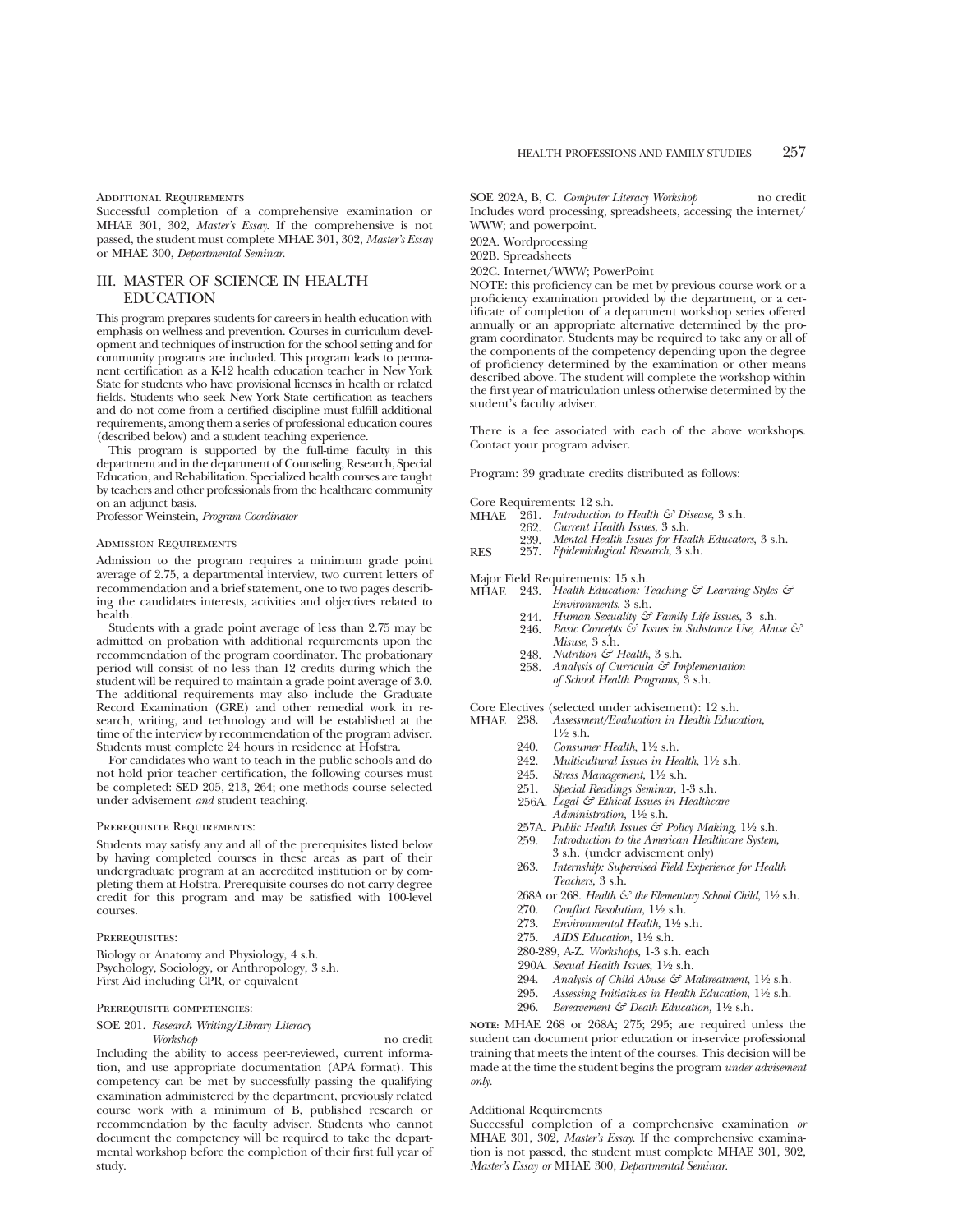# IV. MASTER OF ARTS: MARRIAGE AND FAMILY THERAPY

(See page 300 for program, requirements, and courses)

# V. PROFESSIONAL DIPLOMA IN MANAGED CARE

This 21 semester hour course of study beyond the master's degree (or its equivalent in an approved discipline), leads to the Professional Diploma in Managed Care. It is intended for healthcare administrators, healthcare providers, and others with academic, clinical and practical experience in the delivery or management of healthcare services. The program described below is tailored to meet the present needs of the seasoned professional(s) and compliment their individual previous experiences. Opportunity for special research interests are afforded those with appropriate qualifications.

NOTE: a) one course in managed care from an approved master's degree program (or other approved advanced study), may be transferred in if it was successfuly completed within the last five years; b) students may waiver and substitute two courses (under advisement only), if they can document sufficient equivalent scholarly experience from in-service or employment.

Admission Requirements

- 1) a graduate degree in one of the allied health sciences (medicine, dentistry, nursing, physical therapy, occupational therapy), healthcare management, business, etc., or another approved discipline that includes professional training in the health service delivery models. Students who have degrees outside of healthcare, must document coursework or professional experience in the field.
- 2) a minimum graduate grade point average of 3.0;
- 3) a personal interview with a faculty adviser;
- 4) a detailed resume including related professional experiences;
- 5) three letters of recommendation.

### Program Requirements

The Professional Diploma will be awarded after completion of the designated course of study described below with a minimum grade point average of 3.0.

| PDMC |      | 305. Managed Healthcare Systems: PPO,         |                     |
|------|------|-----------------------------------------------|---------------------|
|      |      | $HMO \n\mathcal{L}^2 AD$                      | $1\frac{1}{2}$ s.h. |
|      | 306. | Managed Healthcare Systems II                 | $1\frac{1}{2}$ s.h. |
|      | 310. | Healthcare Marketing in a Managed Care        |                     |
|      |      | Environment                                   | 3 s.h.              |
|      | 311. | Managed Care: Financial Principles            | 3 s.h.              |
|      |      | 312. Contracting $\mathcal G$ Negotiating the |                     |
|      |      | Managed Care Environment                      | 3 s.h.              |
|      | 313. | Comparative Health Care Policy                | 3 s.h.              |
|      | 314. | Case Studies in Managed Care                  | 3 s.h.              |
|      | 315. | Advanced Seminar in Managed Care              | 3 s.h.              |
|      |      |                                               | 21 s.h.             |
|      |      |                                               |                     |

The following courses are available as an alternative for students with equivalent scholarly experience in the above courses, selected with the approval of a faculty adviser:

|  | PDMC 316. Managed Care Administrative Residency | 3 s.h. |
|--|-------------------------------------------------|--------|
|  | 317. Independent Study in Managed Care          | 3 s.h. |

See complete graduate information, page 73.

# VI. PROFESSIONAL DIPLOMA IN MARRIAGE AND FAMILY THERAPY

(See page 301 for program, requirements, and courses)

# VII. POST-MASTER'S DEGREE: FAMILY THERAPY

(See page 301 for program, requirements, and courses)

# VIII. ADVANCED CERTIFICATE IN SEX **COUNSELING**

(See page 301 for program, requirements, and courses)

# **COURSES**

In addition to semester notations next to each course, a selection of courses is offered during the January and Summer sessions. Consult the *January* and *Summer Sessions* bulletins for these schedules.

#### **Please note new course prefixes:**

61 through 179, A-Z will carry the prefix HPFS 230A through 299 will carry the prefix MHAE 300, 301, 302 will carry the prefix MHAE

- 305 through 389 will carry the prefix PDMC
- All Marriage and Family Therapy courses carry the prefix MFT (see pp. 302 for programs)

61. *Family Health: A Lifecycle Approach* 3 s.h.

Once a year Examination of family health issues throughout the family life cycle as they relate to optimal health and wellness. Topics covered include: lifestyle and relationship options, pregnancy and child care, health needs of children, adults, and the aged, life

# 62. *Personal and Community Health\** 3 s.h. Spring

cycle patterns of diseases, and the impact of poverty and cultural differences on family health. (Formerly HPER; HSPE)

Basic health concepts leading to an understanding of personal responsibility in the maintenance and improvement of health. Specific areas of focus include: examination of the various components of optimal health, personal health assessments and discussions on how to become an informed health consumer. (Formerly *Personal and Community Health and Inspection;* HPER; HSPE)

#### 63. *Community Health Care and Services* 3 s.h. Fall

Familiarizes students with the multidimensional system that responds to health needs in the community. Specific health problems, organizational structure of federal, state and local agencies, local voluntary health agency network and various systems for financing health care. Criteria for developing a health referral list and other health related concerns that constitute an effective health delivery system. (Formerly HPER; HSPE)

# 64. *Consumer Health* 3 s.h.

Spring

Recent research, new theories and the application of accepted nutritional concepts relating to disease prevention. Aspects of consumer behavior in the selection and use of health products, professionals and services. Influence of media on consumer attitudes; advertising tactics and consumer buying habits, and consumer health protection laws and agencies. (Formerly HPER; HSPE)

#### 65. *Ethical, Legal and Critical Health Problems* 3 s.h. Fall

Ethical and moral issues in health behaviors and services. Exploration of domestic and international positions and laws relating to specific health problems. New technologies and recent advances in treatment and prevention of critical health problems. (Formerly HPER; HSPE)

66. *Drugs and Alcohol* 3 s.h. Spring

Designed to provide students with an understanding of the physiological, psychological and socioeconomic aspects of drug and alcohol use and abuse. Introduction to appropriate instruc-

<sup>\*</sup>Recommended for majors.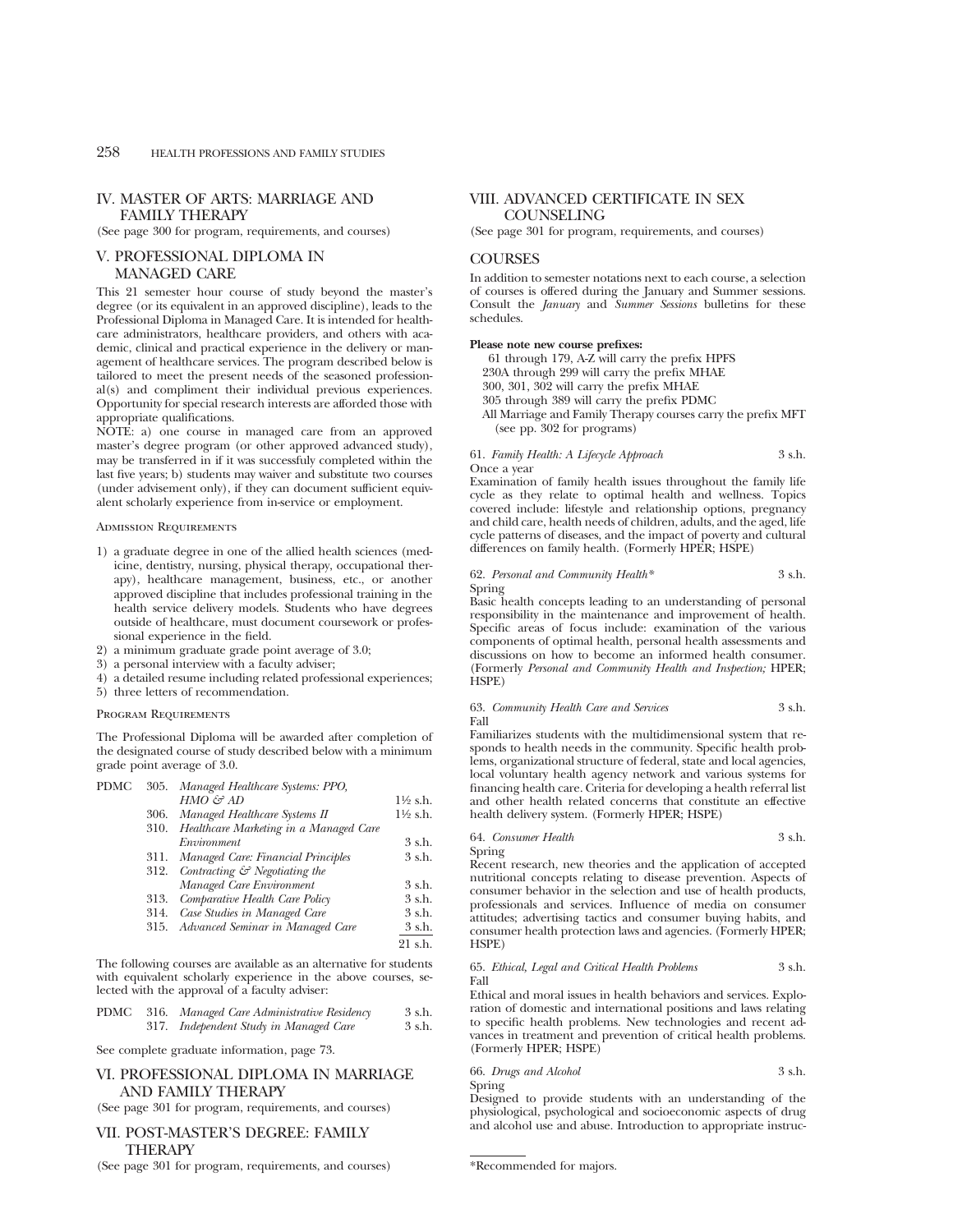tional techniques for drug and alcohol education at the elementary and secondary school levels. (Formerly HPER; HSPE)

# 67. *Gerontological Health* 3 s.h. Spring

Introduces students to the aging process in relation to the person's health. Focus on the determinations of healthy aging and preventive health care. Prerequisites: BIO 103, 105. (Formerly HPER; HSPE)

# 68. *Environmental Health* 3 s.h. Spring

History, fundamentals, diseases, control and solutions of several major environmental health areas including air pollution, solid waste, water supply, insect and rodent control, food sanitation, radiological health and noise pollution. The current status and future of each environmental health area. (Formerly HPER; HSPE)

#### 69. *Stress Management* 1 s.h. Fall

Intervention strategies for stress reduction and wellness models are reviewed and practiced. Techniques for working with students and clients are covered. (Formerly 69; HPER; HSPE 69A)

70. *Epidemiology* 2 s.h. Fall

Basic understanding of the discipline of epidemiology: research

designs and sources of bias in epidemiological research; and the epidemiological approach to infectious and chronic diseases. Physical inactivity as a risk factor for chronic disease is discussed. (Formerly 70, *Basic Epidemiology;* HPER; HSPE 70A)

# 71. *Chronic and Communicable Diseases* 3 s.h. Once a year

Analysis of chronic and communicable diseases focusing on disease identification, prevention, and control. Topics include: history of disease, causative agents, treatment modalities and practices, current research, and the relationship of wellness and health promotion to disease prevention and control. Prerequisite: HPFS 62. (Formerly HPER; HSPE)

# 74. *Microcomputer Applications for Health Professionals* 3 s.h.

Periodically

Concepts, methodology, and applications of microcomputers in the field of health. In-depth examination of programs designed to assist professionals responsible for providing health-related information to individuals in an educational or community setting. Prerequisite: CSC 5. (Formerly HPER; HSPE)

# 75. *Life Cycle Sexual Health* 3 s.h. Spring

Examination of sexual health issues from a life cycle perspective. Topics covered include sexual growth and development; sexual health promotion; sexual health care and services; the maternity cycle; fertility, infertility, and contraception; STDs; illness, chronic disease, and sexuality; and sexuality and the aging process. The interrelationship of the various components of sexual health is also discussed. (Formerly HPER; HSPE)

### 102. *Organization and Administration of School Health Programs* 3 s.h. Spring

Comprehensive school health programs include eight components. Course focuses on the organizational issues related to these components and the administrative procedures that lead to a quality school health program. Literacy, multiculturalism, use of educational technology, and inclusion are integrated within the eight component model. Twenty hours of observation in appropriate school settings are required. (Formerly HPER; HSPE)

# 103. *Methods and Materials of Health Education: Children* 3 s.h.

Once a year

This course investigates various teaching philosophies, offers opportunities to demonstrate techniques and methodologies, and explores resources used to deliver effective health education at the preschool and elementary levels. Special considerations include the influence of gender, developmental appropriateness, and socioeconomic realities in the planning process. Literacy, for both native English speakers and English language learners, is addressed including methods of developing listening, speaking, reading, and writing skills. Multiculturalism, use of educational technology and inclusion are integrated within all activities. Twenty hours of observation in appropriate school settings are required. (Formerly HPER; HSPE 103A)

#### 104. *Methods and Materials of Health Education:*

*Adolescents* 3 s.h.

#### Once a year

This course investigates various teaching philosophies, offers opportunities to demonstrate techniques and methodologies, and explores resources used to deliver effective health education in secondary schools and in the community. Special considerations include the influence of gender, developmental appropriateness, and socioeconomic realities in the planning process. Literacy, for both native English speakers and English language learners, is addressed including methods of developing listening, speaking, reading, and writing skills. Multiculturalism, use of educational technology and inclusion are integrated within all activities. Twenty hours of observation in appropriate school settings are required. (Formerly HPER; HSPE 104A; *Methods and Materials of Health Education: Adolescents/Adults.*)

# 105. *Health Education Curricula Development, PreK-12* 3 s.h. Spring

Investigation of all content and skill-development areas applicable to health education curricula. Cognitive, affective, and skill components of curriculum planning are addressed as are needs assessment, planning, delivery, and evaluation. Special considerations include the influence of gender, developmental appropriateness, and socioeconomic realities in the curriculum planning process. Literacy, multiculturalism, use of educational technology, and inclusion are integrated within all curriculum activities. Twenty hours of observation in appropriate school settings are required. (Formerly HPER; HSPE; *Health Education Curricula Development, K-12.*)

# 114. *Applied Nutrition, Diet and Exercise* 3 s.h. Fall, Spring

Application of nutritional concepts, caloric intake, and eating habits; to health, performance, and weight control. Review of the current nutrition research as it relates to issues of wellness, disease prevention, weight management, exercise and performance enhancement. Information on methods to develop and adhere to a healthy eating lifestyle. (Formerly HPER; HSPE)

# 116. *Planning, Implementation and Evaluation*

*of Community Health Programs* 3 s.h. Once a year

Examination of the planning, implementation and evaluation of community health programs. Topics focused on include: the needs assessment process, defining target groups, setting goals and objectives, implementation design and procedures, and the assessment of program effectiveness. (Formerly HPER; HSPE)

# 118. *Women's Health Issues* 3 s.h.

Once a year

Overview of the broad spectrum of issues relevant to the health of women. Exploration of the history of women's health, current health risks for women and trends in treatment. Special emphasis is given to the issue of gender sensitivity versus gender insensitivity in health research. Discussions also focus on the politics of women's health. (Formerly HPER; HSPE)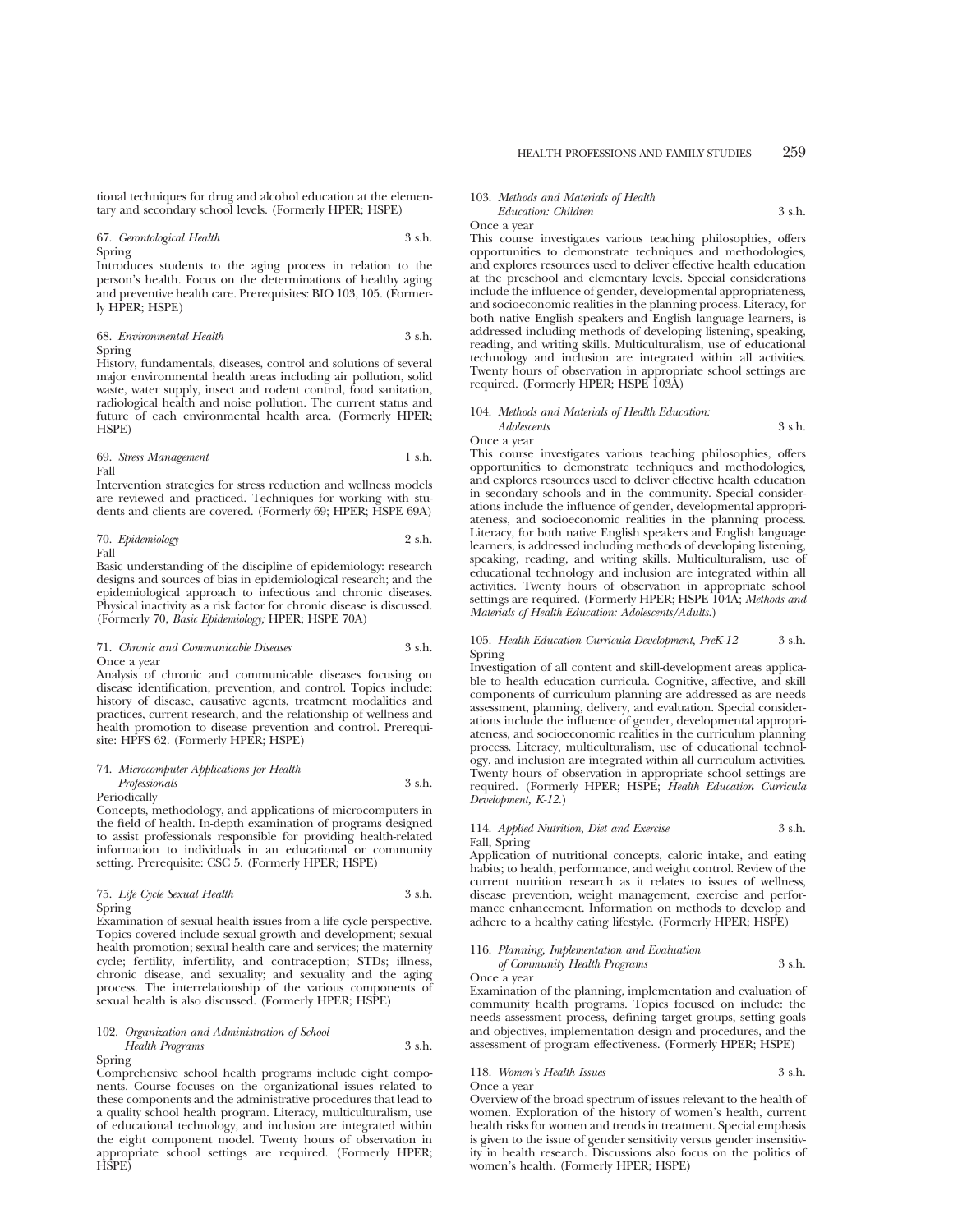# 125. *Violence in Children, Family, and the Community* 3 s.h.

Once a year

Basic concepts of the public health approach to violence in our society. Recognition of effects of violence on children, families, and communities and an understanding of primary and secondary prevention strategies used to curb the epidemic of violence. (Formerly HPER; HSPE)

# 130A, 130B. *Student Teaching* \* 41⁄2 s.h. each Fall, Spring

Sixteen weeks of student teaching including four and one-half days per week in the school and participation in the after- school program. A seminar is conducted in conjunction with student teaching. In 130A, student teaching is done in the elementary school for eight weeks. In 130B, student teaching is done in the secondary school for eight weeks. Hofstra students must complete 130B in order to receive credit for 130A. (Formerly HPER; HSPE)

### 151, 152. *Readings* 1-3 s.h. each Fall, January, Spring, Summer

Individualized course designed to meet special interests of the student and to fill gaps in the student's understanding of physical education and recreation. Ordinarily open only to juniors and seniors who are capable of independent study. Prerequisites: written consent of chairperson of department and of instructor who will serve as tutor. (Formerly HPER; HSPE)

157A, 157B. *Field Experience: Community Health* 3 s.h. each

Fall, Spring

Supervised practicum in one or more community health agencies. Students are assigned on the basis of past experiences and career goals. Separate placements can be made for 157A, 157B, or student can do all 6 semester hours in one placement under advisement. (Formerly HPER; HSPE)

# 160. *International Health Issues* 3 s.h. Once a year

Designed to provide students with an understanding of health from a global perspective. Topics covered include: global patterns of disease, pandemic and endemic health problems, health conditions in countries around the world, population, health care and delivery systems, and international health initiatives. (Formerly HPER; HSPE)

#### 162. *Mental Health Care and Services* 3 s.h. Once a year

Designed to provide students with an understanding of the organization and delivery of mental health care and services in the United States. Examination of the etiology, diagnostic criteria, and epidemiology of mental illness. Effects of mental illness on society in general, and on the health care delivery system in particular are discussed. (Formerly HPER; HSPE 162A)

# 179, A-Z. *Workshops in Health* 1-3 s.h. each Periodically

Designed to meet the needs of specific groups of students interested in special topics in health not covered by other course offerings.

As individual subjects are selected, each is assigned a letter (A-Z) and added to the course number. Any course may be taken a number of times so long as there is a different letter designation each time it is taken. (Formerly HPER; HSPE)

#### **230A through 299 will carry the prefix MHAE**

230A-230B. *Student Teaching in Health Education: Elementary and Secondary* 3 s.h. each 230A: Elementary; 230B: Secondary

Fall, Spring

Student teaching is a full semester experience consisting of eight weeks at the elementary level and eight weeks at the secondary level for students in the M.S. in Health Education. The student is in the school the equivalent of four and one-half days each week. A seminar is conducted in conjunction with student teaching. Hofstra students must complete MHAE 230B in order to receive credit for MHAE 230A. Course is open to graduate students only. Does not count toward degree requirements.

# 235A. *Outsourcing and Healthcare Business*

*Ventures I*  $\frac{11}{2}$  s.h. Fall

In this first of two courses students engage in the exploration of outsourcing and other business venture alternatives in healthcare settings. Develop an understanding of the practical/ operational issues relating to outsourcing departments in hospitals and other healthcare environments and their implications to the economics of the delivery of services.

#### 235B. *Outsourcing and Healthcare Business Ventures II*  $1\frac{1}{2}$  s.h.

Fall

This course further explores outsourcing options and the planning, procedures and policies in decision making and problem solving. Case studies in outsourcing are described. Prerequisite: MHAE 235A or permission of the instructor.

236. *Ambulatory Healthcare in a Correctional Setting* 11⁄2 s.h.

Once a year

Introduction to the issues surrounding the provision of quality healthcare services to inmate populations. The historical perspective, legal and ethical concerns, correctional/medical interfaces, staffing needs and cost containment strategies and other pertinent topics are studied.

#### 237. *Media Literacy for the Health Professions* 11⁄2 s.h. Every other semester, Summer

This course introduces the concept of media literacy focusing on the development of skills in reading and interpreting various media, studying how various media are used in health education and promotion, and applying and facilitating the development of media literacy skills in school and community settings.

### 238. *Assessment/Evaluation in Health Education* 11⁄2 s.h. Once a year

This course focuses on the procedures and issuees of assessment and evaluation in health education.

# 239. *Mental Health Issues for Health Educators* 3 s.h. Fall, Spring

Through an understanding of the components of mental and emotional health, students study psychosocial factors influencing people's healthy lifestyle choices over the life cycle. Concepts of decision making, problem solving, communication, interpersonal relationships, copying styles, self-concept and self-esteem are reviewed as well as theories of counseling and corresponding treatment options.

240. *Consumer Health* 11⁄2 s.h. Fall, Summer

Designed to provide information on consumer behavior in the selection, purchase, and use of health products and services. Health insurance, medical aid, influence of media, and health protection laws and agencies are examined in detail. (Formerly HPER)

# 241. *Medical Terminology and the New Technologies* 11⁄2 s.h. Periodically

This course is designed to introduce medical and healthcare language and identify current technological advances that are commonly utilized in the healthcare industry. How vocabulary is applied and innovations explored in the context of the healthcare community are studied.

<sup>\*</sup>Recommended for majors.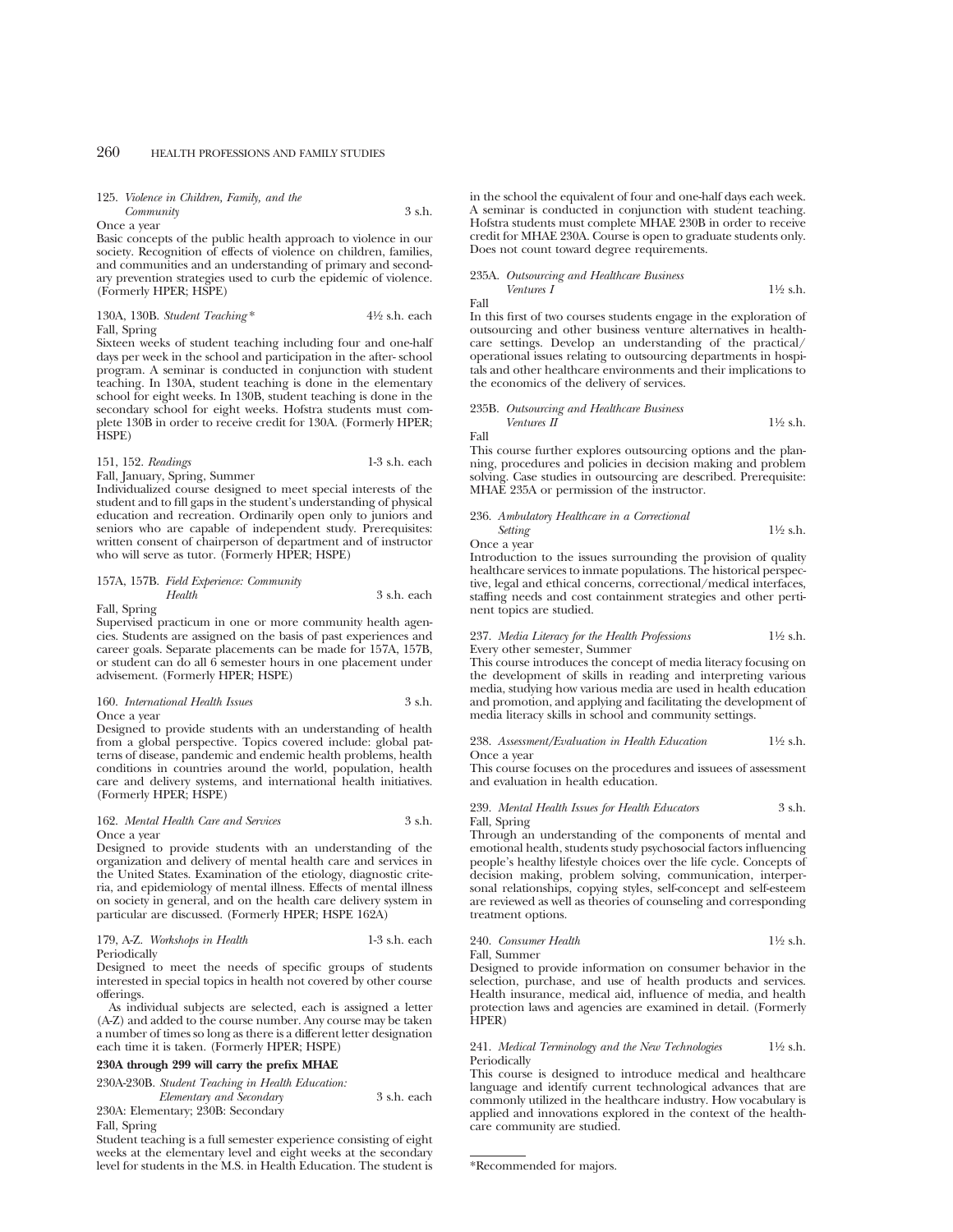242. *Multicultural Issues in Health* 11⁄2 s.h. Once a year

This course provides the opportunity for students to examine various cultures and the culture-specific nuances that have implications to health education and health service delivery. Students also explore and analyze curricula and health education strategies that are sensitive to cultural diversity. (Formerly HPER)

# 243. *Health Education: Teaching and Learning*

*Styles and Environments* 3 s.h. Spring

This course focuses attention on the role of affective or experiental educational styles in enhancing students responsibility for health behavior awareness and change. Optimum learning environments for health instruction are discussed as they relate to various health issues, age, ethnicity, subculture and other student learning factors. (Formerly HPER)

# 244. *Human Sexuality and Family Life Issues* 3 s.h. Spring

This course covers the various aspects of family life and human sexuality including the influences of biological, psychological, sociological and historical factors. Semantic and comparative cultural aspects; adjustment needs and problems of children and adults during the course of maturing and aging, is included. Discussion and implications of selecting various methods and materials for instruction and the role of the school in sex education is explored. (Formerly HPER)

# 245. *Stress Management* 11⁄2 s.h. Spring, Summer

Examination of the physiological, psychological and sociological aspects of stress to provide students with an understanding of the meaning of stress. The study of theory, practices, and application of coping skills and stress reduction are emphasized. (Formerly HPER)

# 246. *Basic Concepts and Issues in Substance Use, Abuse and Misuse* 3 s.h.

Fall, Spring

Aspects of current research; methods of teaching about the problems; social, humanistic, pharmacological and psychological aspects of substance use as well as prevention and rehabilitation; an understanding of the humanistic and sociological aspects of our evolving adult and youth cultures is explored. Reasons for drug use and the effect of drug addiction on individual, family, community and society are examined. Discussion of the interdisciplinary approach to drug education with student and community involvement. (Formerly HPER)

# 247. *Application of Marketing Principles in*

*Healthcare Environments* 11⁄2 s.h. Spring

Through a combination of lectures, problem solving and case studies, students apply principles of marketing to the decisionmaking process in the healthcare environment. The complex relationships between hospital PPOs and HMOs are explored.

### 248. *Nutrition and Health* 3 s.h. Spring, Summer

Covers energy nutrients, vitamins, minerals and water in reference to aspects of current knowledge and research of nutrition and health. Deals with recommended nutrient intake and diet planning guides, as well as intentional and incidental food additives. Discussions where possible combat misleading advertisements, half-truths and pseudoscience. Planning of nutrition education programs are included. (Formerly *Nutrition and Consumer Health*; HPER)

#### 249, 250. *Nursing Home Administration I, II* 3 s.h. each Once a year

Designed for students interested in nursing home administration and gerontological studies. Topics to be covered are geriatric illnesses; environmental and safety regulations; medical emer-

gencies; human relations aspects of patient care; nursing policy, legal; organizational and management aspects of long-term care; utilization review and medical record keeping. (Formerly HPER)

251, 252. *Special Readings Seminar* 1-3 s.h. each Fall, Spring, Summer

Investigations and reports on health education topics adapted to the student's program. Prerequisites: written consent of the chairperson and instructor. (Formerly HPER)

# 253. *Health Services: Quality Assurance,*

*Risk Management and Program Evaluation* 3 s.h. Fall, Spring

Provides a comprehensive review and evaluation of quality assurance and its related programs such as risk management, utilization review and program evaluation. Main areas of concentration include: 1) the interrelationships between QA and its related programs; 2) cost containment and its effect on QA; 3) program evaluation and program development and implementation. (Formerly HPER)

#### 254A. *Home Healthcare Administration* 11⁄2 s.h. Once a year

Course examines the administration and provision of out-ofinstitutional home healthcare services. Emphasis placed on organizational structure, services delivered, costs, staffing, utilization review, quality assurance and need methodology. Other options such as adult day care and comprehensive outpatient rehabilitation facilities are also scrutinized. (Formerly 254; HPER)

# 255. *Managed Healthcare Systems: PPO, HMO and AD* 11⁄2 s.h. Once a year

Continuing pressure to reduce healthcare delivery cost, coupled with a rapidly changing environment, has resulted in considerable change in the healthcare industry over the past several years. Discussion of the history of the traditional medical insurance plan and examination of the changes that brought about the birth of Health Maintenance Organizations, Preferred Provider Organizations and Alternate Delivery Systems. Emphasis on the structure, financial arrangements, services, staffing and future of each system. Same as PDMC 305. (Formerly HPER)

# 255B. *Managed Healthcare Systems II* 1<sup>1</sup>/2 s.h. Once a year

This course focuses on healthcare reforms at the national level. Comparisons with that of Germany, France, and Canada are made. Detailed discussions on public policy initiatives are also included (Medicaid, Medicare, uninsured programs, etc.). Theories of Health Insurance Purchasing Cooperatives (HIPCS), and Allied Health Plans (AHPS) are evaluated. Prerequisite: MHAE 255. Same as PDMC 306. (Formerly HPER)

# 256A. *Legal and Ethical Issues in Healthcare Administration* 1<sup>1</sup>⁄2 s.h.

Once a year

Investigation of the legal and ethical issues and problems encountered by administrators of health care facilities and programs. Topics discussed include government regulation of health care providers; the admission and discharge of patients; patient consent to and refusal of treatment; reproduction issues; privacy and confidentiality; and mental health issues. (Formerly 256; HPER)

#### 257A. *Public Health Issues and Policy Making* 11⁄2 s.h. Once a year

Deals with issues faced by health care professionals in their daily pursuit of providing health care for the public. Social, economic, legal, ethical and political issues are discussed in the context of the development of medicine and health care in the United States. (Formerly 257; HPER)

# 258. *Analysis of Curricula and Implementation of School Health Programs* 3 s.h.

Fall, Spring

The role of the school, community and other outside agencies in the development of school health programs. Develop skills in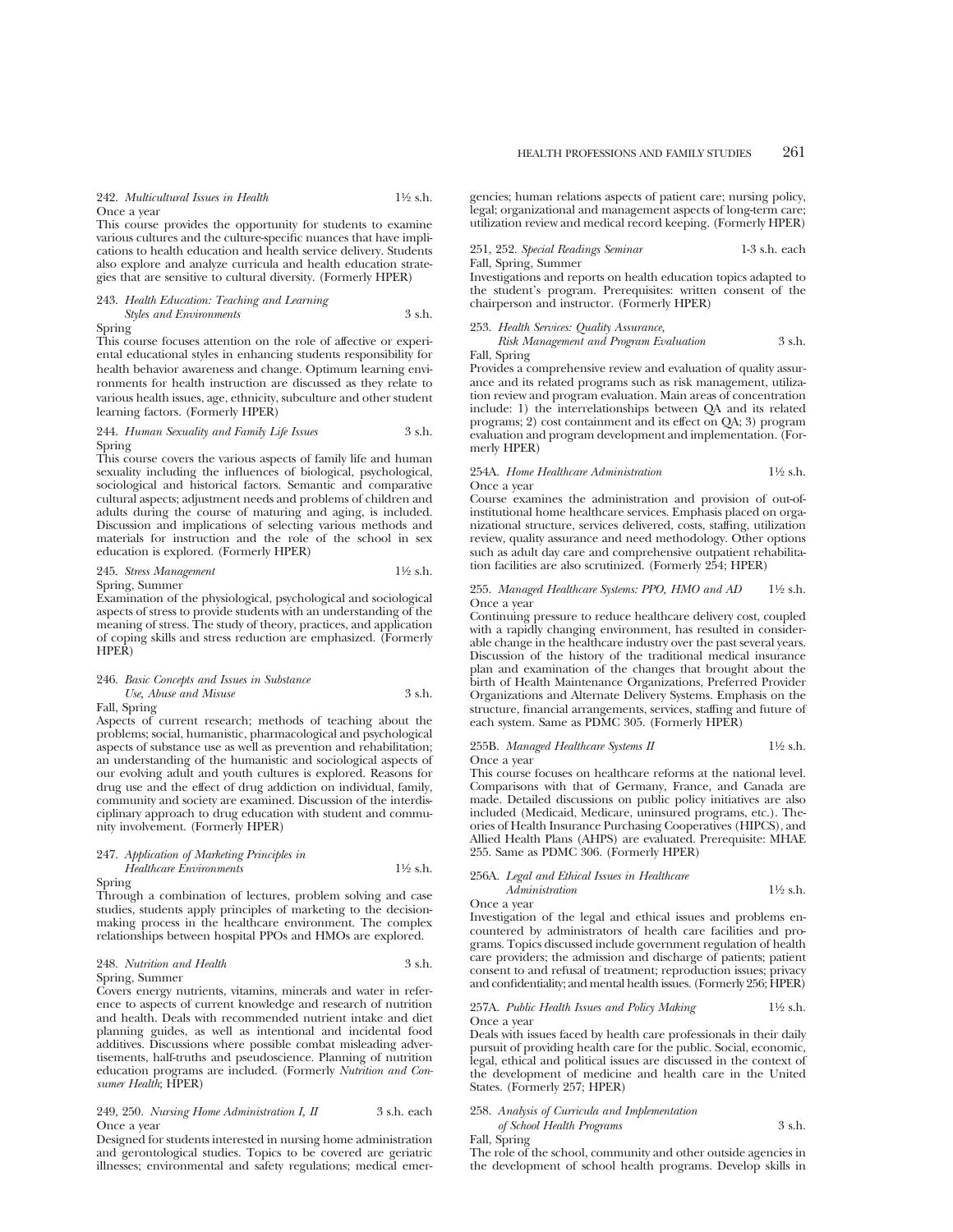organizing and evaluating curricula for elementary and secondary level health education. Effective methods of implementation and administration of health services within the school setting. (Formerly HPER)

#### 259. *Introduction to the American Healthcare System* 3 s.h. Fall, Spring

Course provides an overview of the health care system in the United States. The course explores the role and dynamics of the institutions and group hospitals, nursing homes, ambulatory care facilities, home care agencies, providers, and government agencies that deliver health care. In addition, national trends in policy, financing, and delivery systems are analyzed. (Formerly *Community Health Organizational Operations I*; HPER)

# 260. *Health Services Policy and Management* 3 s.h. Fall, Spring

Designed for students interested in careers in health care administration. Explores basic concepts of health planning and policy analyses. Recurring problems in establishing health policy and technical aspects of planning for health service delivery are studied. Prerequisite: MHAE 259. (Formerly *Community Health Planning and Policy*; HPER)

# 261. *Introduction to Health and Disease* 3 s.h. Fall, Spring

Introduction to the basic issues affecting human health. Focus on preparation for the health professional to assist people in achieving a better understanding of the cognitive and affective qualities necessary to promote a healthy life state. (Formerly HPER)

### 262. *Current Health Issues* 3 s.h. Spring

Designed to familiarize the student with critical health issues affecting contemporary living. Primary areas of inquiry are narcotics, i.e., smoking, drugs and alcoholism. Specialists are invited.

# 263. *Internship: Supervised Field Experience*

Prerequisite: MHAE 261. (Formerly HPER)

*for Health Teachers* 3 s.h. Fall, Spring, Summer

Directed observation, participation and teaching service in elementary, junior and senior high schools for health education teacher candidates who have not student taught or who are teaching in a nonhealth field. Alternative health service agency experience for candidates with previous satisfactory health teaching experience. Prerequisites: MHAE 244, 246, 248, 261, 262; COUN 207. Pass/Fail grade only. (Formerly HPER)

#### 263A. *Supervised Externship: Community Agencies* 3 s.h. Fall, Spring, Summer

Semester-length "externship" where students will observe, study and report on health planning policies, disease prevention and health care procedures, and advocacy positions of two community health facilities. Prerequisite: department approval. Pass/Fail grade only. (Formerly HPER)

|  | 263B. Administrative Residency |  |  | 6 s.h. |
|--|--------------------------------|--|--|--------|
|--|--------------------------------|--|--|--------|

Fall, Spring, Summer

Supervised field experience in health administration at a health agency or hospital. Prerequisite: permission of department. Pass/ Fail grade only. (Formerly HPER)

#### 264. *Economic Dimensions of Health Services*

*Delivery Systems* 3 s.h. Once a year

Examination of the Fiscal Services Division of a hospital, its functions, interactions and responsibilities. Students understand how to interact with this Division. (Formerly HPER)

# 264A. *Economic Dimensions of Health Services*

*Delivery Systems I\** 1<sup>1</sup>⁄2 s.h. Fall, Spring

Examination of the Fiscal Services Division of a hospital, its functions, interactions and responsibilities. Students will understand how to interact with this division.

#### 264B. *Economic Dimensions of Health Services Delivery Systems II\** 1<sup>1</sup>/2 s.h.

Fall, Spring

Examination of the Fiscal Services Division of a hospital, its perspective, interaction and responsibilities. Students will understand how their actions are viewed by this division.

264C. *Advanced Case Studies in Financing Healthcare I\** 11⁄2 s.h.

Fall, Spring

Through healthcare delivery systems case studies, the course gives students a general understanding of how to apply advanced financial principles to the decision making process in the health care environment.

264D. Advanced Case Studies in Financial  
\n
$$
H\text{e}^{*}
$$
 Healthcare  $H^*$ 

Fall, Spring

Through the use of healthcare delivery system case studies, this course will further the inquiry of advanced financial principles and their applications to the decision making process in the healthcare environment.

### 265. *Behavioral Health Administration: Concepts, Issues and Policies* 3 s.h.

Fall, Spring

The study of behavioral health services including types of service providers and treatment settings, professional training and licensure and their implications to diagnosis, treatment options and payment systems, and other behavioral health administration issues are explored. Concepts of adherence/compliance, the relationship between mental health and physical well being are discussed.

### 266. *Practicum: Health Care Operations*

*Administration I* 1<sup>1</sup>⁄2 s.h. Once a year

Review of all active, current regulatory agencies (OHSM, JCAHO, CAP, DSAS, FDA, etc.) and respective regulations that impact upon the Clinical Operations Administrator (Administrator on Duty). Topics covered include consents, DNR/Health Proxy Act, interhospital transfers, patient complaints, external disasters, clinical issues, NYS reportable incidents, etc. (Formerly HPER)

#### 267. *Practicum: Health Care Clinical Operations Administration II* 1<sup>1</sup>⁄2 s.h.

Once a year

Course affords students a practical experience shadowing an "Administrator on Duty" (A.O.D.). Policies and procedures of the hospital site are discussed and role play opportunities prepare the student for the experience. The A.O.D. student is involved in all decisions, deals directly with the public, medical staff and administration of chosen hospital. (Times vary to accommodate personal schedules.) Prerequisite: MHAE 266 or permission of faculty adviser. (Formerly HPER)

| 268. Health and Elementary School Child | 3 s.h. |
|-----------------------------------------|--------|
| Fall, Spring                            |        |

The focus on this course is on instruction of health education pre-school—6th grade. Developmentally appropriate health information, instructional strategies and curricula planning with emphasis on interdisciplinary approaches are discussed. The school environment and school health services for this population is included.

**NOTE:** either MHAE 268A or 268 will be selected in consultation with an adviser, depending upon the student's documented previous elementary school experience.

<sup>\*</sup>Students are required to take 2 of the four courses as core requirements. The appropriate courses will be selected *under advisement only*, based upon the students previous education/ professional experience. The remaining may be selected as electives.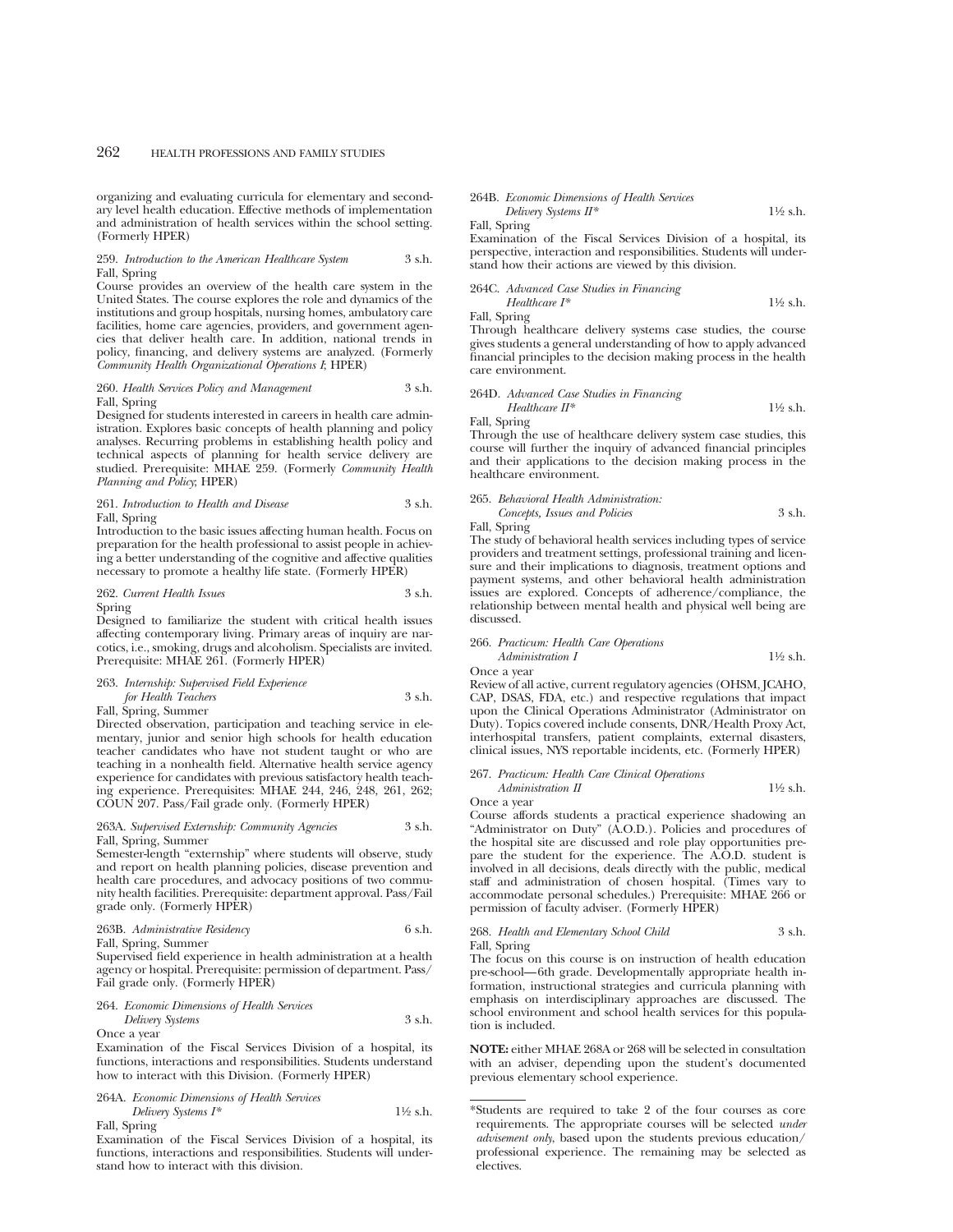268A. *Health and the Elementary School Child* 11⁄2 s.h. Once a year

The focus of this course is on instruction of health education, preschool to 6th grade. Developmentally appropriate health information, instructional strategies and curricula planning with emphasis on interdisciplinary approaches are discussed. The school environment and school health services for this population are included. (Formerly HPER)

#### 269. *Current Trends in Telecommunications and*

*Microcomputer Applications for Health Professionals* 1<sup>1</sup>/2 s.h. Spring

Concepts, methodology and applications of microcomputers in the field of health, designed for the professional who is relatively unfamiliar with automation systems. This course presents a practical overview of automation applications in the health field, including telecommunications via microcomputers as software programs written specifically for health educators/administrators and similar professionals. It also identifies and discusses issues and ethical challenges that have arisen as new systems are adopted and old ones are modernized.

# 270. *Conflict Resolution* 11⁄2 s.h. Once a year

Course analyzes the impact of unresolved conflicts, provide insight into how conflicts arise and the ability to understand and define problems. Students examine internal and external patterns of conflict. The function of conflict and the patterns of conflict resolution are examined. (Formerly HPER)

#### 271. *Economic Issues in the Healthcare Industry* 3 s.h. Once a year

Course is designed to develop an understanding of the application of basic economic concepts to the broader healthcare industry. Through case studies, students apply micro and macro principles at the individual facility level and then to the larger healthcare delivery system. Prerequisite: MHAE 264. (Formerly HPER)

### 272. *Ambulatory Care Management I* 1<sup>1</sup>/<sub>2</sub> s.h. Once a year

Course is designed to introduce students to and increase their knowledge, understanding, and analytical skills with respect to the management of health services in ambulatory care settings. (Formerly HPER)

# 272B. *Ambulatory Care Management II* 1<sup>1</sup>/2 s.h. Once a year

Students examine specific ambulatory care systems available to the healthcare consumer including: freestanding urgi-centers and surgi-centers, birthing centers, dialysis centers, prison health systems, emergency medical services systems, etc. An in-depth review of these programs is conducted to enable the students to have an understanding of each system and its impact on the healthcare consumer. Prerequisite: MHAE 272. (Formerly HPER)

### 273. *Environmental Health* 11⁄2 s.h. Once a year

Various elements and issues concerning health status and the environment are explored. Special emphasis paid to sociopolitical implications and personal attitudes and values as they affect the delivery of services, regulations, health promotion and prevention activities. (Formerly HPER)

# 274. *Medical Practice Management* 11⁄2 s.h. Once a year

Course applies management strategies to several types of practices including solo practices, partnerships, groups, and academic medical practices. We discuss the development of practices, marketing, the administrator's role, human resources functions, daily office operations, and financial considerations as they apply to these healthcare settings. (Formerly HPER)

275. *AIDS Education* 11⁄2 s.h.

# Once a year

An overview of the etiology of the disease, causes, treatment options, prevention and related social and political implications. The developmental issues that influence age-appropriate curricula selection and techniques for teaching in the classroom are discussed. Planning community, peer and parental educational programs and the use of resources and referrals are explored. (Formerly HPER)

# 276. *Computers and Their Application to Health*

*Administration* 1<sup>1</sup>⁄2 s.h. Once a year

Assuming little or no prior experience, this course introduces the health administrator to the computer and its' capabilities, defined in terms of software, hardware and options available in the marketplace. The process of computer decisions is built in stages beginning with the understanding of what is currently happening in the operation, followed by what can be computerized, concluding with a model for evaluating the various vendors. (Formerly HPER)

# 277. *Hospital Organization and Management* 11⁄2 s.h. Once a year

Intended to provide the student with an understanding of the hospital from the viewpoint of organizational and managerial systems. Encompasses an overview of traditional organizational theory, and both conceptual and pragmatic healthcare institutional management methods and techniques. (Formerly HPER)

### 278. *Epidemiological Research Methods* 11⁄2 s.h. Once a year

Covers the basics of descriptive and analytical epidemiology. Topics include a brief history of epidemiology, disease patterns, rates, retrospective and prospective studies, bias and epidemio-

logical tools. Objective of the course is to prepare prospective health administrators with the ability to understand and critique relevant literature and the ability to develop epidemiologic tools for the design of methodologically sound studies. (Formerly HPER)

#### 279. *Cases in Long Term Care Management* 11⁄2 s.h. Once a year

Course familiarizes the student with common management problems in long term care. Students develop analytical and diagnostic skills and apply them to arrive at solutions for the delivery of long term care services. Highlights the various levels of institutional and community noninstitutional long term care settings. (Formerly HPER)

# 280 through 289, A-Z. *Workshops* 1-3 s.h. each Periodically

Designed to meet the needs of specific groups of students or educators interested in special topics not covered by other course offerings.

As individual subjects are selected, each is assigned a letter (A-Z) and added to the course number. Any course may be taken a number of times so long as there is a different letter designation each time it is taken. (Formerly HPER)

# 290. *Sexual Health* 3 s.h.

Fall, Spring, January, Summer

(Formerly HPER)

This course emphasizes the several components of sexual physiology that contribute to the sexually healthy state. Such topics as stages of physical growth, conception, childbirth, fertility and infertility, contraception, sterilization and abortion are explored. Also considered are the problems of adolescent pregnancy, the effects of chronic and serious illness on sexuality, drug use and sexually transmitted diseases as they affect sexual functioning. The historical relationships between medical and mental health care systems and sexual health care in our society are studied.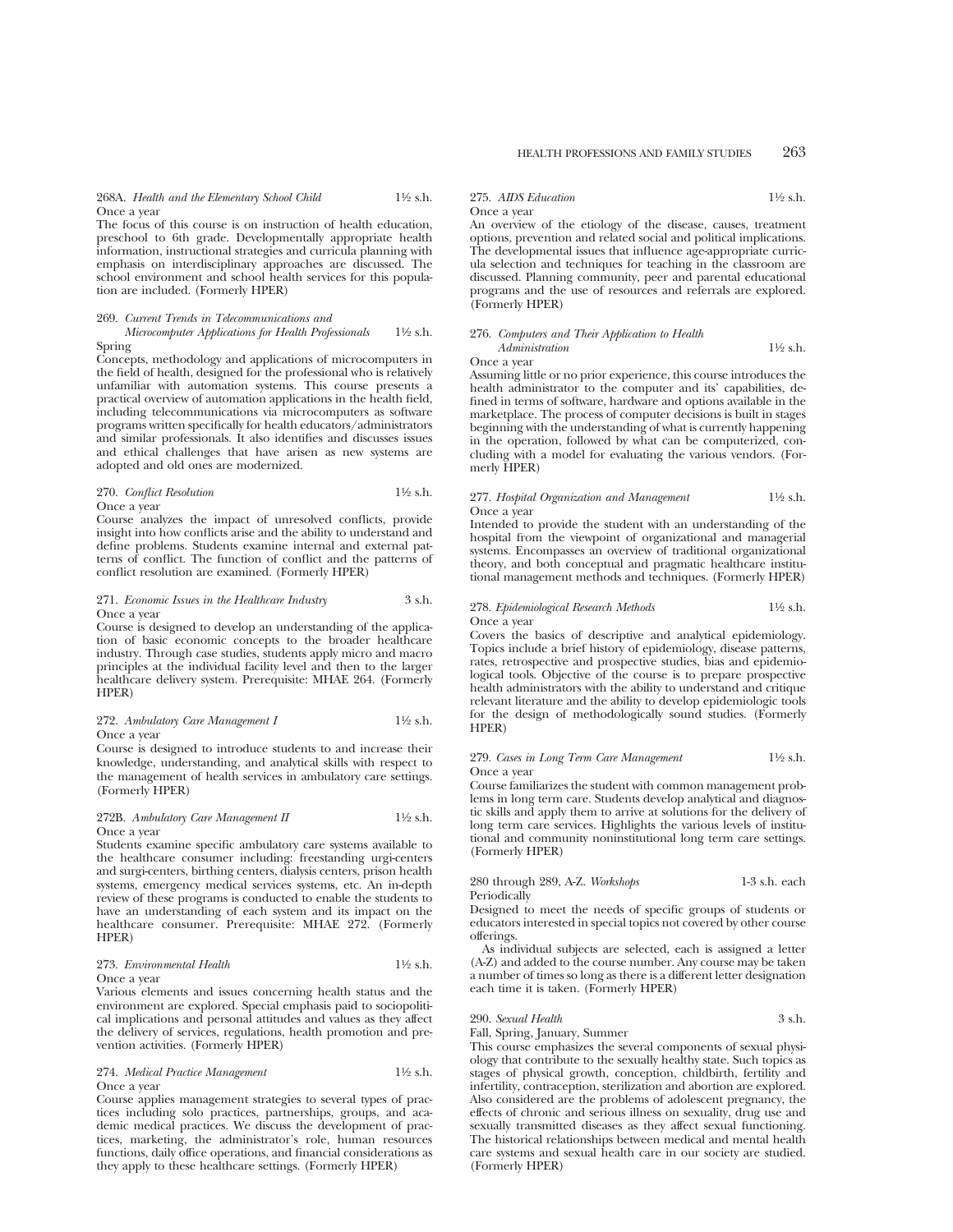| 290A. Sexual Health Issues | $1\frac{1}{2}$ s.h. |
|----------------------------|---------------------|
| Fall, Spring, Summer       |                     |

This course is a brief overview of the components of sexual physiology that contribute to the sexually healthy state. Such topics as stages of physical growth, conception, childbirth, fertility and infertility, contraception, sterilization and abortion are explored. Also considered are the problems of adolescent pregnancy, the effects of chronic and serious illness on sexuality and drug use, and sexually transmitted diseases as they affect sexual functioning. (Formerly HPER)

291. *Nutrition and the Aging* 3 s.h. Once a year

Exploration of the importance of sound nutrition, nutritional practices and nutrition education for the aging. Psychosocial and cultural influences of nutrition on the elderly are included. (Formerly HPER)

# 292. *Health and Aging* 3 s.h. Once a year

Focus on aging as a normal process in the life cycle. Aspects of healthy aging, as well as the problem of illness and disease as they affect the elderly are covered. A survey of health services, security, nutrition, exercise, mental health, and the physical change in a systemic approach is included. (Formerly HPER)

293. *Healthcare Policies, Planning and Administration for the Aging* 3 s.h.

Once a year

Exploration of the special needs and service requirements that meet the demands of an increasing senior citizen population. Deals with the development of strategies for providing a broad spectrum of integrated services as well as a sensitivity and understanding among staff that serve this population. Emphasis on effective administration for service delivery. (Formerly HPER)

#### 294. *Analysis of Child Abuse and Maltreatment* 11⁄2 s.h. Once a year

In-depth examination of child abuse including issues of recognition, reporting, intervention, treatment and prevention. Theories of maltreatment with their intervention and prevention implications are explored. Completion of this course will satisfy the New York State Education Department licensure requirement concerning child abuse and maltreatment. (Formerly HPER)

#### 295. *Assessing Initiatives in Health Education* 11⁄2 s.h. Once a year

Course analyzes the essential components of the health education frameworks offered by the New York State New Compact for Learning Curriculum and Assessment Committee for Health, Physical Education and Home Economics. The philosophy, outcomes, performance indicators and assessment recommendations are critically reviewed. (Formerly HPER)

# 296. *Bereavement and Death Education* 11⁄2 s.h. Once a year

This course provides an opportunity for educators to discuss death, dying and bereavement issues, review the literature, explore curricula and develop teaching strategies for K-12 students in the context of health education. (Formerly HPER)

# 297. *Applications of Management Theory to*

*Healthcare Environments* 3 s.h.

Fall, Spring

This course focuses on the concepts, methods and issues of management as they are applied to health care organizations and service delivery. In an interactive setting students have the opportunity to explore, question, and develop a knowledge and competence in health care management and organizational theory.

298A. *Healthcare Information Systems I* 11⁄2 s.h. Fall, Spring

Healthcare Information Systems Management is a multi-faceted course. It ecompasses management, medicolegal issues, perfor-

mance improvement (formerly quality assurance, risk management, health sciences, computer sciences, statistics and business administration). This course prepares and educates the graduate healthcare administration student in the application of management principles for the identification, evaluation and implementation of Healthcare Information Systems.

# 298B. *Healthcare Information Systems II* 11⁄2 s.h. Fall, Spring

This course is designed to provide an understanding of the role of Information Technology and Management Information Systems in the delivery of health care. Upon completion, students should have a good understanding of how computer systems function to support a hospital, physician practice, an integrated delivery systems or a third party payer.

# 299. *Healthcare Personnel: Resources, Training and Development* 1<sup>1</sup>⁄2 s.h.

Spring

This course reviews recruiting, selecting, training, motivation, leadership and other activities associated with managing personnel unique to healthcare delivery systems. Evaluation of credentials, reimbursement and other issues are considered as will the practical operations necessary to manage the diversity of professional and operations staff.

# **300, 301, 302, will carry the prefix MHAE**

300. *Departmental Seminar* 3 s.h. Fall, Spring, Summer

Serves an integrative and culminating function with respect to the student's studies and experiences in the School of Education. Emphasis is on themes which cut across traditional course and departmental lines; selected student papers and research may be compiled in year books of health education. Pass/Fail grade only. Prerequisites: matriculation in the department and completion of all required course work in professional education. (Formerly HPER)

**NOTE:** successful completion of MHAE 300 may be offered in place of either the departmental comprehensive examination or the *Master's Essay* in MHAE. This course may not be used to satisfy any part of the basic 33 s.h. requirement for a Master of Science degree in Education.

|  |  | 301, 302. Master's Essay | 3 s.h. each |
|--|--|--------------------------|-------------|
|--|--|--------------------------|-------------|

Fall, Spring

Supervision and instruction leading to the completion of the essay. Binding fee payable upon registration in 302. Admission by permission of department. (Formerly HPER)

# **Courses numbered 305 through 389 carry the prefix PDMC.**

# 305. *Managed Healthcare Systems: PPO, HMO and AD* 11⁄2 s.h. Once a year

Continuing pressure to reduce healthcare delivery cost, coupled with a rapidly changing environment, has resulted in considerable change in the healthcare industry over the past several years. Discussion of the history of the traditional medical insurance plan and examination of the changes that brought about the birth of Health Maintenance Organizations, Preferred Provider Organizations and Alternate Delivery Systems. Emphasis on the structure, financial arrangements, services, staffing and future of each system. Same as MHAE 255.

# 306. *Managed Healthcare Systems II* 11⁄2 s.h. Once a year

This course focuses on healthcare reforms at the national level. Comparisons with that of Germany, France, and Canada are made. Detailed discussions on public policy initiatives are also included (Medicaid, Medicare, uninsured programs, etc.). Theories of Health Insurance Purchasing Cooperatives (HIPCS), and Allied Health Plans (AHPS) are evaluated. Prerequisite: PDMC 305. Same as MHAE 255B.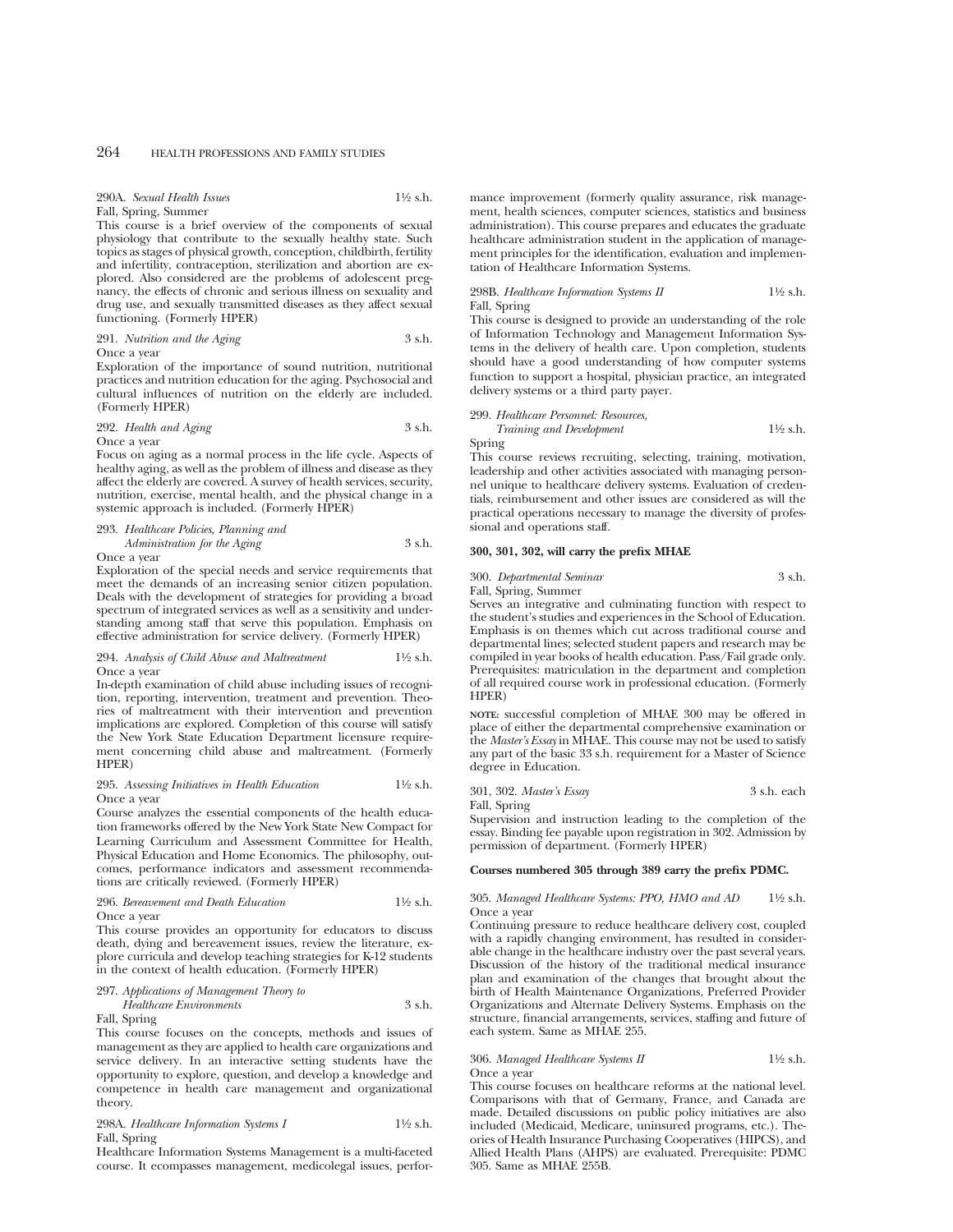310. *Healthcare Marketing in a Managed Care Environment* 3 s.h. Fall, Spring

The course discusses the application of healthcare marketing principles to managed care environments. Also described are these principles applied to decision making in the healthcare system. Prerequisite: MHAE 255, 255B or special permission of faculty adviser.

311. *Managed Care: Financial Principles* 3 s.h. Fall, Spring

Study of financial principles in managed care environments. Risk, premium development, actuarial methodologies, sources of data for utilization and unit costing, financial incentive options and financial issues in contract negotiation are explored. Also covered are licensing issues in New York State and management information systems for managed care organizations. For students matriculated in the Professional Diploma in the Managed Care Program. Prerequisite: MHAE 255, 255B or equivalent, or permission of adviser.

# 312. *Contracting and Negoiating the Managed Care Environment* 3 s.h.

Fall, Spring

The purpose of the course is to give the student a general understanding of managed care principles, and how to apply these principles in the managed care contractual environment. The complex relationships between hospitals, PPO's and HMO's are explored. For students matriculated in the Professional Diploma in the Managed Care Program. Prerequisite: MHAE 255, 255B or equivalent, or permission of adviser.

# 313. *Comparative Healthcare Policy* 3 s.h. Fall, Spring

The course focuses on comparative healthcare policy at the national and international levels. Covered are recent national healthcare reform initiatives both proposed and implemented, H.C.F.A. and the administration of the Medicare program and foreign healthcare policies (e.g., Canada, United Kingdom, Germany, Netherlands) and their applicability to the United States healthcare system. Special attention is paid to adaptability of United States system to a single payor and/or that of managed competition and a managed care model. For students matriculated in the Professional Diploma in the Managed Care Program. Prerequisite: MHAE 255, 255B or equivalent, or permission of adviser.

# 314. *Case Studies in Managed Health Care* 3 s.h. Fall, Spring

Using the case study method, this course focuses on current examples of managed care models in operation in the United States. Through case examples, the course explores the development, implementation and operations of managed care models, HMO's, PPO's, and integrated systems. Students are able to identify and evaluate the challenges and successes in various managed competition, cost, service population, provider population, institutional structure. Through the use of cases, students are provided with an opportunity to develop their analytic, problem solving and decisionmaking skills. Prerequisite: permission of adviser.

# 315. *Advanced Seminar in Managed Care* 3 s.h. Fall, Spring

This course provides the "capstone" experience for students completing the Professional Diploma in Managed Care. The seminar offers students the opportunity to review and integrate the knowledge they have gained from the courses they have taken in the managed care sequence. Students are required to undertake research that produces a decision paper that addresses a current issue or problem in managed care. Prerequisite: permission of adviser.

# 316. *Managed Care Administrative Residency* 3 s.h. Fall, Spring

This is a guided administrative residency in a managed care environment that focuses on providing the student with an experience in the planning, policy and decision making. The residency requires a student participation commitment of a minimum of 150 hours. The student and the faculty supervisor contracts with an approved preceptor who is the on-site supervisor. The preceptor mentors the student on a regular basis and includes the student in meetings and other professional activities. Prerequisite: permission of adviser.

# 317. *Independent Study in Managed Care* 3 s.h. Fall, Spring

Independent inquiry and report on advanced managed care topics. Open only to students matriculated in the Professional Diploma in Managed Care. Prerequisite: permission of supervisor.

# 380-389, A-Z. *Workshops* 1-3 s.h. each.

Periodically

Designed to meet the needs of specific groups of students interested in special topics not covered by the program curriculum.

As individual subjects are selected, each is assigned a letter (A-Z) and a title. One or more workshops may only be selected to replace other program requirements under the advisement of the program coordinator.

# Hebrew, Modern (HEBR)

Administered by the Department of Comparative Literature and Languages. Professor Donahue, *Chairperson*

Assistant Professor Berlinerblau, *Adviser*

**B.A. SPECIALIZATION IN HEBREW:** 24 semester hours in Hebrew beyond HEBR 4, plus six semester hours, chosen under advisement, from Jewish Studies courses (JW ST or in other departments as listed under Jewish Studies)

The adviser may direct the student to take additional courses to provide an integrated program.

See complete B.A. requirements, page 82.

Minor in Hebrew, see page 169.

B.A. Specialization in Jewish Studies, see page 278.

# COURSES

In addition to semester notations next to each course, a selection of courses is offered during the January and Summer sessions. Consult the *January* and *Summer Sessions* bulletins for these schedules.

1. *Elementary Hebrew* 3 s.h.

Fundamentals of grammar and pronunciation. Simple conversational patterns.

2. *Elementary Hebrew* 3 s.h. Spring

Continuation of 1. Selected readings. Prerequisite: HEBR 1 or equivalent.

3. *Intermediate Hebrew* 3 s.h.

Fall

Fall

Review of grammar. Reading and translation of prose of average difficulty. Prerequisite: HEBR 2 or equivalent.

4. *Intermediate Hebrew* 3 s.h.

Spring Readings of selected materials and vocalized texts. Prerequisite: HEBR  $\overline{3}$  or equivalent.

101, 102, 103, 104, 151, 152, 153.

*Hebrew Language and Literature* 3 s.h. each

One course each semester

An integrated sequence of courses emphasizing both advanced language skills and literature. This sequence aims at gradually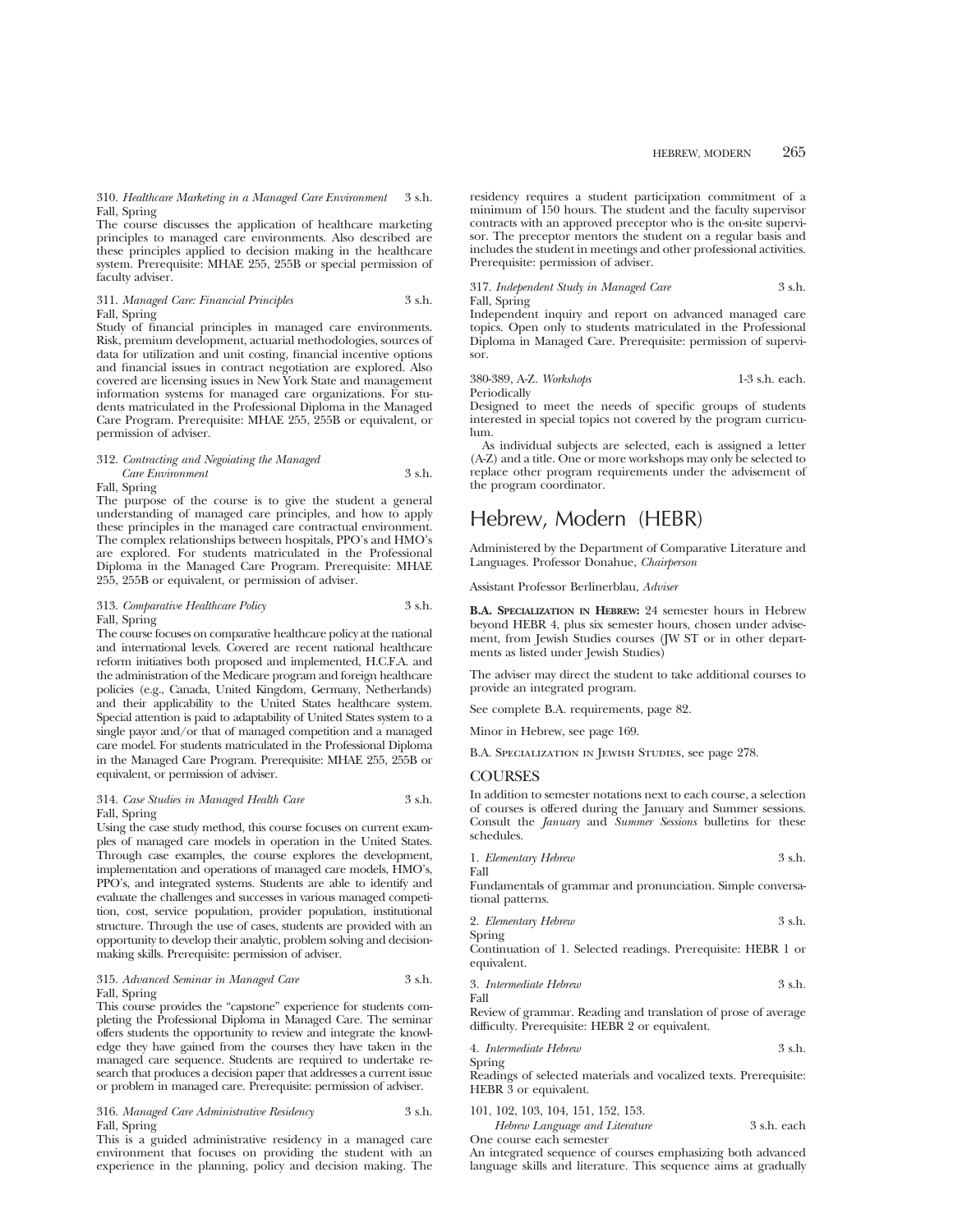developing the student's proficiency in oral expression, composition (including grammar and syntax) and reading. The individual student's needs, interests and prior experience determine the exact nature, pace and contents of each course. A detailed personal record is maintained to assure the development of each student's skills. Prerequisite: HEBR 4.

To be offered one per semester in a three and one-half year cycle; may be taken in any order.

112 through 119. *Hebrew Readings* 1 s.h. each Periodically

Readings from masterpieces to keep alive the student's interest in the language and literature. Prerequisite: successful completion of HEBR 4 or equivalent.

199. *Seminar: Problems of Jewish Studies* 3 s.h. Periodically

This course presupposes an extensive background in Hebraica/ Judaica. The subject varies and depends on the special interest of the student.

# History (HIST)

### Professor Kern, *Chairperson*

Professors D'Innocenzo, Eisenberg; Associate Professors Pugliese, Walsh, Yohn; Assistant Professors Bernhardsson, Charnow, Doubleday, Parker; Special Assistant Professor Whitbeck.

The Harry H. Wachtel Distinguished Teaching Professorship is held by Professor D'Innocenzo. See page 446.

The study of history is intended to give one a better understanding of oneself and the world. It is also intended to help one to think critically, to evaluate evidence, and to express oneself clearly and cogently. Understanding, thinking, speaking, writing—these are fundamental human skills useful in personal life and in any profession. The history courses listed below are all taught in ways that emphasize and assist student development of these skills.

Students may major in history, take a minor in history or simply enroll in a few courses of special interest. Basic courses in European, American, Asian or African civilization provide useful foundations for studies in many other disciplines. Advanced courses enable the student to get a closer look at the remnants of the past and at how historians go from those remnants—art, buildings, written documents—to conclusions about the past and present.

**B.A. SPECIALIZATION IN HISTORY:** 30 hours in history courses including the following:

- 1) at least 6 hours in European history;
- 2) at least 6 hours in American history;
- 3) at least 6 hours in one or two of the following: Asian, African, Islamic, Russian or Latin-American history, including at least 3 hours in Asian, African or Islamic history;
- 4) seminar, ordinarily taken during the junior year.

A grade of  $C$  – or better is required in each course and at least 18 of the 30 hours must be on the advanced level (three-digit courses).

Since history touches on every facet of human experience, majors should also take courses in other areas. Required: 3 hours of philosophy and 12 additional hours chosen from at least three other social sciences (see Academic Organization, page 8). Students are urged to take six hours of advanced courses in the literature of their field of interest. History majors can easily take minors in one of these areas or in another area such as computer science or business.

See complete B.A. requirements, page 82.

**A MINOR IN HISTORY** consists of the successful completion of 18 semester hours in history, under advisement, including no more than six hours of introductory courses. At least six hours must be in residence.

Teaching of High School Social Studies, see page 378.

PHI ALPHA THETA: an international history honor society, see page 71.

**MASTER OF ARTS IN HISTORY WITH CONCENTRATIONS IN AMERICAN, EUROPEAN, AND PUBLIC HISTORY**\*

# **ADVANCED CERTIFICATE IN PUBLIC HISTORY**\*

# **COURSES**

In addition to semester notations next to each course, a selection of courses is offered during the January and Summer sessions. Consult the *January* and *Summer Sessions* bulletins for these schedules.

#### Transferred Courses

The following course numbers are used exclusively to identify courses which Hofstra students have taken elsewhere and for which there are no other Hofstra equivalents: 1A, 1B. Introductory European History, 3 s.h. each 3A, 3B. Introductory American History, 3 s.h. each 101A, 101B. Advanced European History, 3 s.h. each 103A, 103B. Advanced American History, 3 s.h. each

Mini-Courses

| Periodically                            |             |
|-----------------------------------------|-------------|
| 6A through 6Z. Changing Societies       | 1 s.h. each |
| 7A through 7Z. Personalities in History | 1 s.h. each |
| 8A through 8Z. Key Events in History    | 1 s.h. each |

Introductory Courses

| 11. Western Civilization I# | 3 s.h. |
|-----------------------------|--------|
| Fall, Spring                |        |

Formation of the western tradition from classical antiquity, merging Judaic, Greek, Roman and Christian elements, to the derivation of a distinctive and dynamic European offshoots in medieval and early modern times. Topics include Hebraic religion, civilization of the Greek city-states, Roman imperialism and law, the role of Christianity in western life, institutions and ideas of the middle ages and early modern Europe.

# 12. *Western Civilization II* # 3 s.h.

Fall, Spring

The rise of the modern west and the crises of the twentieth century: the struggles and contradictions which have led to continuing change in western civilization. Topics include the formation of the state, development of a capitalist economy, impact of technology on social change, development of science and philosophy, rise of industry and the emergence of a masssociety, modern nationalism, imperialism and war. A recurrent theme will be the role of revolution and the attempts to reconstruct society according to various ideal models including socialism, fascism and communism.

#### 13. *American Civilization I* # 3 s.h. Fall

Intensive study of controversial issues from the colonial period through the Civil War. Conflicting points of view are presented in lectures and readings followed by seminar discussions.

<sup>\*</sup>Applications not accepted in 2001-2002. For further information, contact the History Department. #Core course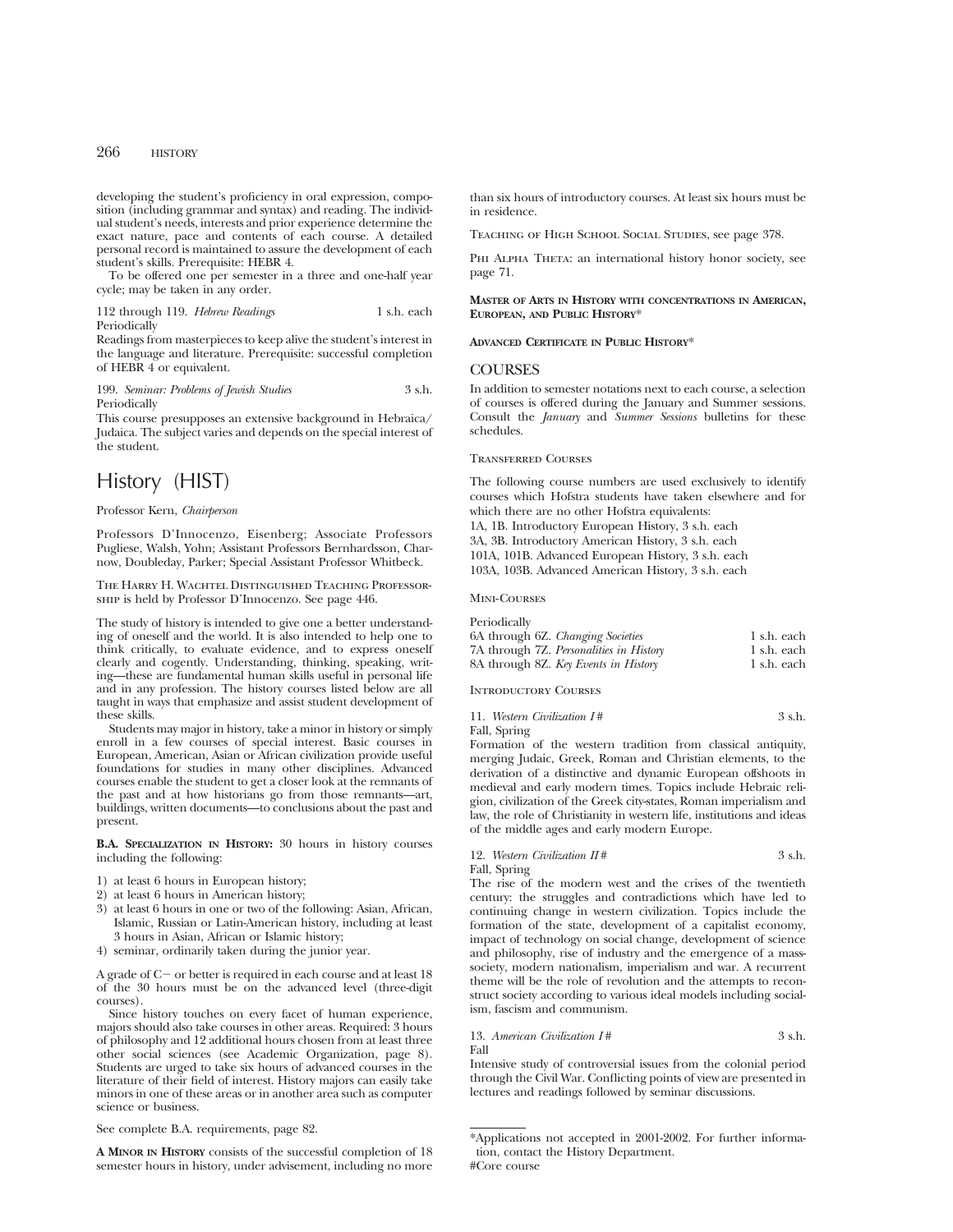14C. *American Civilization II* # 3 s.h. Spring

Intensive study of controversial issues from Reconstruction through the 1960's. Lectures, readings and seminars emphasize interpretive differences. (Formerly 14.)

# 20. *The Present in Historical Perspective* 3 s.h. Periodically

Contemporary problems seen in relation to their historical origins. The content of this course will change to reflect current developments.

# 29. *American Lives in Historical Perspective* # 3 s.h. Fall, Spring

A biographical approach to pre-twentieth-century America that explores the role of key individuals and/or important families in the development of American society and culture. Persons studied might include: Benjamin Franklin, Thomas Jefferson, John Adams, Stephen A. Douglas, Elizabeth Cady Stanton, John Brown and Harriet Tubman. A familial focus might examine the Mathers, the Byrds, the Adamses, the Beechers, the Jameses, etc. Mutual influence of indivudals on one another and the ways in which they both shape and are shaped by American thought and historical experience, are the central concerns of the course. Where appropriate materials are available, biographical and autobiographical readings are supplemented by films, sound recordings and visits to historical sites.

# 30. *Contemporary American Lives* 3 s.h. Spring

In a biographical approach to historical understanding, the course considers the lives of four to six American men and women, chosen by the instructor to represent important aspects of American society since 1920. In a particular semester the persons studied might include Eleanor Roosevelt, Margaret Sanger, Jackie Robinson, Joseph McCarthy and John Kennedy. Individuals are examined in regard to their interaction with society and one another, in the light not only of biographical and autobiographical reading, but also of sound recordings, films and visits to historical sites.

# 31. *Jewish History from the Patriarchal Period to the Age of Emancipation* 3 s.h.

Periodically

Hebrew civilization in ancient and medieval times and its impact on the western world. An analysis of the socioeconomic and cultural development of the Babylonian, Spanish, Franco-German and Eastern European Jewish communities within the context of their contemporary societies.

| 70. The Modern Middle East        | 3 s.h. |
|-----------------------------------|--------|
| See course description, page 425. |        |

# 71. *China and Japan to 1800 #* 3 s.h. Fall

A study of Chinese and Japanese history from ancient times to 1800. Focus is on the formation and evolvement of the Confucian world and its lasting but differing impressions on the political and social institutions of China and Japan. (Formerly *India, China and Japan of Tradition.*)

72C. *China and Japan Since 1800 #* 3 s.h. Spring

An examination of the modern transformations of China and Japan in response to the challenge of the West and the quest of modernity. Emphasis on China's and Japan's contrasting approaches to the redefined problems of state and society, nation formation, cultural orientation and modernization. (Formerly *India, China and Japan in Modern Revolution*; 72.)

Advanced Courses

(Open to freshmen only with permission.)

100. *Honors Essay* 3 s.h. Fall, Spring

Research and writing of a substantial historical essay, under tutorial supervision. Open only to history majors desiring to graduate with departmental honors. Students should normally start work with their faculty adviser in the semester preceding their registration in HIST 100. Permission prior to registration is required.

105. *Ancient Egyptians, Hebrews and Greeks #* 3 s.h. Fall

Myth and religion, epic and tragedy, art and philosophy. Designed to provide an historical background for students of art, drama, literature, archaeology, philosophy or religion, as well as of history. Credit given for this course or New College SH 3, not both.

# 106. *Hellenistic and Roman Worlds* 3 s.h. Spring

The conquests of Alexander and the spread of Greek culture, the expansion of Rome's control over the ancient world and the creation of the Roman Empire and the eventual acceptance of Christianity by most of the Empire—400 B.C. to 400 A.D.

# 107. *Medieval Europe, 400 A.D. to 1300 A.D.* 3 s.h. Periodically

Formative period of European culture stressing the incorporation of Christian and classical traditions into European creations. Topics usually include feudal society and chivalric culture, medieval boom, twelfth-century renaissance, papal- imperial struggle, princely and urban government, crusades, heresy.

108. *Renaissance Europe, from St. Louis to Luther* 3 s.h. Periodically

The emergence of a society in which leadership was shifted from clergy to laymen in economy, government, religion, literature and art. Stress is laid on the impact of the Black Death, the rise of religious dissent, the Hundred Years War, the rise of parliamentary institutions and the city states of Renaissance Italy. The evidence of visual arts is drawn on throughout.

109. *The Old Regime in Western Europe, 1648-1789* 3 s.h. Periodically

Changing forms of social life under the tensions created by population growth, war, the making of the modern state and the subversion of the old moral order.

112. *The French Revolution and Napoleon* 3 s.h. Periodically

Transformation of European consciousness in the violent years of the first social revolution as France embraced and then abandoned its new belief in freedom and the common man.

113. *Europe, 1800-1848* 3 s.h. Every other year

Romanticism and revolution: the search for beauty and justice in the era of reaction between Napoleon's Empire and the Revolutions of 1848.

114. *Europe, 1848-1914* 3 s.h.

Every other year

The struggle against the loss of individual identity in a world of big cities, big business and big government. Emphasis on those social changes and cultural achievements which affect our contemporary world.

#Core course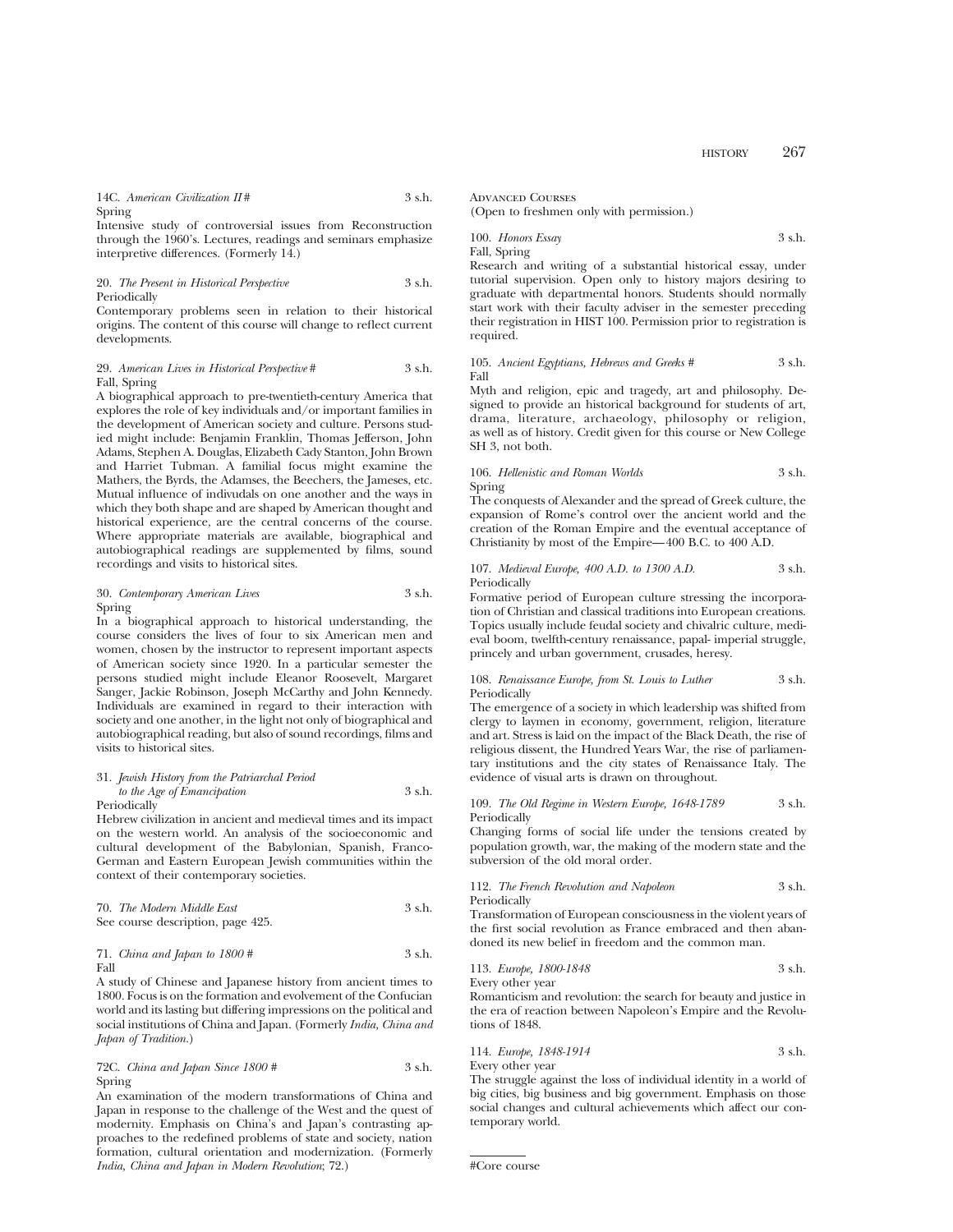# 115. *The Afro-American in American History, 1619-1865* 3 s.h.

Every other year

From the African origins of black slavery through emancipation and the Civil War. Emphasis is given to the slave trade, the nature of black society under slavery in both North and South, the relation of the American Revolution to the antislavery movement, and the role of blacks in Abolitionism and the Civil War.

# 116. *The Afro-American in American History, 1865 to the Present* 3 s.h.

Every other year

Emphasis is given to the end of slavery in the successes and failures of Reconstruction, the nature of black society in the era of national segregation and the changes developing during and after the two World Wars. The struggle for civil, educational, economic and political equality is traced in the context of an emerging diversified black leadership, provided by such figures as Booker T. Washington, W. E. B. DuBois, Marcus Garvey, Malcolm X and Martin Luther King, Jr.

# 117A. *History of Africa to 1800* # 3 s.h. Every other year

History of Africa from the traditional period to the beginning of the modern era. Emphasis on Bantu migration, precolonial society and the slave trade. Credit given for this course or HIST 117, not both.

118A. *History of Africa, 1800 to the Present* 3 s.h. Every other year

The colonial period, African nationalism, independence and the apartheid system. Credit given for this course or HIST 118, not both.

# 120. *Reformation Europe, from Luther to Richelieu* 3 s.h. Periodically

Religious revolution in Europe furthering the dominance of laymen and the acceptance of the ethical value of secular life. Stress is laid on the Protestant and Catholic religious controversies within the context of these other major developments: the rise and fall of the Hapsburg political ascendancy; the oceanic discoveries and the new colonial empires; scientific breakthroughs from Copernicus to Galileo; the new technology of printing, guns and clocks; the development of Renaissance into Baroque culture.

# 121. *History of England to 1688* 3 s.h. Periodically

England considered as a sample of the European experience, as a study in the emergence of political unity, as a classic instance of economic modernization, as the creator of a great language, literature and law. Emphasis on the Tudor and Stuart period after 1485.

# 122. *Modern Britain* 3 s.h. Periodically

Transformation of Britain into a complex, crowded industrial nation, with emphasis on social cultural and political developments which have accompanied this process.

# 123. *Origins of Modern Law* 3 s.h. Periodically

Roman, Canon, Germanic Customary, Feudal and English Common Law. Moved by the needs of an expanding and evolving society, Europeans of the 11th through 13th centuries created new legal systems. They drew on the legal wisdom of the ancient Romans and on the written and unwritten traditions of the early middle ages. The legal systems they created gave shape and direction to the society of early Europe, still observable in the modern world, especially in Europe and America.

# 124. *American Way of War: United States Military Experience, 1670 to the Present* 3 s.h.

Once a year

American military experience from the perspective of the "new" military history that is focused upon the complex interrelationship of warfare with political, economic and social institutions.

128, 129. *Christian Churches from the New Testament Era to the Present* 3 s.h. each

Periodically

Efforts of Christians in different eras and cultures to give their faith concrete expression in doctrine, institutions, liturgy and the arts. 129 begins with the Protestant Reformation.

131. *Europe, 1914-1939: Nazism, Stalinism and Democracy* 3 s.h. Every other year

Emphasis on the crisis of parliamentary democracies and the disintegration of 19th-century social values. The focus of the course will be on the rise of totalitarian movements.

132. *Europe, 1939 to Present: World War, Cold War and Beyond* 3 s.h.

Every other year

World War II and the Holocaust, origins and course of the Cold War, the Soviet Union and Eastern Europe from Stalin to Gorbachev. Decolonization and relations with the Third World, American influences and consumerism, European unity and its failings, de Gaulle and "neutralism." The 1968 student uprising and Eurocommunism, decentralization and Soviet control in the Communist bloc, the problems of a European identity.

# 135. *Intellectual History of Europe, Reformation*

*to Enlightenment* 3 s.h. **Periodically** 

Intellectual and cultural formation of modern western consciousness, from the 16th to the 18th century. The nature of the state, the basis of scientific thought as a way of finding order in nature, and the revelation of totalitarian traits in radical religious sects. Major beliefs about the significance of human experience.

# 136. *Intellectual History of Europe, French Revolution to 20th Century* 3 s.h.

Periodically

Intellectual and cultural crystallization of modern European consciousness into the ordering principles of pre-World War I society. The romantic view of nature and the individual, the historicization of western thought and the secular religions of new political and social mass-movements are analyzed. The achievement of a cultural synthesis and the signs of cultural dislocation in pre-World War I life.

# 137. *History of Russia from Its Origins to 1856* 3 s.h. Every other year

A study of such influences as Greek orthodoxy and the Tartar Conquest on the development of Russian society and its institutions. The role of "economic backwardness" and the compulsion toward modernization. The development of the autocracy and the rural peasant-serf style of life. The blossoming of Russian culture in the Age of Enlightenment and the French Revolution up through the Crimean War.

138. *Modern Russia: Reform and Revolution from the Russian*

*Empire to Modern Times, 1856 to the Present* 3 s.h. Every other year

Historical roots of Russian society and institutions as transformed by the Great Reforms of the 19th century, the revolutions of the

<sup>#</sup>Core course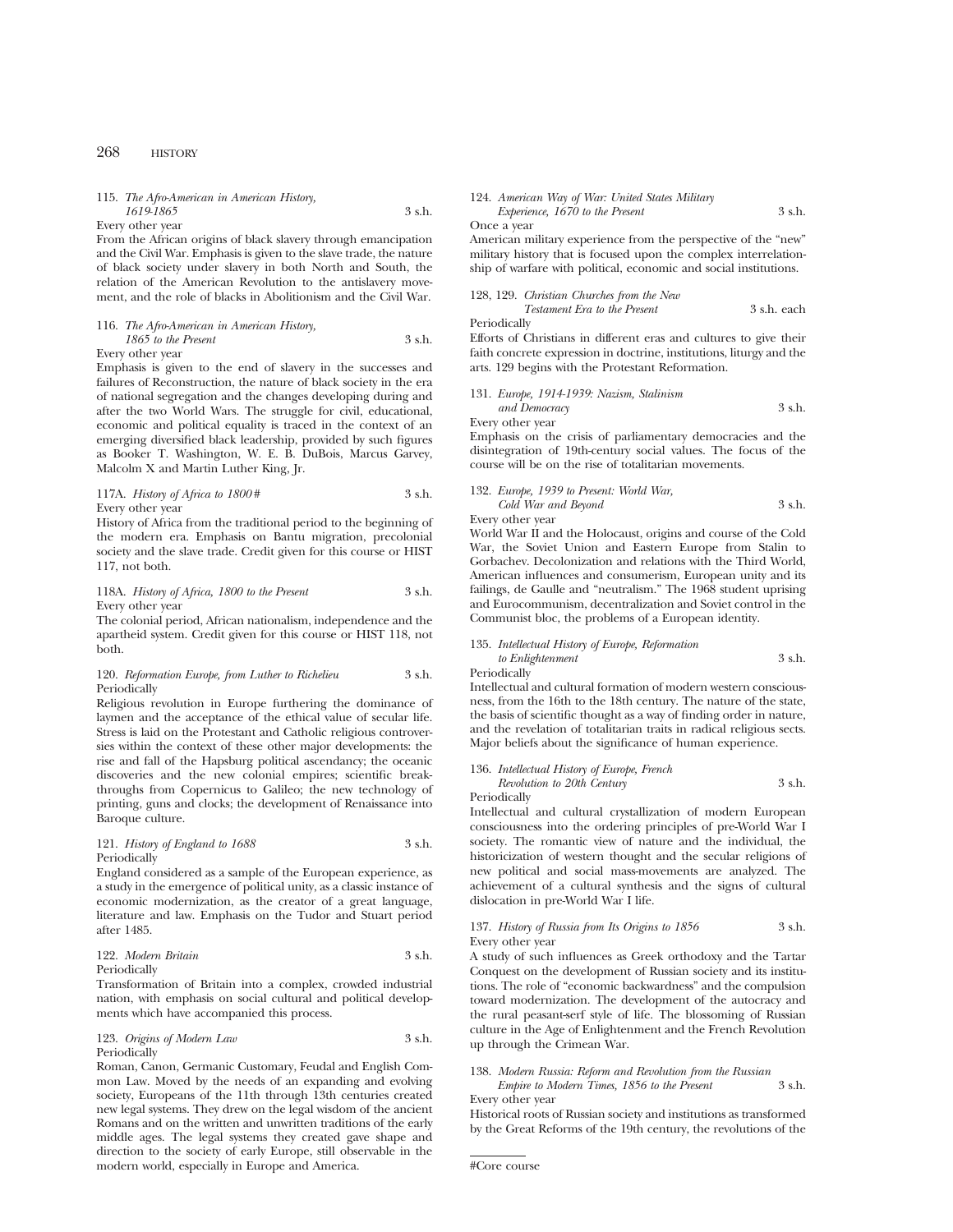20th century, the Stalin Era and the reforms of Khrushchev and Gorbachev. Examination of traditional Russian culture and government in the 19th and 20th centuries with an emphasis on continuity and change. Russia is compared and contrasted to the West. One of the themes is the gradual evolution of civil society up to and including the era of perestroika. (Formerly *Russia in the Age of Lenin and Stalin*.)

# 139. *Economic History of Europe* 3 s.h. Periodically

The changing economic framework of European institutions and culture studied in selected pivotal periods such as the 11th-12th, 14-15th and 17th-19th centuries. Prerequisite: ECO 1 or HIST 11, 12; or for seniors, permission of instructor. Same as ECO 139.

#### 140. *Economic History of the United States* 3 s.h. Periodically

Trends and patterns in the production, distribution and consumption of material wealth that mark the economic development of the United States from colonial times to the 20th century. These matters are subjected to economic analysis, but are also seen in relation to changing social and political institutions and moral values. Prerequisite: ECO 1 or HIST 13, 14C, or permission of instructor. Same as ECO 140.

# 142. *Latin America: 1810 to the Present* 3 s.h. Periodically

The transformation of Latin-American society and culture in the crucible of revolution; the struggles of emerging nationhood; social, political, economic and cultural trends in the context of governmental experimentation and the quest for stability. Special attention is given to regional problems of modernization, urbanization, political unrest and revolution.

# 143. *American Colonial History* 3 s.h. Every other year

Interplay of European heritage and frontier environment in the shaping of American institutions. Focus on how English colonies became "American"; political developments examined in the changing social contexts of the times.

### 144. *American Revolution* 3 s.h. Once a year

Emergence of the United States out of the struggle between the colonies and Great Britain. The "Great Debates" prior to 1776; the Revolution as an internal and external struggle; the origin of political parties; state's rights vs. national government; cultural nationalism. Particular attention will be devoted to assessing the roles of individual leaders.

145. *Early 19th-Century America* 3 s.h. Every other year

The evolution of antebellum political, economic and social institutions and their transformation by the forces of geographic expansion and industrialization. Attention is given to the culture of Federalism and Jeffersonianism, the Jacksonian era and the reform impulse, nationalism and Manifest Destiny.

# 146. *Late 19th-Century America* 3 s.h. Every other year

The rise of a modern America in the wake of the Civil War as a result of rapid industrialization, immigration and urbanization. Topics include the Civil War and Reconstruction; the Gilded Age; labor organization, socialism and labor violence; urban life and social reform; agricultural unrest and populism.

# 147. *The United States: 1900-1945* 3 s.h. Once a year

Politics and society in America from the turn of the century to 1945. Emphasis on changing political thought and trends in business, labor, family life and popular culture.

# 148. *The United States: 1945 to the Present* 3 s.h. Once a year

Social trends and political thought in the U.S. since World War II. Emphasis on the background of contemporary issues including the impact of the Cold War on American society, development of right and left wing thought, emergence of mass culture and roots of contemporary feminism.

149. *Women in America* 3 s.h. Every other year

An introduction to the history of women in the United States, focusing on four interrelated themes: evolving theories of feminism, patterns of women's paid and unpaid work, changes in views of sexuality and movements for political change. Covers the span of American history emphasizing the period from the Civil War to the present. Credit given for this course or HIST 41 or New College SHG 5.

# 151. *Social and Intellectual History of the United States: Colonial Period to 1870* 3 s.h.

# Every other year Origins and development of the major social institutions of American life, evolution of the religious tradition, sources, content and impact of significant American beliefs and ideas. Topics include Puritanism, the Great Awakening, the Enlightenment, the rise of political and cultural nationalism, the impact of technology and early industrialism, the social myth of the "selfmade man."

# 152. *Social and Intellectual History of the United States: 1870 to the Present* 3 s.h. Every other year

Dynamic change in the American environment of modernization, mass production and postindustrial culture. Prominent themes are Pragmatism, Social Darwinism, the Social Gospel Movement, the challenge of organized labor and agrarian unrest, populism, progressivism and liberal reform, existentialism, the changing role of institutions and individuals in contemporary American life.

# 153. *Diplomatic History of the United States: 1776-1914* 3 s.h. Periodically

American foreign policy and diplomacy from the Revolution to the beginning of World War I. Emphasis is given to diplomatic aspects of the Revolution, the Federalist Era, Louisiana Purchase, War of 1812, Monroe Doctrine, Civil War and American expansionism in the era of the Spanish-American War and the Panama Canal.

### 154. *Diplomatic History of the United States: 1914 to the Present* 3 s.h. Periodically

America's changing role in world affairs from the onset of World War I to the contemporary Cold War Era emphasizing the nation's rise to the rank of a major power and the ensuing problems. Particular attention is given to U.S. involvement in two World Wars, Cold War diplomacy, the arms race and disarmament attempts, the Korean War, the Cuban crises, the Vietnam conflict, America's present and probable future role in international affairs.

# 157. *History of Labor in the United States* 3 s.h. Periodically

Work and workers from the colonial period to the present: social and economic forces interacting with changes in technology to shape changes in the structure of work and the work place and in the composition of the work force. Special attention is given to the rise of the labor movement, the emergence of labor leaders such as Samuel Gompers and John L. Lewis, and the impact of contemporary developments on the organization of work.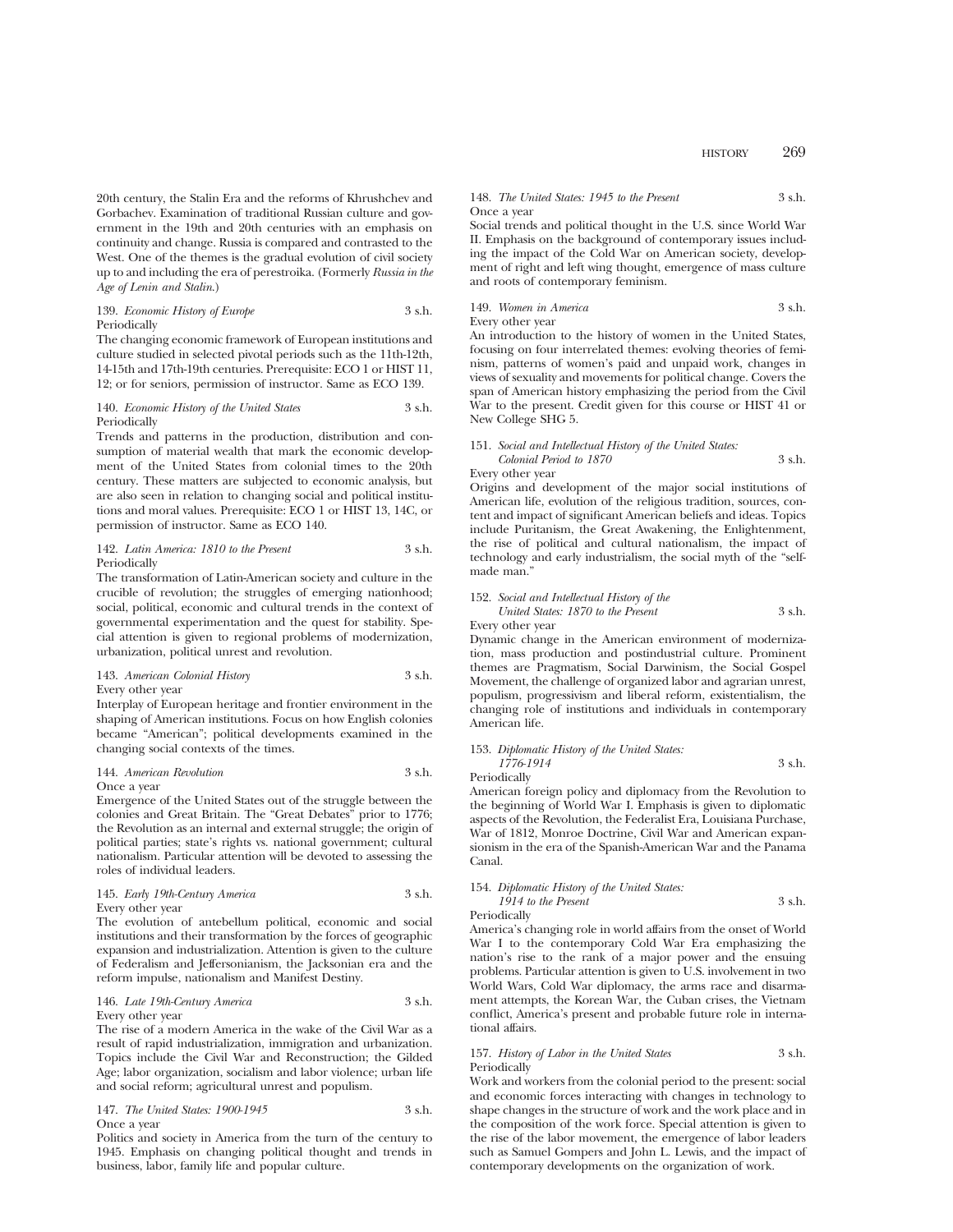| 158. Psychohistory | 3 s.h. |
|--------------------|--------|
| Periodically       |        |

A biographical account and analysis of several 20th-century world leaders based on biographies and historical studies which make use of a psychological approach as one tool for understanding their character and their role in history.

# 160. *Screening American History* 3 s.h. Periodically

Through the medium of the popular film, this course provides viewpoints into the social and cultural history of the United States. The images, thematic concerns and ideological presuppositions of selected American films (1890's to present) are examined for evidence of continuity and change in social and cultural attitudes. Students should expect to commit some time beyond the scheduled class hours in order to view some of the longer films that are shown. Class meets twice a week; each class period lasting 120 minutes.

# 162C. *Protest and Reform in American History* # 3 s.h. Periodically

Exploration of the broad theme of social change in American historical experience. Through a consideration of selected aspects of radical and meliorist reform traditions, the dynamics of the interrelationships between individual conscience and social institutions, and the role of personal and collective idealism and commitment in the attempt to redirect cultural traditions and transform social institutions are studied. Movements examined might include: abolitionism, temperance, anti-war movements and pacifism, civil rights and social equality movements, women's rights and feminism, anarchism and socialism, Populism, Progressivism and the New Deal. (Formerly 162.)

# 163. *American Popular and Material Culture* 3 s.h. Periodically

The artifacts and processes of handcraft culture, their transformation by industrialism and mass production and the rise of mass culture in the post-industrial era. Special attention is given to the tools and objects of everyday life, popular amusements and recreations, folklore and popular literature, advertising and the cult of personality, the impact of the mass media, the commercialization of sex and pornography and the video revolution.

### 165. *The American Civil War and Reconstruction* 3 s.h. Periodically

The disruption of the Union, an intensive study of the war, with emphasis upon its nonmilitary aspects, and the restoration and readjustment of the American society after the war.

# 166. *Re-Viewing Vietnam* 3 s.h. Periodically

An historical reconsideration of America's longest, most unpopular, and most divisive war in the context of the impact of Imperialism and Westernization on the traditional societies of Southeast Asia. Since special attention is given to the role of the media in shaping the popular understanding of the war, a television history of the conflict and selected cinematic materials are incorporated into class sessions.

# 167. *History of New York State* 3 s.h. Periodically

Emphasis is on the 17th-19th century era, with selective examination of later developments in New York history. Attention is paid both to ways in which the State was distinctive and to ways in which it was representative of its region and the nation.

# 169. *Immigrants and American Society* 3 s.h. Once a year

An appraisal of the greatest movement of people in the history of the world. Experiences of immigrants and ethnic adjustments over generations are analyzed from comparative perspectives. Focus primarily on immigration of the 19th and 20th centuries.

170. *The Middle East and the West* 3 s.h. See course description, page 425.

173. *Modern China #* 3 s.h. Periodically

An examination of modern Chinese history from the Opium war to the era of Communist revolution with special focus on the interwoven imperatives of reform and revolution in China's encounters with the West and the demands of modernity.

174. *Modern Japan* 3 s.h. Periodically

Political and social history since 1867, with emphasis on the selectivity of and contradictions within the Japanese response to the western challenge, culminating in the post-World War II synthesis. Independent research an option.

# 175. *Confucian China: Origins to the 18th Century* 3 s.h. Periodically

The great stable societies: the Confucian Chinese example in historical perspective. Stress is placed on the emerging interlock of the philosophical, political, familial and technological components of a society distinct from and highly resistant to western civilization.

# 177, 178. *Special Studies in History* 3 s.h. each **Periodically**

Studies in periods, countries or special themes in history such as the Revolutions of 1848, peasant reform in Russia, changes in values after the first World War, geography as a force in cultural development, or a comparison of the American, French and Russian revolutions. Subjects to be announced yearly.

Seminars: seminars are small classes that concentrate attention upon a particular period of history. Students read, reflect upon and write research papers about selected topics, and discuss and defend their views in group discussions during weekly class meetings. Specific topics and foci of seminars change each semester in accordance with interests of instructors and needs of the department. Ordinarily not open to freshmen and sophomores. Seminars are intended to provide familiarization with the historiographic traditions germane to their central concerns, and emphasize the development of research and critical thinking skills. Seminars typically meet once a week for a three-hour period.

# 180. *Seminar: British History* 3 s.h. Periodically

This course focuses on a selected theme, issue, problem, or period in the history of the peoples of the British Isles from the Claudian (Roman) invasion in 43 c.e. to the present.

181. *Seminar: Medieval Europe* 3 s.h. Periodically

The course focuses on a selected theme, issue, problem, region, country, or period in the history of European peoples in the period 400 to 1300 c.e. (Formerly *Seminar: Medieval Europe, 400 A.D. to 1300 A.D.*)

# 182. *Seminar: Early Modern Europe* 3 s.h. Periodically

The course focuses on a selected theme, issue, problem, region, country, or period in the history of European peoples in the period 1300 to 1600 c.e. (Formerly *Seminar: Early Modern Europe, 1300 A.D. to 1600 A.D.*)

```
#Core course
```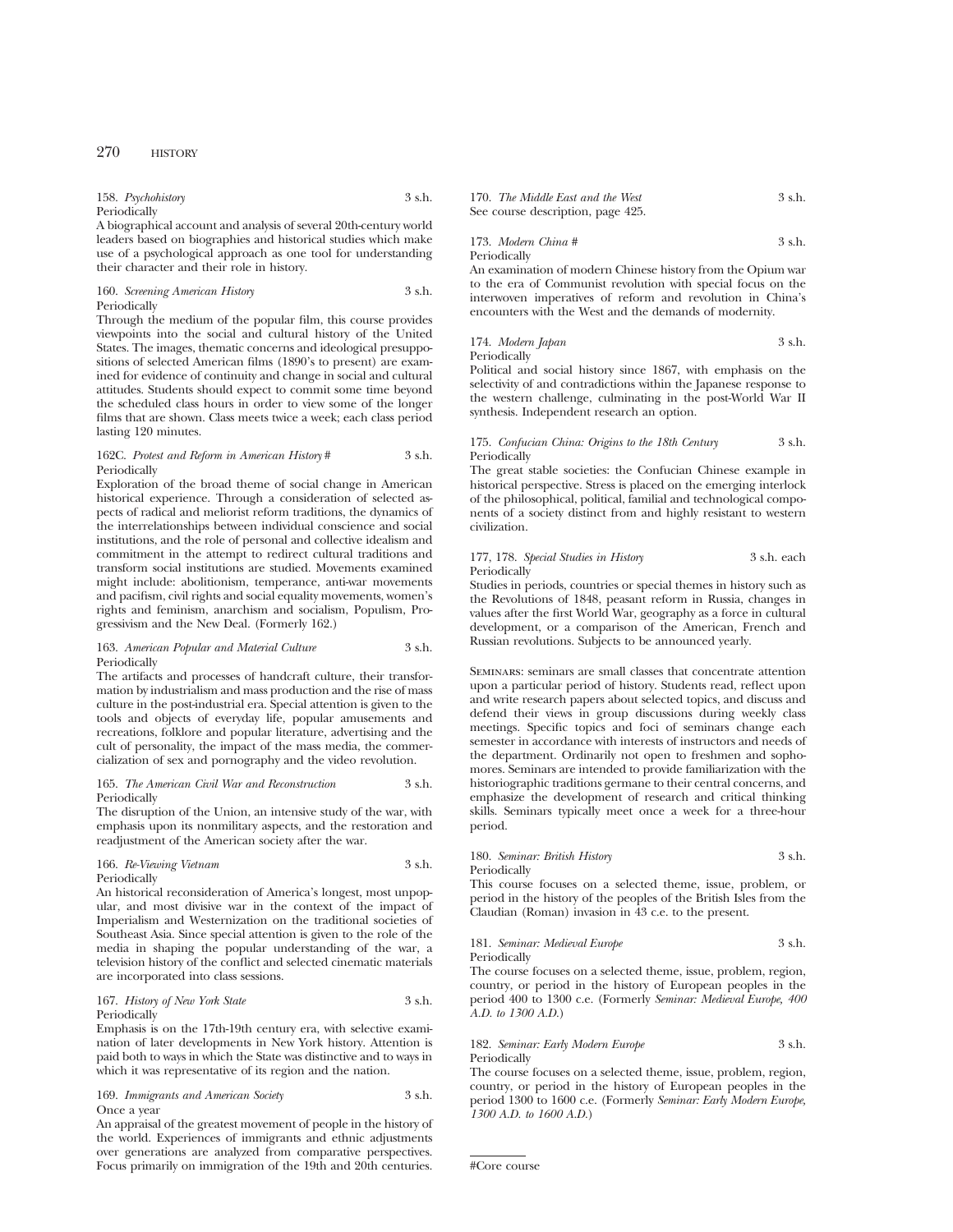183. *Seminar: Modern European History* 3 s.h. Periodically

The course focuses on a selected theme, issue, problem, region, country, or period in the history of European peoples in the period 1600 c.e. to the present.

184. *Seminar: 18th-Century America* 3 s.h. Periodically

The course focuses on a selected theme, issue, problem, region, ethnic group, or period in the history of the peoples of colonial North America and the early national United States in the century from 1700 to 1800 c.e.

#### 185. *Seminar: 19th-Century America* 3 s.h. Periodically

The course focuses on a selected theme, issue, problem, region, ethnic group, or period in the history of the peoples of the United States in the century from 1800 to 1900 c.e.

#### 186. *Seminar: American Society and Thought* 3 s.h. Periodically

The course focuses on social institutions, cultural forms, and ideas of American peoples during the broadly inclusive period 1609 c.e. to the present. Typically, however, the course limits its consideration to a more limited time frame.

# 187. *Seminar: 20th-Century America* 3 s.h. Periodically

The course focuses on a selected theme, issue, problem region, ethnic group, or period in the history of the peoples of the United States during the period 1900 c.e. to the present.

# 196. *Seminar: Ancient History* 3 s.h. Periodically

The course focuses on a selected theme, issue, problem, region, or period in the history of the peoples of the ancient world from the early dynastic period of Egypt (3100–2890 b.c.e.) to the end of the Roman Empire in the West (476 c.e.).

Reading Courses

| 192. Readings in History I | - 3 s.h. |
|----------------------------|----------|
| Fall, Spring               |          |

Individualized course designed to fill gaps in the student's knowledge of history. Ordinarily open only to seniors who are exceptionally capable of independent work. Before registering for this course, the prospective student must find a member of the department who will agree in writing to serve as the tutor. This course may not be used to satisfy the department's seminar requirements.

194. *Readings in History II* 3 s.h. Fall, Spring

Individualized course limited to students who have taken 192 and who have secured agreement in writing from a member of the department to serve as tutor for this course. May not be used to satisfy the department's seminar requirements.

199. *Internship in History* 3 or 6 s.h. See course description, page 425.

235. *Studies in Long Island Regional History* 3 s.h. Once a year

Long Island from the native Indian inhabitants and early Dutch and English settlements to present day suburbs, the New York metropolis and exurbs. Variety of topics selected by the instructor. Introduction to methods and sources for local history: family history, artifacts and material culture, and oral history. Students are encouraged to study local subjects in relation to regional and national patterns with attention to both similarities and differences. Open to all graduate students.

**GRADUATE READING COURSES:** these courses are designed to permit students to pursue an individualized plan of reading in subject areas of interest under the guidance of a member of the history faculty. Students prepare a list of suitable readings in consultation with their tutor with whom they will confer periodically about the progress of their work. Limited to those who have attended at least one semester as a matriculated student in the M.A. program in history and has been accepted for a reading course by a member of the department before registration. Students are normally expected to use sources in the language of the area which they are studying.

| 251, 252. Readings in American History<br>Fall, Spring                  | 3 s.h. each |
|-------------------------------------------------------------------------|-------------|
| 253, 254. Readings in European History<br>Fall, Spring                  | 3 s.h. each |
| 255, 256. Readings in Russian History<br>Fall, Spring                   | 3 s.h. each |
| 291, 292. Special Studies in History<br>$\alpha$ is the set of $\alpha$ | 3 s.h. each |

Studies in periods, personalities on themes in history. Subjects to be announced yearly.

# Humanities (HUM)

Administered by the Department of Fine Arts, Art History and Humanities. Professor Infield, *Chairperson*

**MASTER OF ARTS IN HUMANITIES:** this program involves an interdisciplinary approach toward the areas of English, languages, music, drama, art history and fine arts. It is designed for teachers seeking advanced degrees as well as for those who desire a more complete understanding of the humanities.

Admission requirements appear on page 73. The candidate must complete 33 semester hours of courses numbered 200 or above, of which at least 27 hours must be completed at the University.

Associate Professor Lekatsas, *Coordinator*

The program requirements are as follows:<br>HUM 203. Philosophy of Criticism

203. Philosophy of Criticism

301. *Master's Essay*

one course selected from the HUM 231-234 series

at least 18 credits must be completed in courses taken in the Division of Humanities. (See Academic Organization, page 8)

the remaining credits may be taken in the humanities

only six credits of fine arts studio courses may be applied toward the degree

six credits of electives may be chosen from divisions other than the humanities

See complete graduate information, page 73.

# **COURSES**

In addition to semester notations next to each course, a selection of courses is offered during the January and Summer sessions. Consult the *January* and *Summer Sessions* bulletins for these schedules.

1, 2. *Arts and Artists* 3 s.h. each Periodically

An interdisciplinary introduction to vital issues—especially for any artist—in aesthetics, art theory, history and criticism. Centered in the visual arts, inquiry extends to other arts and beyond. Typical themes include medium; form; style; representation;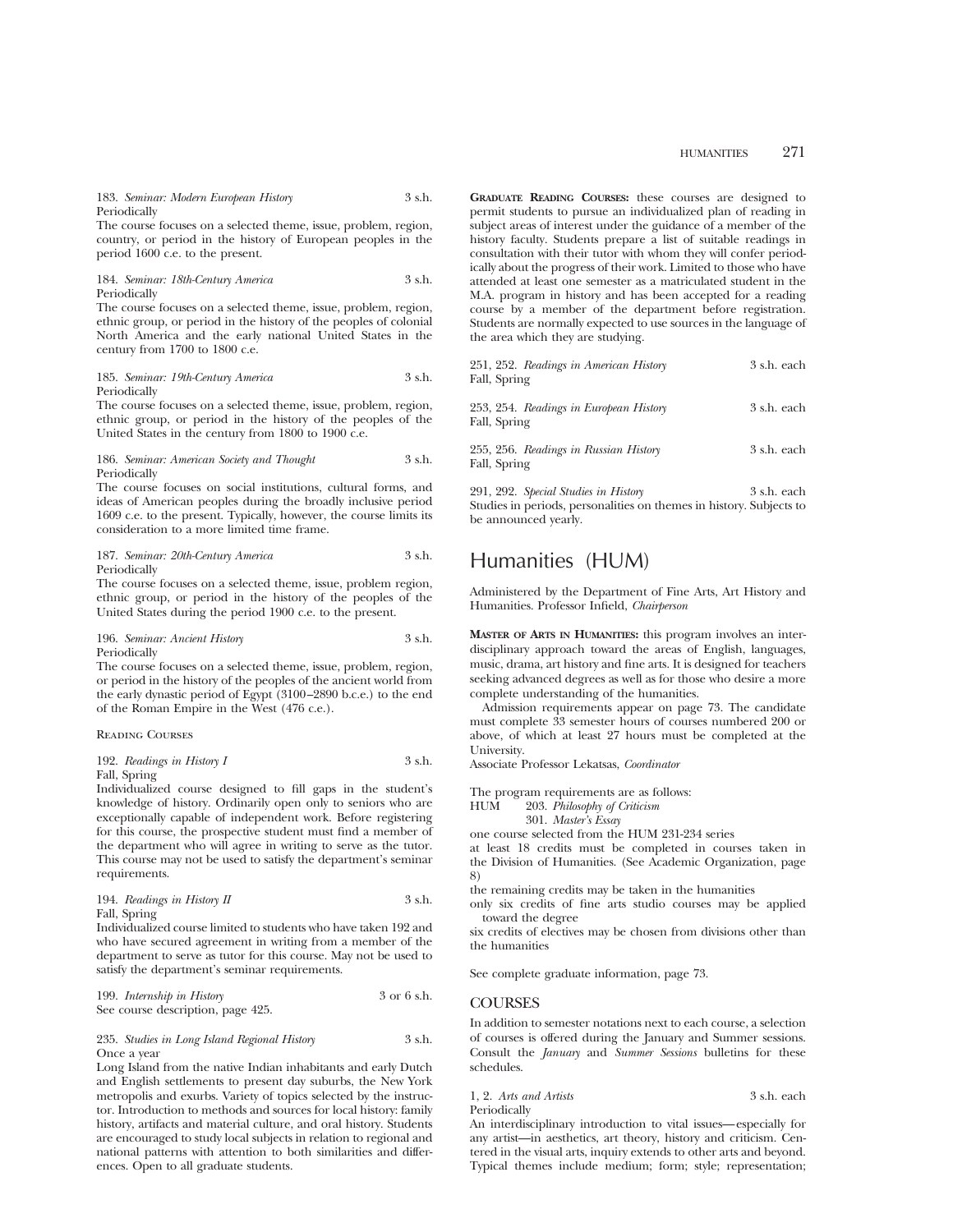semeiotics; expressive value; pragmatics of the "art world"; historical contextualism versus an "eternal present"; criticism in theory and practice.

100. *Arts of the Jazz Age* 3 s.h. Periodically

The arts in America during the first quarter of the twentieth century. Emphasis is on the work of writers, musicians, artists and architects who captured the spirit of the country. Development of modern jazz; attention to the foregrounding of jazz of improvisation, arrangement and performance as important for artists and writers as well as musicians.

141. *History of Photography* 3 s.h. Every other year

From the invention of photography, its early processes and emergence as an independent art form. Its development in the 20th century into a dominant social force, and influences on painting, film and television. (Formerly *History of Photography: the 19th and 20th Centuries*.)

142. *Fiction and Film* 3 s.h. Periodically

Selected readings in the novel and analysis of films that have been made from these works.

201. *Renaissance Art and Culture* 3 s.h. Periodically

Painting, sculpture and architecture from the late medieval to the Mannerist style, examined in the context of contemporary European culture during the passage from feudalism to capitalism. Religious, philosophical and literary elements in the formation of humanism; artistic diffusion and provincialism; the problem of Mannerism. (Formerly *Arts of the Early Renaissance.*)

# 202. *Baroque Art and Culture* 3 s.h. Periodically

Painting, sculpture and architecture from about 1600 to the later eighteenth century, in the context of contemporary European culture. Classical and anticlassical currents of the Baroque, the Rococo and the Enlightenment in religious, philosophical, literary and musical, as well as artistic manifestations. (Formerly *Arts of the High Renaissance and Baroque.*)

### 203. *Philosophy of Criticism* 3 s.h. Spring

Problems of significance and value in art and culture; aesthetic and critical inquiry in theory and analytical practice. The course, which takes varying interdisciplinary emphasis is conducted in the form of a colloquium in which significant texts bearing on some principal theme are read and discussed in common, with individual reports. Required of all candidates for the M.A. in Humanities (open to other qualified students with the permission of the humanities graduate coordinator).

# 207. Art of the 19th Century 3 s.h. Periodically

A survey, mainly of painting, through the main period-styles of neoclassicism, romanticism, realism, naturalism, impressionism and postimpressionism, with attention to parallel developments in contemporary culture and society. Emphasis on French, Spanish, English, and German art, with some attention to graphics (drawing; early lithography and photography).

208. Art of the 20th Century 3 s.h. Periodically

A conceptual as well as stylistic overview of the major movements in painting, especially in Europe, since the avant-garde challenges to academic representation of the later 19th century. The formative role of French art and the emergence of rival centers; a crisis of abstraction and figuration between the World Wars; postwar rivalry with America; conceptualism; neoexpressionism; the lingering problem of modernism.

### 210. *Studies in American Art and Culture Since 1900* 3 s.h. Periodically

Interrelationships between literature and the visual arts in the United States. Representative works of major writers and artists are analyzed against the background of the attitudes, tastes and values of American society. (Formerly *Art in America, 1900 to the Present*.)

# 230. *Modern Photography* 3 s.h. Periodically

The development of photography with emphasis on style. Consideration is given to the interrelationships of photography with the visual arts, film and television—thus: aesthetic affiliations of photography with the other arts. Some direct scrutiny, as far as practicable, of original prints in the Hofstra Museum collection. (Formerly, *20th-Century Photography in America.*)

# 231, 232, 233, 234. *Interdisciplinary Studies in the Humanities* 3 s.h. each 231, 232: Fall; 233, 234: Spring

Analysis of style, significance and milieu in the various arts. While the program seeks to produce a cycle of related general themes, the content of these courses may vary from year to year. 231: antiquity and the classical tradition; 232: alternative traditions (e.g., Germanic expressionism); 233: Modernism and postmodernism; 234: modern architecture and design. May be repeated for credit when topics vary.

# 251. *Readings* 3 s.h.

Fall, Spring

In consultation and under the guidance of a faculty member, students prepare a list of readings on themes in humanities. Students and faculty periodically review readings and research. Limited to those who have attended at least one semester as a matriculated student in the M.A. in Humanities program. Permission of the humanities graduate coordinator required.

268. *Internship* 6 s.h. Fall, Spring

Open only to students in the M.A. in Humanities program able to arrange for supervision of work substantially relevant to their studies at a museum, library, art gallery, journal or other appropriate institutional site. Permission of the humanities graduate coordinator as well as of the sponsoring supervisor is required. The student produces a written report (not a diary or notebook) on the academic significance of his or her activities for evaluation by the sponsor. Pass/Fail grade only.

# 301. *Master's Essay* 3 s.h. Fall, Spring

Each candidate for the M.A. in Humanities is required to write a substantial master's essay (in addition to course papers) under the supervision of an appropriate adviser. This may consist of a fresh approach to known material, provided the same thoroughness of scholarship and scholarly presentation obtain as for a more traditional research thesis.

# Human Resources Management

Master of Science Programs, see page 113.

# Interdisciplinary Studies at New College

**MASTER OF ARTS PROGRAM (MAP) IN INTERDISCIPLINARY STUDIES:** serves students with a bachelor's degree and a strong undergraduate record who share a commitment to the intellectual and practical dimensions of the liberal arts. Students are assisted in achieving their liberal arts goals through curricula more individualized in response to student needs and interests, more flexible in requirements and more varied in modes of learning than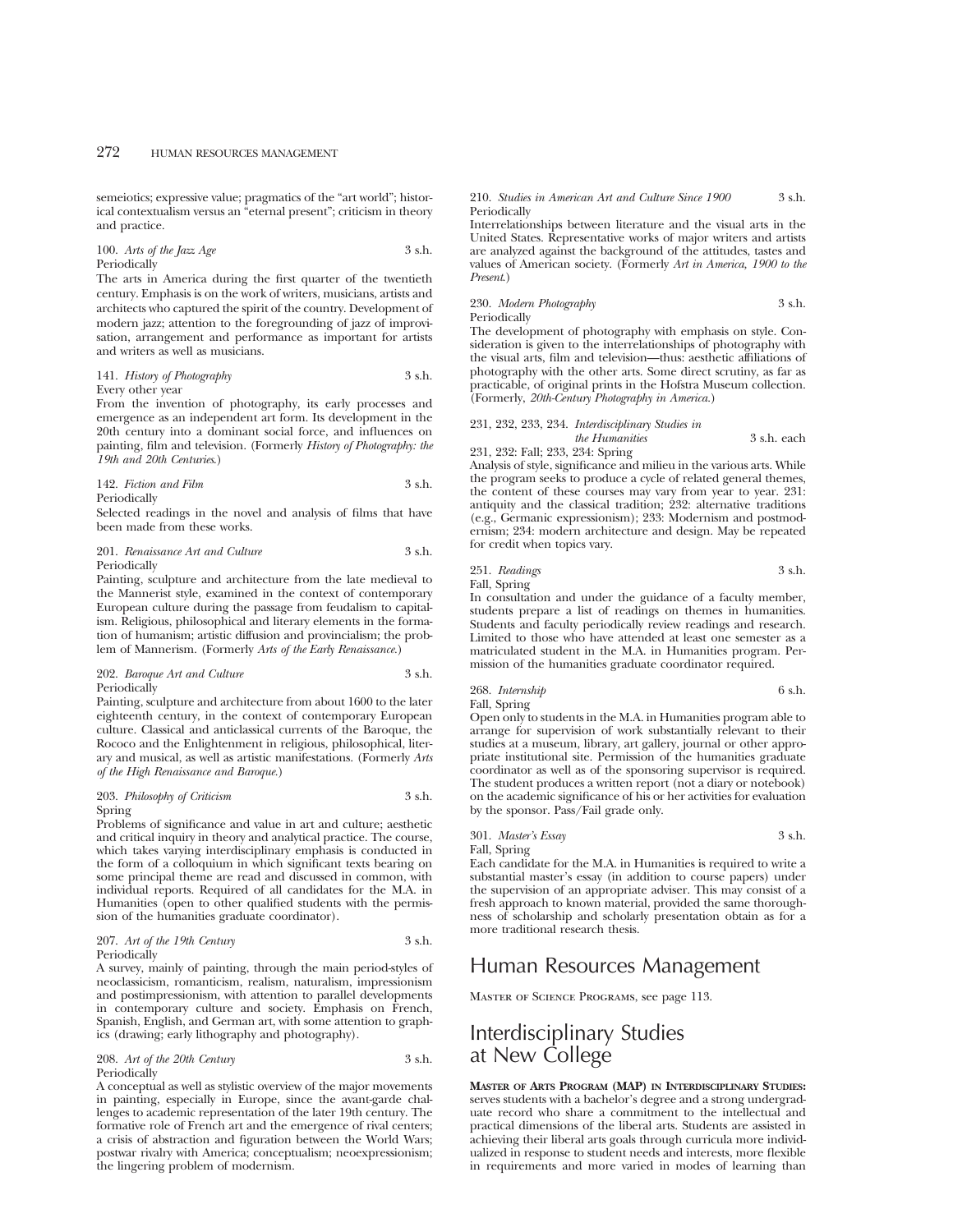normally found in traditional graduate-level programs. Senior Assistant Dean Contreras, *M.A.P. Administrator*

Components leading to the degree are:<br>MAP 200. An Initial Study of rese

- An Initial Study of research and performance skills at a graduate level through a series of oncampus seminars and a library-research project.
- MAP 201-203. Three learning contracts, individually constructed with the assistance of University faculty members and supervised by professionals either at the University or at an appropriate site. Contracts include library research, field research, apprenticeships, internships, laboratory work, studio participation and course attendance.

MAP 204

and 205. A master's proposal and thesis, with the theme or topic approved by the Program's core faculty, a contractual project reflecting the accumulation of research and performance skills from the preceding three contracts. For additional information, consult the New College *Master of Arts Addendum*. See also page 101.

# Interdisciplinary Undergraduate Programs

# First Year Program (FYP)

The Hofstra College of Liberal Arts and Sciences offers first-year and upper-class students several interdisciplinary programs that provide academic opportunities not available anywhere else in the curriculum. One of these programs, FYP or First-Year Program, is open to first-year students exclusively.

Each unit in FYP consists of three courses from different departments, offered in a cluster, where the instructors coordinate and integrate the subject matter and style of teaching. Those who enroll in one of these units have the advantage of joining a small community in which students get to know one another and work together throughout the semester. Because students take the same courses, they engage in a close and intimate learning experience. Information about these programs can be obtained from the University Office of Academic Advisement.

Units and courses include the following; (courses may change from semester to semester):

- $FYP$  1.  $=$  The Mind, The Brain, The Person *Fundamental Perspectives in Psychology #* (PSY 7) *Introduction to Philosophy* # (PHI 10) (English) *Composition* (ENGL 1)
- FYP 2. = SCIENCE AND SCIENCE FICTION *The Solar System #* (Lecture and Lab) (ASTR 11) *Introduction to Philosophy #* (PHI 10) (English) *Composition* (ENGL 1)
- $FYP$  3.  $=$  Environmental Ethics *Population, Resources and Environment #* (GEOG 102) *Introduction to Ethics #* (PHI 14) (English) *Composition* (ENGL 1)
- $FYP$  4.  $=$  Science and the Foundations of Medicine *General Biology* # (BIO 1) *General and Inorganic Chemistry* # (CHEM 3A) *General and Inorganic Chemistry Lab* # (CHEM 3B) (English) *Composition* (ENGL 1)
- $FYP 5. =$  Asian Politics and Religion *Introduction to Eastern Religious Traditions* # (RELI 15) *Asian Politics and Government* # (PSC 144) (English) *Composition* (ENGL 1)
- FYP 6. = PURSUING THE AMERICAN DREAM *Principles of Economics* (ECO 1) *American Politics* # (PSC 1) (English) *Composition* (ENGL 1)
- FYP 7. = RACE, CLASS AND GENDER IN AMERICAN SOCIETY *The American Experience in Context #* (ENGL 52) *American Civilization II* # (HIST 14C) (English) *Composition* (ENGL 1)
- FYP 8. = CYBERSPACE: TECHNOLOGY AND ETHICS *Overview of Computer Science #* (CSC 5) *Introduction to Ethics I* # (PHI 14) (English) *Composition* (ENGL 1)
- FYP 9. = This Great Stage *Theater Appreciation I #* (DRAM 1) *Introduction to Philosophy* # (PHI 10) (English) *Composition* (ENGL 1)
- $FX = IN IMAGE, WORD, AND ACTION$ *Gods and Kings #* (AH 3) *Western Civilization I* # (HIST 11) *Western Literature I #* (ENGL 43)

In contrast to FYP, the following interdisciplinary programs (listed alphabetically in this *Bulletin*) can be chosen for either academic majors or academic minors (see page 82). Courses used for a minor in one of these areas must be outside the student's major field and must be approved by the minor's program director. Minors may also be taken in the Zarb School of Business (see page 105), the School of Communication (see page 117), and in the School of Education and Allied Human Services (see page 121).

Africana Studies\* American Studies\* Asian Studies\* Earth Resources\*\* Ibero-American Studies\* International Affairs† Italian Studies† Jewish Studies\* Labor Studies\* Liberal Arts\*\* Philosophy of Science† Religious Studies†

# International Affairs

Administered by the Department of Political Science. Professor Landis, *Chairperson*

Instructor Welsh, of Political Science, *Adviser*

**MINOR IN INTERNATIONAL AFFAIRS** is an interdisciplinary program consisting of the successful completion of 18 semester hours, with at least six credits taken in residence. At least 12 semester hours must be outside the major. Study of at least one foreign language beyond level 4 is strongly recommended.

A. Required

PSC 135. *International Politics,* 3 s.h.

B. Six semester hours chosen from the following:

- ECO 110. *Economics of Latin America,* 3 s.h.
	- 111. *Economic Development in Sub-Saharan Africa,* 3 s.h.
	- 112. *Economic Development of China,* 3 s.h.
	- 114. *Japan's Modern Economy,* 3 s.h.
	- 115. *Economy of Western Europe,* 3 s.h.

<sup>#</sup>Core course

<sup>\*</sup>Major and minor programs

<sup>\*\*</sup>Majors only.

<sup>†</sup>Minor program only.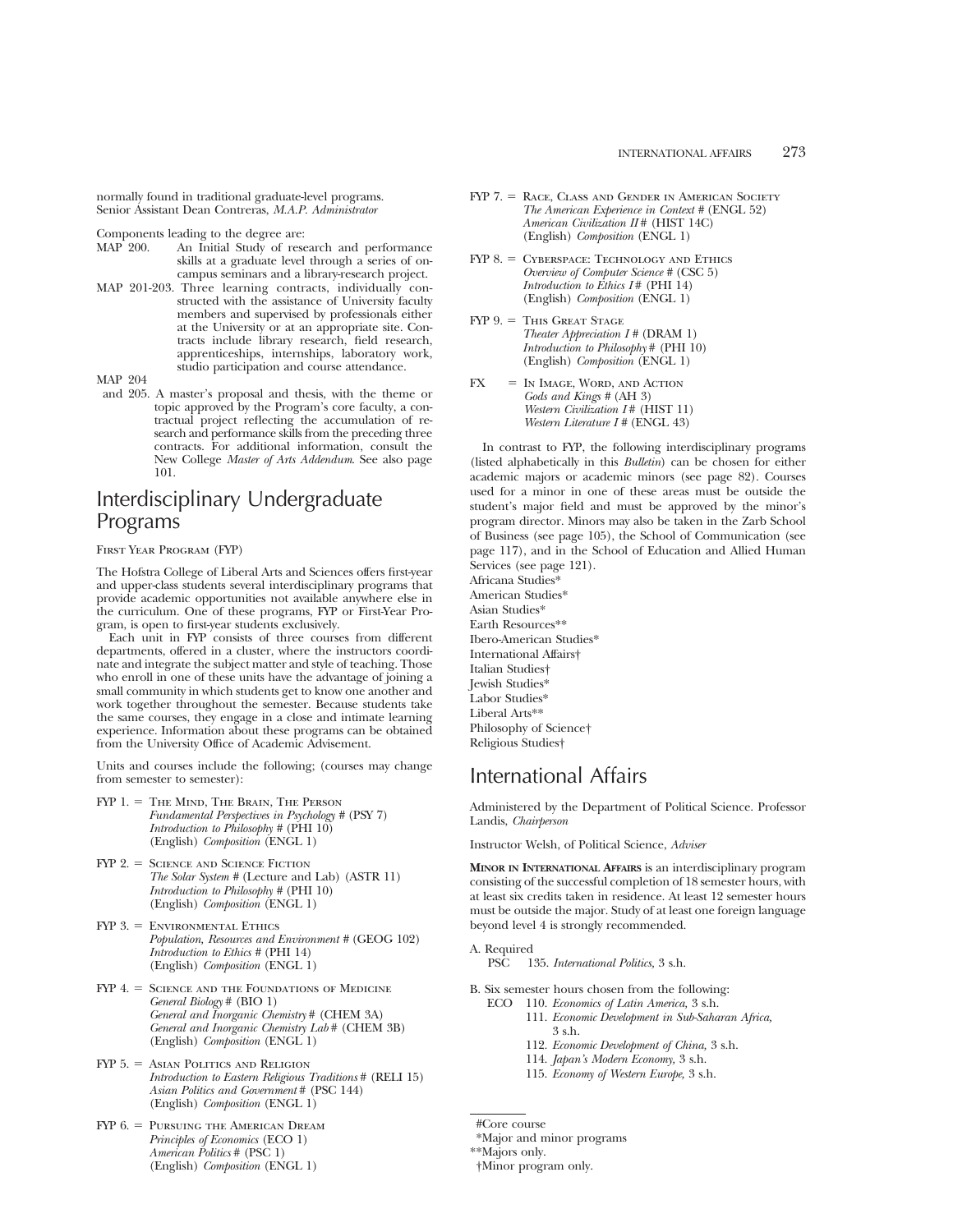- 116. *Economics of the Middle East,* 3 s.h.
- PSC 108. *Politics of the Middle East,* 3 s.h.
	- 110. *African Politics,* 3 s.h.
	- 130. *Latin American and Caribbean Politics,* 3 s.h.
	- 132. *Comparative European Governments,* 3 s.h.
	- 144. *Asian Politics & Government #,* 3 s.h.
- C. Nine semester hours chosen from the courses listed below:
	- ECO 137. *Transnational Enterprise in World Economy,* 3 s.h.
		- 142. *International Economics,* 3 s.h.
	- GEOG 102. *Population, Resources & Environment,* 3 s.h.
		- 113. *Economic Geography of East & Southeast Asia,* 3 s.h.
		- 122. *Western Europe,* 3 s.h.
		- 123. *Eastern Europe and the Republics of the Former Soviet Union,* 3 s.h.
		- 131. *Japan,* 3 s.h.
		- 140. *Geography of Latin America#,* 3 s.h.
	- HIST 118A. *History of Africa, 1800 to the Present,* 3 s.h.
		- 132. *Europe, 1939 to Present: World War, Cold War and Beyond,* 3 s.h.
		- 138. *Modern Russia: Reform & Revolution from the Russian Empire to Modern Times: 1856 to the Present,* 3 s.h.
		- 142. *Latin America: 1810 to the Present,* 3 s.h.
		- 154. *Diplomatic History of the United States: 1914 to the Present,* 3 s.h.
		- 173. *Modern China #,* 3 s.h.
		- 174. *Modern Japan,* 3 s.h.
	- IB 150. *Introduction to International Business,* 3 s.h. 154. *Analysis of the International Environment and Global Business Research,* 3 s.h.
		- 157. A-Z. *Seminar: Special Topics in International Business,* 3 s.h.
		- 160. *African Business,* 3 s.h. **NOTE**: no more than one of the IB 160 series may count toward this minor.
		- 161. *Asian Business,* 3 s.h.
		- 162. *European Business,* 3 s.h.
		- 163. *Latin-American Business,* 3 s.h.
		- 170. *International Marketing,* 3 s.h.
		- 175. *Global Business Policies, Planning and Strategies,* 3 s.h.
	- MASS 101. *Understanding Global Media & News Systems*, 3 s.h.
	- PSC 133. *Politics of the European Union,* 3 s.h.
		- 134. *American Foreign Policy,* 3 s.h.
		- 137. *World Organization & International Law,* 3 s.h.
		- 152. *Seminar: International Politics,* 3 s.h.
		- 192. *Workshop: United States in the United Nations,* 3 s.h.

# International Business (IB)

Administered by the Department of Marketing and International Business. Associate Professor Barak, *Chairperson*

Professors Berman, Evans, James, Neelankavil, Sherman; Associate Professors Forman, Lee, Mathur, Moore; Assistant Professors Erondu, Gao, McMellon, Sharland, Torres-Baumgarten, Zhang.

**B.B.A. SPECIALIZATION IN INTERNATIONAL BUSINESS**: the core requirements are: IB 150, 154; one of the following four courses: IB 160, 161, 162, or 163; IB 175, FIN 165, MGT 171, and MKT/IB 170. In addition, a three-credit IB elective not part of IB core is required. Only one additional IB 160-level course can be taken as an elective.

See complete B.B.A. requirements, page 104.

**A MINOR IN INTERNATIONAL BUSINESS** consists of the successful completion of a minimum of 18 semester hours of course work with grades of C- or better, *under faculty advisement in the*  *Department of Marketing and International Business,* with at least 9 semester hours in residence.

The requirements for an *international business minor who is a major in another business area* are: IB 150; one of the following: IB 160, 161, 162 or 163; one of the following: FIN 165, MGT 171, IB 170 or MKT 170; three of the following: IB 154, 157, A-Z; IB 170 or MKT 170; IB 175; ACCT 128; BLAW 117; FIN 165, 166; and MGT 171. *One* of the following prerequisite business courses: ACCT 1, BLAW 20, FIN 101, MGT 101, or MKT 101 may be used in this category. See course listings for prerequisites. (NOTE: No more than two business courses may be applied toward both an IB minor and a major in another business area.)

Nonbusiness majors may also choose an international business minor. The requirements for an *international business minor who is a nonbusiness major* are: IB 150; one of the following: IB 160, 161, 162 or 163; one of the following: FIN 165, MGT 171, IB 170 or MKT 170; three of the following: IB 154, 157, A-Z; a second IB course in the "IB 160" series; IB 170 or MKT 170; IB 175; ACCT 128; BLAW 117; FIN 165; 166; and MGT 171. *One* of the following prerequisite business courses: ACCT 1, BLAW 20, FIN 101, MGT 101, or MKT 101 may be used in this category. See course listings for prerequisites.

A completed minor in international business will be listed on the student's transcript.

*No School of Business courses may be taken on a Pass/D+/D/Fail basis.* 

No student pursuing a bachelor's degree other than a Bachelor of Business Administration degree may complete more than 30 semester hours of School of Business course work without permission of the School of Business Dean's Office. The student must have the appropriate form approved by and filed with the major and minor departments.

*All minors must be declared at the Office of Financial and Academic Records.*

Master of Business Administration Programs, see page 107.

BUSINESS HONOR SOCIETIES, see pages 70, 77.

# COURSES

These courses are sometimes offered during January and Summer sessions. Consult the *January* and *Summer Sessions* bulletins for these schedules.

# 150. *Introduction to International Business* 3 s.h. Fall, Spring

Course focuses on exploring terminology, scope, status and evolving patterns of international business. Specifically, the course addresses the role of social, cultural, political, ethical, technological, environmental and economic factors in the international context; the impact of global forces on businesses at home and abroad; role of governments in promoting and predicting business interests at home and abroad; role of international agencies in the functioning of business; and the interlink between managerial, operational, marketing, and financial functions in doing business abroad. Prerequisite: sophomore class standing or above.

# 151, 152. *Readings* 1-3 s.h. each Fall, Spring

Assigned readings on a tutorial basis; oral or written reports may be required. Prerequisites: IB 150 and permission of department chairperson.

154. *Analysis of the International Environment and Global Business Research* 3 s.h.

Fall, Spring

Techniques, concepts, and analytical tools needed to understand the global business environment and markets. Focus on an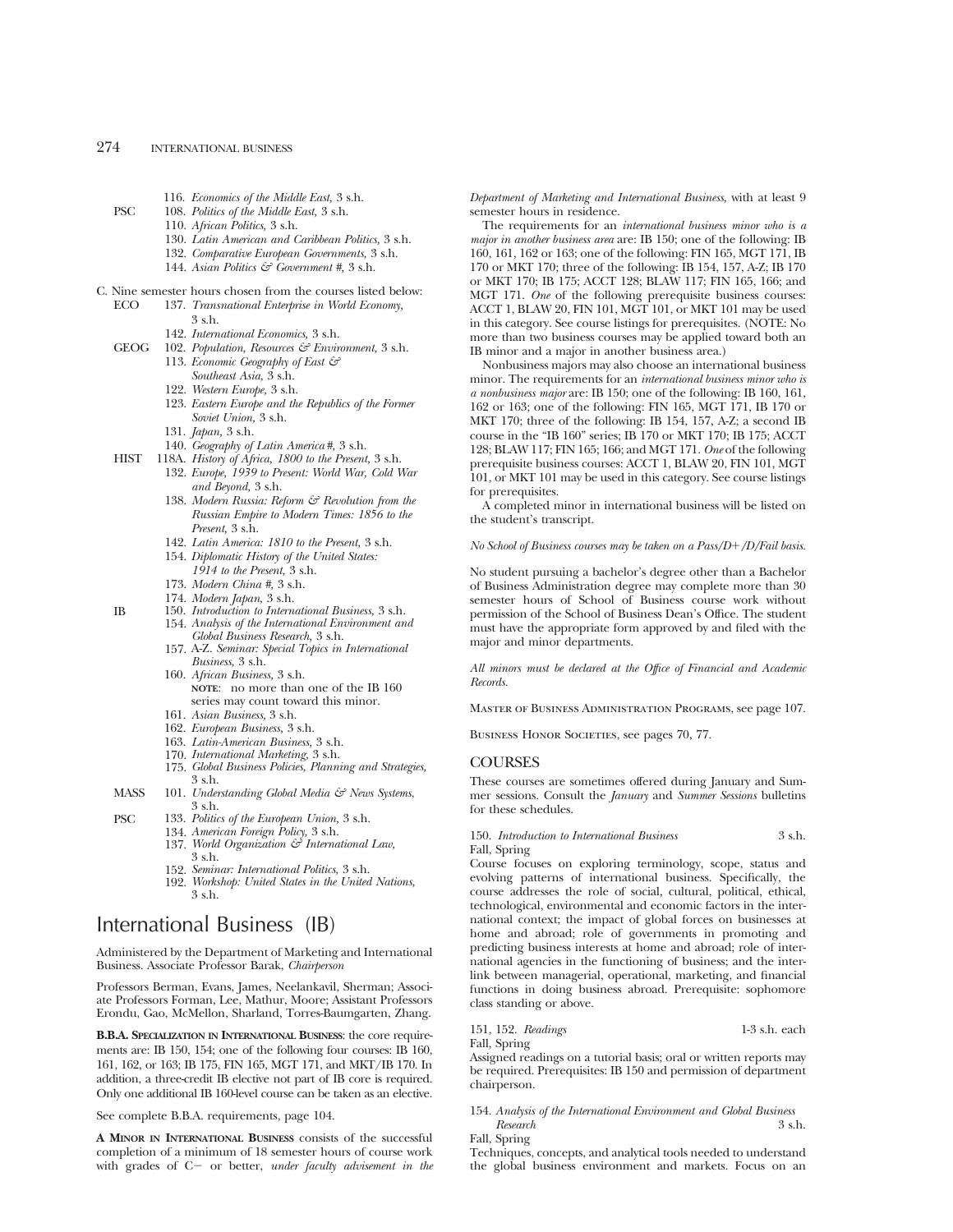overview of international business research; research techniques available; development of skills in gathering and analyzing information; and demonstration of the pitfalls inherent in international research. Prerequisites: junior class standing or above; IB 150 and QM 1.

### 157, A-Z. *Seminar: Special Topics in International*

#### *Business* 3 s.h. Periodically

An advanced in-depth treatment of special topics. Current topics are explored through a variety of methods, such as lectures, projects and case studies. Prerequisites: IB 150, junior class standing or above, permission of department chairperson, and any additional prerequisites as stated in the course schedule.

As individual subjects are selected, each is assigned a letter (A-Z) which is affixed to the course number. Students may take up to two of these courses to fulfill their major requirements so long as each seminar has a different letter designation.

#### Business in Foreign Continents

| 160. African Business | $3 \,$ s.h. |
|-----------------------|-------------|
| 161. Asian Business   | $3 \,$ s.h. |

#### 162. *European Business* 3 s.h.

163. *Latin-American Business* 3 s.h.

# Each offered every other year

Intensive study of the unique aspects of doing business in foreign continents. Topics include managing capital sources, assets, pricing and employee compensation; coordinating multinational production and marketing strategy in the context of export and import protectionism and regional integration; conducting relations with central banks, planning agencies, political and economic elites, trade associations and labor unions. Marketing in a heterogeneous socioeconomic environment; organizational design; worker/management relations; building data bases for supporting continental operations. Prerequisites: junior class standing and IB 150.

# 170. *International Marketing* 3 s.h. Fall, Spring

Conditions affecting the international marketing position of the United States and other selected countries, development of multinational marketing policies, trade with developed and developing countries. Foreign market research, channels of international marketing, international advertising media, mechanics and documentation of foreign trade. Organization and management of international marketing intermediaries. Emphasis on case studies and experiential exercises. Prerequisites: MKT 101; junior class standing or above. Same as MKT 170.

#### 174. *Business Internship* 1-3 s.h. Fall, Spring

Actual practical experience in an approved setting open to junior and senior international business majors. Students work a minimum of 40 hours for 1 credit or a minimum of 80 hours for 2 credits or a minimum of 120 hours for 3 credits in a structured international business program offered by a for-profit or not-forprofit organization. **NOTE:** Students may take this course only once. Satisfactory completion of this course counts toward general degree requirements but does not satisfy international business major requirements. Prerequisites: permission of department chairperson, a minimum grade point average of 2.5 in international business courses and 2.5 overall, IB 150, junior class standing or above.

# 175. *Global Business Policies, Planning and Strategies* 3 s.h. Fall, Spring

An integrating course addressing global issues that challenge today's international business people. Focus on learning concepts, techniques, and the process involved in developing business plans and strategic options for global markets. Specifically, the following key areas are covered: how to recognize and evaluate world markets; how to obtain a working knowledge of analytical techniques for strategic business decisions, and how to develop a comprehensive and strategic business plan for the global market. Prerequisites: senior class standing; IB 154, 6 semester hours of additional international business major electives.

# 185. *Internship in International Business* 3 s.h. Fall, Spring

A work-study program open to senior international business majors. Students work a minimum of 120 hours in a structured international business training program offered by a for-profit or not-for-profit organization. Prerequisites: permission of department chairperson, a minimum grade point average of 3.0 in international business courses and 3.0 overall, IB 150, 154. Prerequisite or corequisite: related course in the area of internship. (Students who do not meet these requirements, see IB 174.) (Formerly *Internship.*)

190. *Honors Essay* 3 s.h. Fall, Spring

Research for and the writing of a substantial essay in the field of international business. Open only to senior international business majors who are eligible for and desire to graduate with departmental honors and who secure, before registration, written permission of the department chairperson. Prerequisites: a minimum grade-point average of 3.5 in international business and a 3.4 overall, IB 154.

### 210. *Environmental Analysis for International Business*\* 3 s.h. Periodically

An intensive course in the techniques of analyzing the complex aspects of foreign and global business environments. Emphasis on the cultural, political and social characteristics of foreign regions, and how these affect the multinational firm, its operations and decisions. The central focus is on systematic development of skills and tools (e.g., scanning, cultural assessment, forecasting, risk appraisal) that international managers find useful in analyzing environmental conditions, threats and opportunities. Awareness of complexities involved in international business decisions. Prerequisites: MGT 201C, MKT 201.

### 219. *Global Business Decision Making\** 3 s.h. Fall, Spring

Course applies a cross-functional integrative approach to analyzing, formulating and implementing organizational strategy for different sizes and types of organizations in a global setting. Course reviews the concept of global strategy and analyzes the crucial linkages between strategy development and organizational design. Production, marketing, finance, accounting, information technology, and human resources strategies are formulated and implemented in the global context. Other topics include competitive analysis, industry and firm value chain, leadership, financial and market analysis, and organizational structure and culture in the context of technological, ethical and ecological factors affecting international and global organizations. Students assess the effectiveness of different approaches to strategy by using them to examine performance of multinational companies. Prerequisites: 12 s.h. in M.B.A. advanced core courses.

# 257, A-Z. *Seminar: Special Topics in International*

*Business\** 3 s.h. Periodically

An advanced in-depth treatment of special topics. Current topics are explored through a variety of methods, such as lectures, projects and case studies. Prerequisites: MKT 207, permission of department chairperson, and any additional prerequisites as stated in the course schedule.

<sup>\*</sup>Open only to matriculated Zarb School of Business graduate students and/or matriculated School of Education and Allied Human Services graduate students where appropriate.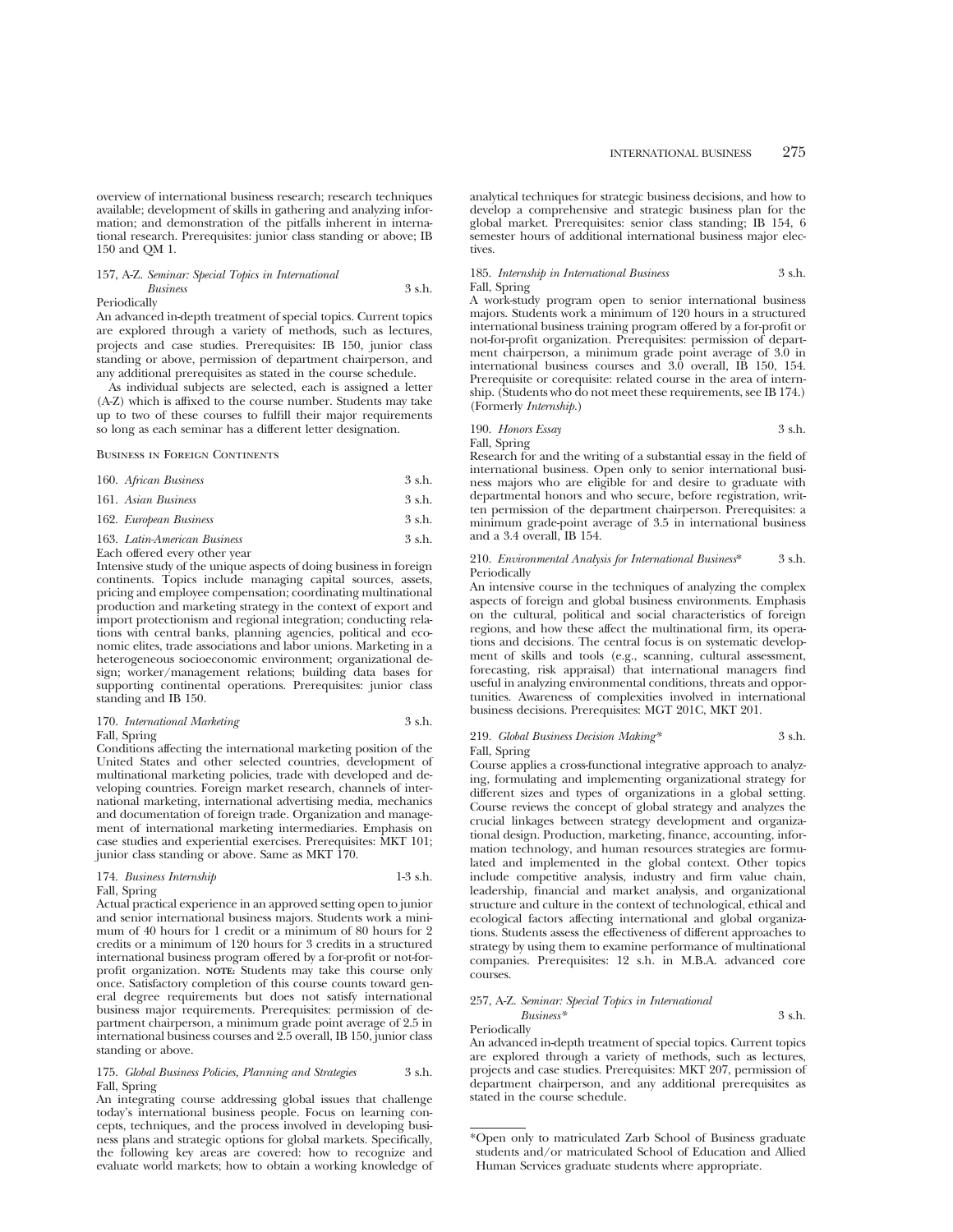As individual subjects are selected, each is assigned a letter (A-Z) which is affixed to the course number. Students may take up to two of these courses to fulfill their major requirements so long as each seminar has a different letter designation.

# 304. *Advanced Research Seminar in International Business\** 3 s.h. Fall, Spring

(NOTE: IB 306-308 may be offered in place of 304.) Students write an integrative paper on an assigned topic based on secondary research and then formulate a written primary data research design to investigate a specific key issue. They must formulate research questions and hypotheses, construct survey instruments and experimental designs, draft sample plans, outline data handling procedures, and prepare a comprehensive research proposal, furnishing justifications for its theoretical as well as practical significance. An oral presentation of each project is required at the conclusion of the semester. Prerequisites: completion of all core competency courses, 21 s.h. of advanced core courses or above (including QM 210, IB 219†, and at least 6 s.h. of the required 15 s.h. in the area of concentration), and permission of department chairperson.

# 305. *M.B.A. Honors Research Thesis in International Business\** 3-6 s.h. Periodically

Student selects and designs an integrative research project with the approval and guidance of a faculty member in the area of specialization. Student is required to justify the project's significance within a decision-making framework and define the management applications of the research findings. An oral report of the research findings is presented to a faculty committee. With joint permission of the department chairperson and thesis adviser, a student may expand the M.B.A. Honors Research Thesis from 3 to 6 s.h.; the additional 3 s.h. may be counted toward elective requirements in the area of concentration. Prerequisites: minimum cumulative grade point average of 3.5, completion of all core competency courses, 21 s.h. of advanced core courses or above (including QM 210, IB 219†, and at least 6 s.h. of the required 15 s.h. in the area of concentration), and permission of department chairperson.

### 306. *Case Focused Research Seminar in Business\** 3 s.h. Periodically

Emphasis on multiple functional areas that are taught in the Zarb School of Business. A case study approach is utilized in this course, and students are challenged to understand how decisions and policies from different functional areas are integrated within an organization. Students present detailed recommendations toward resolution of complex business problems within an industry or company which must be supported by appropriate documentation of research and analysis. Written and oral reports are required. Prerequisites: completion of all core competency courses, 21 s.h. of advanced core courses or above (including QM 210, IB 219†, and at least 6 s.h. of the required 15 s.h. in the area of concentration), and permission of department chairperson. Same as ACCT 306, BCIS 306, FIN 306, MGT 306, MKT 306.

#### 307. *Consulting Research Project\** 3 s.h. Periodically

Under the supervision of an instructor and working singularly or in a small group, students are assigned to a client organization for one semester. The students and the client organization to which they are assigned will identify the client's specific problems and objectives. Students design and complete one or more integrative consulting projects involving various business principles and conduct research. A written consulting report and an oral presentation are made to a faculty committee and the senior management of the organization. Prerequisites: minimum cumulative grade point average of 3.5, completion of all core competency courses, 21 s.h. of advanced core courses or above (including QM 210, IB 219†, and at least 6 s.h. of the required 15 s.h. in

the area of concentration), and permission of the Graduate Programs Office and the department chairperson. Same as ACCT 307, BCIS 307, FIN 307, MGT 307, MKT 307.

308. *Integrative Business Simulation\** 3 s.h. Periodically

Course utilizes a comprehensive and integrative computer simulation to create a variety of complex multifunctional business problems to which students must respond under varying conditions of uncertainty. A team-based approach to decision making is used in resolving problems created by the computer model. Students are required to provide detailed reports on decisions made and to provide quantitative and qualitative justifications for their decisions. These justifications must be supported through the use of research and must be presented orally and in writing. Prerequisites: completion of all core competency courses, 21 s.h. of advanced core courses or above (including QM 210, IB 219†, and at least 6 s.h. of the required 15 s.h. in the area of concentration), and permission of department chairperson. Same as ACCT 308, BCIS 308, FIN 308, MGT 308, MKT 308. (Formerly *Computer Simulation (Management Game) in International Business.*)

# 330. *Graduate Internship\** 3 s.h.

Fall, Spring

A work-study program open to graduate students who are specializing in international business.

Students work a minimum of 100 hours in the semester for selected business organizations in their area of specialization. A written evaluation of a complex international business decision is prepared by the student at the completion of the course. Most internship opportunities involve some form of monetary remuneration. Prerequisites: all core competency courses or approved equivalents, 24 graduate-level credits with a 3.3 average and permission of department chairperson. (Formerly GBUS 330.)

# Italian (ITAL)

Administered by the Department of Romance Languages and Literatures. Professor Schwab, *Chairperson*

Professor D'Acierno; Assistant Professors Dini, Ultsch.

Literature in Translation courses, see end of Italian course listings.

**B.A. SPECIALIZATION IN ITALIAN:** 24 semester hours beyond ITAL 4, plus 6 semester hours in comparative literature. The adviser may direct additional courses to provide an integrated program.

Credit in a language course cannot be given to a student who has already earned credit for a higher-numbered course in the same language when the course numbers in question indicate level of comprehension and ability in the introductory and intermediate study of that language.

**NOTE:** language laboratory work is required in all modern foreign language courses on the 1, 2, 3, 4, level.

**A MINOR IN ITALIAN** consists of the successful completion of 18 semester hours in Italian beyond level 2, under advisement, with at least 6 hours in residence.

Summer Study in Italy, see International Study, page 17.

Teaching a Foreign Language in High School, see page 374.

# **COURSES**

In addition to semester notations next to each course, a selection of courses is offered during the January and Summer sessions.

<sup>\*</sup>Open only to matriculated Zarb School of Business graduate students and/or matriculated School of Education and Allied Human Services graduate students where appropriate.

<sup>†</sup>Full-time students may take IB 219 as a corequisite.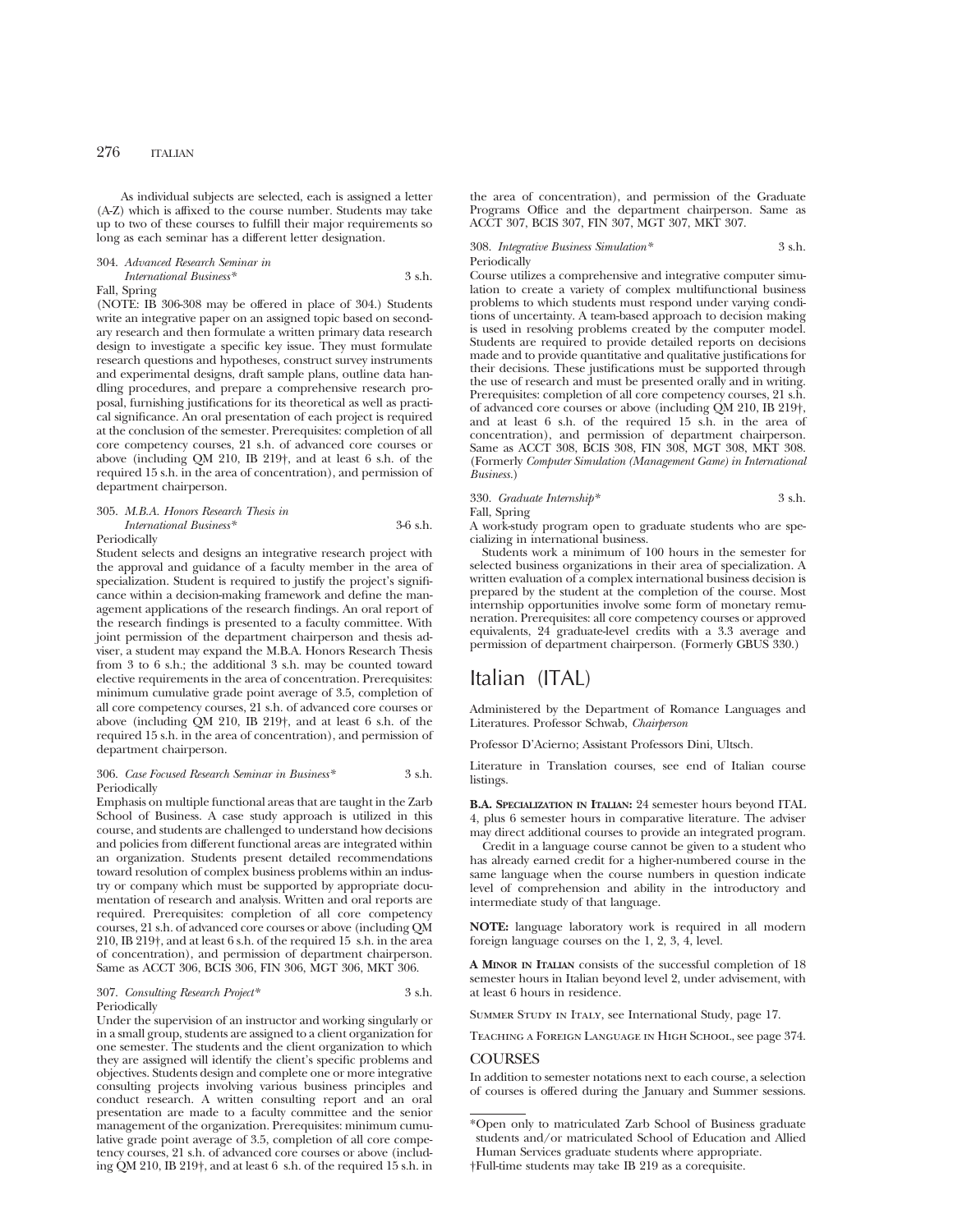Consult the *January* and *Summer Sessions* bulletins for these schedules.

| 1. Elementary Italian | 3 s.h. |
|-----------------------|--------|
| Fall, Spring          |        |

Fundamentals of structure. Oral drill.

2. *Elementary Italian* 3 s.h. Fall, Spring

Continuation of 1; selected readings. Prerequisite: ITAL 1 or equivalent.

| 2R. Review of Elementary Italian  | 3 s.h. |
|-----------------------------------|--------|
| See course description, page 425. |        |

3. *Intermediate Italian* 3 s.h. Fall, Spring

Structural review, readings and conversations on culture. Prerequisite: ITAL 2 or equivalent.

4. *Intermediate Italian* 3 s.h. Spring

Readings from contemporary authors. Conversational topics. Prerequisite: ITAL 3 or equivalent.

| 5. Advanced Reading | 3 s.h. |
|---------------------|--------|
| Periodically        |        |

Development of the reading skill. While the foreign language, spoken and written is the basis of classwork and written assignments, the course aims at attaining the stage of liberated reading.

13. *Summer Workshop in Italian Language and Civilization* 3-4 s.h. Summer

Given in conjuction with the Hofstra Summer Program in Italy (see International Study, page 17). Conversational topics will be supplied by daily contact with Italian life and newspapers. Designed to train students in understanding contemporary Italian usage. Additional work can earn student an additional hour credit. Prerequisite: ITAL 2 or permission of instructor.

| 100. Honors Essay | 3 s.h. |
|-------------------|--------|
|                   |        |

Fall, Spring

Research and writing of a substantial essay in the field of Italian. Open only to senior majors who are eligible for departmental honors and who secure, before registration, written permission of the faculty adviser who will supervise the essay.

*Prerequisites for all courses numbered* 101 *through* 106*: successful completion of* 4 *or permission.*

#### 101 through 106. *Advanced Italian Language* 3 s.h. each One course each semester

An integrated sequence of courses, rather than six individual courses, this sequence gradually develops the student's proficiency in the spoken language, in writing (including grammar) and in reading. Text material ranges from simple stories to more sophisticated language and includes culture and civilization topics. The individual student's needs and wishes determine the exact nature of each course. A detailed personal record is maintained to assure the development of each student's skills.

To be offered one per semester in a three-year cycle; may be taken in any order.

108. *Individualized Oral Communication* <sup>1</sup>/<sub>2</sub> s.h. See course description, page 425.

109, 110. *Italian Conversation and Oral Practice* 3 s.h. each Once a year

Intensive training in oral practice and self-expression. Prepared discussion on assigned topics with definite vocabulary preparation, oral reports and oral criticism of Italian literature.

111. *Advanced Italian Grammar* 3 s.h. See course description, page 425.

| 116, 117. Advanced Readings                                                               | 1 s.h. each |
|-------------------------------------------------------------------------------------------|-------------|
| Periodically                                                                              |             |
| Designed to help the student maintain proficiency in Italian and at                       |             |
| the same time enhance the reading facility within the specific field.                     |             |
| <i>Prerequisites for the courses listed below:</i> $101$ and $102$ or <i>bermission</i> . |             |

| 151 through 156. Masterpieces of |                    |             |
|----------------------------------|--------------------|-------------|
|                                  | Italian Literature | 3 s.h. each |

One course each semester

The primary object is to develop each student's ability in the critical reading of outstanding authors from the beginning to the present. Readings are chosen according to each student's prior experience and interests. Rather than a chronological approach, with division into literary movements, the student chooses, upon advisement, one or more themes (e.g., the artist and society, literature of social protest, the role of women, the search for identity) which is pursued by reports to the whole class. A detailed personal record of reading progress is maintained to assure the systematic development of each student's facility in literary criticism.

To be offered one per semester in a three-year cycle; may be taken in any order.

160. *Translation I* 3 s.h. Every other year

Analysis and study of techniques and problems inherent to the translation process. Intensive exercises from Italian into English and English into Italian. Journalistic, editorial and literary texts are used.

# **LITERATURE IN TRANSLATION (ITLT):** 40, 68, 69.

40. *Nature, Gender, and Sin in Pre-Modern Italy #* 3 s.h. Once a year

Transformations in the concepts of sin, love, and nature and their implications for the representation of gender in the period from 1250 to 1600. Students study such authors as Vittoria Colonna, Gaspara Stampa, Jacopone da Todi, the *stilnovisti*, Dante, Petrarch, Boccaccio, Castiglione, Machiavelli, Ariosto, and Tasso. (Formerly LIT 67, *Italian Literature of Medieval and Renaissance Periods*.)

|  | 68. Highlights of Italian Literature |  |  | 3 s.h. |
|--|--------------------------------------|--|--|--------|
|--|--------------------------------------|--|--|--------|

Every other year

From Marinismo to the present: Goldoni, Foscolo, Manzoni, verismo, Pirandello, Moravia, Buzzati. (Formerly LIT 68.)

69. *Highlights of Italian Dramatic Literature* 3 s.h. Every other year

Emphasis will be on the period of the renovation of comedy and tragedy (II Rinnovamento): Machiavelli, Aretino, Le Academie, Alfieri, Goldoni. (Formerly LIT 69.)

# Italian Studies (IT ST)

Administered by the Department of Romance Languages and Literatures. Professor Schwab, *Chairperson*

Professor D'Acierno, Director

**MINOR IN ITALIAN STUDIES:** an interdisciplinary program which explores the richness and variety of Italian culture as it developed in Italy and influenced other societies, notably the United States.

The course of study focuses attention on academic courses offered by various departments as well as on programs such as Summer in Italy, (see International Study, page 17) and Italian Heritage Day.

The program consists of the successful completion of 18 semester hours of required and elective courses listed below and six hours in residence.

#Core course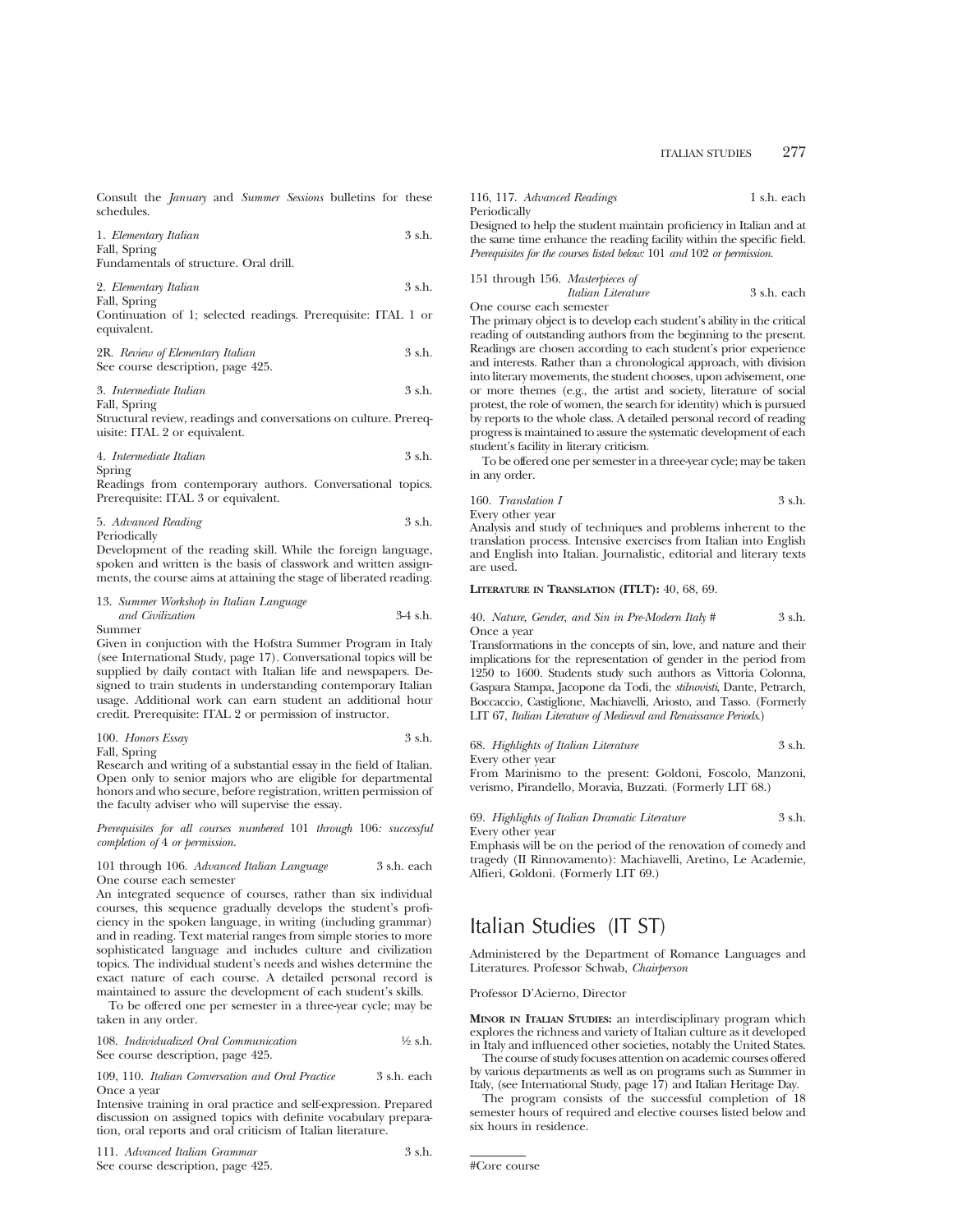A. Required<br>HIST 6 6P. *Ancient Italy*, 1 s.h. or 106. *Hellenistic & Roman Worlds,* 3 s.h. 6Q. *Christian Italy,* 1 s.h. 6R. *National Italy,* 1 s.h. IT ST 131. *Italian Civilization: the Middle Ages to the Renaissance,* 3-4 s.h. 132. *Italian Civilization: the Age of Baroque to the Present,* 3-4 s.h. B. Electives, 6-9 semester hours chosen from the following: ANTH 132. *Contemporary Italy: an Anthropological View,* 3 s.h. AH 106. *Italian Renaissance Art,* 3 s.h. CLL 40. *Literature of the Emerging Europe,* 3 s.h. 161. *Renaissance,* 3 s.h. HIST 6S. *The Italian-American Immigrant,* 1 s.h. 106. *Hellenistic & Roman Worlds,* 3 s.h. 108. *Renaissance Europe from St. Louis to Luther,* 3 s.h. ITAL 4. *Intermediate Italian,* 3 s.h. 5. *Advanced Reading,* 3 s.h. 13. *Summer Workshop: Italian Language & Civilizations,* 3-4 s.h. 101 through 106. *Advanced Italian Language,* 3 s.h. each 109, 110. *Italian Conversation & Oral Practice,* 3 s.h. each 116, 117. *Advanced Readings,* 1 s.h. each 151 through 156. *Masterpieces of Italian Literature,* 3 s.h. each IT LT 68. *Highlights of Italian Literature*, 3 s.h. Fall Spring Fall

IT ST 141. *Italian Cinema from Neorealism to the Present,* 3 s.h.

LAT 4. *Vergil,* 3 s.h.

- 112 through 117. *Latin Readings,* 1 s.h. each
- 120. *Lyric & Elegiac Poetry,* 3 s.h.
- 121. *Roman Drama,* 3 s.h.
- 122. *Roman Philosophy,* 3 s.h.
- 123. *Roman Novelists,* 3 s.h.
- 124. *Roman Historiography,* 3 s.h.
- 125. *Roman Satire,* 3 s.h.
- LIT 5. *Italian Culture & Civilization,* 3-4 s.h.
	- 35. *Myth, Literature & Culture of the Roman World,* 3 s.h.
- MUS 129. *Opera,* 3 s.h.

**NOTE:** substitutions for and additions to the courses on this list may be made with the approval of the Italian Studies Advisory Committee.

# COURSES

| 131. Italian Civilization: the Middle              |            |
|----------------------------------------------------|------------|
| Ages to the Renaissance                            | $3-4$ s.h. |
| See course description, page 425.                  |            |
| 132. Italian Civilization: the Age of Baroque      |            |
| to the Present                                     | $3-4$ s.h. |
| See course description, page 425.                  |            |
| 141. Italian Cinema from Neorealism to the Present | $3$ s.h.   |
| See course description, page 426.                  |            |

# Japanese (JPAN)

Administered by the Department of Comparative Literature and Languages. Professor Donahue, *Chairperson*

Assistant Professor Welch, *Adviser*

# **COURSES**

Courses are sometimes offered during January and Summer sessions. Consult the *January* and *Summer Sessions* bulletins for these schedules.

1. *Elementary Japanese* 3 s.h.

An introduction to standard modern Japanese, focusing on development of aural/oral skills, mastery of hiragana and katakana, passive exposure to basic kanji.

2. *Elementary Japanese* 3 s.h.

Continuation of JPAN 1, with increased emphasis on oral communication and reading and writing. Mastery of approximately 15 kanji.

3. *Intermediate Japanese* 3 s.h.

Continuation of JPAN 2. This course continues coverage of fundamental structures, oral/aural communication, and reading and writing. Students master about 45 kanji.

4. *Intermediate Japanese* 3 s.h. Spring

A continuation of JPAN 3. Introduction to intermediate Japanese language, with continued emphasis on attaining mastery of the four language skills: speaking, listening, reading, writing. Students learn approximately 50 kanji.

| 5. Intermediate Japanese          | 3 s.h. |
|-----------------------------------|--------|
| See course description, page 426. |        |

100. *Honors Essay* 3 s.h. Fall, Spring

Research and writing of a substantial essay in the field of Japanese or Japanese studies. Open only to senior majors who are eligible for departmental honors and who secure, before registration, written permission of the faculty adviser who will supervise the essay. May not be taken on a  $Pass/D+/D/Fall$  basis.

| 101-102. Advanced Japanese        | $1-3$ s.h. each |
|-----------------------------------|-----------------|
| See course description, page 426. |                 |

# Jewish Studies (JW ST)

Administered by the Department of Comparative Literature and Languages. Professor Donahue, *Chairperson*

Assistant Professor Berlinerblau, *Adviser*

For related Literature in Translation courses, see page 290.

**B.A. SPECIALIZATION IN JEWISH STUDIES:** three semester hours in Hebrew beyond HEBR 4; 15 semester hours in JW ST (including LIT 20, 24, 26). In addition the student will select, under advisement, 12 semester hours from the pertinent courses offered by other departments as listed below:

| <b>ANTH</b> | 106. Peoples & Cultures of the Middle East & North              |
|-------------|-----------------------------------------------------------------|
|             | Africa, 3 s.h.                                                  |
|             | 116. Religion in Cross-Cultural Perspective, 3 s.h.             |
| CLL         | 39. Mythologies $\mathcal{C}$ Literature of the Ancient World,  |
|             | 3 s.h.                                                          |
| <b>ECO</b>  | 116. Economics of the Middle East, 3 s.h.                       |
|             | 117. Women $\mathcal{C}$ Development in the Middle East, 3 s.h. |
| <b>HIST</b> | 31. Jewish History From the Patriarchal Period to the Age       |
|             | of Emancipation, 3 s.h.                                         |
|             | 105. The Ancient Egyptians, Hebrews, & Greeks, 3 s.h.           |
|             | 196. Seminar: Ancient History, 3 s.h.                           |
| PHI         | $30.$ "God", $3 \text{ s.h.}$                                   |
|             | 111. Philosophy $\mathcal{C}$ the Holocaust, 3 s.h.             |
|             | 163. Philosophy of Religion, 3 s.h.                             |
| <b>RELI</b> | 12. Introduction to Western Religious Traditions, 3 s.h.        |
|             | 15. Introduction to Eastern Religious Traditions,               |
|             | 3 s.h.                                                          |
|             | 50. <i>Islam</i> , 3 s.h.                                       |
| <b>PSC</b>  | 108. Politics of the Middle East, 3 s.h.                        |

SOC 105. *Religion*  $\mathcal{C}$  Society, 3 s.h.

See complete B.A. requirements, page 82.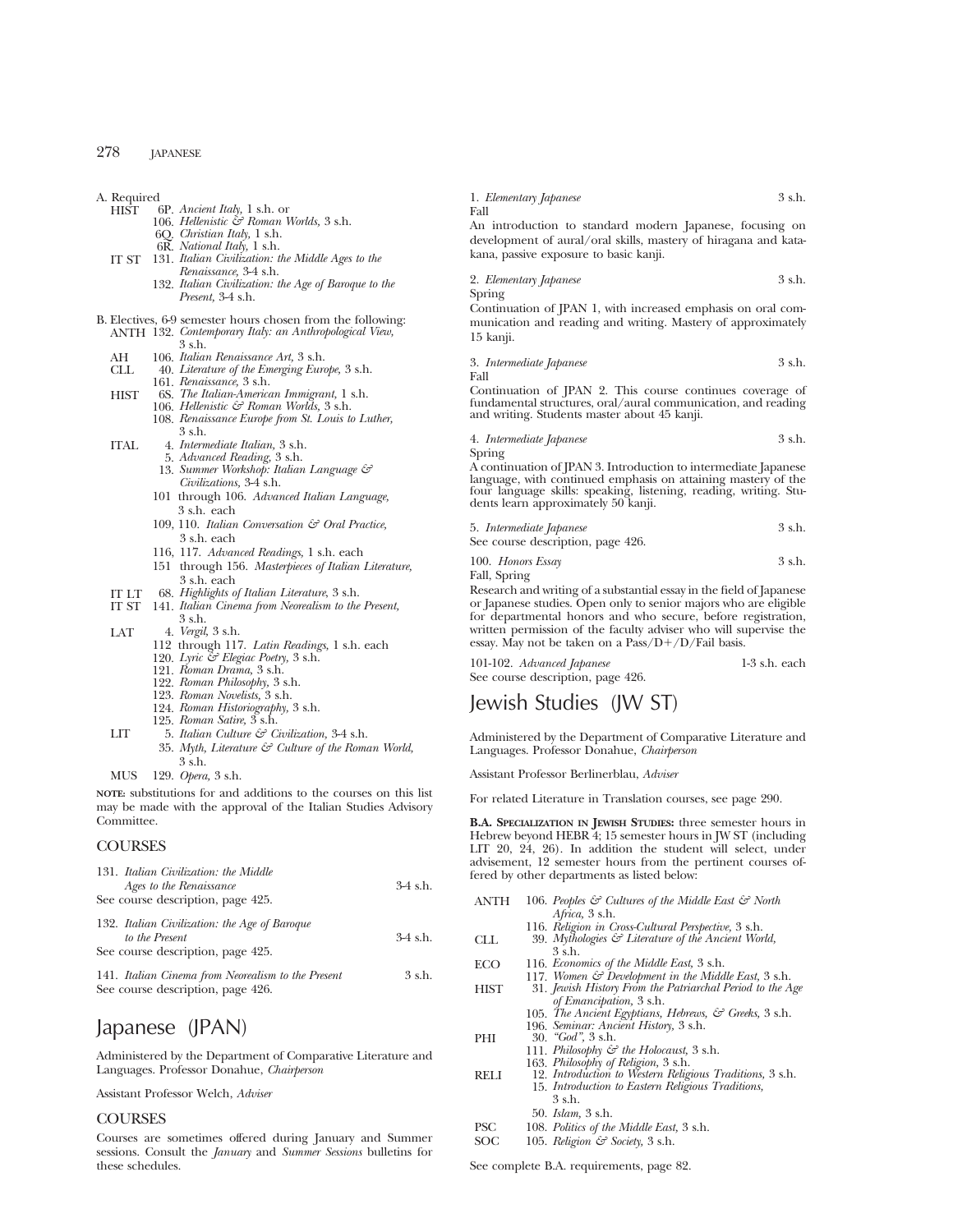**A MINOR IN JEWISH STUDIES** consists of the successful completion f 18 semester hours in Jewish Studies or Hebrew, under advisement, with at least six hours in residence in Jewish Studies.

# **COURSES**

Courses are sometimes offered during January and Summer sessions. Consult the *January* and *Summer Sessions* bulletins for these schedules.

#### 10. *The Bible: Ancient and Modern Perspectives* # 3 s.h. Every other year

Various genres of biblical literature and teachings are studied against the background of contemporary Near Eastern civilizations and in light of the findings of modern biblical research and archaeology.

11. *Judaic Perspectives on the Hebrew Bible#* 3 s.h. See course description, page 426.

### 13, 14. *The Bible and Its Interpretation*

*through the Ages* 3 s.h. each Every other year

A comparative literary study of the various interpretations of the Bible with special reference to the Septuaginta, Aramaic Targumim and the commentaries that are based on the rabbinic tradition.

# 15, 16. *Foundations of Jewish Tradition and Culture* 3 s.h. each Once a year

The Jewish heritage in terms of its beliefs, laws and folkways as reflected in classical and modern Hebrew literature.

19. *Post-Biblical Literature* 3 s.h. Every other year

Selections from post-Biblical works in prose and poetry. Readings from medieval, philosophical, mystical and ethical writings with special reference to Judah Halevi and Maimonides.

### 21. *Jewish Themes in American Literature* 3 s.h. Periodically

An examination of Old Testament themes in American literature and an assessment of the distinctive values and assumptions of historical Judaism, which have been introduced into American literature by Jewish-American writers of the 20th century. The origin and development of literary stereotypes are explored. Prerequisite: one semester of American history or American literature. (Formerly *Hebraic Values in American Culture and Literature.*)

# 30. *Literature of the Holocaust #* 3 s.h. Periodically

Critical review and analysis of various literary genres including novels, short stories, diaries, memoirs and poems. Both universal and Jewish implications of the tragedy are examined.

100. *Honors Essay* 3 s.h.

Fall, Spring

Research and writing of a substantial essay in the field of Jewish Studies. Open only to senior majors who are eligible for departmental honors and who secure, before registration, written permission of the faculty adviser who will supervise the essay.

# 101. *Special Topics in Jewish Studies* 3 s.h. Once a year

Designed to treat special subjects or themes dealing with some major spiritual, political and social issues facing the Jewish people. The subject is chosen at the discretion of the department but with the students' interest in view. Such themes as the dynamics of rabbinic Judaism; philosophy of ancient Israel; foundations of Jewish mysticism, etc., are considered. This course may be repeated when topics vary.

| 108. Modern Jewish Intellectuals # | 3 s.h. |
|------------------------------------|--------|
| See course description, page 426.  |        |

# 115. *Special Topics in Jewish Studies* 1 s.h. Periodically

Designed to treat special subjects or themes dealing with some major spiritual, political and social issues facing the Jewish people. The subject is chosen at the discretion of the department but with the students' interest in view. Such themes as women in Jewish tradition, The Book of Splendor, etc., are considered. This course may be repeated when topics vary.

140. *Senior Seminar: Jewish Studies* 3 s.h.

Periodically

Concentration on a particular topic of interest and small group discussions leading to a required essay on a topic chosen by the student.

155. *Judaism and Islam: Jews and Arabs* 3 s.h.

Every other year

Dynamics of the relationship between Islam and Judaism. Arab-Israeli conflict viewed against the multidimensional aspect of the Jewish existence in the Middle East.

### 156. *The Golden Age of Jewish Culture and Literature* 3 s.h. Every other year

Introduction to various genres of literature of the Jewish Golden Age in Spain. Readings from works of poetry, prose, ethics, philosophy, Jewish law and responsa. Emphasis on the writings of Saadya, Halevi, Idn Gabirol, Ibn Ezra, Maimonides and Karo. The historical development and its interplay with contemporary Arabic literature and Islamic civilization.

196. *Senior Essay* 3 s.h. Periodically

Research and writing of a substantial essay in the field of Jewish studies. Open only to senior majors who have secured, before registration, the written permission of the faculty adviser who will supervise the essay. May not be taken on a  $Pass/\dot{D}+/D/Fail$  basis.

# Journalism (JRNL)

Administered by the Department of Journalism and Mass Media Studies

# Professor Greene, *Chairperson*

Associate Professors Knowlton, Krein; Assistant Professors Fletcher, Frisina, Hey.

Candidates for graduation from the School of Communication with the degree of Bachelor of Arts must fulfill the B.A. requirements as listed under the School of Communication on page 116. In addition, students majoring in Journalism must complete the program requirements listed below plus a liberal arts minor from one of the following: any minor in the College of Liberal Arts and Sciences, or the Department of Speech Communication and Rhetorical Studies. The minor must consist of 18 semester hours as defined by that discipline, of which at least 6 hours must be taken in residence.

**(NOTE:** Major and minor fields will be listed on the student's record. Only courses acceptable for the major may be applied toward the minor, and only with grades of C- or better.  $Pass/D+/D/Fail credit will be given toward an academic minor$ for courses offered only on this basis.)

Journalism and Public Relations majors transferring to Hofstra may bring no more than six journalism credits from other schools for use in satisfying journalism major requirements at Hofstra. These six credits are subject to the approval of the Department of Journalism and Mass Media Studies of the School of Communication. Transfer credits are approved only for those

<sup>#</sup>Core course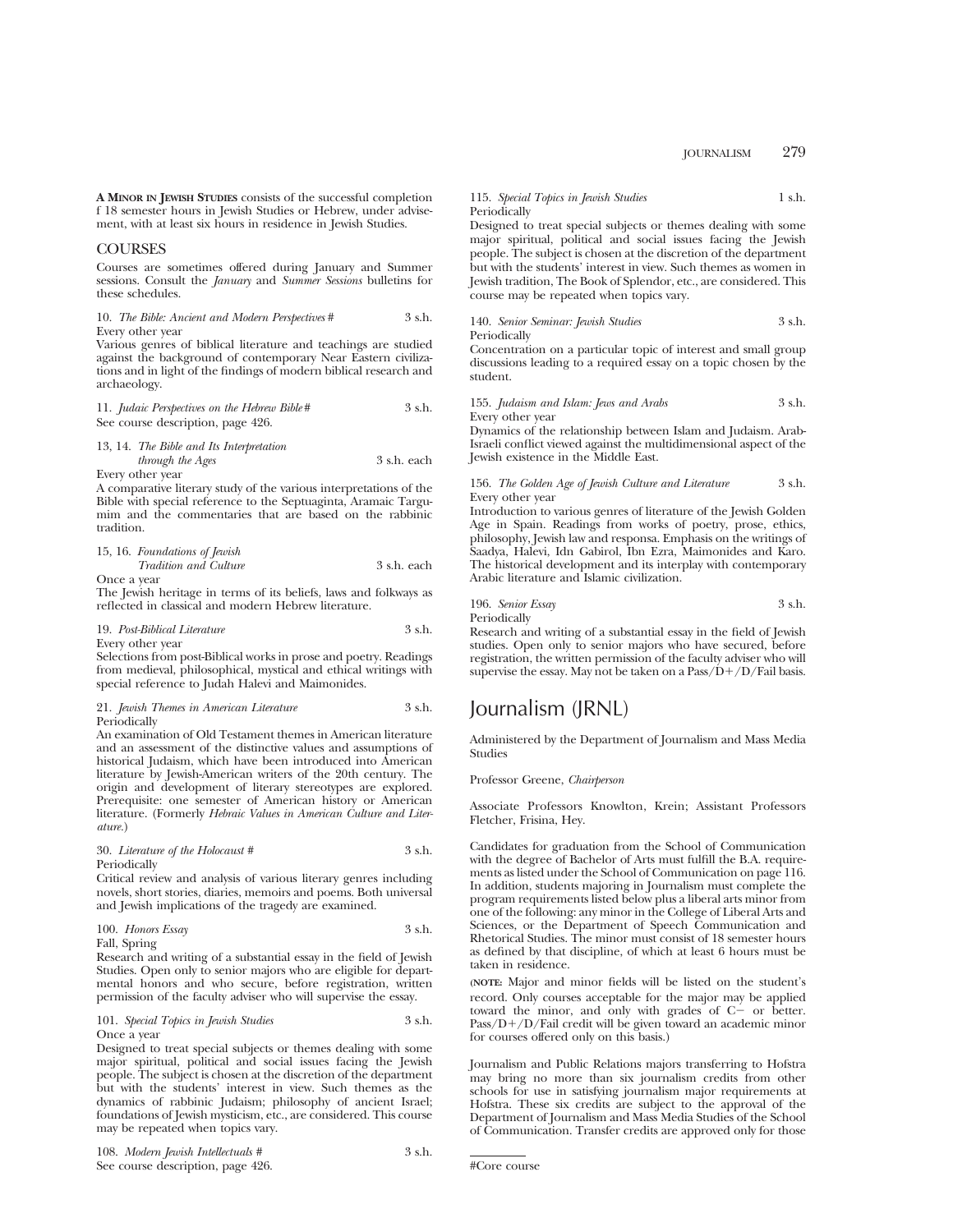courses meeting the department's curriculum requirements and course standards.

All department majors must have a minimum grade point average of 2.5.

# **B.A. MAJOR IN PRINT JOURNALISM:** 36 s.h.

- 27 s.h.—SCO 2, JRNL 1, 11, 13, 15, 53, 72 or 50, 170, and MASS 104
- 9 s.h.—chosen under advisement from JRNL 20, 50, 54, 56, 58, 72, 80, 180–189, A-Z, and 199

The School of Communication also requires that Print Journalism majors take SCO 3 and SCO 4.

#### **B.A. MAJOR IN BROADCAST JOURNALISM:** 36 s.h.

- 30 s.h.—SCO 2, JRNL 1, 11, 13, 15, 16, 17, 170, AVF 26, and MASS 104
- 6 s.h.—chosen under advisement from JRNL 20, 21, 58, 72, 76, 80, 180-189, A-Z, and 199

The School of Communication also requires that Broadcast Journalism majors take SCO 3 and SCO 4.

For additional programs offered in the Department of Journalism and Mass Media Studies, see page 303.

**A MINOR IN JOURNALISM** consists of the successful completion of 18 semester hours in journalism, with at least 15 semester hours in residence, with the approval of the adviser. Only 3 s.h. (one course) in Journalism will be accepted as transfer credit for a minor in Journalism. Students who minor in Journalism must complete the following sequence of courses: 15 s.h. consisting of JRNL 1, 11, 13, 15; MASS 104; and 3 s.h. under advisement.

# **B.A. MAJOR IN PUBLIC RELATIONS:** 36 s.h.

- 33 s.h.—SCO 2, JRNL 1, 11, 15, 60, 62, 63, 64, 67, 170, SPCM 17
- 3 s.h.—chosen under advisement from JRNL 53, 56, 80
- NOTE: The following Zarb School of Business courses are prerequisites for certain Public Relations courses: MKT 101 for JRNL 62 MKT 131 for JRNL 63

The School of Communication also requires that Public Relations majors take SCO 3 and SCO 4.

Public Relations majors are strongly encouraged to take the following University core courses: ECO 7, PSC 1.

**A MINOR IN PUBLIC RELATIONS** consists of the successful completion of 18 semester hours in Public Relations, with at least 15 semester hours in residence, under advisement, and with the approval of the adviser. Students who minor in Public Relations must complete the following sequence of courses: JRNL 1, 11, 15, 60, 62, 63.

# **COURSES**

In addition to semester notations next to each course, a selection of courses is offered during January and Summer sessions. Consult the *January* and *Summer Sessions* bulletins for these schedules.

1. *Ethics and Principles of the American News Media* 3 s.h. Fall, Spring

An examination of the fundamental ethical principles of reporting, editing, and presenting news and other information essential to democratic self-government. Students need not arrive at the same set of moral principles, but they are encouraged to develop the moral reasoning and acuity necessary to arrive at a coherent and consistent moral framework. The course involves extensive use of case studies in addition to primary and secondary readings in the history, principles and practices of the American news media. (Formerly *Historical and Ethical Principles of the American News Media*.)

11. *News Writing and Reporting* 3 s.h. Fall, Spring

Defining news and its importance in a democratic society; structure of news-gathering process; the elements of news; introduction to basic news reporting and writing for print and broadcast; use of the Internet as a reporting and research tool; accuracy and fairness as journalistic imperatives. Outside community research and reporting time is required. Prerequisites: ENGL 1-2, SCO 2, JRNL 1. (Formerly COMM 76; *Elements of Journalism.)*

### 13. *Advanced News Writing and Reporting* 3 s.h. Fall, Spring

Theory and development of news stories, with special emphasis on interviewing, observation, document research, source development, and other standard reporting techniques. Students cover community beats and report and write news stories from these beats. The course concentrates on public affairs reporting and features field visits to criminal courts, in-class press conferences with government officials, and on-the-scene coverage of governmental meetings. Students are also versed in the theory, history, and use of Freedom of Information laws, shield protection laws, and open meeting laws, and are introduced to libel and invasion of privacy statutes. Outside community research and reporting time is required. Prerequisites: JRNL 11, PSC 1. (Formerly COMM 77; *Intermediate Journalism*.)

# 15. *Broadcast News I* 3 s.h.

Fall, Spring

Introduction to news reporting and writing for radio and television; differing imperatives of broadcast and print journalism; equipment familiarity; the broadcast newsroom use of pictures and sound to convey news reports; emphasis on writing on time; structure of the broadcast news package. Outside community research and reporting time is required. Prerequisite: JRNL 13. No liberal arts credit. (Formerly COMM 78; *Broadcast Journalism*.)

| 16. Broadcast News II             | 3 s.h. |
|-----------------------------------|--------|
| See course description, page 431. |        |

17. *Broadcast News III* 3 s.h.

Fall, Spring

This course emphasizes interview techniques, the series, and short documentary news formats for radio and television and the writing and production of the film story for television news. Professional and ethical issues for the electronic journalist are considered. Outside community research and reporting time is required. Prerequisite: JRNL 16. (Formerly COMM 193, *Advanced Broadcast Journalism; Intermediate Broadcast Journalism; Advanced Broadcast News*.)

20. *Survey of News Issues* 3 s.h. Fall

An examination of six to ten important, current news stories regional, national and international—their contexts, the issues involved, and how these stories are being pursued, developed, and presented by newspapers, radio, TV, online, and other mainstream news sources. A critical assessment of the various approaches to these stories provides the focus to evaluate the various factors influencing news handling, writing, editing, and play. Prerequisite for Journalism majors: JRNL 15 or permission of instructor. Same as MASS 20. (Formerly COMM 80: *Survey of the News Media*.)

# 21. *Critical View of Broadcast Media* 3 s.h. Spring

Critical survey of the electronic media. Broadcast regulations and access, politics, news and investigative reporting, advertising and audience measurement, sex and violence, television drama, children's and public broadcasting are discussed and analyzed. Current issues and the electronic media's approach to them are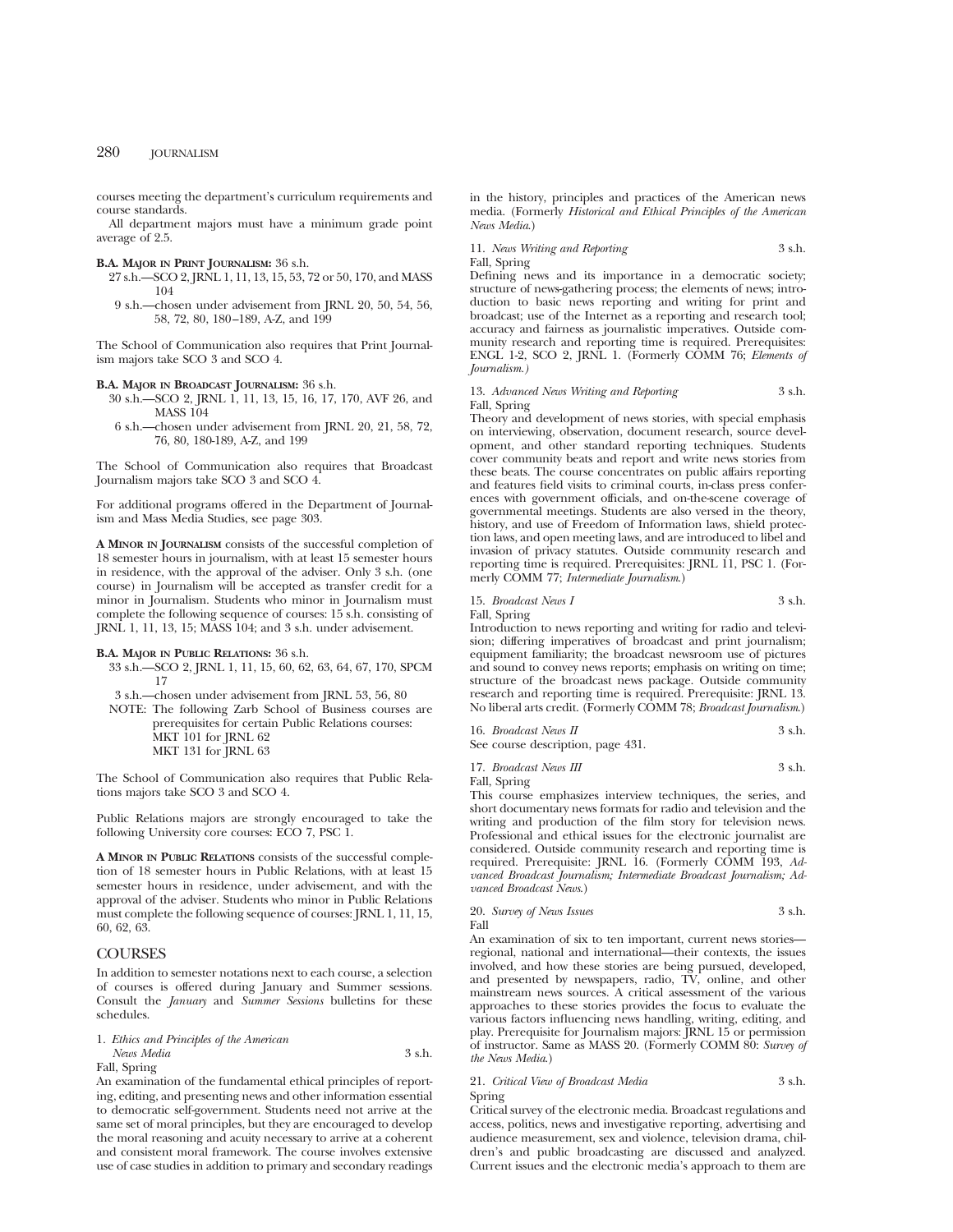also discussed. Outside community research and reporting time is required. Prerequisite: JRNL 15 or permission of instructor. (Formerly COMM 9, *Critical View of the Electronic Media: Television, Cable and Radio; Critical View of Electronic Media*.)

# 50. *Feature and Magazine Writing* 3 s.h. Fall, Spring

Writing and reporting of feature news stories for print with special emphasis on stories intended for magazine publication. First section of a two-segment magazine writing sequence. This course may be substituted for JRNL 72. Outside community research and reporting time is required. Prerequisite or corequisite: JRNL 13. (Formerly COMM 186; *Feature Writing*.)

| 53. Copy Editing | 3 s.h. |
|------------------|--------|
| Fall, Spring     |        |

An advanced course in preparing raw copy for publication, with the emphasis on newspaper and newsmagazine journalism. Skills emphasized include analyzing story structure, mastering paper and electronic research tools, spotting and filling "holes" in stories, improving language skills (punctuation, syntax, etc.) sharpening news judgment and writing headlines. Students learn to spot and correct unintended bias, illogical argumentation, unwarranted conclusions, historical fallacies and other pitfalls of undisciplined thinking, discourse and writing. Strong language skills required. Outside community research and reporting time is required. Prerequisite: JRNL 13.

# 54. *Advanced Feature and Magazine Writing* 3 s.h. Once a year

Workshop experience in the preparation of material for periodical publication from concept to final appearance in print. Each student will conceive, write and edit publishable nonfiction articles on a variety of topics. Prerequisite: JRNL 13 and 50. (Formerly COMM 188; *Magazine Writing and Editing*.)

56. *Desktop Publishing* 3 s.h. See course description, page 431.

# 58. *Editorial and Review Writing* 3 s.h. Fall

The theory and practice of writing opinion and criticism. Examination of the work of leading editorial writers and critics. Emphasis is placed on the reporting and writing required to marshal evidence to build a cogent and convincing case. Requires several evening assignments of cultural events. Outside community research and reporting time is required. Prerequisite: JRNL 13. (Formerly COMM 102, *Critical Practices in the Communication Arts; Review Writing.*)

# 60. *Fundamentals of Public Relations* 3 s.h. Periodically

Focusing on public information from two viewpoints—the communicator's and the receiver's—this course explores the dissemination of public information and its effect on contemporary culture. Lectures, discussions, and practical projects provide, from social and ethical perspectives, firsthand experience in the analysis of public information and media employed. Seminarworkshop includes student evaluation of case studies and guest lectures. Outside community research and reporting time is required. Prerequisite: JRNL 11. (Formerly COMM 190; *Public Information and Public Response.*)

| 62. Public Relations Research Methods and Assessment | $3$ s.h. |
|------------------------------------------------------|----------|
| See course description, page 431.                    |          |
|                                                      |          |

| 63. Public Relations Copywriting  | 3 s.h. |
|-----------------------------------|--------|
| See course description, page 431. |        |

64. *Public Relations Case Studies* 3 s.h. See course description, page 431.

67. *Public Relations Campaigns* 3 s.h. See course description, page 431.

# 72. *Investigative and Depth Reporting* 3 s.h. Spring

An introduction to investigative reporting and reporting in depth also known as explanatory reporting. Students study the role of investigative and public service reporting in the context of modern democracy. They learn advanced reporting techniques, compilation and analysis of data, and how to write and package longer stories and series for newspapers and magazines. Some material is presented in lecture, but much of the course involves individual, team, and classroom projects. By permission only. Prerequisite: JRNL 15.

| 76. Advanced Broadcast Journalism | 3 s.h. |
|-----------------------------------|--------|
| See course description, page 431. |        |

80. *Online Journalism* 3 s.h.

See course description, page 431.

150, 151. *Independent Study/Readings in Mass Media Studies* 1-3 s.h. each Fall, Spring, Summer

Individualized projects in mass media including historical, critical and analytical studies. Open only to juniors and seniors in the Department of Journalism and Mass Media Studies who secure, before registration, written permission of the instructor who will supervise the study. May be repeated up to 6 s.h. in different subject areas. Prerequisite: permission of department chairperson. (Formerly COMM 110, *Readings in Communications.*)

170, 171. *Internships* 3 s.h. each Fall, Spring, Summer

An internship program that affords students an opportunity to apply their classroom experience in a professional work setting appropriate to their major field of study. Students must work 120 hours and complete a paper relevant to their work experience. Bi-weekly meetings with supervising faculty are required. Prerequisites: JRNL 13 and permission of adviser.

180-189, A-Z. *Special Topics* 1-4 s.h. each Periodically

Designed to meet the needs of individual and specific groups of students interested in special topics not covered by other course offerings.

As individual subjects are selected, each is assigned a letter (A-Z) and added to the course number. Any course may be taken a number of times as long as there is a different letter designation each time it is taken.

Not all *Special Topics* courses in Journalism are for liberal arts credit.

199. *Departmental Honors* 3 s.h. Fall, Spring

Research in and the writing of a significant publishable paper on a subject approved by the supervising professor. Open only to seniors in the Department of Journalism and Mass Media Studies who desire to graduate with departmental honors and who secure, before registration, written permission of the instructor who will supervise the essay or project. Cumulative grade point average must conform with departmental honors as defined on page 69 under eligibility requirements. (Formerly COMM 199.)

# Labor Studies

See Page 419A.

# Languages, Foreign

SEE PAGE 370.

# Latin (LAT)

Administered by the Department of Comparative Literature and Languages. Professor Donahue, *Chairperson*

Major and minor requirements in Latin, see page 169.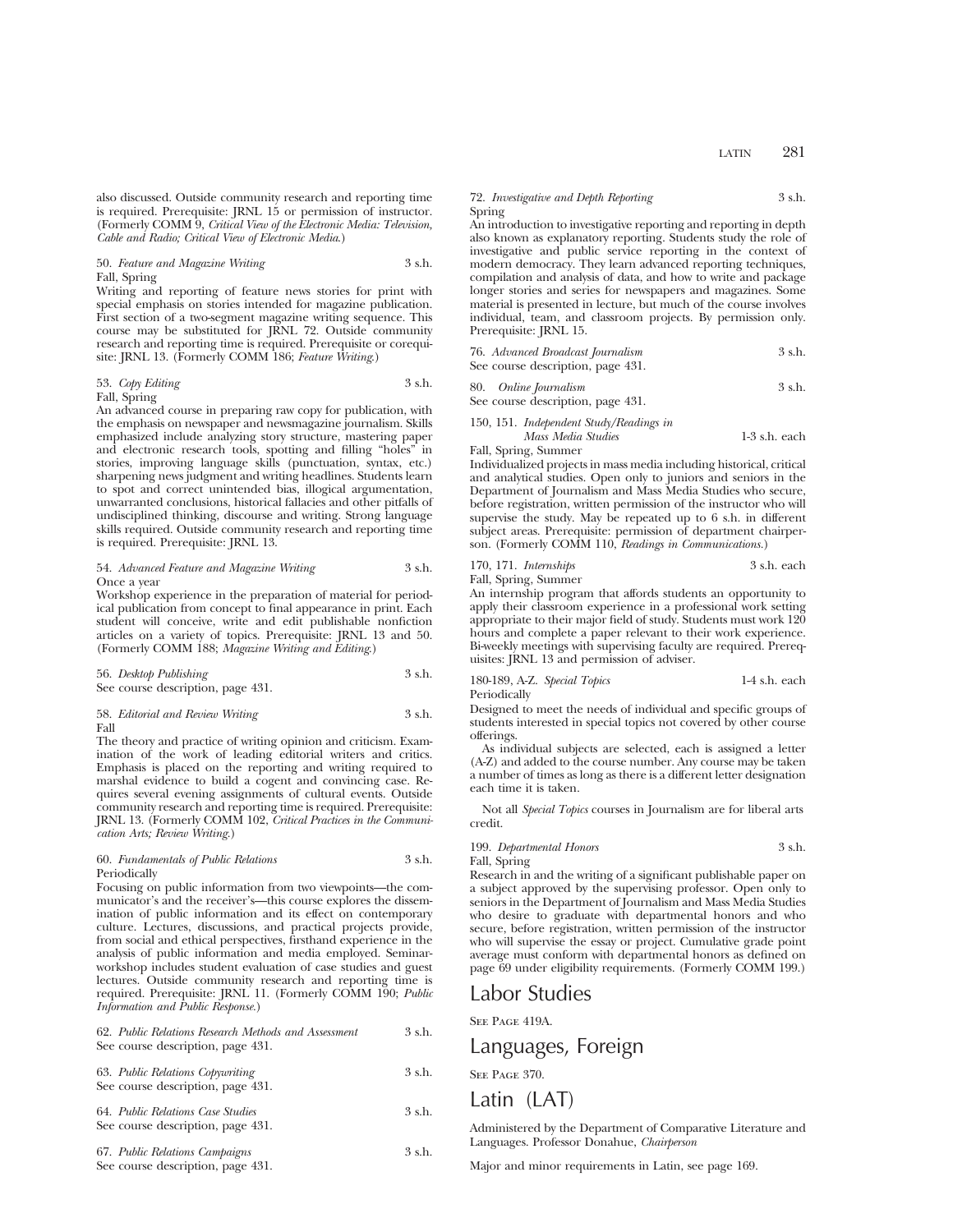For Latin Literature in Translation courses, see page 291.

# **COURSES**

Courses are sometimes offered during January and Summer sessions. Consult the *January* and *Summer Sessions* bulletins for these schedules.

1, 2. *Elementary Latin* 3 s.h. each 1: Fall; 2: Spring

The elements of grammar and syntax. Selected readings. Latin as a source for English vocabulary.

2A. *Intensive Elementary Latin* 6 s.h. Summer

Intensive exposure to the fundamentals of elementary Latin; will be covered in one semester. No credit for both this course and 1 and/or 2.

3. *Latin Prose* 3 s.h. Fall

Review of grammar and syntax. Readings in Cicero and other prose writers. Rome as a republic.

4. *Vergil* 3 s.h. Spring

Introduction to Latin poetry. Vergil's *Aeneid.* Rome at the time of the Empire.

100. *Honors Essay* 3 s.h. Fall, Spring

Research and writing of a substantial essay in the field of Latin. Open only to senior majors who are eligible for departmental honors and who secure, before registration, written permission of the faculty adviser who will supervise the essay.

*Prerequisite for the courses listed below:* 4 *or equivalent.*

112 through 117. *Latin Readings* 1 s.h. each Periodically

Readings from masterpieces to maintain the student's interest and proficiency in the language and literature.

118, 119. *Prose Composition I, II* 1 s.h. each Periodically

Fundamentals of syntax and style. Translation of continuous passages into Latin.

120. *Lyric and Elegiac Poetry* 3 s.h. Periodically Poetry of Catullus, Horace, Tibullus and Propertius.

121. *Roman Drama* 3 s.h. Periodically Reading of selected plays of Plautus, Terence and Seneca.

122. *Roman Philosophy* 3 s.h. Periodically

Main currents in Roman philosophical thought during the Republic and Empire. Selections from Lucretius, Cicero and Seneca.

123. *Roman Novelists* 3 s.h. Periodically

Examination of the style and form of Petronius' *Cena Trimalchionis* and Apuleius' *The Golden Ass.* Influence on the development of the novel.

124. *Roman Historiography* 3 s.h. Periodically

Development of Roman historical writing. Analysis of the style and attitudes of Caesar, Sallust, Livy and Tacitus.

125. *Roman Satire* 3 s.h. Periodically Satires of Horace and Juvenal.

# Law, School of

SEE PAGE 128.

# Liberal Arts and Sciences, College of

SEE PAGE 81.

# Latin American and Caribbean Studies (LACS)

Administered by the College of Liberal Arts and Sciences. (Contact Associate Dean Nass for Director)

Latin American and Caribbean Studies is an interdisciplinary program that offers a wide array of courses on Latin America, the Caribbean, and related disasporas in the United States. The program coordinates courses from departments throughout the University; it also offers senior seminars and opportunities for independent course work.

By studying the geography, politics, economies, histories and cultures of Latin American and Caribbean countries, LACS majors develop a solid knowledge of the region and its relations with both the United States and Europe. This knowledge is indispensable in the modern era of integrated economies and societies increasingly shaped by immigration and the coexistence of diverse cultures. Majoring in Latin American and Caribbean Studies thus prepares students to be more informed and effective citizens. It also prepares them for careers in translation, international business, law, and goverment, as well as for advanced study in Latin American and Caribbean Studies, and in the sub-fields that feed into it, such as geography, history, political science, or literature and culture.

**B.A. SPECIALIZATION IN LATIN AMERICAN AND CARIBBEAN STUDIES:** 33 semester hours, with no more than 15 semester hours from any one major academic area, distributed as follows:

- 1. 3 semester hours of an advanced reading course in Spanish or French (SPAN 5 or FREN 105), or demonstration of equivalent competency in these languages or in Portuguese. The advanced reading course is not counted as part of the 15 s.h. of courses allowed for any one major academic area.
- 2. 12 semester hours of the following *primary* courses; students must take at least one course from each category:

# **PRIMARY COURSES:**

| Economics and Geography       |      |                                                          |
|-------------------------------|------|----------------------------------------------------------|
| ECO –                         |      | 110. <i>Economics of Latin America</i> (credit given for |
|                               |      | ECO 110 or SEG 60E, but not both)                        |
| <b>SEG</b>                    |      | <b>60E.</b> Political Economy of Contemporary Latin      |
|                               |      | America (New College) (credit given for                  |
|                               |      | ECO 110 or SEG 60E, but not both)                        |
| <b>GEOG</b>                   | 140. | Geography of Latin America                               |
| Literature and Culture        |      |                                                          |
| SPAN                          |      | 113B. Culture and Civilization of Latin America          |
| <b>SPLT</b>                   | 58.  | The Empire Writes Back: Autobiography and                |
|                               |      | Resistance in Colonial Spanish America                   |
| History and Political Science |      |                                                          |
| <b>TITCT</b>                  |      | $149$ Latin America: $1810$ to the Descent               |

HIST 142. *Latin America: 1810 to the Present* PSC 130. *Latin American and Caribbean Politics*

3. 15 semester hours of the following *elective* or *comparative* courses, 6 hours of which must be upper level or more specialized courses (marked with an asterisk\*). Students are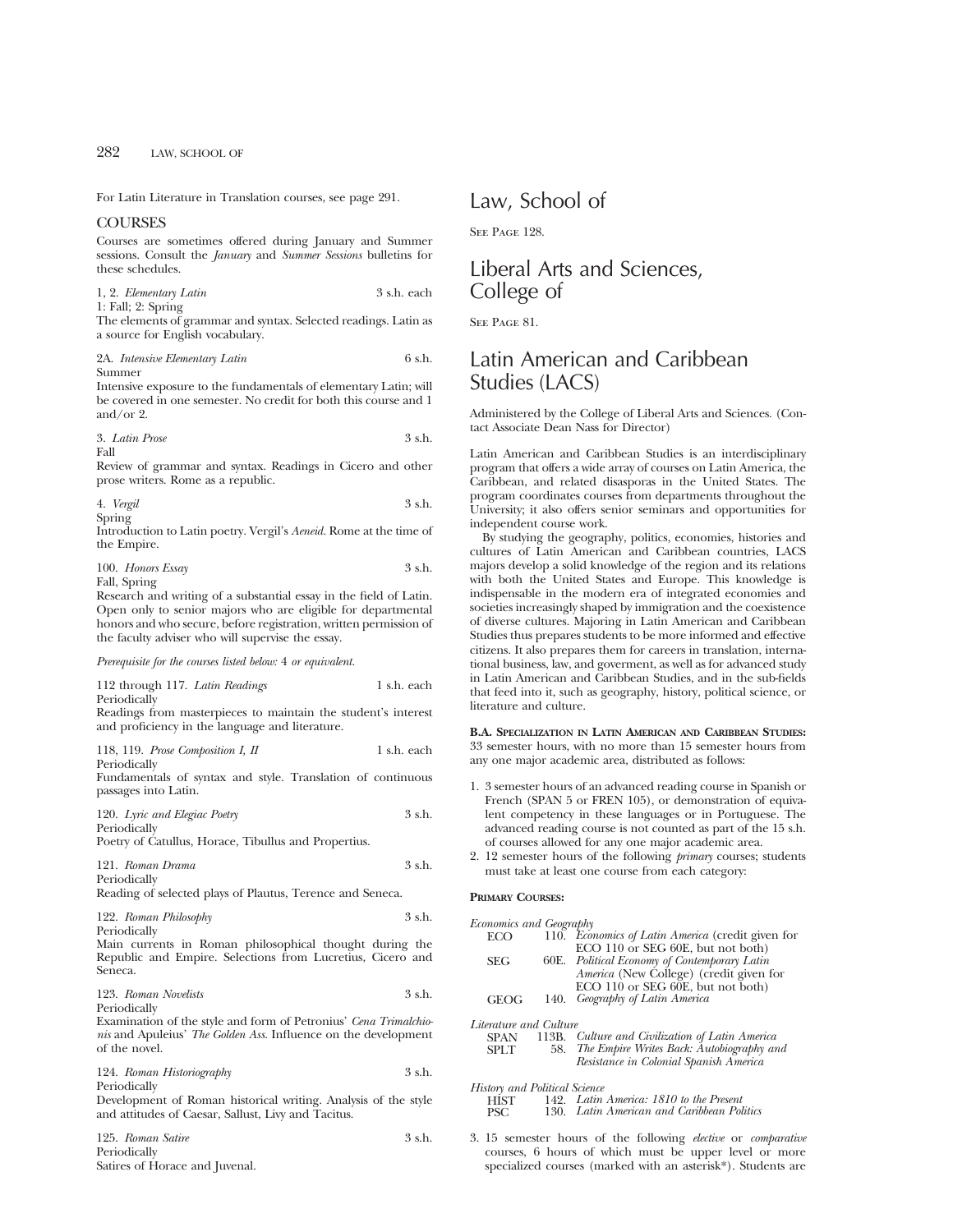encouraged to take up to 6 hours of comparative courses, but no more than 6 hours of such courses can count toward the major. Students may take as electives any primary course except those taken to fulfill the primary requirement.

# **ELECTIVES**

| *AFST       | 156.  | Economic and Social History of the Caribbean         |
|-------------|-------|------------------------------------------------------|
|             |       | From Slavery to National Independence                |
| <b>ANTH</b> | 105.  | Peoples and Cultures of Latin America (credit        |
|             |       | given for ANTH 105 or SAG 5, but not both)           |
| <b>ANTH</b> | 113.  | Archaeology of Civilizations of the New World        |
| $*$ BIO     | 109A. | <b>Tropical Marine Biology</b>                       |
| *ENGL       | 168.  | The Caribbean Experience in Literature               |
| $*GEOG$     | 141.  | Geography of the Caribbean                           |
| $*HIST$     | 177.  | Special Studies in History                           |
| $*HIST$     | 178.  | Special Studies in History <sup>1</sup>              |
| IB          | 163.  | Latin-American Business                              |
| SAG         | 4.    | Archaeology of the New World (New College)           |
| SAG         | 5.    | Peoples and Cultures of Latin America (credit        |
|             |       | given for ANTH 105 or SAG 5, but not both)           |
| *SAG        | 15.   | Peasant Societies (New College)                      |
| $*SGG$      | 30.   | Journey to the Heart of Mexico (New College)         |
| <b>SPAN</b> | 114B. | Introduction to Spanish-American Literature I        |
|             |       | 115B. Introduction to Spanish-American Literature II |
| ×.          | 123.  | Politics of the Hispanic World                       |
| ×.          | 124.  | Portrait of the Hispano: The Question of Identity    |
| ×.          | 125.  | Hispanic Presence in the United States               |
| *           |       | 126. Contemporary Hispanic Thought: The Usable Past  |
| ×.          | 127.  | United States and Latin America: Unequal             |
|             |       | <b>Relations</b>                                     |
| SPLT        | 54.   | 19th- and 20th-Century Latin-American Literature     |

 $1$  Given appropriate course content.

#### **COMPARATIVE**

| <b>ANTH</b> |      | 107. Development, Conservation, and Indigenous      |
|-------------|------|-----------------------------------------------------|
|             |      | Peoples in Applied Antropology                      |
| <b>ECO</b>  |      | 121. Economics of Discrimination                    |
|             | 143. | Economic Development                                |
| <b>FRLT</b> |      | 43. Decolonizing the Mind: Contemporary Literature  |
|             |      | from Africa, Southeast Asia, and the Caribbean      |
| <b>LING</b> |      | 71. Language and Society in Africa, Asia, and Latin |
|             |      | America                                             |
| <b>SPSG</b> |      | 16. The Colonial Experience (New College)           |
| SGG         |      | 39. Women in the Third World (New College)          |
| <b>PSC</b>  | 154. | Seminar: Comparative Politics <sup>1</sup>          |
| <b>SPAN</b> | 122. | Economic History of Spain and Latin America:        |
|             |      | <b>Literary Projections</b>                         |
|             | 128. | Spain and Latin America Today: Changing World       |
| SPLT        | 52.  | Interpreting the Hispanic Legacy                    |

<sup>1</sup> Given appropriate course content.

**A MINOR IN LATIN AMERICAN AND CARIBBEAN STUDIES** consists of the successful completion of 18 semester hours, under advisement, with at least 6 hours in residence, divided as follows: 9 s.h. of primary courses and 6 s.h. of electives/comparative courses (only 3 hours of a comparative course), and 3 s.h. of the senior seminar. Students must take at least one primary course from each of the three areas, as outlined above in the section pertaining to the primary requirements for the major. See the B.A. Specialization in Latin American and Caribbean Studies for a complete listing of primary, elective, and comparative courses. Students may take as electives any primary course except those taken to fulfill the primary requirement. *Language requirement:* The student must satisfy the University language requirement in either French or Spanish or demonstrate equivalent competency in these languages or in Portuguese.

**NOTE:** Relevant special topics courses and independent studies given in any department are acceptable for the major with the approval of the LACS director.

# **COURSES**

In addition to semester notations next to each course, a selection of courses is offered during January and Summer sessions. Consult the *January* and *Summer Sessions* bulletins for those schedules.

199. *Senior Seminar in Latin American and Caribbean Studies* 3 s.h. See course description, page 426.

# Liberal Arts Colloquia (LA)

Administered by the Dean and the curriculum committees of Hofstra College of Liberal Arts and Sciences.

These courses present topics which span numerous disciplines or have substantial contemporary interest.

15. *Multidisciplinary Regional Study* 3 s.h. Periodically

A particular nation or region, for example Canada or the West Indies, presented for introductory study in a variety of approaches drawn from the disciplines of the social sciences and humanities. Emphasis on the present century. Reserved for nations or regions not already the focus of Hofstra programs. Particular subject for each offering announced in advance.

20, 21. *Liberal Arts Colloquium* 1 s.h. each Periodically

Play-readings, panel discussions, films, guest-lectures, museum studies, etc.  $Pass/D+/D/Fall grade$  only.

# Liberal Arts Major

Administered by the Dean of Hofstra College of Liberal Arts and Sciences.

**B.A. SPECIALIZATION IN LIBERAL ARTS**: designed for students who wish to pursue studies in several areas rather than concentrate in one discipline. It offers more options than the traditional major for students with diverse interests.

The student chooses three areas of concentration from the departments and programs in the College of Liberal Arts and Sciences. The areas of concentration may be chosen from the same or from different divisions.

The major consists of at least 60 credits in the three areas of concentration in nonintroductory courses for which liberal arts credit is given, with a minimum of 18 credits in each of the three areas. Only courses permitted for the major or minor may be applied to the Liberal Arts major. In departments that require eight or more credits of introductory courses as a prerequisite for all further courses, only 15 credits above the introductory level are required, but the total of 60 credits still applies. (A list of introductory-level courses, which do not count toward this major, is available in the Office of the Dean of Hofstra College.)

At least six semester hours in each of the three areas of concentration must be completed in residence at Hofstra.

Candidates for this degree may take no more than one course among all three areas of study on a  $Pass/D+/D/Fall$  basis, not counting those courses normally given on the  $Pass/D+/D/Fail$ basis.

Students who wish to elect this major should apply to the Office of the Dean of the College, preferably no later than the sophomore year.

Transcripts will read Bachelor of Arts in Liberal Arts with the three areas of study listed.

See complete B.A. requirements, page 82.

# Linguistics (LING)

Administered by the Department of Comparative Literature and Languages. Professor Donahue, *Chairperson*

Professor Leonard, *Adviser*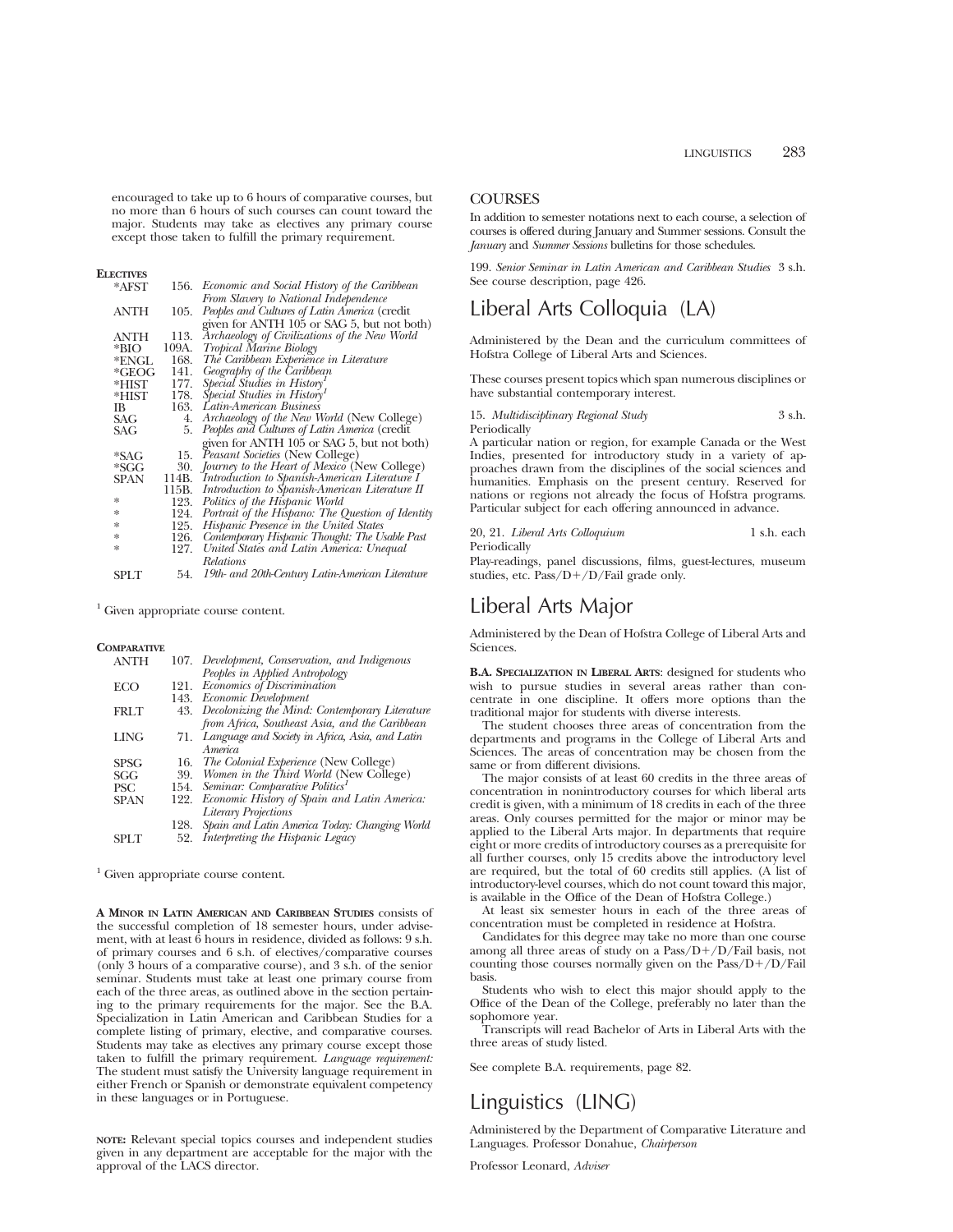Minor in Linguistics, see page 169.

**MASTER OF ARTS IN APPLIED LINGUISTICS** (TESL): this program is designed to broaden the theoretical and practical base of people involved in all aspects of working with adult or college-level non-native speakers of English including teaching, materials development and publishing or related areas. The program shares a common core of courses with the M.S. in Ed. program leading to primary and secondary school certification in TESL for New York State.

For further information, contact Assistant Professor Greaney, English Language Program.

# Admission Requirements

- 1) A bachelor's degree from an accredited institution with a background in linguistics and a major in TESL, English, a foreign language, linguistics, reading or other related area;
- 2) Proficiency in English including reading, writing, and speaking;
- 3) 12 semester hours of foreign language study including at least 6 hours at the 100-level or equivalent;
- 4) A letter of recommendation from a college instructor and an interview with the coordinator of the master's program;
- 5) If the student's background shows deficiencies in foreign language study or linguistics, admission will be conditional until deficiencies are made up by taking some undergraduate courses without graduate credit, as specified by the adviser.

#### Degree Requirements

- 1) The completion of a minimum of 36 semester hours, of which a total of 30 must be taken in the primary courses and linguistic track;
- 2) Completion of a supervised research project in conjunction with the LING 299 seminar course.

# Program Requirements

### 1) Primary Courses

- A. Methodological component, 9 s.h.
	- CT 266. *The Learner in the School*
		- 267. *Teaching English to Adolescent & Adult Speakers of Other Languages*
	- READ 239. *Psycholinguistic Foundations for Reading & Writing Instruction*
- B. Linguistic component, 9 s.h.
	- ENGL 203. *Approaches to English Grammar*
	- LING 210. *Second Language Acquisition*
	- SPCH 209. *Developmental Psycholinguistics*

# 2) Applied linguistics track, 12 s.h.

- LING 212. *Workshop: English Language Program*
	- 262. *Applied Linguisitics*
	- 299. *Seminar: Applied Linguistics*
- SPAN 213. *Development of Social & Psychological Bilingual Trends in the United States*
- 3) Recommended electives, 6 s.h., to be chosen under advisement, according to student's interests:
	- RES 241. *Testing & Evaluation of Bilingual Students*
	- ELED 246. Methods & Materials for Bilingual Teaching of Read*ing in a Bicultural Setting*
		- 247. *Social Studies & Communication Arts for Bilingual/Bicultural Children*
		- 248. Methods & Materials for Bilingual Teaching of Math*ematics & Science*
	- LYST 213. *Introduction to Bilingual & Biliteracy Instruction for Children & Adolescents*
	- READ 255. *Psychological Foundations of Reading & Writing Instruction*
- 256. *Psycholinguistics, Sociolinguistics, & the Processes of Reading & Writing*
- SPAN 212. *Contrastive Bilingualism* 214. *Bilingualism in Perspective* and appropriate 200-level courses chosen from English, Com-

parative Literature, French, etc.

See complete graduate information, page 73.

# COURSES

Courses are sometimes offered during January and Summer sessions. Consult the *January* and *Summer Sessions* bulletins for these schedules.

7. *The History of Chinese Calligraphy and Language* 3 s.h. Once a year

The nature and evolution of the Chinese language and written characters.

| 10. Elementary Esperanto |  | 3 s.h. |
|--------------------------|--|--------|
| Periodically             |  |        |

Fundamentals of structure. Oral drill.

| 71. Language and Society in Africa, Asia and |        |
|----------------------------------------------|--------|
| Latin America #                              | 3 s.h. |
| See course description, page 426.            |        |

101. *Introduction to Linguistics* 3 s.h. Fall, Spring

Principles of general linguistics. Essentials of phonology, morphology, syntax and semantics. Language change and language diversity. Language, culture and language universals. Credit given for this course or New College SLB 1/HGB 1.

| 103. The Classical Roots of English Words | 3 s.h. |
|-------------------------------------------|--------|
| See course description, page 426.         |        |

| 111. Scientific Terminology and Etymology | 3 s.h. |
|-------------------------------------------|--------|
| See course description, page 426.         |        |

125. *Natural Languages vs Programming Languages* 3 s.h. Periodically

Formal definition of language and the concept of grammar as they apply to both natural and programming languages. The syntax of English and how it might be handled in computer programs. Prerequisite: CSC 120.

| 151. Phonology | 3 s.h. |
|----------------|--------|
|----------------|--------|

Periodically

An introduction to structural phonemics and generative phonology with emphasis on: a) distinctive oppositions and their relevance for signaling differences, and b) phonological rules and their implications.

$$
152. \text{ Syntax} \qquad \qquad 3 \text{ s.h.}
$$

Periodically

An introduction to the analysis of sentence structure, with emphasis on current theoretical approaches to various problems. The concentration is on English although other languages are attempted.

161. *Historical Linguistics* 3 s.h. Periodically

Introduction to the principles and methods of historical and comparative linguistics with emphasis on the Indo-European languages. Theories of phonological, grammatical and semantic evolution.

162. *Applied Linguistics* 3 s.h. Periodically

Theories of linguistics applied to anthropology, sociology, neurology, literature and education. Focus on areas of ethnic inter-

#Core course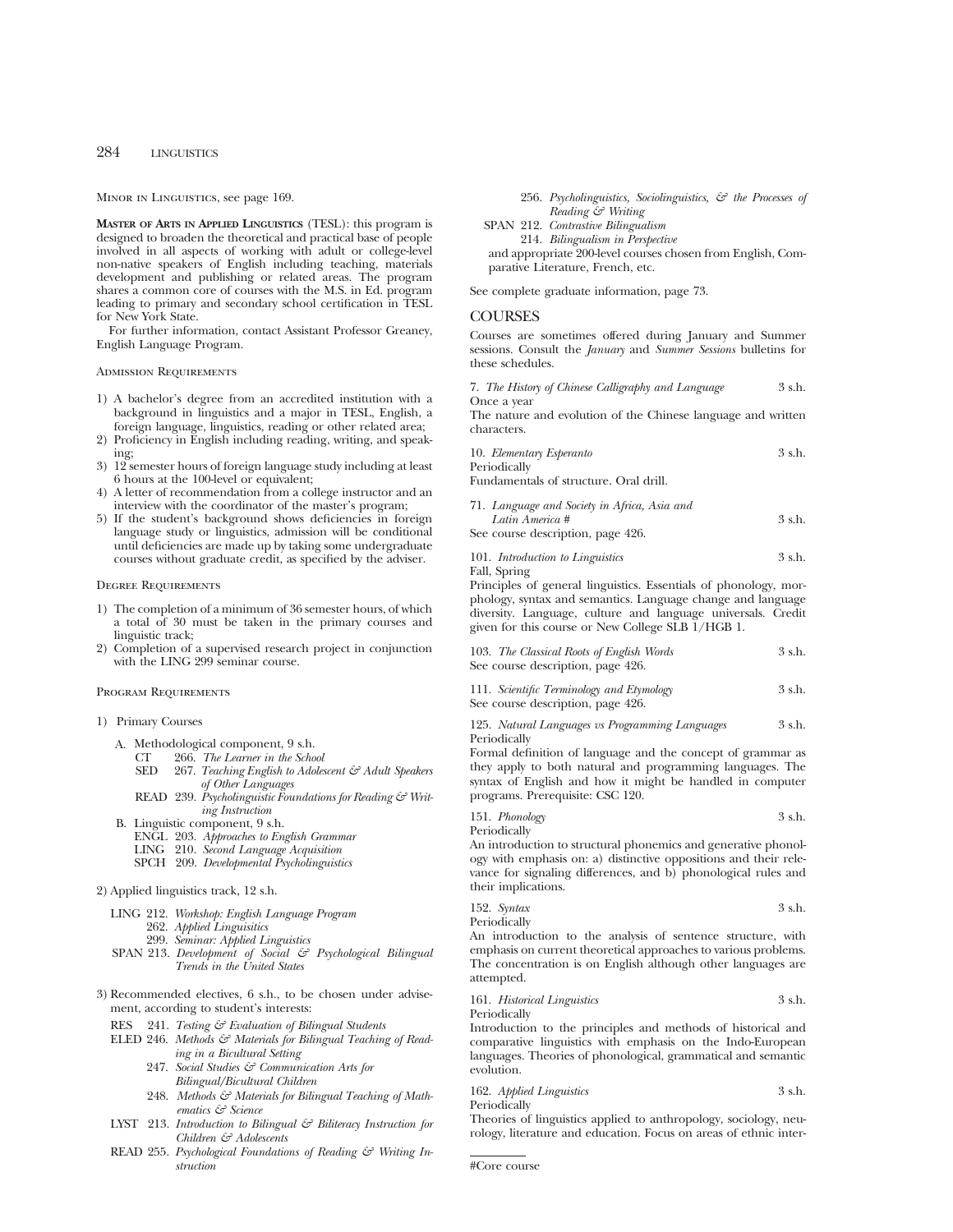action such as teaching English to speakers of other languages (TESL). Prerequisite: LING 101, ENGL 103 or permission of instructor.

171. *Sociolinguistics* 3 s.h. Once a year

Relations between language and society; investigation of the linguistic correlates of social behavior as well as the influence of society on the nature of language. Prerequisite: LING 101.

181. *Special Studies in Linguistics* 1-3 s.h. Periodically

Directed investigation of topics in any of the various subfields of linguistics such as phonological rules and representations, syntactic change, semantics, language and social/psychological behavior, and artificial intelligence and natural language processing. Subjects to be announced yearly. May be repeated when topics vary.

# 190. *Formal Grammars* 3 s.h. Periodically

Natural language as a formal system. Various types of grammars: finite state, context-free and transformational grammars. These systems are studied from the algebraic, automata and the rewriting rule points of view. Prerequisite: a total of 6 s.h. from linguistics, mathematics or computer science courses.

210. *Second Language Acquisition* 3 s.h. Once a year

Designed to familiarize students with current issues in second language acquisition. The course examines the linguistic, psychological and sociocultural processes that relate to second language acquisition. The relevance of such findings for classroom teachers is explored.

# 212. *Workshop: English Language Program* 3 s.h. Every other year

Field experience in the tutorial component of the English Language Program and classroom observations. Overview of the various methods and materials used in teaching English as a second language to college students.

# 262. *Applied Linguistics* 3 s.h. Every other year

Application of current linguistic theory to problems in the teaching and learning of language. Topics include varieties, contrastive studies, the learner's language, the syllabus and pedagogic grammars, evaluation and testing and computer assisted language instruction.

# 299. *Seminar: Applied Linguistics* 3 s.h. Every other year

Reading and analysis of research literature in applied linguistics. Individual supervised research and discussions of investigations undertaken by students in their areas of specialization. Prerequisite: 15 s.h. in linguistics or related areas in 200-level courses.

# Literacy Studies (LYST)

The following areas are administered by this department and listed independently: Reading, and Writing.

Professor Taylor, *Chairperson*

Assistant Professor Flurkey, Director of the Reading/Writing Learning Clinic

Special Associate Professor Lima: Assistant Professors Goodman, Henry, Zaleski; Special Assistant Professor Garcia.

The Department of Literacy Studies offers a Master of Science in Education in Literacy Studies with either an elementary or secondary emphasis; a Master of Science in Education in Literacy Studies and Special Education; a Master of Arts in Reading, Language, and Cognition; a Master of Arts in the Teaching of Writing; a Certificate of Advanced Study in Reading; a Certificate of Advanced Study in the Teaching of Writing; a Doctor of Education in Reading, Language, and Cognition; and a Doctor of Philosophy in Reading, Language, and Cognition.

# **Program Statement**

The faculty in Literacy Studies is committed to the exploration of issues of literacy and social justice. Our degree programs have been updated and are designed to maximize opportunities for students to work closely with a faculty that is committed to excellence in teaching. The faculty has received national and international recognition for their research and scholarship. They are committed to providing students in Literacy Studies with opportunities to participate in intellectual discussions that frame current understandings of school literacy practices and literacy practices that occur in family and community settings. The Literacy Studies Department provides support for families and communities as well as teachers and students in public schools on Long Island and in tne New York Metropolitan area.

# MASTER OF SCIENCE IN EDUCATION IN LITERACY STUDIES BIRTH THROUGH GRADE 6 AND GRADE 5 THROUGH 12 CERTIFICATION

The degree has been updated to meet the new regulations on teacher education proposed by New York State. These programs prepare students to meet the educational requirements for K through 12 reading certification and are designed to meet the requirements for the new certification of Teachers of Literacy, Birth through Grade 6; or Teachers of Literacy, Grades 5 through 12. The degree provides students with the opportunity to participate in classes that focus on the most current understandings of literacy and pedagogical practices. Students are prepared for the following teaching positions:

- 1. Classroom teachers with advanced preparation in literacy instruction.
- 2. Literacy specialists with advanced preparation in one-on-one and small group instruction in literacy processes.
- 3. Literacy specialists prepared to work collaboratively with classroom teachers in designing and implementing effective literacy instruction in inclusive environments.

# Admission Requirements

(1) B.A. or B.S. degree, with minimum GPA of 3.0; (2) two letters of recommendation; (3) interview with faculty member in Literacy Studies; (4) possession of a New York State Initial Teaching Certificate.

Notes: (1) Admission to graduate study requires a baccalaureate degree with a general core in liberal arts in order to meet New York State certification requirements. See department for details. (2) Graduate students who enter a program of study on a *nonmatriculated* basis are limited to a maximum of twelve semester hours of course work. (3) A maximum of 6 semester hours of advanced standing will be accepted for relevant course work taken elsewhere.

#### Degree Requirements

(1) Completion of minimum of 36 semester hours in prescribed courses with a minimum grade point average of 3.2; (2) successful presentation of final portfolio to faculty committee.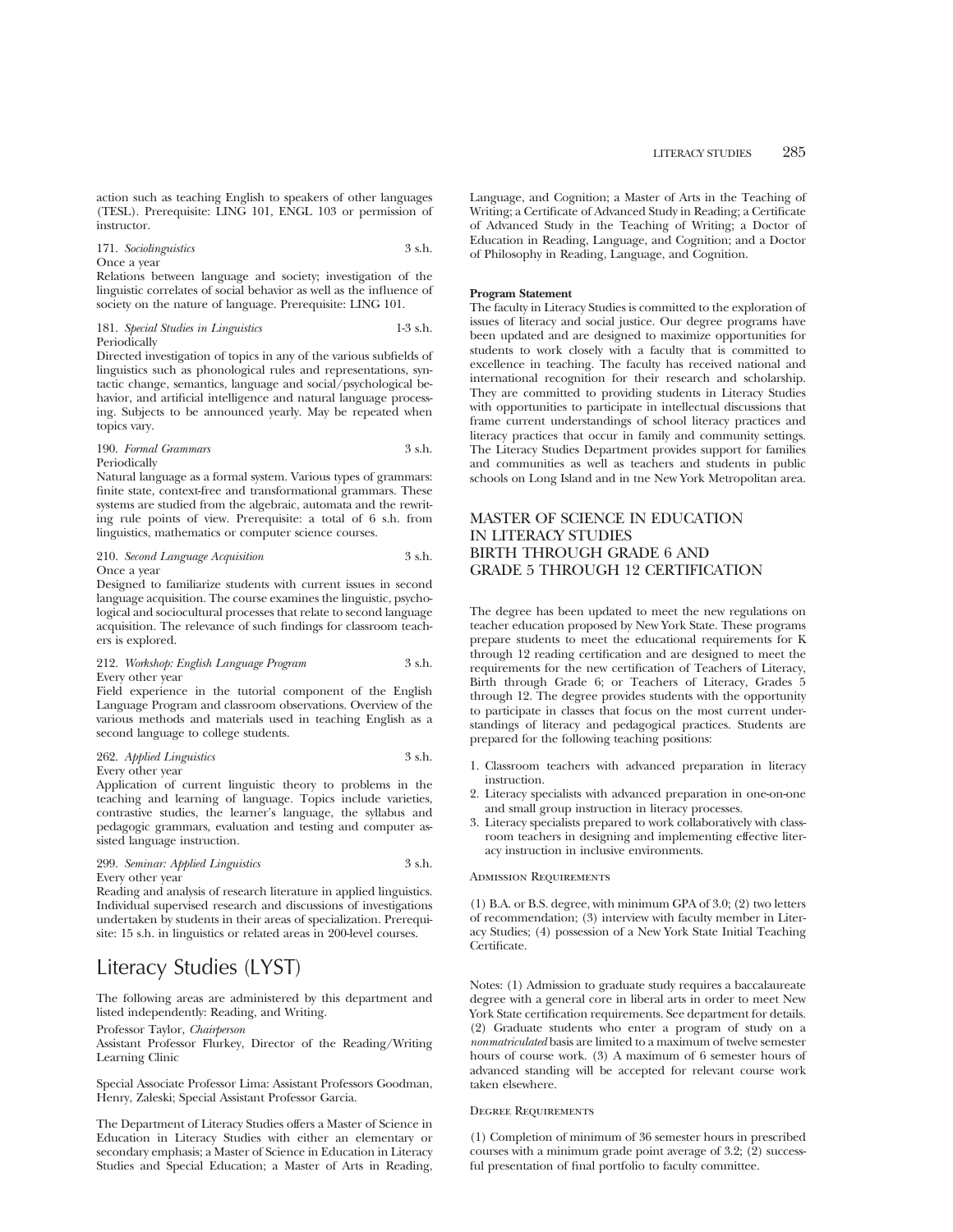# LITERACY STUDIES: BIRTH THROUGH GRADE 6

Program of Study

The sequence presented below is recommended. However, *Phase I courses must be completed before entering Phase II.* LYST 300 must be taken as part of the *first* 12 semester hours of study. LYST 301 must be taken as part of the *final* 12 semester hours of study. Electives may be taken at any time.

# **Phase I:** 19 semester hours

- LYST 210. *Introduction to Literacy Studies,* 3 s.h.
	- 211. *Language & Literacy in Urban Settings*, 3 s.h. *or*
	- 212. *Ethnicity, Family & Schooling: Implications for Literacy Instruction*, 3 s.h.
	- 213. *Introduction to Bilingual & Biliteracy Instruction for Children & Adolescents,* 3 s.h.
	- 214. *Language & Literacy in Early & Middle Childhood*, 3 s.h.
	- 216. *Literacy Learning at Home & at School*, 3 s.h. *or*
	- 218. *Reading & Writing Practices in Early & Middle Childhood*, 3 s.h.
	- 220. *Literature in the Lives of Young Children*, 3 s.h.
	- 300. *Introduction to Portfolio Preparation*, 1 s.h.

### **Phase II:** 13 semester hours

- LYST 240. *Assessment & Evaluation of Reading & Writing*, 3 s.h.
	- 241. *Miscue Analysis & Retrospective Miscue Analysis*, 3 s.h
	- 242. *Literacy Practicum in Early & Middle Childhood*,  $3$  sh.
	- 250. *Literacy Teacher as Researcher*, 3 s.h. *or*
	- 251. *Children & Adolescents as Ethnographers in Communities & Schools*, 3 s.h.
	- 301. *Portfolio Advisement & Presentation*, 1 s.h.

#### Electives: 4 semester hours

Any graduate course in the School of Education and Allied Human Services or the University may be chosen under advisement. However, the following electives are recommended:

- LYST 223. *Introduction to Critical Literacy & Critical Media Studies*, 3 s.h.
	- 244. *Advanced Retrospective Miscue Analysis*, 3 s.h.
	- 245. *Revaluing Struggling Readers,* 3 s.h.
	- 351. *International Scholars' Forum*, 1 s.h.

LYST 211, 212, 216, 218, 250, 251, if not taken as requirements, may also be considered for elective credit.

Note: Students who specialize in Birth through Grade 6, may subsequently specialize in Grades 5-12 by taking the following sequence of courses subsequent to completion of the Master of Science program:

- LYST 215. *Reading With Adolescents & Young Adults*, 3 s.h. 217. *Language, Culture & Identity: Issues for*
	- *Adolescent & Young Adult Writers*, 3 s.h.
	- 219. *Reading & Writing Workshop for Teachers*, 3 s.h.
	- 221. *Literature for Adolescents & Young Adults*, 3 s.h.

# LITERACY STUDIES: GRADE 5 THROUGH 12

# Program of Study

The sequence presented below is recommended. However *Phase I courses must be completed before entering Phase II*. LYST 300 must be taken as part of the *first* 12 semester hours of study. LYST 301 must be taken as part of the final 12 semester hours of study. Electives may be taken at any time.

# **Phase I:** 19 semester hours<br>INST 210 *Introduction*

- LYST 210. *Introduction to Literacy Studies*, 3 s.h.
	- 211. *Language & Literacy in Urban Settings*, 3 s.h. *or*
	- 212. *Ethnicity, Family & Schooling: Implications for Literacy Instruction*, 3 s.h.
	- 213. *Introduction to Bilingual & Biliteracy Instruction for Children & Adolescents*, 3 s.h
	- 215. *Reading With Adolescents & Young Adults*, 3 s.h.
	- 217. *Language, Culture & Identity: Issues for*
		- *Adolescent & Young Adult Writers*, 3 s.h. *or*
	- 219. *Reading & Writing Workshop for Teachers,* 3 s.h.
	- 221. *Literature for Adolescents & Young Adults*, 3 s.h 300. *Introduction to Portfolio Preparation*, 1 s.h

# **Phase II:** 13 semester hours<br>IVST 240 Assessment

- LYST 240. *Assessment & Evaluation of Reading & Writing*, 3 s.h.
	- 241. *Miscue Analysis & Retrospective Miscue Analysis*, 3 s.h.
	- 242. *Literacy Practicum: Assessing the Complexity of Student Learning*, 3 s.h.
	- 250. *Literacy Teacher as Researcher*, 3 s.h. *or*
	- 251. *Children & Adolescents as Ethnographers in Communities & Schools*, 3 s.h.
	- 301. *Portfolio Advisement & Presentation*, 1 s.h.

Electives: 4 semester hours

Any graduate course in the School of Education and Allied Human Services or the University may be chosen under advisement. However, the following electives are recommended:

- LYST 223. *Introduction to Critical Literacy & Critical Media Studies*, 3 s.h.
	- 244. *Advanced Retrospective Miscue Analysis*, 3 s.h.
	- 245. *Revaluing Struggling Readers*, 3 s.h.
	- 351. *International Scholars' Forum*, 1 s.h.

LYST 211, 212, 217, 219, 250, 251, if not taken as requirements, may also be considered for elective credit.

Note: Students who specialize in Grades 5-12, may subsequently specialize in Birth through Grade 6, by taking the following sequence of courses subsequent to completion of the Master of Science program:

LYST 214. *Language & Literacy in Early & Middle Childhood*, 3 s.h.

- 216. *Literacy Learning at Home & at School*, 3 s.h.
- 218. *Reading & Writing Practices in Early & Middle Childhood*, 3 s.h.
- 220. *Literature in the Lives of Young Children*, 3 s.h.

# MASTER OF SCIENCE IN EDUCATION IN LITERACY STUDIES AND SPECIAL EDUCATION

The Master of Science in Literacy Studies and Special Education prepares students to meet the educational requirements for K through 12 reading certification and is designed to meet the requirements for the new certification of 1) Teachers of Literacy, Birth through grade 6; or Teachers of Literacy, grades 5 through 12; *and* Teacher of Students with Disabilities. The literacy component of the degree has been updated to meet the new regulations on teacher education proposed by New York State. The special education component is currently under revision to meet the New York State regulations.

# Admission Requirements

(1) B.A. or B.S. degree, with minimum GPA of 3.0; (2) three letters of recommendation, one of which must be from a supervisor familiar with applicant's teaching competency; (3) interview with faculty member in both Special Education and in Literacy Studies; (4) possession of a New York State Initial Teaching Certificate or Transitional Certificate.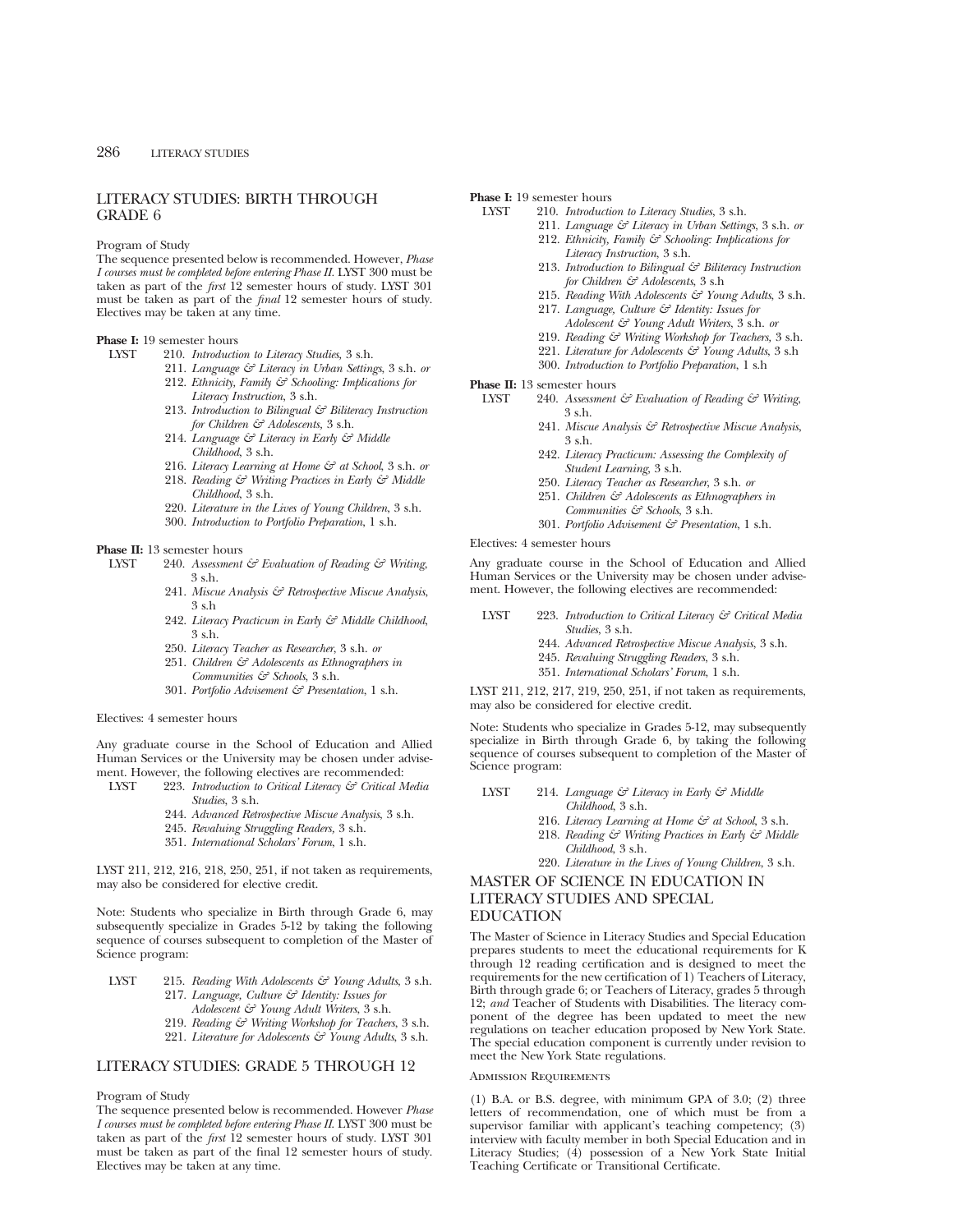Notes: (1) Admission to graduate study requires a baccalaureate degree with a general core in liberal arts in order to meet New York State certification requirements. See Department for details. (2) Graduate students who enter a program of study on a *nonmatriculated* basis are limited to a maximum of twelve semester hours of course work. (3) A maximum of 6 semester hours of advanced standing in Literacy Studies and/or Special Education will be accepted for relevant course work taken elsewhere.

### Degree Requirements

(1) Completion of a minimum of 48 semester hours in prescribed courses with a minimum grade point average of 3.2; (2) successful presentation of final portfolio to faculty committee in Literacy Studies; (3) satisfactory score on the comprehensive examination in Special Education.

# LITERACY STUDIES: BIRTH THROUGH GRADE 6 AND GRADE 5 THROUGH 12

#### Program of Study

The sequence presented below is recommended. However, *Phase I* of LYST courses must *be completed before entering Phase II*. LYST 300 must be taken as part of the *first* 12 semester hours of study. LYST 301 must be taken as part of the *final* 12 semester hours of study. Courses in Special Education and courses in Literacy Studies may be taken concurrently.

**Literacy Studies Courses** (Birth through Grade 6 Certification): 26 semester hours

# **Phase I:** 13 semester hours<br>INST 210 *Introducts*

- LYST 210. *Introduction to Literacy Studies*, 3 s.h.
	- 211. *Language & Literacy in Urban Settings*, 3 s.h. *or* 212. *Ethnicity, Family & Schooling: Implications for*
	- *Literacy Instruction*, 3 s.h. *or* 213. *Introduction to Bilingual & Biliteracy Instruction for Children & Adolescents*, 3 s.h.
	- 216. *Literacy Learning at Home and In School*, 3 s.h. *or*
	- 218. *Reading & Writing Practices in Early & Middle Childhood*, 3 s.h.
	- 220. *Literature in the Lives of Young Children*, 3 s.h.
	- 300. *Introduction to Portfolio Preparation*, 1 s.h.

# **Phase II:** 13 semester hours<br>LYST 240. Assessment

- 240. Assessment & Evaluation of Reading & Writing, 3 s.h.
	- 241. *Miscue Analysis & Retrospective Miscue Analysis*, 3 s.h.
	- 242. *Literacy Practicum: Assessing the Complexity of Student Learning*, 3 s.h.
	- 245. *Revaluing Struggling Readers*, 3 s.h.
	- 301. *Portfolio Advisement & Presentation*, 1 s.h.

Note: Students who specialize in Birth through Grade 6, may subsequently specialize in Grades 5-12 by taking the following sequence of courses subsequent to completion of the Master of Science program:

| LYST | 215. Reading with Adolescents $\mathcal{C}$ Young Adults, 3 s.h. |
|------|------------------------------------------------------------------|
|      | 217. Language, Culture $\mathcal G$ Identity: Issues for         |
|      | $\sim$ $\sim$ $\sim$ $\sim$ $\sim$ $\sim$ $\sim$ $\sim$          |

- *Adolescent & Young Writers*, 3 s.h.
- 221. *Literature for Adolescents & Young Adults*, 3 s.h.

**Literacy Studies Courses** (Grade 5 through 12 Certification): 26 semester hours

**Phase I:** 13 semester hours<br>LYST 210. *Introduction* 

LYST 210. *Introduction to Literacy Studies*, 3 s.h. 211. *Language & Literacy in Urban Settings*, 3 s.h. *or*

- 212. *Ethnicity, Family & Schooling: Implications for Literacy Instruction*, 3 s.h.
- 213. *Introduction to Bilingual & Biliteracy Instruction for Children & Adolescents*, 3 s.h.
- 215. *Reading With Adolescents & Young Adults*, 3 s.h. *or*
- 217. *Language, Culture & Identity: Issues for*
- *Adolescent & Young Adult Writers*, 3 s.h.
- 221. *Literature for Adolescents & Young Adults*, 3 s.h.
- 300. *Introduction to Portfolio Preparation*, 1 s.h.

# **Phase II:** 13 semester hours<br>IVST 240 Assessment

- LYST 240. *Assessment & Evaluation of Reading & Writing*, 3 s.h.
	- 241. *Miscue Analysis & Retrospective Miscue Analysis*,  $3$  s.h.
	- 242. *Literacy Practicum: Assessing the Complexity of Student Learning*, 3 s.h.
	- 245. *Revaluing Struggling Readers*, 3 s.h.
	- 301. *Portfolio Advisement & Presentation*, 1 s.h.

Note: Students who specialize in Grades 5-12, may subsequently specialize in Birth through Grade 6 by taking the following sequence of courses subsequent to completion of the Master of Science program.

LYST 216. *Literacy Learning at Home & at School*, 3 s.h. 218. *Reading & Writing Practices in Early & Middle Childhood*, 3 s.h. 220. *Literature in the Lives of Young Children*, 3 s.h.

# **COURSES**

In addition to semester notations next to each course, a selection of courses is offered during January and Summer sessions. Consult the *January* and *Summer Sessions* bulletins for these schedules.

100. *Literacy, Health, and Physical Education* 1 s.h. Fall, Spring

This course on language, literacy and learning is designed for reflective scholar-practitioners in the fields of health education and physical education. Emphasis is also placed on home and school literacies of native English language speakers and English language learners, on reading and writing as language processes, on language variation and the linguistic abilities and strengths of children and adolescents, and on the impact of various approaches to literacy instruction and reading and writing assessment on the health and well being of both students and their families.

# 101. *Literacy for Middle/High School Teachers* 3 s.h. Fall, Spring

The course focuses on the role of language and literacy in the lives of middle school/high school students. This course explores a range of issues related to language and literacy for middle school/high school classrooms including: reading and writing as language processes, the linguistic abilities and strenghts of middle school and high school students, the potential of young adult literature for middle school/high school content classrooms, and learning/teaching strategies for speaking, listening, reading and writing in content area classes. The course involves a field component where preservice teachers observe students in middle and high school classrooms.

# 102. *Literacy, Art, and Music* 1 s.h. Fall, Spring

This course on language, literacy, and learning is designed for students in the Fine Arts Education and Music Education programs leading to certification as a teacher of visual arts in grades PreK-12 or as a teacher of music PreK-12 in New York State. Emphasis is placed on school literacies, on reading, writing,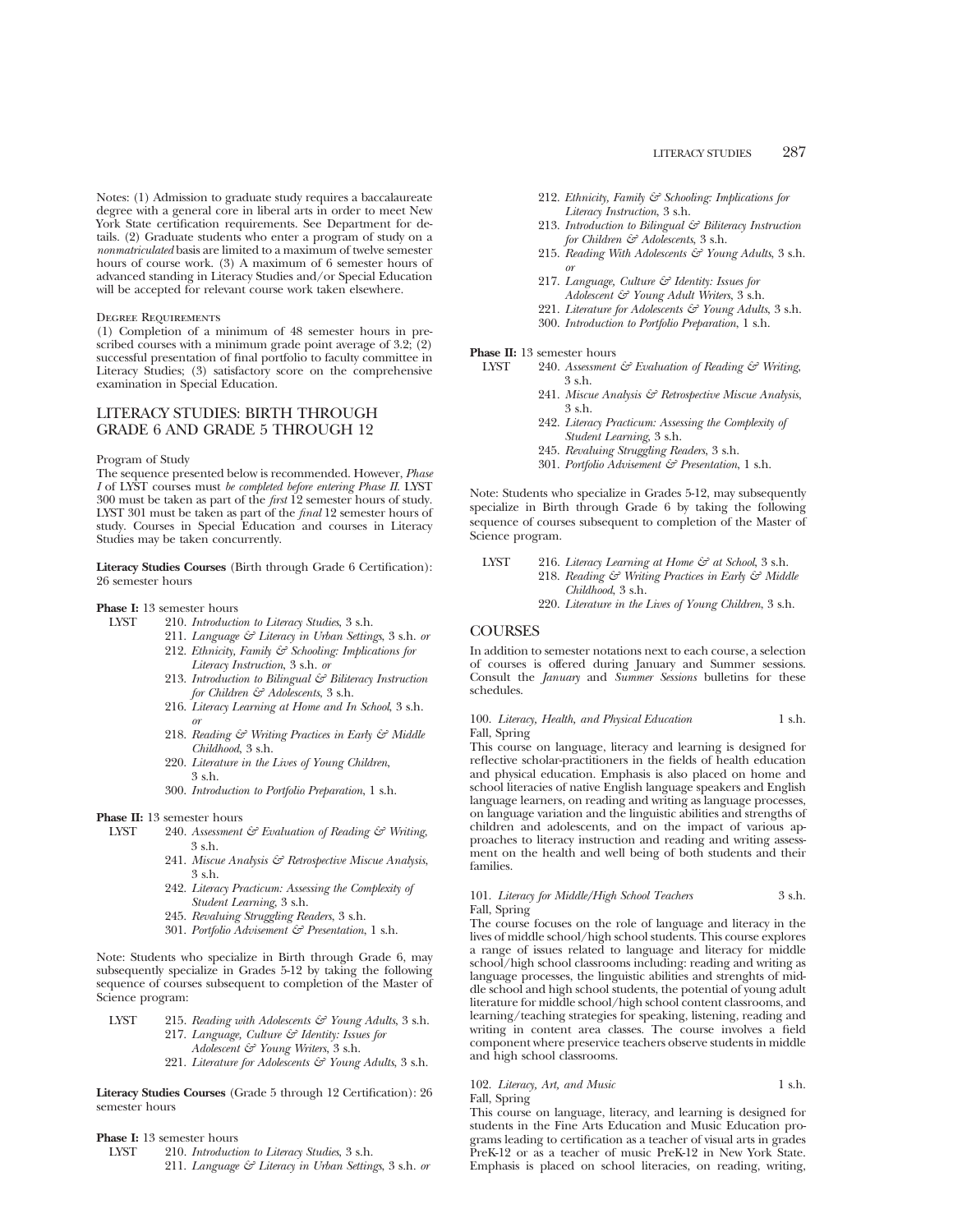listening, and speaking as language processes, the linguistic abilities and strengths of children and adolescents, and the impact of various approaches to literacy instruction and reading and writing assessment on the fields of art and music. This course meets the revised NYS teacher certification standards for language acquisition and literacy development by native English speakers and students who are English language learners.

# 200. *Writing With Adolescents and Young Adults* 3 s.h. Fall, Spring

Focuses on leading edge theory viewing writing as a fluid process heavily influenced by the personal, social, cultural, and political contexts in which writers, and their readers, function. Explores how writing, as well as reading and related language processes, serve as foundations for lifelong learning/inquiry, with emphasis on writing about reading. Topics include assessment/evaluation of, and response to, student writing and instruction. (Formerly WRIT 200, *Theories and Research in the Teaching of Writing.*)

#### 201. *Long Island Writing Project Invitational Summer Institute* 3 or 6 s.h. Summer

The Long Island Writing Project Summer Institute is an intensive summer program designed to assist practicing K-12 teachers from all subject areas in deepening their theoretical understandings of writing processes and writing as a cross-disciplinary tool of inquiry, within the context of exploring their own writing and by developing suitable instructional approaches/activities for the students they teach. Conducted as an experiential workshop and professional seminar. Students taking the course for 6 s.h. of credit are required to complete additional coursework. Prerequisite: permission of instructor.

# 204. *Language, Culture, and Identity: Issues for Young Writers* 3 s.h. Fall, Spring

Course examines the ways in which writing, as well as reading and other language processes, can become tools with which young children negotiate socially imposed linguistic borders based on class, race, ethnicity, previous educational attainment and/or expectations, peer regard, gender, country of origin, etc. Course explores the roles of writing, dialect, bilingualism, and related language processes in identity formation, values clarification, and critical consciousness.

# 205. *Teaching Creative Writing* 3 s.h. Fall, Spring

Focuses on developing classroom structures and teaching strategies for the acquisition and development of literary techniques and traditions through writing poetry and fiction. Special emphasis on the relationship between creative writing and critical analysis of literary works. Course requires participation in an experiential poetry and fiction writing and reading workshop in which students read from and write in these genre.

# 206. *Teaching Memoir, Autobiography, and Personal Narrative* 3 s.h.

Fall, Spring Course emphasizes teaching strategies and examines the genre distinctions between memoir, autobiography, and personal narrative writing, as well as the role of fact, truth, and truthfulness, in these literary non-fiction genres. Course requires participation in an experiential personal narrative writing and reading workshop

in which students read from and write in these genres.

# 207. *Teaching Non-Fiction Writing* 3 s.h. Fall

Focuses on developing classroom structures and teaching strategies for teaching multidisciplinary, source supported non-fiction writing. Topics include: inquiry-learning; writing to learn; writing as a well-informed non-expert, and developing research strategies and techniques. Course requires participation in an experiential writing workshop.

### 210. *Introduction to Literacy Studies* 3 s.h. Fall, Spring, Summer

Exploration of the foundations of literacy, through an investigation of key assumptions including sociocultural, historical, and political learning theories. Reading selections and reflective writing will focus on personal literacies, the interrelationships of language, culture, and schooling, and major thinkers. Periodic field observations are required. (Formerly READ 220. *Reading, Writing, and Cognition*.)

# 211. *Language and Literacy in Urban Settings* 3 s.h. Once a year

Sociolinguistic research and theories on language variation among diverse populations are examined to understand and to expose basic myths about language differences that impact on the school experiences of students from multidialectical urban settings. Attention is also given to the construction of alternate pedagogies that promote access to schooled literacies.

# 212. *Ethnicity, Family and Schooling:*

*Implications for Literacy Instruction* 3 s.h. Fall, Spring, Summer

Literacy and cultural practices of children and families of diverse ethnic groups are studied. Relationships between literacy practices, and school success are explored, as are means by which families and communities can influence school practices. (Formerly READ 222. *Literacy in Families and Communities*.)

# 213. *Introduction to Bilingual and Biliteracy Instruction for Children and Adolescents* 3 s.h.

# Fall, Spring, Summer

Sociocultural, linguistic, political, and pedagogical influences on access to school literacies in bilingual contexts are examined and ways to help children harness the power of biliteracy to understand and extend their worlds are explored. Topics include relationship between oral language and reading, the interaction between native language and second language reading, authentic assessments of biliterate learners, and sociocultural approaches to literacy. (Formerly READ 223. *Advanced Reading Instruction for Teachers of Bilingual Children and Adolescents*.)

# 214. *Language and Literacy in Early and Middle*

# *Childhood* 3 s.h.

Fall, Spring This course focuses on strategies to engage early and middle childhood students in reading and writing a wide variety of meaningful texts, including media and technology across the curriculum. Students explore the connections among oral language, reading, writing, and children's literature in developing a balanced literacy framework; identify cueing systems readers use to make meaning of text; develop opportunities for all readers and writers to interrogate their world, explore their questions, and use language to act upon their learning. A field experience is required for each student. (Formerly READ 245. *Teaching Reading in the Content Areas*.)

# 215. *Reading With Adolescents and Young Adults* 3 s.h. Fall, Spring

Focuses on leading edge theory about the nature of the reading process, and ways in which reading and literary theory can be developed into effective multidisciplinary reading and/or English education instruction for adolescent and young adult learners. Includes critical perspectives on canonical and academic literacies, censorship, assessment and "remediation," student reading choice, avid reading, disenfranchised readers, and personal literacies. (Formerly READ 225. *Teaching Reading on the Secondary Level*.)

### 216. *Literacy Learning at Home and at School* 3 s.h. Fall, Spring

This course explores how the many literacies that occur in family settings can inform the ways in which we create literacy environ-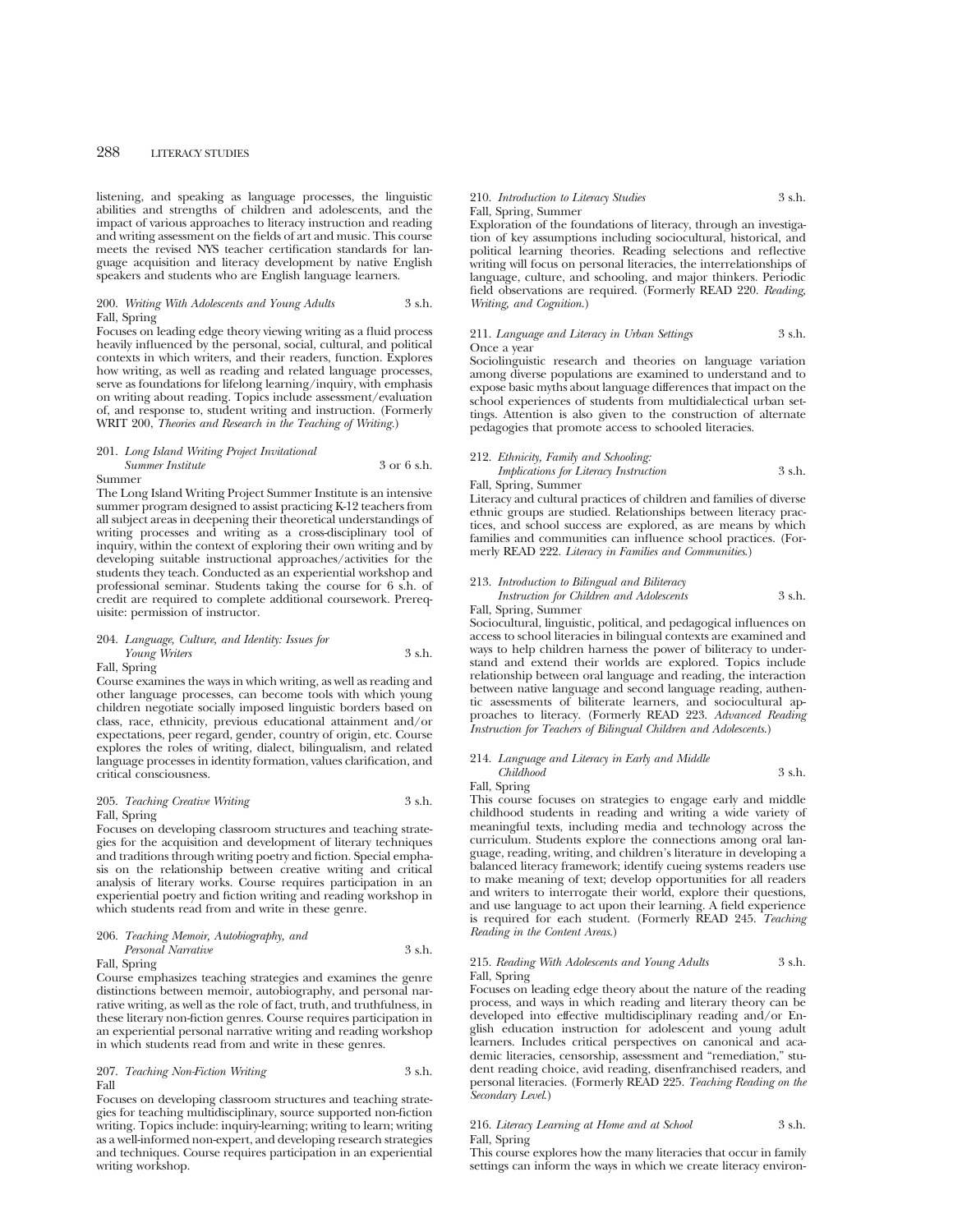ments for children in school. Focuses on the social processes and ways of knowing through which parents and children create personal and shared literacy configurations. Explores the complexities of young children's uses of print and the functions and forms of their early symbolic representations.

# 217. *Language, Culture, and Identity: Issues for*

*Adolescent and Young Adult Writers* 3 s.h. Fall, Spring

Course examines the way in which writing, as well as reading and other language processes, can become tools with which adolescents and young adults negotiate socially imposed linguistic borders based on class, race, ethnicity, previous educational attainment and/or expectations, peer regard, gender, country of origin, etc. Course explores the roles of writing and related language processes, in identity formation, values clarification, and critical consciousness. Topics include discourse theory, oral and written language variation, as well as close examination of the language strengths and needs of learners who are biliterate, bilingual, and/or bidialectical.

# 218. *Reading and Writing Practices in Early and Middle Childhood* 3 s.h.

Fall, Spring, Summer

This course investigates reading and writing practices in the early and middle childhood years. Readings an discussion focuses on major thinkers, curriculum development, curriculum models, the role of literature, assessment, media, and the uses and miscues of testing. The role of language and culture in learning to read and write is emphasized. Students are expected to develop their own theories of how children learn to read and write in schools. Ten hours of observation in a language arts classroom are required. (Formerly READ 224. *Teaching of Reading*.)

# 219. *Reading and Writing Workshop for Teachers* 3 s.h. Summer

This experiential course provides in-service teachers with opportunities to read and write in an integrated reading/writing workshop in order that they will experience: the underlying structures that make student-centered workshops feasible; how workshops promote student growth and development in reading and writing; the mechanics of running workshops and whole language instruction. Instruction features explicit modeling and feed back.

### 220. *Literature in the Lives of Young Children* 3 s.h. Fall, Spring, Summer

This course engages readers in meaningful response through reading, talking, and writing about literature for children and young adults. Understandings of identity, social justice, and equity are investigated through discussions of what counts as literature, whose stories are told and who gets to tell them. Objectives for this course include critically and aesthetically reading from a wide variety of texts, while also participating in intensive reading with others in literature groups. This course focuses on children from birth to fifth grade. LYST 221 is recommended for students interested in working with readers from sixth grade to young adult. Prerequisite: LYST 210; corequisite: Phase I courses. (Formerly READ 235. *Strategies in Teaching Children's Literature*.)

# 221. *Literature for Adolescents and Young Adults* 3 s.h. Fall, Spring, Summer

This course engages readers in meaningful response through reading, talking, and writing about literature for adolescents and young adults. Understanding of identity, social justice, and equity are investigated through discussions of what counts as literature, whose stories are told and who gets to tell them. Objectives for this course include critically and aesthetically reading from a variety of texts, while also participating in intensive reading with others in literature groups. This course is recommended for students interested in working with readers from sixth grade to young adult. (Formerly READ 236.)

#### 223. *Introduction to Critical Literacy and Critical Media Studies* 3 s.h.

January

Exploration of literacy instruction in relation to larger social purposes of teaching, and in relations to the forces of acculturation in society. Information received from print and electronic media sources is critiqued and ways in which the words we hear and read, and the images we view, shape our subjectivities and our understanding of the world around us are explored. Participants engage the possibility of teaching in ways that open up possibilities for a more conscious and liberating approach to literacy instruction and schools and society.

# 240. *Assessment and Evaluation of Reading and Writing* 3 s.h.

Fall, Spring, Summer

This course provides participants with an overview of ethnographic literacy assessment theory and practice. Topics for study include ethnography, authentic classroom assessment, transactional view of language, and a critical examination of standardized tests and testing practices. Participants consider teaching, learning, and schooling from the perspective of the learner as they develop and put into practice a student advocacy model of instructional assessment which values ethnic and linguistic diversity. Prerequisite: completion of Phase I Literacy Studies courses. (Formerly READ 248.)

# 241. *Miscue Analysis and Retrospective Miscue Analysis* 3 s.h. Fall, Spring, Summer

This course takes a sociopsycholinguistic perspective on the reading process. By engaging in several close-grained observations of oral reading events, participants use miscue analysis techniques to document readers' uses of strategies. These observations and analyses also serve as points of discussion for in-depth explorations of a transactional, sociopsycholinguistic theory of the reading process. Participants also select and teach strategy lessons and conduct retrospective miscue analysis sessions. Prerequisites: completion of Phase I Literacy Studies courses and LYST 240. (Formerly READ 241. *Case Studies in Reading (K–12)*.)

# 242. *Literacy Practicum: Assessing the Complexity of Student Learning* 3 s.h.

Fall, Spring, Summer

This practicum provides participants with the opportunity to establish a critical site of inquiry for the study of ethnographic approaches to literacy assessment. Participants develop biographic literacy profiles by using close-grained observations of literacy processes (ethnographic assessment, miscue analysis, retrospective miscue analysis and strategy lessons) to determine how individuals use literacy to solve problems in community and school settings. Participants develop and put into practice a student advocacy model of instructional assessment that values ethnic and linguistic diversity. Emphasis on K–12. Prerequisites: completion of Phase I Literacy Studies courses and LYST 240, 241. (Formerly READ 242. *Reading Clinic Internship*.)

### 244. *Advanced Retrospective Miscue Analysis* 3 s.h. Periodically

Retrospective Miscue Analysis is a powerful tool which enables teachers and researchers to engage in a close-grained study of a reader's processing of written text. By making use of miscue analysis techniques, teachers and students work together as co-explorers to generate significant insights about the reader, the nature of reading strategy employment, and the sociopsycholinguistic nature of the reading process. Participants are involved in planning and executing several RMA sessions and associated reading strategy lessons with a specific instructional or research focus in mind. Prerequisites: completion of Phase I Literacy Studies courses and LYST 241.

#### 245. *Revaluing Struggling Readers* 3 s.h. Periodically

In this course, the construct of *learning disability* is critically examined in terms of its social contexts and the cultural space in which it operates. By focusing on social, linguistic and transac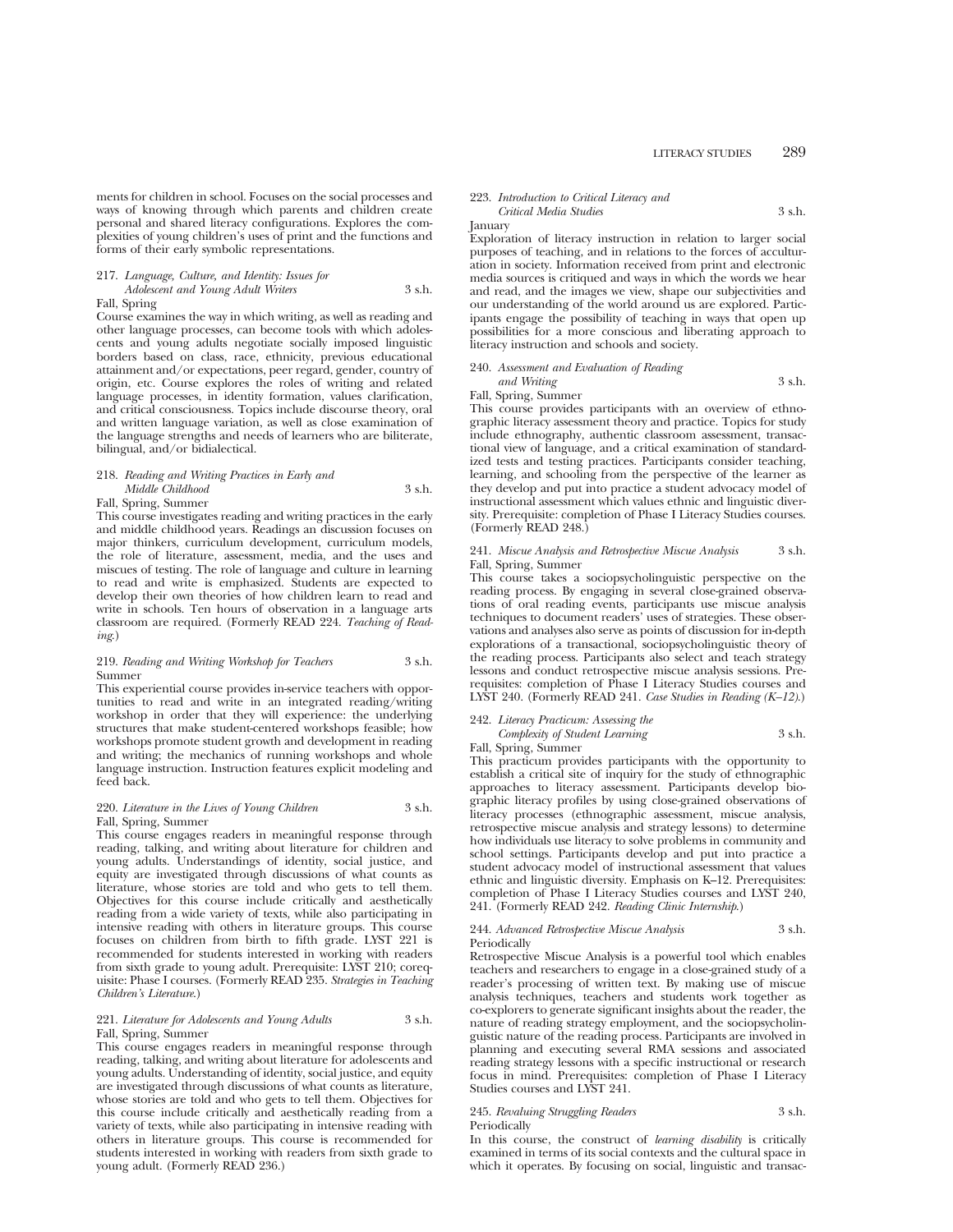tional views of language education, this course examines how assumptions about language learning, curriculum and "normality" shape our responses to those perceived as "struggling." This course addresses the following strands: a) teaching of reading for struggling readers, b) the nature of reading and language and c) learning disabilities as it is socially and culturally portrayed. Prerequisites: LYST 240, 241, 242. (Formerly READ 251. *Teaching Reading to the Learning Disabled and the Indifferent Learner*.)

### 250. *Literary Teacher as Researcher* 3 s.h. Fall, Spring

This course explores classroom-based teacher inquiry in literacy education as a method of professional development and responsive teaching. Students develop a baseline knowledge of the philosophical underpinnings and methodological techniques for conducting and critically responding to teacher research. This course requires a field component.

# 251. *Children and Adolescents as Ethnographers in Communities and Schools* 3 s.h. Fall, Spring

This course explores the ways in which teachers can engage children and adolescents in ethonographic and sociolinguistic research to explore the literacies of their communities and schools. Focuses on how ethnographic and sociolinguistic research is linked to social action and can become an essential part of reading and writing instruction in schools.

# 280 through 289, A-Z. *Advanced Workshop in*

*Literacy Studies* 1-3 s.h. each

Fall, January, Spring, Summer

Designed to meet the needs of classroom teachers, literacy specialists, and literacy educators in positions of leadership. Focuses on 1) literacy practices in schools; 2) in families and communities; and 3) the relationships between literacy and issues such as social class, ethnicity, race, gender, poverty, language of origin and disability.

As individual subjects are selected, each is assigned a letter (A-Z) and added to the course number. These workshops may be taken a number of times so long as there is a different letter designation each time it is taken. (Formerly READ 280 through 289, A-Z.)

# 300. *Introduction to Portfolio Preparation* 1 s.h. Fall, Spring

Nature and purposes of portfolio evaluation. Procedures for selection and compilation of portfolio. Professional uses of portfolio assessment in educational settings. This course is required in all Master of Science in Education: Literacy Studies programs, in all Master of Science in Literacy Studies and Special Education programs. Must be taken during the first 12 semester hours of course work. Pass/Fail grade only.

# 301. *Portfolio Advisement and Presentation* 1 s.h. Fall, Spring

Individual and group advisement to assist graduating students in presentation of portfolio to Literacy Studies faculty for evaluation. This course is required in all Master of Science in Education: Literacy Studies programs, in all Master of Science in Literacy Studies and Special Education programs. Must be taken during the final 12 semester hours of course work. Pass/Fail grade only.

# 301A. *Master's Essay* 3 s.h. Spring, Summer

For Master of Arts in the Teaching of Writing candidates only. Under advisement and with permission of instructor. Pass/Fail grade only. (Formerly WRIT 301. *Master's Essay*.)

351. *International Scholars' Forum* 1 s.h. Fall, Spring

The International Scholars' Forum in Literacy Studies brings to Hofstra University scholars and scholar practitioners whose work has made a difference to the lives of teachers and the students

that they teach. The International Scholars' Forum provides opportunities for students to enter into a conversation with the leading educators of our time, with the researchers and teachers who have shaped our thinking, who are activists and advocates, and who struggle for social justice. Course can be repeated for credit. Pass/Fail grade only.

# Literature in Translation (LIT)

Administered by the Department of Comparative Literature and Languages. Professor Donahue, *Chairperson*

# **COURSES**

In addition to semester notations next to each course, several courses are offered during the January and Summer sessions. Consult the *January* and *Summer Sessions* bulletins for these schedules.

Literature in Translation courses are given in English.

# 5. *Italian Culture and Civilization* 3-4 s.h.

Once a year

Given in conjunction with the Hofstra Summer Program in Italy (see International Study, page 17). Readings in history and literature pertaining to the specific Italian surroundings in which the student will live. Additional work can earn student an additional hour of credit.

| 20. Modern Hebrew Literature | 3 s.h. |
|------------------------------|--------|
| Once a vear                  |        |

The period of Enlightenment (Haskalah): Hassidism, Hebrew Renaissance, contemporary essays, poetry, short stories, novels. Readings from the works of Bialik, Ahad Ha-am, Agnon and Hazaz.

| 24. Israeli Literature | 3 s.h. |
|------------------------|--------|
| Once a vear            |        |

Fiction, essays, poetry, literary criticism.

| 26. Yiddish Literature | 3 s.h. |
|------------------------|--------|
| Once a year            |        |

Fiction, essays, poetry, literary criticism. Hassidic tales and humor.

31. *Myth, Literature and Culture of the Greek World* 3 s.h. Periodically

Greek epic, lyric and dramatic poetry, with emphasis on the cultural and historical life of Greece from the Mycenean period through the age of Alexander.

35. *Myth, Literature and Culture of the Roman World* 3 s.h. Periodically

Roman drama, epic, lyric, satire and the novel, with emphasis on the major events and figures of the late Republic and early Empire.

Descriptions for French Literature and Translation courses (administered by the Department of Romance Languages and Literatures) appear under French on page 243.

| FRLT | 41. Me, Myself, and I: Autobiographical Expressions |        |
|------|-----------------------------------------------------|--------|
|      | from the French#                                    | 3 s.h. |
|      | 42. Heroines Exotic and Erotic: Romantic Women      |        |
|      | in 19th-Century French Narrative Prose#             | 3 s.h. |
|      | 43. Decolonizing the Mind: Contemporary             |        |
|      | Literature from Africa, Southeast Asia, and         |        |
|      | the Caribbean #                                     | 3 s.h. |
|      | 44. Major Works of French Literature to 1800        | 3 s.h. |
|      | 45. Major Works of French Literature Since          |        |
|      | 1800                                                | 3 s.h. |
|      |                                                     |        |

#Core course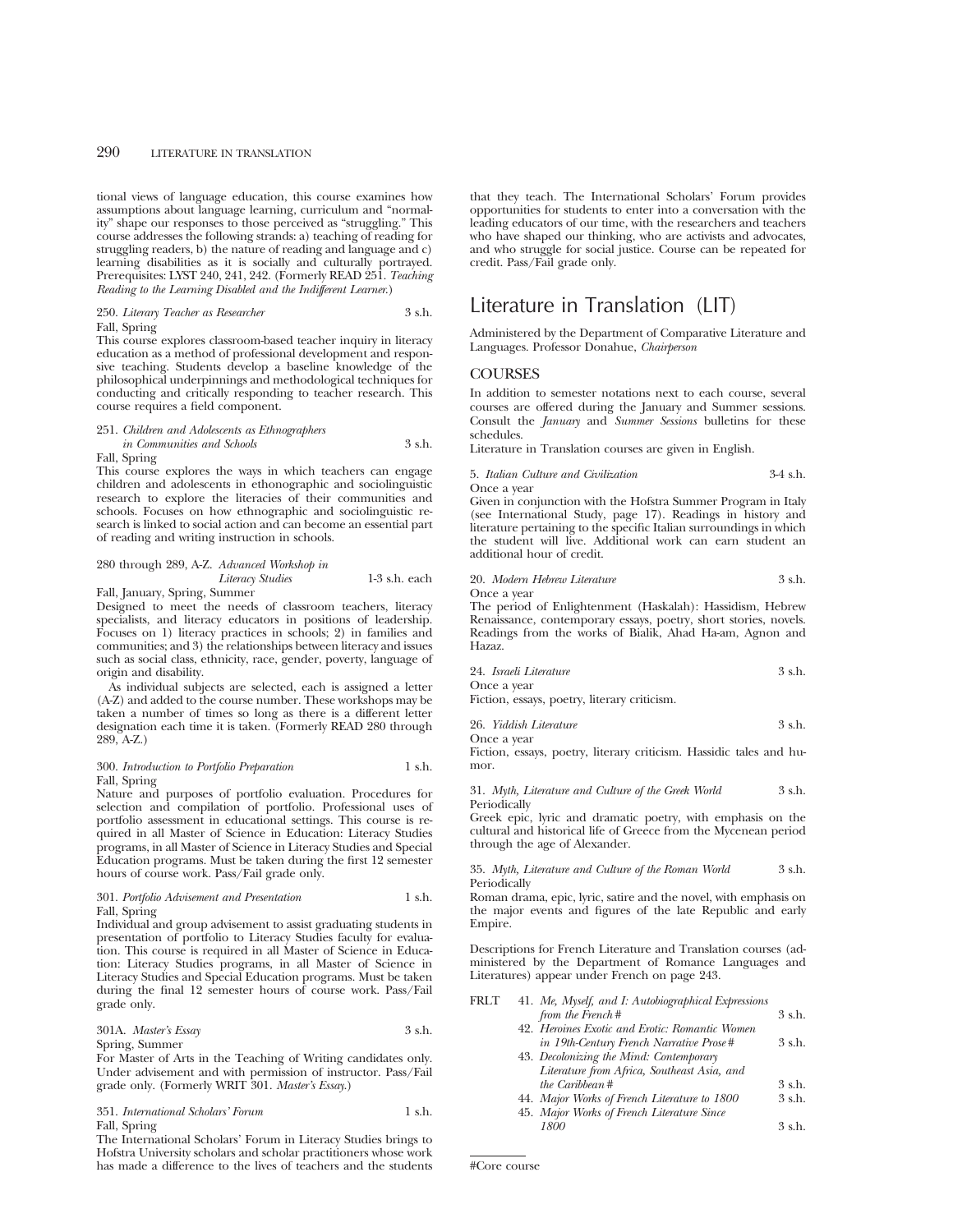| 46. Sex, Gender & Love in 20th-Century                   |             |
|----------------------------------------------------------|-------------|
| French Prose #                                           | $3 \,$ s.h. |
| 47. French Literature $\mathcal{C}$ the World of Music # | 3 s.h.      |
| 48. The Knightly Heritage in French Literature #         | 3 s.h.      |
| 49. Irony in Modern French Literature #                  | 3 s.h.      |
| 60. Modern French Feminist Thought                       | $3 \,$ s.h. |
| 120, 121. Special Topics in French                       |             |
| Literature & Civilization                                | 3 s.h. each |

Descriptions for Italian Literature and Translation courses (administered by the Department of Romance Languages and Literatures) appear under Italian on page 277.

| <b>ITLT</b> | 67. Italian Literature of Medieval and        |        |  |  |  |
|-------------|-----------------------------------------------|--------|--|--|--|
|             | Renaissance Periods                           | 3 s.h. |  |  |  |
|             | 68. Highlights of Italian Literature          | 3 s.h. |  |  |  |
|             | 69. Highlights of Italian Dramatic Literature | 3 s.h. |  |  |  |
|             |                                               |        |  |  |  |

Descriptions for Spanish Literature in Translation courses (administered by the Department of Romance Languages and Literatures) appear under Spanish on page 396.

|                                         | 3 s.h.                                                                                                                                                                                                                                                                                                                                  |
|-----------------------------------------|-----------------------------------------------------------------------------------------------------------------------------------------------------------------------------------------------------------------------------------------------------------------------------------------------------------------------------------------|
|                                         | 3 s.h.                                                                                                                                                                                                                                                                                                                                  |
|                                         | 3 s.h.                                                                                                                                                                                                                                                                                                                                  |
|                                         |                                                                                                                                                                                                                                                                                                                                         |
| Literature                              | 3 s.h.                                                                                                                                                                                                                                                                                                                                  |
|                                         | 3 s.h.                                                                                                                                                                                                                                                                                                                                  |
|                                         | 3 s.h.                                                                                                                                                                                                                                                                                                                                  |
|                                         |                                                                                                                                                                                                                                                                                                                                         |
| of Spanish Female Writers#              | 3 s.h.                                                                                                                                                                                                                                                                                                                                  |
|                                         |                                                                                                                                                                                                                                                                                                                                         |
| Resistance in Colonial Spanish America# | 3 s.h.                                                                                                                                                                                                                                                                                                                                  |
|                                         |                                                                                                                                                                                                                                                                                                                                         |
|                                         | 51. Don Quixote & the Modern Novel #<br>52. Interpreting the Hispanic Legacy#<br>53. Early Spanish-American Heritage<br>54. 19th- and 20th-Century Latin-American<br>55. 20th-Century Spanish Outlook<br>56. Spain Since the Civil War<br>57. Gender & Culture: Women Through the Lens<br>58. The Empire Writes Back: Autobiography and |

# 70. *Brecht and His Epic Theater* 1 s.h. Periodically

International influence of Brecht's plays and stage technique. Development of Brecht from anarchist to Marxist.

74. *Romanticism and Realism in German Literature* 3 s.h.

Three-year cycle; courses 74-78, one course each semester The late 18th and 19th centuries: Sturm und Drang, romanticism and realism. Goethe, Schiller, Kleist, Hoffmann, Fontane and other representative writers.

75. *German Literature of the 20th Century: the First Fifty Years* 3 s.h.

Three-year cycle; courses 74-78, one course each semester The individual versus society in peace and war. Hermann Hesse, Thomas Mann, Erich Maria Remarque, Alfred Doeblin, Wolfgang Borchert and other representative writers.

| 76. The Romantic Mind | 3 s.h. |
|-----------------------|--------|
|-----------------------|--------|

Three-year cycle; courses 74-78, one course each semester An investigation of the literature, philosophy, music, visual arts and social mores of German Romanticism, which more than any other movement influenced and shaped the German mind throughout the 19th and 20th centuries.

# 77. *The 20th Century: from the Establishment of the Two German States to the Present* 3 s.h.

Three-year cycle; courses 74-78, one course each semester An exploration of the literature of the two Germanys. Stefan Heym, Johannes Bobrowsky, Wolf Biermann, Siegfried Lenz, Christa Wolf, Hermann Kant, Guenter Grass, Heinrich Boell.

# 78. *Contemporary German Literature and Film as Mirrors of Social Life* 3 s.h.

Three-year cycle; courses 74-78, one course each semester A study of the present German cultural scene through the writings of major contemporary authors and the films of leading German directors.

| 80. Chinese Literature in Translation | $3$ s.h. |
|---------------------------------------|----------|
| Periodically                          |          |

Survey course: from the ancient Book of Songs through Zen experience to the contemporary experiments of communist writers. Readings will be grouped around special topics such as love and death, nature and women.

#### 85. *Oriental Literature in Translation* 3 s.h. Periodically

Reading and discussion of major works which have helped shape the view of man, the human condition and disciplines of selfcultivation in one of the following cultures: the Islamic world, India, Japan.

| 89. Beauty and Sadness in Japanese Literature<br>and Culture #      | 3 s.h. |
|---------------------------------------------------------------------|--------|
| See course description, page 426.                                   |        |
| 90. Modern Arabic Literature #<br>See course description, page 426. | 3 s.h. |

98, 99. *Russian Literature in Translation* 3 s.h. each Once a year

Literature of the 19th and 20th centuries reflecting the political and cultural background of the period. No credit toward major in Russian.

190. *Special Studies in Nonlisted Literatures* 3-4 s.h. Periodically

Readings in translation in some of the lesser known literatures such as Icelandic, Yugoslav, Dutch, Polish. Open only to juniors, seniors and graduate students.

# Managed Care

See Health Professions and Family Studies

# Management, Entrepreneurship and General Business

Management courses are listed below.

General Business courses are listed alphabetically.

Associate Professor Charnov, *Chairperson*

Professors Comer, Flynn, Lazarus, Montana, Sonfield; Associate Professors Blonder, Buda, Farid, Gao, Smith, Wahba; Assistant Professors Ferguson, Radin; Instructors Lenaghan, Rau.

The Robert F. Dall Distinguished Professorship in Business is held by Professor Sonfield. See page 444.

The Mel Weitz Distinguished Professorship in Business is held by Professor Lazarus. See page 446.

# Management (MGT)

Administered by the Department of Management, Entrepreneurship and General Business. Associate Professor Charnov, *Chairperson*

**B.B.A. SPECIALIZATION IN MANAGEMENT:** (All specializations must have prior approval of adviser.) Any six three-credit undergraduate elective courses in management and/or general business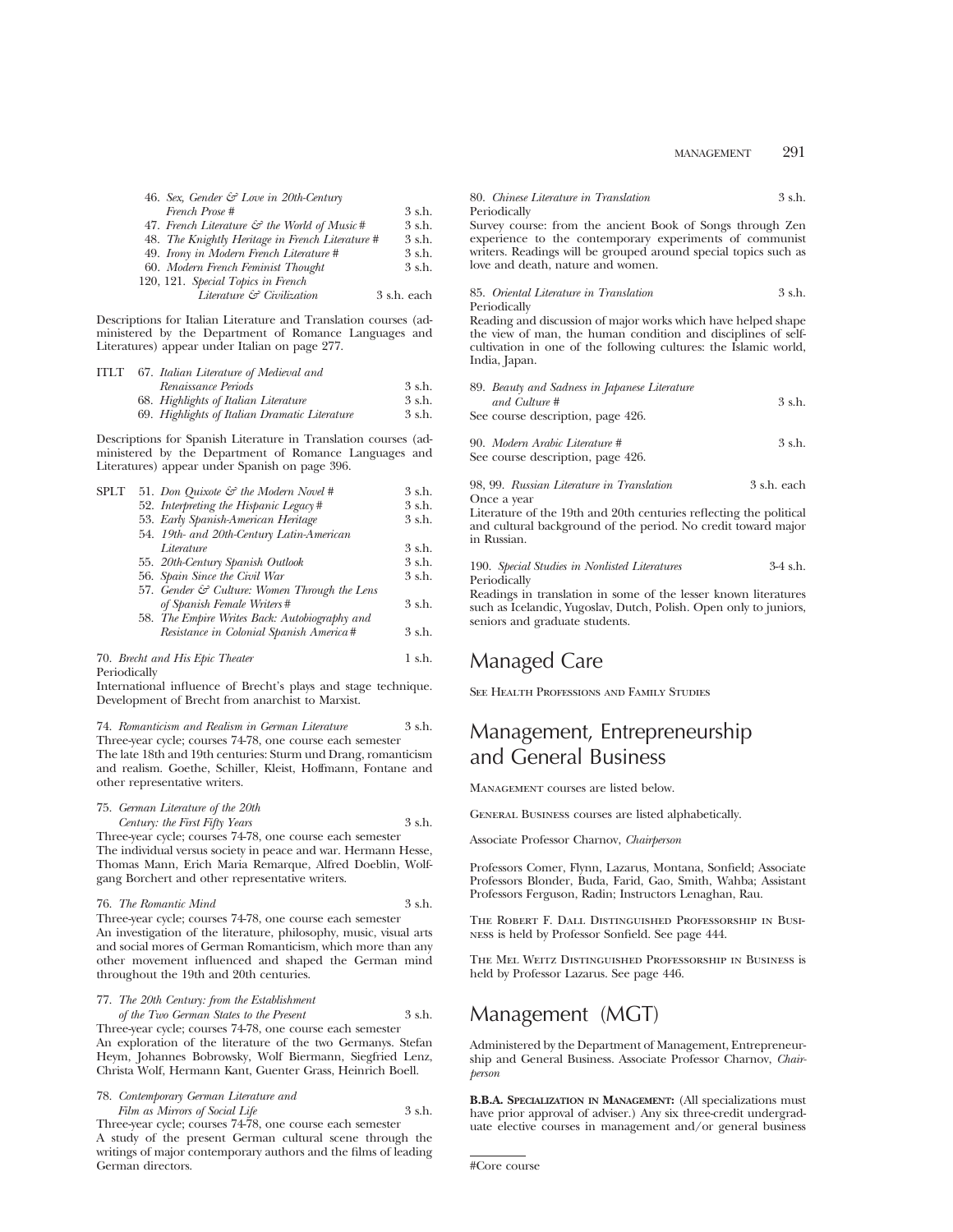(except GBUS 1 and 180) based on the student's specified concentration.

See complete B.B.A. requirements, page 104.

**A MINOR IN MANAGEMENT** consists of the successful completion of a minimum of 18 semester hours of course work with grades of C- or better, *under faculty advisement in the Department of Management and General Business,* with at least 6 semester hours in residence. The requirements are: MGT 101 and five additional three-credit management courses. A completed minor in management will be listed on the student's transcript.

**A MINOR IN HUMAN RESOURCES MANAGEMENT** consists of the successful completion of a minimum of 18 semester hours of course work with grades of C- or better, *under faculty advisement in the Department of Management and General Business*, with at least 6 semester hours in residence. The requirements are: MGT 101, 121, and 130; as well as *three* of the following courses: MGT 118, 122, 171, 172, 175, and 179 or other MGT courses under advisement. A completed minor in human resources management will be listed on the student's transcript.

### *No School of Business courses may be taken on a Pass/D*1*/D/Fail basis.*

Nonbusiness majors may choose either of these minors.

No student pursuing a bachelor's degree other than a Bachelor of Business Administration degree, may complete more than 30 semester hours of School of Business course work without permission of the School of Business Dean's Office. The student must have the appropriate form approved and filed with the major and minor departments.

*All minors must be declared at the Office of Financial and Academic Records.*

Master of Business Administration Programs, see page 107.

Master of Science in Human Resources Management, see page 113.

BUSINESS HONOR SOCIETIES, see pages 70, 77.

# **COURSES**

In addition to semester notations next to each course, several courses are offered during the January and Summer sessions. Consult the *January* and *Summer Sessions* bulletins for these schedules.

# 47. *Personal Career Planning* 3 s.h. Periodically

Conceptual and experiential learning are combined to provide a focused process for career planning and decision making. Students assess their individual values, skills, strengths, aptitudes, interests, and styles of behavior in order to develop appropriate career goals; and learn the job search strategies of preparing resumes, interviewing, writing letters of application and follow up, evaluating job offers, and selecting an organization. Participants engage in a process of career life planning applicable to all stages of life and career. Cannot be used toward major or minor credit.

101. *Introduction to Management* 3 s.h. Fall, Spring

A comprehensive analysis of the functions and processes of management in profit and not-for-profit organizations. Classical and contemporary theories of organizational behavior and design; ethical, political, global, social and environmental considerations. Prerequisite: sophomore class standing or above.

# 110. *Introduction to Operations Management* 3 s.h. Fall, Spring

Management of the operations function of an organization. Operations system design, capacity planning, job scheduling, inventory control, project planning, technological issues, and total quality management. Social, environmental, ethical, and international considerations. Prerequisites: MGT 101 and BCIS 10 or 14; junior class standing or above. (Formerly *Advanced Concepts of Management.*)

114. *Management Systems* 3 s.h.

Once a year

The organization is examined as a total system, and the role of information and computers are explored to facilitate decision making in planning, control and operations. Prerequisites: MGT 101 and BCIS 10 or 14; junior class standing or above.

118. *Litigation and Alternate Dispute*

#### *Resolution* 3 s.h. Periodically

A consideration of domestic and international litigation, negotiation, mediation, fact-finding, arbitration, and recently developed variations of the foregoing. Emphasis on the extent to which these various methods of dispute resolution can be developed and controlled by the disputing parties themselves and/or by the courts. Historical development of ADR and emerging ethical issues are considered. Prerequisite: BLAW 20. Same as BLAW 118.

### 121. *Human Resources Management* 3 s.h. Fall, Spring

Human resources function as it relates to industrial, service, and not-for-profit organizations: selection and placement of workers, supervision, wage and salary administration, union-management relations, management development. Prerequisites: MGT 101; junior class standing or above. (Formerly *Personnel Administration.*)

122. *Advanced Topics of Organizational*

*Recruitment and Selection* 3 s.h. Once a year

Foundations of recruitment and selection of individuals in organizations. Emphasis on effective management and business practices. Recruitment methods including planning, analysis of internal and external labor markets, applicant screening, interviewing, and evaluation. Ethical and diversity-related aspects of staffing and downsizing in national and multinational corporations. EEO considerations, job descriptions, job analysis, personnel testing, internal selection, placement, reliability and validity, and utility of selection practices. Prerequisites: MGT 121 and junior class standing or above.

# 127. *Work Analysis—Time and Motion Study*

*and Job Evaluation* 3 s.h. Once a year

Factors and techniques affecting utilization of human effort, principles of motion economy, time study, performance rating, ratio delay studies, techniques of job analysis, evaluation, specifications and description; motivation and job enlargement techniques. Prerequisites: MGT 110, QM 1.

# 130. *Human Relations in Organizations* 3 s.h. Fall, Spring

Formal and informal organization; theories of leadership and motivation, interpersonal communication, participation, counseling and morale. Prerequisites: MGT 101; junior class standing or above.

### 142. *Production Management* 3 s.h. Once a year

Methods of planning, routing, scheduling and controlling industrial production processes; demand forecasting and inventory control; and the design of production management control systems. Students design production systems and use them to manage production operations in a computer simulated manu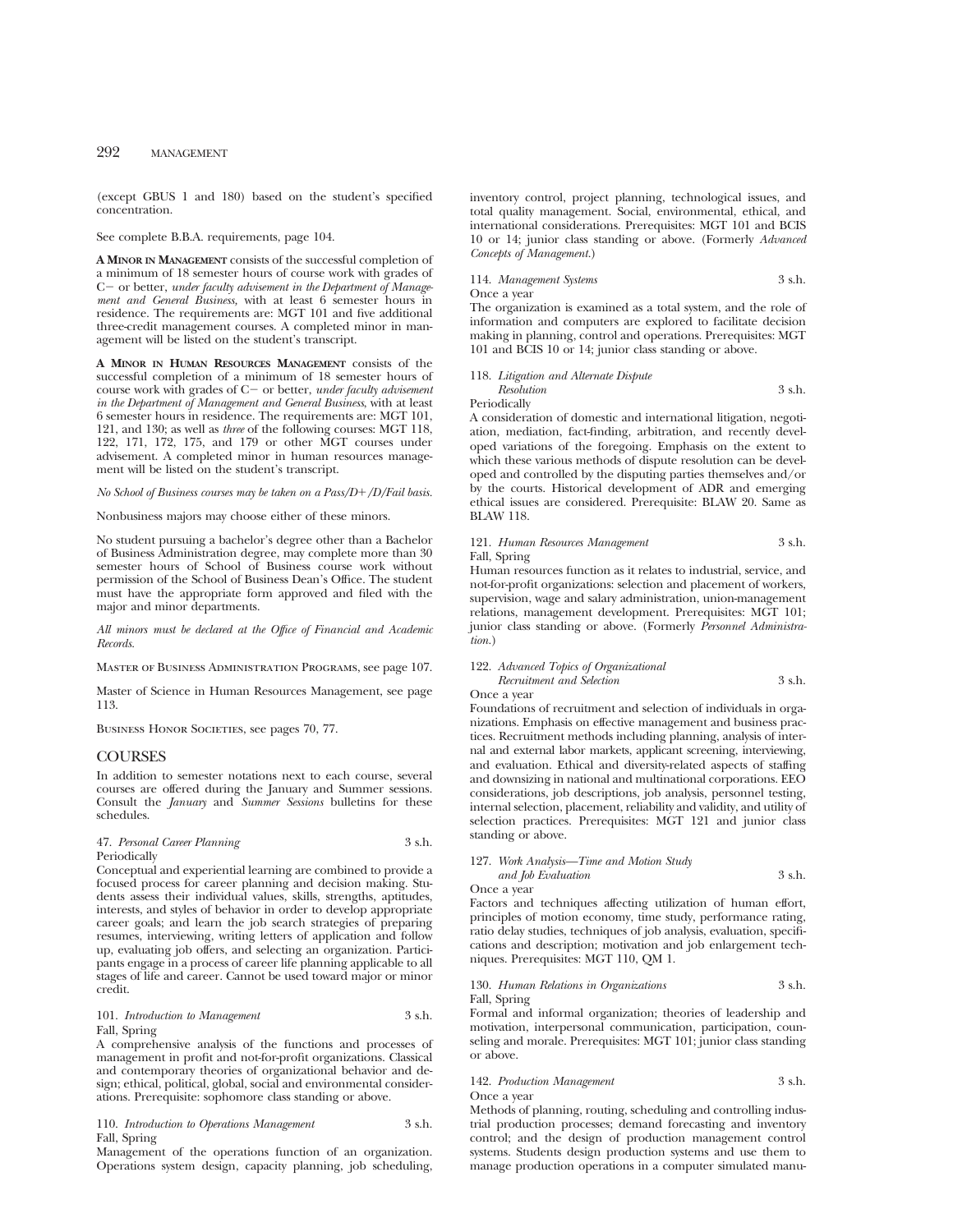facturing environment. Prerequisites: MGT 110 and QM 1, BCIS 10 or 14. QM 122 suggested as corequisite or prerequisite.

### 145. *Purchasing Management* 3 s.h. Fall, Spring

Analysis of the activities and mechanics of purchasing and materials management. Emphasis on buy-make decisions in the private and public sector, single vs. multiple sourcing, competitive bidding vs. negotiations, the logistics of delivery systems, purchasing ethics and vendor relations, international purchasing, ISO 9000 and computerized inventory systems. Prerequisite: MGT 110. (Formerly 155, *Purchasing.*)

#### 150, 151. *Field Research in an Industrial Society* 3 s.h. each Periodically

Field trip to study production processes, distribution, organization and interpersonal relationships in business. Examination of the role of management, labor unions, trade associations and government agencies in the solution of business and community problems. Prerequisite: MGT 110.

| 152, 153. Readings | $1-3$ s.h. each |
|--------------------|-----------------|
| Periodically       |                 |

Assigned readings on a tutorial basis; oral or written reports may be required. Prerequisites: MGT 110 and permission of department chairperson.

# 157, A-Z. *Seminar: Special Topics in Management* 3 s.h. Periodically

An advanced in-depth treatment of special topics. Current topics are explored through a variety of methods, such as lectures, projects and case studies. Prerequisites: MGT 101, junior class standing or above, permission of department chairperson, and any additional prerequisites as stated in the course schedule.

As individual subjects are selected, each is assigned a letter (A-Z) which is affixed to the course number. Students may take up to two of these courses to fulfill their major requirements so long as each seminar has a different letter designation.

# 160. *Managing Nonprofit Organizations* 3 s.h. Once a year

Development of skills useful in the management of nonprofit institutions. With the use of lectures, cases, films, role-playing and selected readings, students develop and demonstrate their competency to deal with and institute change in such organizations as government agencies, hospitals and universities. Presents a management system for achieving results in managing nonprofit organizations, not isolated management tools. Prerequisites: MGT 101 and junior class standing or above.

# 171. *International Strategic Management* 3 s.h. Fall, Spring

Evaluation and design of a firm's organizational systems for formulating and implementing multinational corporate goals, strategies, and tactics. Focuses on international business strategy models related to foreign direct investment in wholly-owned and joint-venture firms, as well as other strategic alliances while facing the challenges in the multinational environment. Prerequisites: MGT 101 and junior class standing or above. (Formerly *Problems in International Management: Strategy Formulation and Business Negotiation.)*

# 172. *Collective Bargaining* 3 s.h. Fall, Spring

Labor-management negotiations; the evolution of the modern labor contract, labor law analysis, grievance procedures, techniques of conciliation, mediation and arbitration. Prerequisites: MGT 101 and junior class standing or above.

| 174. Business Internship | $1-3$ s.h. |
|--------------------------|------------|
| Fall, Spring             |            |

Actual practical experience in an approved setting open to junior and senior management majors. Students work a minimum of 40 hours for 1 credit or a minimum of 80 hours for 2 credits or a minimum of 120 hours for 3 credits in a structured management program offered by a for-profit or not-for-profit organization. **NOTE:** Students may take this course only once. Satisfactory completion of this course counts toward general degree requirements but does not satisfy management major requirements. Prerequisites: permission of department chairperson, a minimum grade point average of 2.5 in management courses and 2.5 overall, MGT 110, junior class standing or above.

# 175. *Management of Change and Innovation in Organizations* 3 s.h. Once a year

Presents theoretical and managerial approaches to the successful management of change and innovation, primarily within the context of technological and service-based organizations. Major theories, trends and research findings related to the management of change and of innovation are explored. Prerequisites: MGT 101 and junior class standing or above.

# 179. *Managerial Skills: Assessment and Development* 3 s.h. Fall, Spring

Course focuses on assessing skills and developing cognitive insights and behaviors necessary for building competence in different roles required for managing organizations in a complex dynamic global environment. Experiential and group learning activities are emphasized to assess and enhance students' capacities to set and achieve goals, communicate, delegate, motivate, manage conflict, and build a team of diverse subordinates. Prerequisites: MGT 101 and junior class standing or above. (Formerly *Managerial Skill Development*.)

# 184. *Deterministic Models in Operations Research* 3 s.h. Periodically

Same as QM 184.

# 185. *Internship in Management* 3 s.h. Fall, Spring

A work-study program open to senior management majors. Students work a minimum of 120 hours in a structured management training program offered by a for-profit or not-for-profit organization. Prerequisites: permission of department chairperson, a minimum grade-point average of 3.0 in management courses and 3.0 overall, MGT 110. Corequisite: related course in the area of internship. (Students who do not meet these requirements, see MGT 174.) (Formerly *Internship.*)

# 190. *Honors Essay* 3 s.h.

Fall, Spring Research for and the writing of substantial essay in the field of management. Open only to senior management majors who are eligible for and desire to graduate with departmental honors and who secure, before registration, written permission of the department chairperson. Prerequisites: a minimum grade-point average of 3.5 in management and 3.4 overall.

# 201C. *Operations, Technology and Quality*

*Management\** 3 s.h. Fall, Spring

Examination of how manufacturing and service processes utilize human resources, technology, equipment, materials, information and capital to create goods and services. Operations systems, objectives and incentives, production management, inventory management, quality management and management of operations to meet special market needs in a global economy are covered, as well as the influence of new technology on organizational efficiency and growth. (Formerly 201A, *Introduction to Production and Operations Management.*)

<sup>\*</sup>Open only to matriculated Zarb School of Business graduate students and/or matriculated School of Education and Allied Human Services graduate students where appropriate.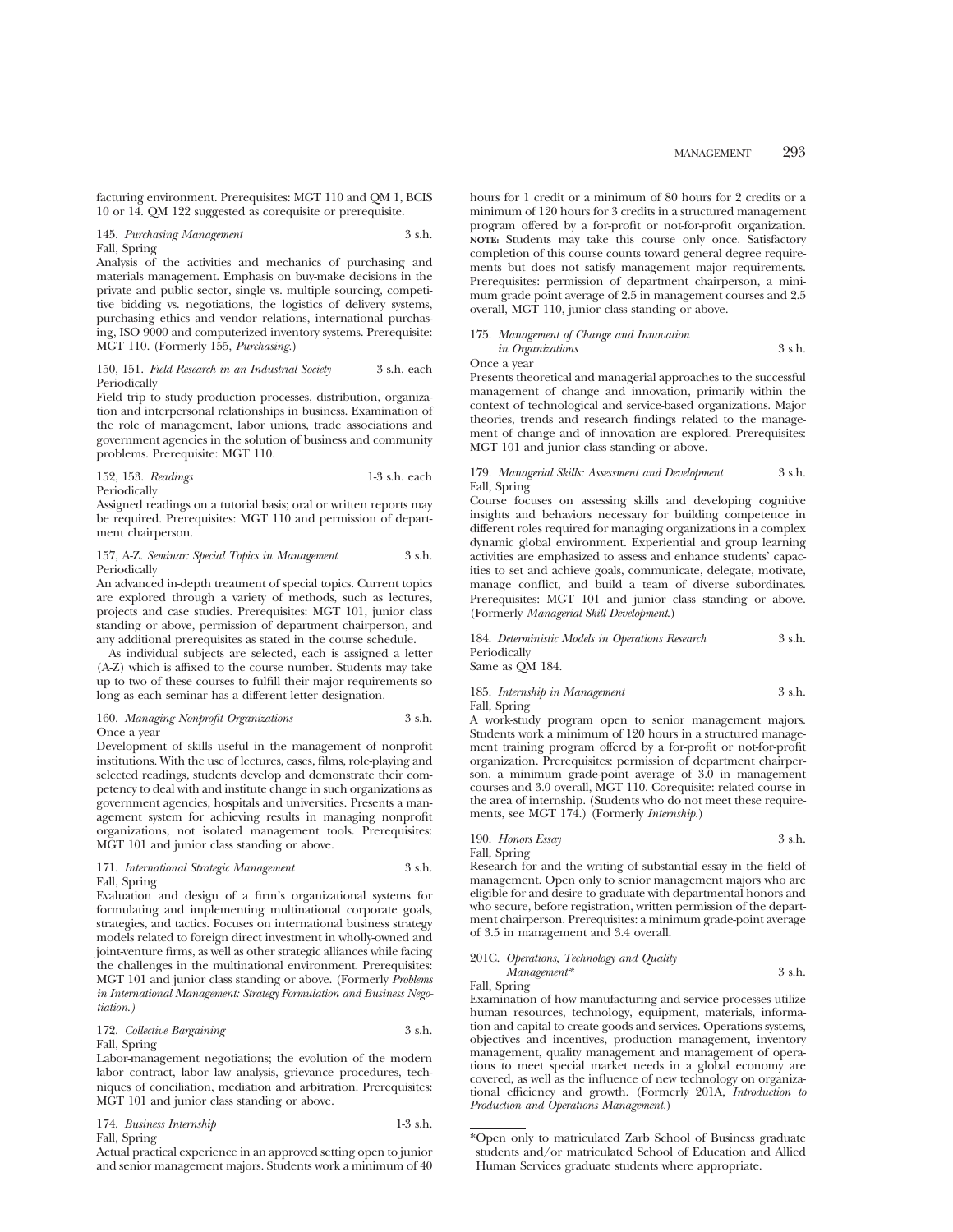#### 202. *Innovative Management of Contemporary Organizations\** 3 s.h.

# Fall, Spring

An empowering, interactive workshop in which management assumptions are questioned, hypothesis-testing research is designed and research findings are applied for the prevention or solution of current and possible future problems facing organizations. Course builds a sense of community within teams and with the rest of the class in a cooperative, win-win environment; explores ethical issues related to globalization, diversity and the environment; and exercises participants' competence to innovate and to institute constructive change. Topics include leadership, communication, decision making, trust, management by objectives, meetings and time management, organization principles and structure, motivation and contingency planning, all applicable to business and not-for-profit organizations. Prerequisite: MGT 201C or approved equivalent. (Formerly *Organization Theory.*)

# 204. *Individual and Group Behavior in Organizations\** 3 s.h. Once a year

Intensive analysis of interfaces between individuals, groups, and organizational processes and systems. Foundation theories and current research findings. Topics include personality, perception and attitude formation; motivation, stress, and rewards; intergroup dynamics, stereotyping, and demographic diversity; effect of organizational politics, leadership and decision making. Global perspectives and experiential learning emphasized. Prerequisite: MGT 202.

### 205. *Current Problems in Managing Nonprofit Organizations\** 3 s.h.

Once a year

Applications of management techniques, concepts, and research findings to the solution of current problems faced by administrators in government agencies, hospitals, colleges, labor unions, charitable and religious institutions and associations. Similarities and differences in the administration of profit and nonprofit organizations are explored. Prerequisite: MGT 202.

# 206. *Evaluation and Accountability of Public Management Programs*\* 3 s.h.

Periodically

Review of the Federal Office of Management and Budget, Congressional Budget Office and General Accounting Office (GAO) systems of program evaluation. Study to determine the techniques of standards formulation to rate program achievement and operations efficiency and to develop the skills and knowledge to measure and ascertain program impact. Prerequisite: MGT 202.

# 208. *Training and Development*\* 3 s.h. Once a year

Concepts, principles and conditions of learning as applied to the training, education and development of human resources in profit and nonprofit organizations. Train-the-trainer instruction is provided for developing and implementing practical programs used in these organizations including needs analyses, program design, subject matter, resources, facilities, materials, evaluation and follow-up. Prerequisite: MGT 202.

#### 209. *Management Communication*\* 3 s.h. Periodically

Examine communication in business organizations and nonprofit institutions by in-depth study of interpersonal communication, communication in small groups and organizationwide communication. Consideration is given to models and theories of the role of communication systems in the formulation of management policies relative to internal and external relationships. Prerequisite: MGT 202.

210. *Human Resources Management*\* 3 s.h. Once a year

In-depth examination of the activities involved in the management of the human resources function. Models for thinking, analyzing and managing these activities are studied in theory and for practical application in organizations. Prerequisite: MGT 202.

#### 211. *Production Planning and Control*\* 3 s.h. Periodically

Production and operations management decision problems using current analytical techniques. Topics include design decisions, production functions, facility location and layout, capacity decisions, work and human resource input, inventory management, scheduling, allocation, quality control. Prerequisites: QM 210, MGT 202.

#### 212. *Executive Leadership Skills\** 3 s.h. Periodically

An intensive experiential forum for examining, assessing, and developing practical and personal executive leadership skills. Participants are guided in linking cognitive models of "people skill" techniques, awareness exercises of personal skill proficiency and intensive skill improvement workshops. Topics include personal problem-solving skills, motivating others, communicating supportively, gaining power and influence, managing stress, bridging multicultural differences in the workplace. Prerequisite: MGT 202.

# 214. *Ethics, Environmental Responsibility and*

*Sociopolitical Diversity in Business Organizations\** 3 s.h. Fall, Spring

A cross-functional integrative approach to the exploration of the political and social foundations of the development of organizations and the ethical duties of managers in a multinational business environment. A consideration of the serious social responsibilities borne by leaders for ensuring the welfare of customers, suppliers, employees, communities, and the natural environment; meeting environmental regulations; using technology responsibly; and developing an appreciation for cultural and ethnic diversity in the workplace. Prerequisites: completion of core competency courses or approved 1equivalents.

# 215. *Multinational Business Management*\* 3 s.h. Once a year

Analysis of fundamental concepts and decision processes. Emphasis on operational and behavioral distinctions with view toward developing international planning specialization and regional adaptation skills in the student. Examination of trade patterns and partners, especially the European Economic Community. Prerequisites: MGT 202, MKT 207.

#### 216. *Strategic Planning*\* 3 s.h. Once a year

An introduction to the strategic planning process and an insight into its nature. Background for line managers who will do such planning, staff who will aid in the process and others interested in understanding present and future corporate performance. As the components of the organization are increasingly integrated into an effective strategic management system, creative strategic planning becomes a major management tool for (1) formulation and implementation of corporate strategy, (2) discovery and development of opportunity and growth, and (3) avoidance of confrontations with society over unintended impacts from the corporate operations. Prerequisites: MGT 202, FIN 202.

# 217. *Developing Leadership and Communication*

*Skills\** 3 s.h. Fall, Spring

A cross-functional integrative approach for examining, assessing, and developing practical and personal leadership skills in an experiential forum. Participants are guided in linking cognitive models of "people skill" techniques, awareness exercises of personal skill proficiency, and skill improvement workshops. Topics

<sup>\*</sup>Open only to matriculated Zarb School of Business graduate students and/or matriculated School of Education and Allied Human Services graduate students where appropriate.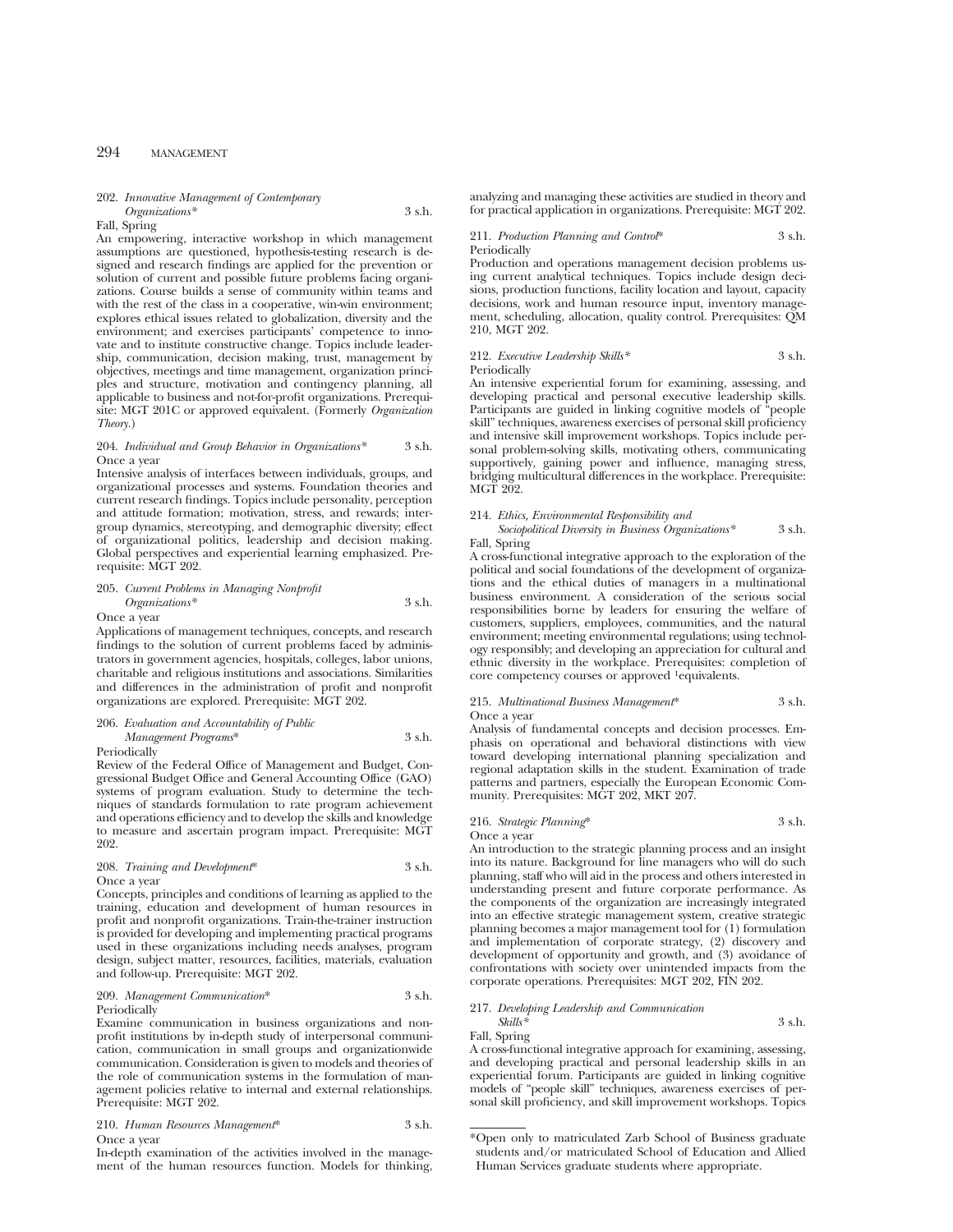include personal problem-solving skills, motivating others, communicating supportively, negotiating, gaining power and influence, managing stress, and bridging multicultural differences in the workplace. Prerequisite: MGT 201C or approved equivalent.

### 220. *Organizational Development and Change*\* 3 s.h. Once a year

Examines planned approaches to organizational change as an ongoing, interactive process. Topics include introduction to organization development, theory and concepts underlying organization development, goal setting, planning, research findings dealing with the results of OD interventions, OD approaches in different types of organizations and consultant- client relationships. Prerequisite: MGT 202.

### 257, A-Z. *Seminar: Special Topics in Management\** 3 s.h. Periodically

An advanced in-depth treatment of special topics. Current topics are explored through a variety of methods, such as lectures, projects and case studies. Prerequisites: MGT 202, permission of department chairperson, and any additional prerequisites as stated in the course schedule.

As individual subjects are selected, each is assigned a letter (A-Z) which is affixed to the course number. Students may take up to two of these courses to fulfill their major requirements so long as each seminar has a different letter designation.

262. *Seminar in Business Management*\* 3 s.h. Periodically

Analysis of problems of top management. Discussions and written reports based on individual student research. Prerequisites: MGT 202 and permission of department chairperson.

#### 274. *Labor Relations and the Law*\* 3 s.h. Once a year

Federal and state labor legislation affecting wages and conditions of all employees unionized or not, management's interest in constructive employee relations within the frame of the Labor Management Relations Act, dispute settlement techniques. Prerequisite: MGT 202.

275. *Alternatives to Litigation*\* 3 s.h. Periodically

Nature and sources of conflicts amenable to alternative dispute resolution techniques. Examination of the techniques of negotiations, conciliation, mediation, fact-finding, med-arb and arbitration; fashioning procedures for handling recurring conflicts in particular business organizations and settings. Emphasis on developing skills and understandings needed to effectively resolve disputes normally handled in civil litigation. Students engage in mock problem situations. Prerequisite: MGT 202.

# 304. *Advanced Research Seminar in Management\** 3 s.h. Fall, Spring

(NOTE: MGT 306-308 may be offered in place of 304.) Students write an integrative paper on an assigned topic based on secondary research and then formulate a written primary data research design to investigate a specific key issue. They must formulate research questions and hypotheses, construct survey instruments and experimental designs, draft sample plans, outline data handling procedures, and prepare a comprehensive research proposal, furnishing justifications for its theoretical as well as practical significance. An oral presentation of each project is required at the conclusion of the semester. Prerequisites: completion of all core competency courses, 21 s.h. of advanced core courses or above (including QM 210, IB 219†, and at least 6 s.h. of the required 15 s.h. in the area of concentration), and permission of the department chairperson.

305. *M.B.A. Honors Research Thesis in Management\** 3-6 s.h. **Periodically** 

specialization. Student is required to justify the project's significance within a decision-making framework and define the management applications of the research findings. An oral report of the research findings is presented to a faculty committee. With joint permission of the department chairperson and thesis adviser, a student may expand the M.B.A. Honors Research Thesis from 3 to 6 s.h.; the additional 3 s.h. may be counted toward elective requirements in the area of concentration. Prerequisites: minimum cumulative grade point average of 3.5, completion of all core competency courses, 21 s.h. of advanced core courses or above (including  $\dot{Q}M$  210, IB 219†, and at least 6 s.h. of the required 15 s.h. in the area of concentration), and permission of department chairperson.

#### 306. *Case Focused Research Seminar in Business\** 3 s.h. Periodically

Emphasis on multiple functional areas that are taught in the Zarb School of Business. A case study approach is utilized in this course, and students are challenged to understand how decisions and policies from different functional areas are integrated within an organization. Students present detailed recommendations toward resolution of complex business problems within an industry or company which must be supported by appropriate documentation of research and analysis. Written and oral reports are required. Prerequisites: completion of all core competency courses, 21 s.h. of advanced core courses or above (including QM 210, IB 219†, and at least 6 s.h. of the required 15 s.h. in the area of concentration), and permission of department chairperson. Same as ACCT 306, BCIS 306, FIN 306, IB 306, MKT 306.

# 307. *Consulting Research Project\** 3 s.h. Periodically

Under the supervision of an instructor and working singularly or in a small group, students are assigned to a client organization for one semester. The students and the client organization to which they are assigned will identify the client's specific problems and objectives. Students design and complete one or more integrative consulting projects involving various business principles and conduct research. A written consulting report and an oral presentation are made to a faculty committee and the senior management of the organization. Prerequisites: minimum cumulative grade point average of 3.5, completion of all core competency courses, 21 s.h. of advanced core courses or above (including QM 210, IB 219†, and at least 6 s.h. of the required 15 s.h. in the area of concentration), and permission of the Graduate Programs Office and the department chairperson. Same as ACCT 307, BCIS 307, FIN 307, IB 307, MKT 307.

# 308. *Integrative Business Simulation\** 3 s.h. **Periodically**

Course utilizes a comprehensive and integrative computer simulation to create a variety of complex multifunctional business problems to which students must respond under varying conditions of uncertainty. A team-based approach to decision making is used in resolving problems created by the computer model. Students are required to provide detailed reports on decisions made and to provide quantitative and qualitative justifications for their decisions. These justifications must be supported through the use of research and must be presented orally and in writing. Prerequisites: completion of all core competency courses, 21 s.h. of advanced core courses or above (including QM 210, IB 219†, and at least 6 s.h. of the required 15 s.h. in the area of concentration), and permission of department chairperson. Same as ACCT 308, BCIS 308, FIN 308, IB 308, MKT 308. (Formerly *Computer Simulation (Management Game) in Management.*)

<sup>\*</sup>Open only to matriculated Zarb School of Business graduate students and/or matriculated School of Education and Allied Human Services graduate students where appropriate. †Full-time students may take IB 219 as a corequisite.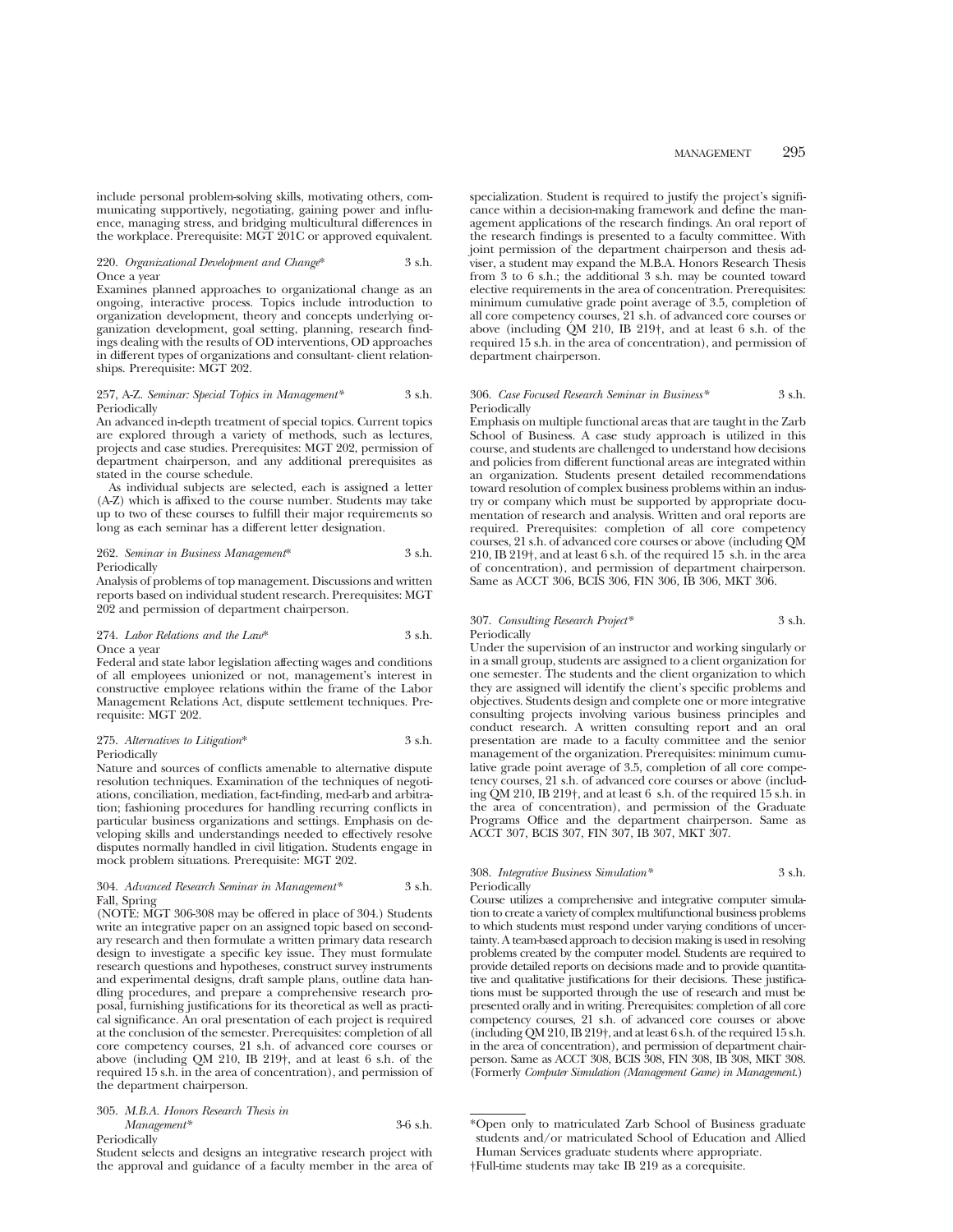309. *Research Seminar in Human Resources Management\*\*\** 3 s.h. Periodically

Supervised research leading to the preparation of a formal paper on an approved topic in the field of human resources management. Students review the relevant literature to formulate a research question on an approved topic and specify how they would answer the question. Students submit a written research proposal that includes their literature review and the appropriate methodological design and sampling techniques they would use to address their research question. An oral presentation of the research proposal is required at the end of the semester. Prerequisite: completion of 21 s.h. of graduate course work, in the area of concentration.

330. *Graduate Internship\** 3 s.h. Fall, Spring

A work-study program open to graduate students who are specializing in management.

Students work a minimum of 100 hours in the semester for selected business organizations. A written evaluation of a complex managerial decision is prepared by the student at the completion of the course. Most internship opportunities involve some form of monetary remuneration. Prerequisites: all core competency courses or approved equivalents, 24 graduate-level credits with a 3.3 average and permission of department chairperson. (Formerly GBUS 330.)

# 401. *Operations Management\*\** 2 s.h. Periodically

An examination of the processes organizations use to transform resources into high quality goods and services that satisfy consumers. Techniques for designing production and operation systems that are efficient as well as effective are included.

## 402. *Managing Contemporary Organizations\*\** 4 s.h. Periodically

Issues of organizational behavior and design in all types of corporations, nonprofit institutions, and governmental agencies are discussed. Emphasis is placed on motivational systems, intragroup and intergroup communications, power relationships, and the management of change. The effects of cultural diversity on organizational dynamics are also considered.

# Marketing and International Business

Marketing courses are listed below.

International Business courses are listed alphabetically.

Associate Professor Barak, *Chairperson*

Professors Berman, Evans, James, Neelankavil, Sherman; Associate Professors Forman, Herndon, Lee, Mathur, Moore, Zhang; Assistant Professors Erondu, Gao, McMellon, Sharland, Torres-Baumgarten.

The Walter H. "Bud" Miller Distinguished Professorship in Business is held by Professor Berman. See page 445.

The RMI Distinguished Professorship in Business is held by Professor Evans. See page 445.

# Marketing (MKT)

Administered by the Department of Marketing and International Business. Associate Professor Barak, *Chairperson*

**B.B.A. SPECIALIZATION IN MARKETING:** (All specializations must have prior approval of adviser.) The requirements are: MKT 124, 144, 175; and four additional three-credit courses in marketing (may include GBUS 170).

See complete B.B.A. requirements, page 104.

**A MINOR IN MARKETING** consists of the successful completion of a minimum of 18 semester hours of course work with grades of Cor better, *under faculty advisement in the Department of Marketing and International Business,* with at least 9 semester hours in residence.

The requirements for a *marketing minor who is a major in another business area* are: MKT 101, 124, 175 and three additional courses chosen from the following: MKT 131, 135, 140, 141, 144, 149, 157, A-Z, 168, 169, 170, 172; IB 150; GBUS 170. See course listings for prerequisites.

Nonbusiness majors may also choose a marketing minor. The requirements for a *marketing minor who is a nonbusiness major* are: MKT 101, 124, and four additional courses chosen from the following: MKT 131, 135, 140, 141, 144, 149, 157, A-Z, 168, 169, 170, 172, 175; IB 150; GBUS 170. See course listings for prerequisites.

A completed minor in marketing will be listed on the student's transcript.

*No School of Business courses may be taken on a Pass/D+/D/Fail basis.* 

No student pursuing a bachelor's degree other than a Bachelor of Business Administration degree may complete more than 30 semester hours of School of Business course work without permission of the School of Business Dean's Office. The student must have the appropriate form approved by and filed with the major and minor departments.

*All minors must be declared at the Office of Financial and Academic Records.*

Master of Business Administration Programs, see page 107.

Master of Science in Marketing Research, See page 113.

BUSINESS HONOR SOCIETIES, see pages 70, 77.

# COURSES

In addition to semester notations next to each course, several courses are offered during the January and Summer sessions. Consult the *January* and *Summer Sessions* bulletins for these schedules.

101. *Principles of Marketing* 3 s.h. Fall, Spring

An intensive analysis of the concepts, structure and operation of the domestic and international marketing system, the development and evaluation of marketing plans, industrial and final consumers, product planning, agencies and functions of distribution, promotion and publicity, pricing, legislation, ethics, social responsibility and environmental issues. Prerequisite: sophomore class standing or above.

| 124. Consumer Behavior                                                                                                                                                                                                             | 3 s.h. |
|------------------------------------------------------------------------------------------------------------------------------------------------------------------------------------------------------------------------------------|--------|
| Fall, Spring                                                                                                                                                                                                                       |        |
| $\mathcal{A}$ , and the contract of the contract of the contract of the contract of the contract of the contract of the contract of the contract of the contract of the contract of the contract of the contract of the contract o |        |

An examination and analysis of the theories and concepts that contribute to successful domestic and international marketing approaches. Explores consumer issues concerning the acquisition, consumption, and disposition of goods, services and ideas both domestically and from a cross-cultural perspective. Topics

<sup>\*</sup>Open only to matriculated Zarb School of Business graduate students and/or matriculated School of Education and Allied Human Services graduate students where appropriate.

<sup>\*\*</sup>Open only to matriculated Zarb School of Business E.M.B.A. students.

<sup>\*\*\*</sup>Open only to matriculated M.S. in Human Resources Management students.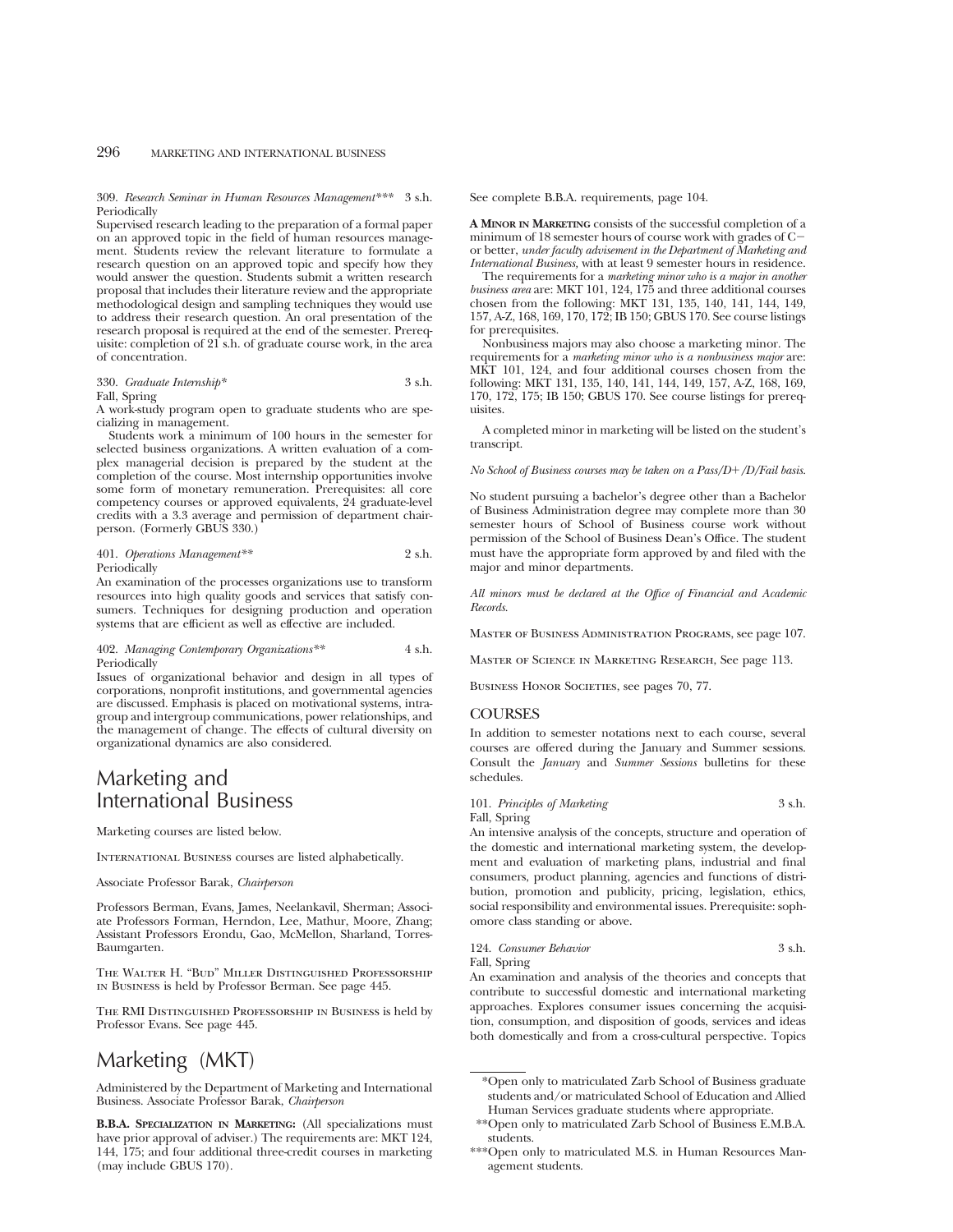include segmentation, perception, motivation, and decision making. Examines ethical practices on behalf of business and consumers. Prerequisites: MKT 101 and junior class standing or above. (Formerly *Behavioral Science in Marketing*.)

# 131. *Principles of Advertising* 3 s.h. Fall, Spring

Design and evaluation of advertising strategies based upon knowledge of consumer demand, advertising methods, mechanics and institutions with emphasis on media selection, copy selection, budgetary planning, legal and ethical constraints and research to determine advertising effectiveness. Prerequisites: MKT 101 and junior class standing or above.

# 135. *Foundations of Direct Marketing* 3 s.h. Fall, Spring

An examination of the concepts, strategies and applications involved in direct marketing. Topics include the scope of direct marketing, launching direct marketing programs, planning and market segmentation, developing and managing products and services, promotion and multimedia plans, creativity production, pricing, customer service, and responses and performance measures. Analysis includes both industrial and final consumer direct marketing. Prerequisites: MKT 101 and junior class standing or above.

# 140. *Sales Management* 3 s.h. Fall, Spring

Organization, administration and evaluation of the sales function within the firm. Selection, training, motivation, performance evaluation, and compensation of the sales force. Effective selling and the relationship of sales to other marketing functions. Ethical issues and international perspectives within the sales context. Prerequisites: MKT 101 and junior class standing or above.

# 141. *Retail Management* 3 s.h. Fall, Spring

Examination of the framework of retailing, retail institutions, strategic retail planning, trade-area and site-selection analysis, retail organizations, merchandise planning and management, service retailing, store image, promotion, pricing, retail audit and retailing in the future. Prerequisites: MKT 101 and junior class standing or above.

# 144. *Marketing Research* 3 s.h. Fall, Spring

Design and implementation of market research investigations to help solve conceptual and operational marketing problems. Topics include development of research proposals, sources of primary and secondary data, questionnaire construction, sampling considerations, application of statistical analysis including computer-based techniques, and report writing. Prerequisites: MKT 124, QM 122.

# 149. *Public Relations* 3 s.h. Fall, Spring

Objectives and methods of communication between the firm and its publics, i.e., stockholders, employees, consumers, general public. The role of social, political, ethical and ecological considerations in formulating public relations policy. Prerequisites: MKT 101 and junior class standing or above.

151. *Readings* 1-3 s.h. each Fall, Spring

Assigned readings on a tutorial basis; oral or written reports may be required. Prerequisites: MKT 101, junior class standing or above, and permission of department chairperson.

# 157, A-Z. *Seminar: Special Topics in Marketing* 3 s.h. Periodically

An advanced in-depth treatment of special topics. Current topics are explored through a variety of methods, such as lectures, projects and case studies. Prerequisites: MKT 101, junior class standing or above, permission of department chairperson, and any additional prerequisites as stated in the course schedule.

As individual subjects are selected, each is assigned a letter (A-Z) which is affixed to the course number. Students may take up to two of these courses to fulfill their major requirements so long as each seminar has a different letter designation.

# 168. *Business-to-Business Marketing* 3 s.h. Periodically

A managerial approach to marketing decision making in an industrial market. Topics include vendor and value analysis, inventory control, sales forecasting, industrial market planning, market auditing, sales-force planning and channel management. Prerequisites: MKT 101 and junior class standing or above. (Formerly *Industrial Marketing*.)

# 169. *Marketing of Services* 3 s.h. Periodically

This course focuses on the difference between goods and services and the impact of these differences on marketing of services. Topics include service quality, customer service/satisfaction, ethical issues in marketing of services, and marketing of services internationally. Prerequisites: MKT 101, junior class standing or above.

# 170. *International Marketing* 3 s.h. Fall, Spring

Conditions affecting the international marketing position of the United States and other selected countries, development of multinational marketing policies, trade with developed and developing countries. Foreign market research, channels of international marketing, international advertising media, mechanics and documentation of foreign trade. Organization and management of international marketing intermediaries. Emphasis on case studies and experiential exercises. Prerequisites: MKT 101; junior class standing or above. Same as IB 170.

# 172. *Export/Import Marketing* 3 s.h. **Periodically**

Intensive study of all of the aspects of export-import marketing. Topics covered include marketing strategy, company resources to support export-import operations, export marketing research, evaluation of governmental incentives and barriers to trade, establishment of distribution policies, evaluating transportation alternatives, evaluating financing alternatives, maritime and credit insurance programs, export/import documentation and electronic data interchange, product adaptation, pricing tactics and strategy, promotion approaches, after sales service, finding service and product suppliers, organizational considerations of the export-import business, and ethical issues which arise in arranging transactions, complying with government regulations, and shipping goods. Prerequisites: MKT 101, IB 150, and junior class standing or above.

# 174. *Business Internship* 1-3 s.h.

Fall, Spring Actual practical experience in an approved setting open to junior and senior marketing majors. Students work a minimum of 40 hours for 1 credit or a minimum of 80 hours for 2 credits or a minimum of 120 hours for 3 credits in a structured marketing program offered by a for-profit or not-for-profit organization. **NOTE:** Students may take this course only once. Satisfactory completion of this course counts toward general degree requirements but does not satisfy marketing major requirements. Prerequisites: permission of department chairperson, a minimum grade point average of 2.5 in marketing courses and 2.5 overall, MKT 101, junior class standing or above.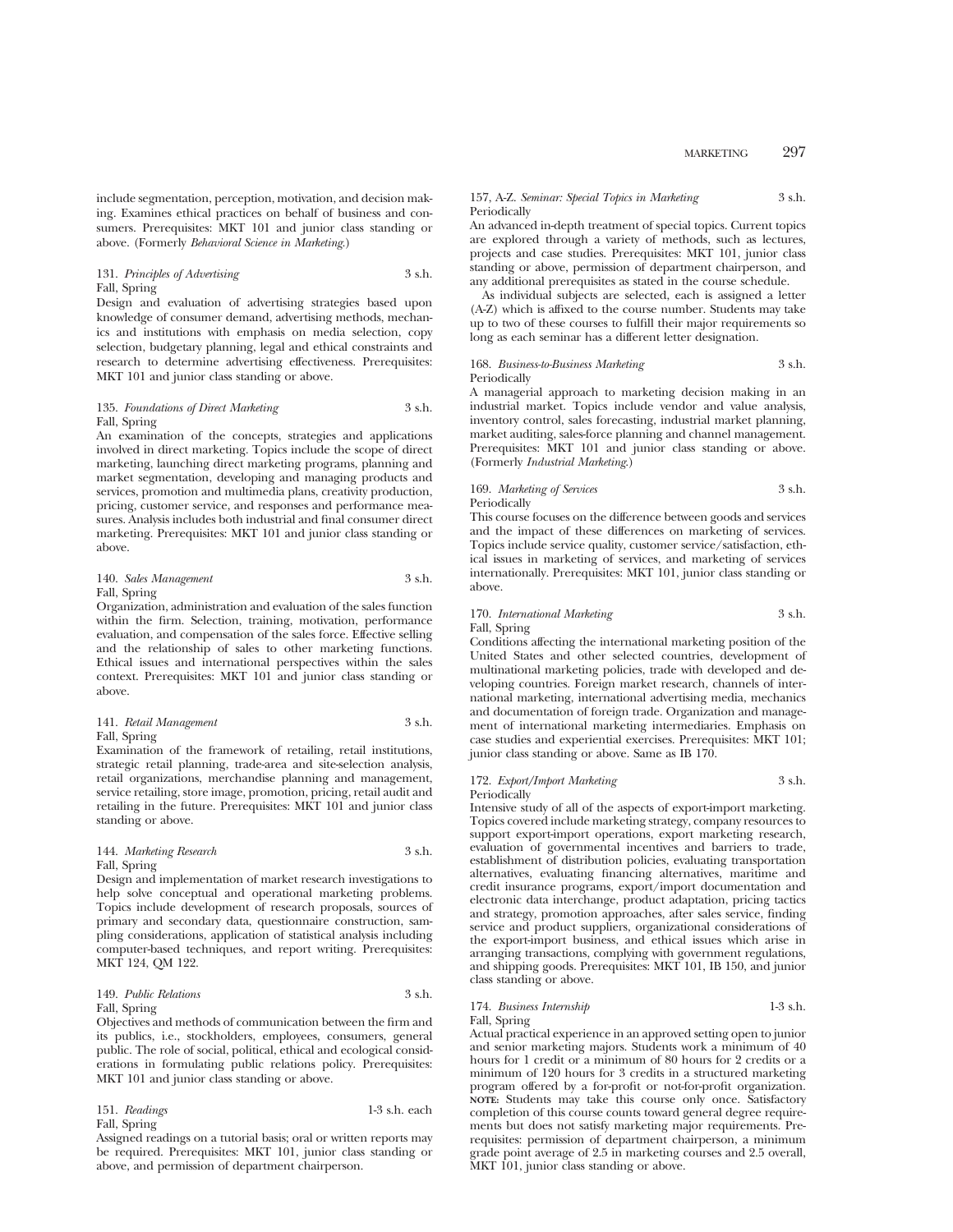# 175. *Marketing Planning and Product Strategies* 3 s.h. Fall, Spring

Examination of the environment in which the firm operates and the impact of these conditions on marketing strategy decisions. Student's analytical skills and decision-making abilities in marketing are enhanced through a combination of high level reading assignments, class discussions and participation, term projects and/or assignments, and written examinations. Prerequisites: MKT 101, 124, senior class standing, and 6 additional semester hours of marketing electives.

# 185. *Internship in Marketing* 3 s.h. Fall, Spring

A work-study program open to senior marketing majors. Students work a minimum of 120 hours in a structured marketing training program offered by a for-profit or not-for- profit organization. Prerequisites: permission of department chairperson, a minimum grade point average of 3.0 in marketing courses, and 3.0 overall, MKT 124. Corequisite: related course in the area of internship. (Students who do not meet these requirements, see MKT 174.) (Formerly *Internship.*)

# 190. *Honors Essay* 3 s.h. Fall, Spring

Research for and the writing of a substantial essay in the field of marketing. Open only to senior marketing majors who are eligible for and desire to graduate with departmental honors and who secure, before registration, written permission of the department chairperson. Prerequisites: a minimum grade-point average of 3.5 in marketing and 3.4 overall, MKT 124.

# 201. *Marketing Principles and Concepts\** 3 s.h. Fall, Spring

Intensive coverage of the theory and practice of marketing. Topics include marketing strategy determination, the role of market research, consumer behavior, marketing and the law, consumerism, social and ethical responsibility of marketers, environmental considerations in marketing decision making, international marketing, as well as product, promotion, pricing, distribution, and channel policy. (Formerly *Survey of Marketing.*)

# 207. *Marketing Management\** 3 s.h. Fall, Spring

Managerial decisions in the marketing area and approaches to making those decisions. Included are identification of opportunities and threats in a global environment; ethical and environmental considerations in marketing; analytical techniques in developing, implementing and controlling marketing plans; integration and coordination of the planning process with other functions; and market plan auditing. Prerequisite: MKT 201 or approved equivalent. (Formerly *Management of the Marketing Process.*)

211. *Advertising Management*\* 3 s.h. Periodically

Appraising the promotional opportunity, selecting the target market, media selection and strategy, developing and evaluating advertising messages, social and ethical considerations. Prerequisite: MKT 207.

# 212. *Strategic Marketing of Services\** 3 s.h. Periodically

A specialized course dealing with the strategic decision making for marketing of services. The course deals with the special nature of services and their marketing implications. Topics include strategic analysis of services, service quality and standardization, issues related to customer satisfaction, industrialization of services, use of technology in service delivery, ethical considerations, and service marketing in global markets. Applications of these concepts to specific industries (e.g., health care, hospitality) are also discussed. Prerequisite: MKT 207.

### 220. *International Marketing*\* 3 s.h. Once a year

Organizing and managing international marketing operations. Stresses concepts, terminology, institutions and trends. Comparative analysis of consumer and institutional behavior in selected industrial and nonindustrial countries. Emphasizes data sources and cross-cultural research methodology. Examines organizational models, North-South dialogue, protectionism, commodity trading, marketing consortia, East-West trade, regional integration, development of under-sea resources and socioeconomic impact of multinational marketing. Prerequisite: MKT 207.

# 221. *Distribution Management*\* 3 s.h.

Periodically

Analysis and management of distribution systems for products and services. Evaluation of objectives and functions of manufacturers, wholesalers, retailers and consumers. Stresses systems analysis, historical evolution of U.S. distribution system, channel power, control and conflict, physical distribution, distribution costs and international comparisons of marketing systems. Socioeconomic costs and benefits of public and private distribution systems emphasized. Prerequisite: MKT 207.

230. *Pricing Theory and Practice*\* 3 s.h. Periodically

A managerial approach to pricing decisions. Topics include a legal and ethical environment of pricing decisions; demand curve estimation; psychological pricing; demand, cost and competitive approaches to pricing; decision model in pricing models and decisions by channel members. Prerequisite: MKT 207.

240. *Advanced Sales Management*\* 3 s.h. Periodically

An analytical and quantitative course in managing sales. Topics include complex organizational structures, recruitment and motivation techniques, sales forecasting methods, budgeting, quotas, territory allocation and management, marketing models, compensation packages, expense accounts, sales and cost analysis, and the legal environment. Prerequisites: MKT 207, QM 210.

245. *Research for Marketing Decisions*\* 3 s.h. Periodically

Principles, procedures and techniques of defining and solving marketing problems; research designs and analytical methods; statistical techniques in market research. Prerequisites: MKT 207, QM 210.

247. *Consumer Behavior*\* 3 s.h.

Periodically

A survey of the role of psychology, sociology and economic-based theories in the explanation of consumer decision making. Topics include perception; learning; presearch, search and use processes; postpurchase behavior; and brand loyalty. Emphasis on marketing strategy implications. Prerequisite: MKT 207.

#### 249. *Product Innovation and Planning*\* 3 s.h. Once a year

Product policy and strategy as the keystone of corporate planning. The product planning and development sequence: search for opportunity, screening, economic evaluation, development of product, development of marketing plan testing, commercialization. Organization of the product planning function. Prerequisite: MKT 207.

# 250. *Healthcare Marketing* 3 s.h. Periodically

An introductory marketing course for healthcare professionals, such as administrators dealing with the elderly who need to

<sup>\*</sup>Open only to matriculated Zarb School of Business graduate students and/or matriculated School of Education and Allied Human Services graduate students where appropriate.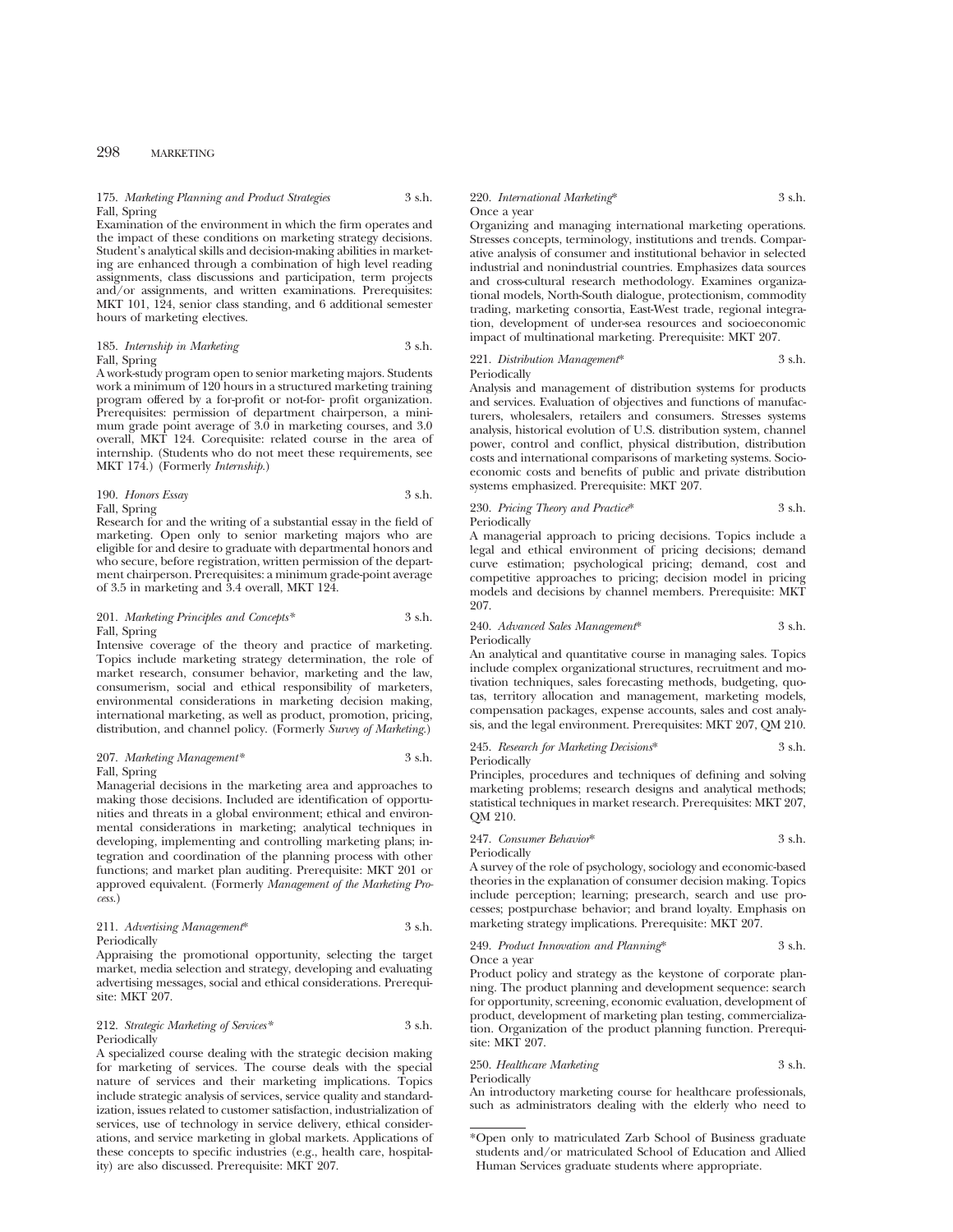understand their markets. This course examines the healthcare environment directed towards the needs of the aging. Emphasis is on how to develop effective programs to meet the needs of this market. Specific areas examined include the changing health and medical marketing environment, the elderly as a viable market, new product development, pricing, promotional planning, channels of distribution, decision making of healthcare services and future trends for this market. Open only to students matriculated in the Gerontology Program. Not for M.B.A. degree credit.

### 257, A-Z. *Seminar: Special Topics in Marketing\** 3 s.h. Periodically

An advanced in-depth treatment of special topics. Current topics are explored through a variety of methods, such as lectures, projects and case studies. Prerequisites: MKT 207, permission of department chairperson, and any additional prerequisites as stated in the course schedule.

As individual subjects are selected, each is assigned a letter (A-Z) which is affixed to the course number. Students may take up to two of these courses to fulfill their major requirements so long as each seminar has a different letter designation.

# 270. *Marketing Problems Seminar*\* 3 s.h. Periodically

A systematic examination of marketing planning and analysis. Includes decision-making problems and projects, analysis of contemporary marketing policies and issues, and the integration of institutional and quantitative information. Prerequisite: MKT 207.

# 275. *Strategic Planning in Marketing\** 3 s.h. Periodically

A thorough examination of strategic planning in marketing—the process by which sustainable customer-driven competitive advantages are achieved over time by building relationships, offerings, timing, and resources. Particular emphasis placed on planning, integrating, implementing, and analyzing marketing strategies; the context of strategic marketing management within a firm; alternative strategic approaches to marketing; such marketing models as Profit Impact of Marketing Strategy (PIMS); the value chain; benchmarking; customer satisfaction; strategic marketing audits; the global context of strategic marketing; ethical dimensions of marketing strategies; and other key concepts. Individual and group assignments, including a computer simulation. Prerequisite: MKT 207.

# 280. *Advanced Marketing Research\*\*\** 3 s.h. Periodically

Course covers advanced techniques of marketing research. Topics include analysis of qualitative data, complex experimental design, advanced sampling, interpretation of multivariate data for marketing decision making, marketing information systems. Prerequisites: MKT 245, QM 250.

# 304. *Advanced Research Seminar in Marketing\** 3 s.h. Fall, Spring

(NOTE: MKT 306-308 may be offered in place of 304.) Students write an integrative paper on an assigned topic based on secondary research and then formulate a written primary data research design to investigate a specific key issue. They must formulate research questions and hypotheses, construct survey instruments and experimental designs, draft sample plans, outline data handling procedures, and prepare a comprehensive research proposal, furnishing justifications for its theoretical as well as practical significance. An oral presentation of each project is required at the conclusion of the semester. Prerequisites: completion of all core competency courses, 21 s.h. of advanced core courses or above (including QM 210, IB 219†, and at least 6 s.h. of the required 15 s.h. in the area of concentration), and permission of department chairperson.

# 305. *M.B.A. Honors Research Thesis in Marketing\** 3-6 s.h. Periodically

Student selects and designs an integrative research project with the approval and guidance of a faculty member in the area of specialization. Student is required to justify the project's significance within a decision-making framework and define the management applications of the research findings. An oral report of the research findings is presented to a faculty committee. With joint permission of the department chairperson and thesis adviser, a student may expand the M.B.A. Honors Research Thesis from 3 to 6 s.h.; the additional 3 s.h. may be counted toward elective requirements in the areas of concentration. Prerequisites: minimum cumulative grade point average of 3.5, completion of all core competency courses, 21 s.h. of advanced core courses or above (including QM 210, IB 219†, and at least 6 s.h. of the required 15 s.h. in the area of concentration), and permission of department chairperson.

# 306. *Case Focused Research Seminar in Business\** 3 s.h. Periodically

Emphasis on multiple functional areas that are taught in the Zarb School of Business. A case study approach is utilized in this course, and students are challenged to understand how decisions and policies from different functional areas are integrated within an organization. Students present detailed recommendations toward resolution of complex business problems within an industry or company which must be supported by appropriate documentation of research and analysis. Written and oral reports are required. Prerequisites: completion of all core competency courses, 21 s.h. of advanced core courses or above (including QM 210, IB 219†, and at least 6 s.h. of the required 15 s.h. in the area of concentration), and permission of department chairperson. Same as ACCT 306, BCIS 306, FIN 306, IB 306, MGT 306.

# 307. *Consulting Research Project\** 3 s.h. Periodically

Under the supervision of an instructor and working singularly or in a small group, students are assigned to a client organization for one semester. The students and the client organization to which they are assigned will identify the client's specific problems and objectives. Students design and complete one or more integrative consulting projects involving various business principles and conduct research. A written consulting report and an oral presentation are made to a faculty committee and the senior management of the organization. Prerequisites: minimum cumulative grade point average of 3.5, completion of all core competency courses, 21 s.h. of advanced core courses or above (including QM 210, IB 219†, and at least 6 s.h. of the required 15 s.h. in the area of concentration), and permission of the Graduate Programs Office and the department chairperson. Same as ACCT 307, BCIS 307, FIN 307, IB 307, MGT 307.

308. *Integrative Business Simulation\** 3 s.h. Periodically

Course utilizes a comprehensive and integrative computer simulation to create a variety of complex multifunctional business problems to which students must respond under varying conditions of uncertainty. A team-based approach to decision making is used in resolving problems created by the computer model. Students are required to provide detailed reports on decisions made and to provide quantitative and qualitative justifications for their decisions. These justifications must be supported through the use of research and must be presented orally and in writing.

<sup>\*</sup>Open only to matriculated Zarb School of Business graduate students and/or matriculated School of Education and Allied Human Services graduate students where appropriate.

<sup>\*\*\*</sup>Open only to matriculated M.S. in Marketing Research students.

<sup>†</sup>Full-time students may take IB 219 as a corequisite.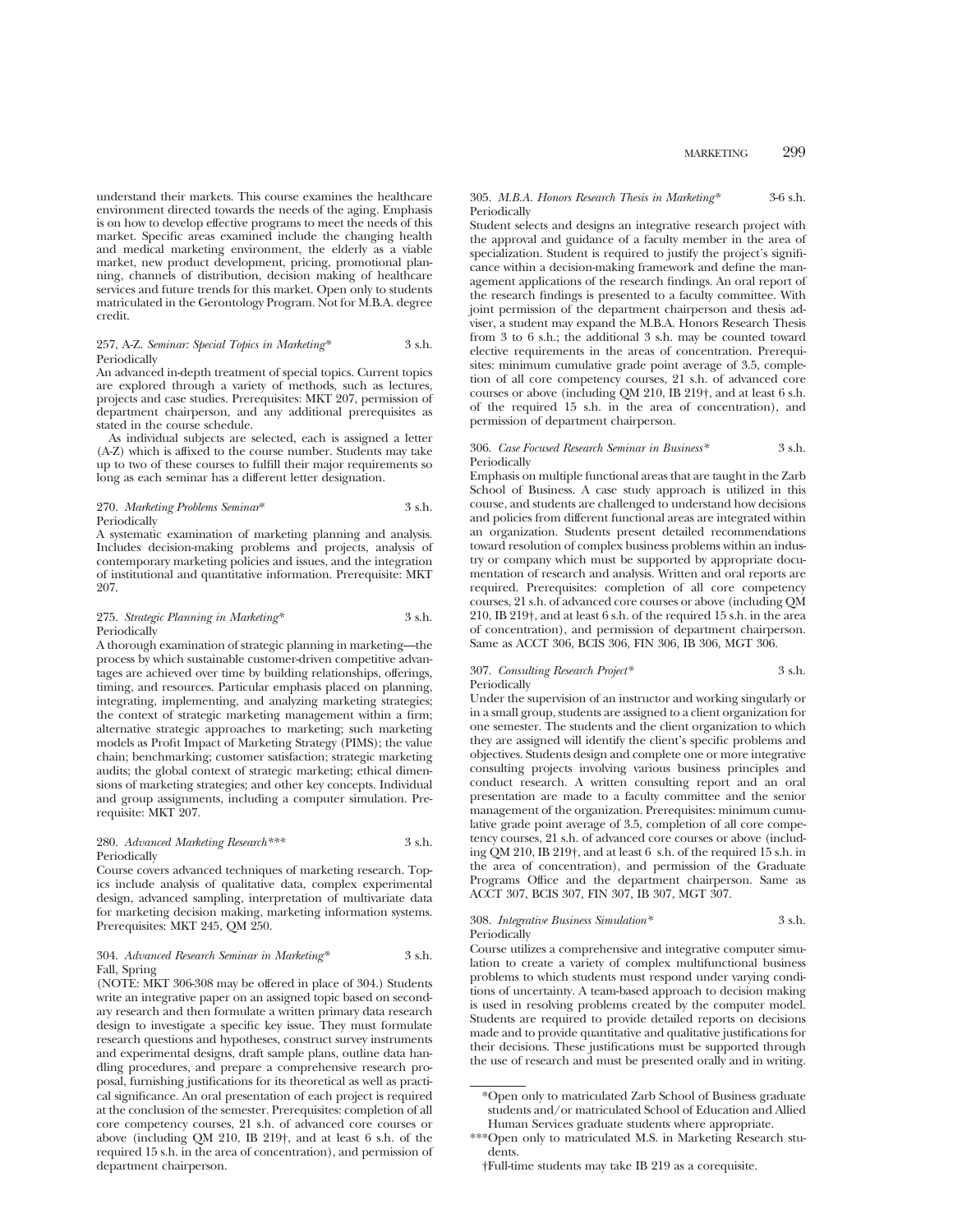Prerequisites: completion of all core competency courses, 21 s.h. of advanced core courses or above (including QM 210, IB 219†, and at least 6 s.h. of the required 15 s.h. in the area of concentration), and permission of department chairperson. Same as ACCT 308, BCIS 308, FIN 308, IB 308, MGT 308. (Formerly *Computer Simulation (Management Game) in Marketing.*)

# 310-311. *Thesis in Marketing Research\*\*\** 3 s.h. each Periodically

Student designs and executes a marketing research study for a company or not-for-profit organization to help it solve a marketing problem or evaluate a marketing opportunity. The student works individually under the guidance of a thesis adviser on a one-on-one basis. After consultation with the thesis adviser who will approve the specific topic, the student must present the proposal to the department chairperson before registering for MKT 310. The student is required to prepare a written report of the findings and make an oral presentation to a faculty committee and/or the company executives. Prerequisites: 9 s.h. of marketing courses including MKT 245, QM 210, QM 250 and permission of department chairperson. Corequisite: MKT 280.

# 330. *Graduate Internship\** 3 s.h. Fall, Spring

A work-study program open to graduate students who are specializing in marketing.

Students work a minimum of 100 hours in the semester for selected business organizations in their area of specialization. A written evaluation of a complex marketing decision is prepared by the student at the completion of the course. Most internship opportunities involve some form of monetary remuneration. Prerequisites: all core competency courses or approved equivalents, 24 graduate-level credits with a 3.3 average and permission of department chairperson. (Formerly GBUS 330.)

# 401. *Marketing Analysis and Management\*\** 4 s.h. Periodically

Major focus on the role and functions of marketing in modern society, strategic planning and marketing and the types of marketing decisions made by executives. Topical coverage includes the broad scope of marketing; the development of strategic marketing plans; marketing information systems; marketing in a global context; ethical, societal, and environmental considerations; consumer behavior and market segmentation; tactical decisions relating to products, pricing, distribution, and promotion; the integration and coordination of marketing planning with other functional areas; and marketing audits.

# Marriage and Family Therapy  $(MFI)$

Administered by the Department of Health Professions and Family Studies. Professor Weinstein, *Chairperson*

Professor Atwood, *Program Director and Adviser*

# MASTER OF ARTS: MARRIAGE AND FAMILY THERAPY AND PROFESSIONAL DIPLOMA IN MARRIAGE AND FAMILY THERAPY CERTIFICATE IN FAMILY THERAPY ADVANCED CERTIFICATE IN SEX **COUNSELING**

The M.A. program in Marriage and Family Therapy provides the skills necessary to function as a marriage and family therapist. Marriage and family therapy is one of the fastest growing mental health fields and focuses on the emotional life of the family unit rather than the individual client. The program at Hofstra combines classroom instruction with intensive field experience and includes individual supervision in a field setting. The program, which was approved by the New York State Education Department in 1982, has been designed in accordance with the guidelines of the professional organizations.

The Professional Diploma in Marriage and Family Therapy provides the student with a diploma beyond the master's level. This program is available to experienced practitioners who, at the time of application, are currently employed in therapy activities.

The Professional Diploma is awarded after a candidate has completed individualized program of study. Candidates for this diploma may transfer a maximum of 30 semester hours of courses on the graduate level taken at Hofstra or elsewhere if they satisfy the program requirements. All candidates are interviewed by a faculty member to assess depth of knowledge and practice skills.

# Master of Arts: Marriage and Family **THERAPY**

# Admission Requirements

- 1. Bachelor's degree from an accredited institution.
- 2. Graduate record examination scores of 450 on the verbal and 900 on the combined verbal and numerical tests.
- 3. Letters of recommendation.
- 4. Personal interview with a faculty member.

#### Degree Completion

The program may be completed on a part or full-time basis with courses offered during the fall, spring and summer sessions. The program requires 61 credits of graduate study in addition to the prerequisites listed below. The degree is awarded after successful completion of course work and a comprehensive examination.

#### Prerequisite Requirements

**NOTE:** students may satisfy any or all of the prerequisites listed below by having completed courses in these areas as part of their undergraduate program at an accredited institution or by completing them at Hofstra. Prerequisite courses do not carry graduate degree credit toward this program and may be satisfied with 100-level courses.

Prerequisites

1) one course from *each* of the following areas, 9 s.h.: child psychology adolescent psychology personality theory

2) additional courses, as needed, selected under advisement, from the following areas, 9 s.h.: sociology

anthropology psychology PROGRAM OF STUDY

*Sem. Hrs.*

A. Personality, Behavior and Counseling 18

COUN 223. *Theories & Principles of Counseling,* 6 s.h. 279. *Human Sexuality & Counseling,* 3 s.h.

- MFT 204. *Family Life Cycle Development*, 3 s.h.
- PSY 206. *Theories of Personality,* 3 s.h.
	- 216. *Behavior & Personality-Normal & Abnormal,* 3 s.h.

\*Open only to matriculated Zarb School of Business graduate students and/or matriculated School of Education and Allied Human Services graduate students where appropriate.

- \*\*Open only to matriculated Zarb School of Business E.M.B.A. students.
- \*\*\*Open only to matriculated M.S. in Marketing Research students.
	- †Full-time students may take IB 219 as a corequisite.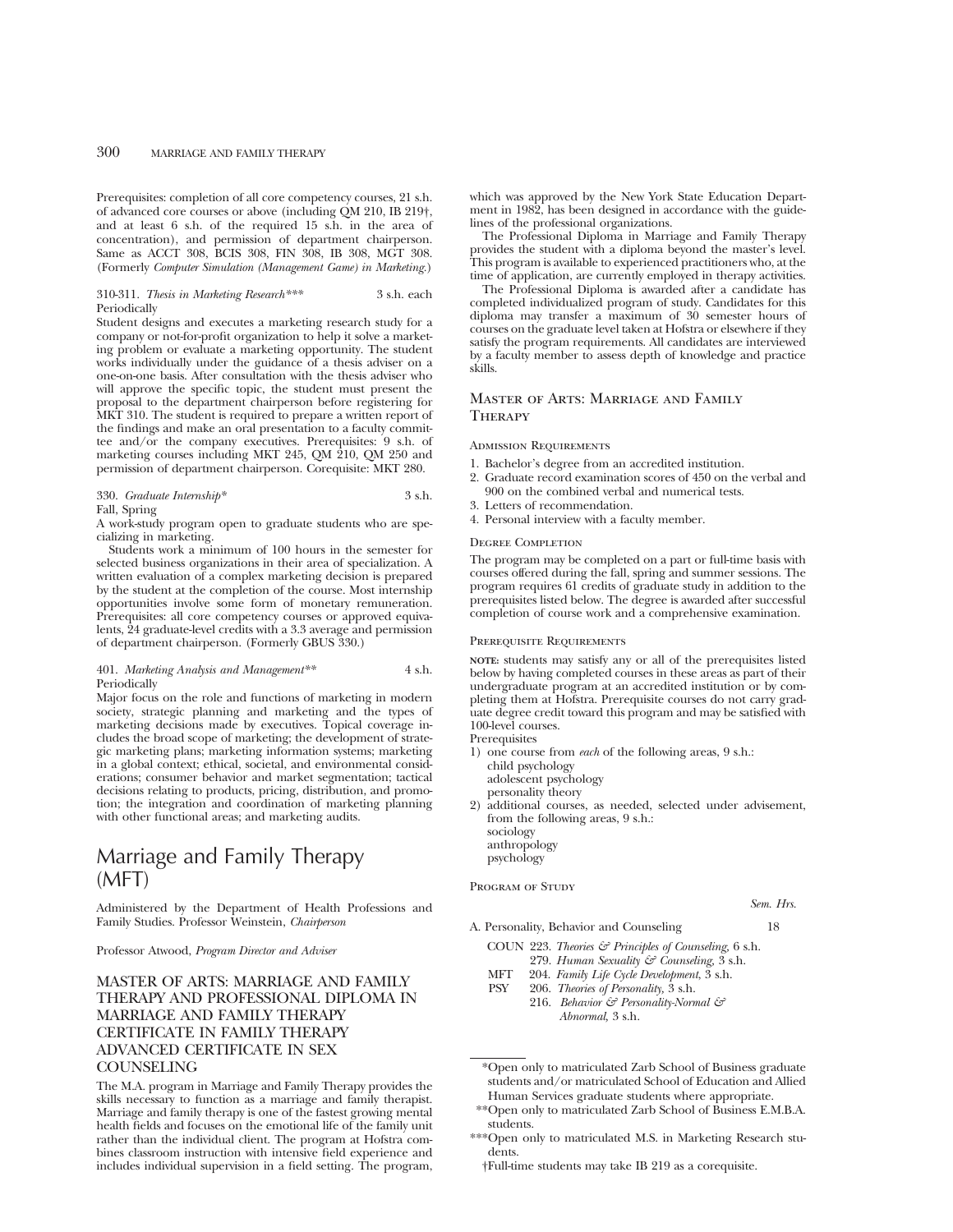*Sem. Hrs.*

| B. Family Development and Counseling                 | 22 |
|------------------------------------------------------|----|
| 205. Historical & Sociocultural Aspects<br>MFT       |    |
| of Family Development $\mathcal{C}$ Theory,          |    |
| 3 s.h.                                               |    |
| 238. Couple Therapy, 4 s.h.                          |    |
| 239. Families In Transition, 3 s.h.                  |    |
| 266. Family Therapy, 4 s.h.                          |    |
| 267, 268. Seminar: Diagnosis, Assessment             |    |
| & Intervention in Marriage &                         |    |
| Family Therapy, 4 s.h. each                          |    |
| C. Supervised Clinical Practice                      | 12 |
| 269, 270. Practicum in Marriage &<br>MFT             |    |
| <i>Family Therapy</i> , 3 s.h. each                  |    |
| 298, 299. Individual Supervision in                  |    |
| Marriage & Family Therapy,                           |    |
| 3 s.h. each                                          |    |
| D. Research Methodology                              | 3  |
| 258. Understanding Research Method-<br>RES           |    |
| $\omega$ logy, 3 s.h.                                |    |
| E. Electives, two 3-credit courses or 4 mini-courses |    |
| (1.5 s.h. each) chosen under advisement.             | 6  |
|                                                      | 61 |

# PROFESSIONAL DIPLOMA IN MARRIAGE AND FAMILY **THERAPY**

# Admission Requirements

- 1. Master's degree in counseling or a related field.
- 2. Three current letters of recommendation from someone who has knowledge of your counseling skills.
- 3. A detailed resume of professional, clinical and related experiences.
- 4. A statement of professional goals and objectives (all to be typed).

#### PROGRAM COMPLETION

The program may be completed on a part or full-time basis with courses offered during the fall, January, spring and summer sessions. The degree is awarded after successful completion of course work.

The following program is a guide for those individuals who already hold a master's degree in counseling or a related area from Hofstra or another accredited institution and where 30 credits have already been accepted. For those individuals who need to make up additional course work, the remaining credits are to be taken in the area of counseling, psychology, sociology or a related social science area, under advisement.

| PROGRAM OF STUDY                                    | Sem. Hrs. |
|-----------------------------------------------------|-----------|
| A. Required Courses                                 | 18        |
| MFT 205. Historical & Sociocultural Aspects         |           |
| of Family Development $\mathcal{F}$ Theory,         |           |
| 3 s.h.                                              |           |
| 238. Couple Therapy, 4 s.h.                         |           |
| 239. Families in Transition, 3 s.h.                 |           |
| 266. Family Therapy, 4 s.h.                         |           |
| 268. Seminar: Diagnosis, Assessment &               |           |
| Intervention in Marriage $\mathcal{C}$ Family       |           |
| <i>Therapy</i> , 4 s.h.                             |           |
| <b>B.</b> Supervised Clinical Practice              | 6         |
| MFT 269 or 270. Practicum in Marriage &             |           |
| <i>Family Therapy</i> , 3 s.h. each                 |           |
| 298. Individual Supervision in                      |           |
| Marriage $\mathcal G$ Family Therapy,               |           |
| 3 s.h.                                              |           |
| C. Electives, two 3-credit or four (1.5 s.h.) mini- |           |
| courses                                             | 6         |
|                                                     |           |

See complete graduate information, page 73.

# POST-MASTER'S DEGREE STUDY

Satisfactory completion of the program will be recognized with the awarding of a certificate by Hofstra University.\*

Application for admission is made to the Graduate Admissions Office. An interview by a member of the department is required.

# Family Therapy

The Certificate in Family Therapy is designed for clergy, attorneys and educators, counselors, or school personnel who wish to understand children's behavior in relation to family and other systems.

| Required |                                                    |    |
|----------|----------------------------------------------------|----|
|          | MFT 266. Family Therapy                            |    |
|          | 267, 268. Seminar: Diagnosis, Assessment           |    |
|          | $\mathcal G$ Intervention in Marriage $\mathcal G$ |    |
|          | Family Therapy                                     | 8  |
|          | 269. Practicum in Marriage & Family                |    |
|          | Therapy                                            | 3  |
|          |                                                    | 15 |
|          |                                                    |    |

# Advanced Certificate in

# Sex Counseling

The certificate program in sex counseling is intended for counselors, psychologists, social workers and other mental health professionals who wish to broaden their knowledge base into the area of sex counseling. Students are required to complete 19 credits of classroom instruction which include 3 credits of supervised internship. The 19 semester-hour program is described below.

# ADMISSION REQUIREMENTS:

- 1. Master's degree in counseling or allied field.
- 2. Three letters of recommendation.
- 3. Personal interview with a faculty member.
- 4. A detailed resume of professional, clinical and related experiences.
- 5. A statement of professional goals and objectives (all to be typed).

#### PROGRAM COMPLETION

This program may be completed on a part or full-time basis with courses offered during the fall, January, spring and summer sessions. The program requires 19 credits of graduate study. The certificate is awarded after successful completion of course work.

# Prerequisite Requirements

In addition to an evaluation of the student's general background in psychology, each student must have completed the following prerequisites or their equivalent.

**NOTE:** although undergraduate courses may be used to fulfill a prerequisite requirement, no graduate credit will be given for these courses toward this program.

- 1) COUN 223. *Theories & Principles of Counseling,* 6 s.h., or equivalent
- 2) two of the following courses, or their equivalent:<br>IS 241. Values in Sexuality (New College cou
	- 241. *Values in Sexuality* (New College course), 3 s.h. PSY 85. *Psychological Aspects of Human Sexual Behavior,*
		- 3 s.h.
	- 88. *Theories & Practice of Interviewing,* 3 s.h. SOC 160. *Sociology of Gender*, 3 s.h.
		- 171. *Intimate Human Behavior*, 3 s.h.

30

<sup>\*</sup>Since this is not a degree program, it may not be used toward permanent certification by persons who hold provisional teaching certificates.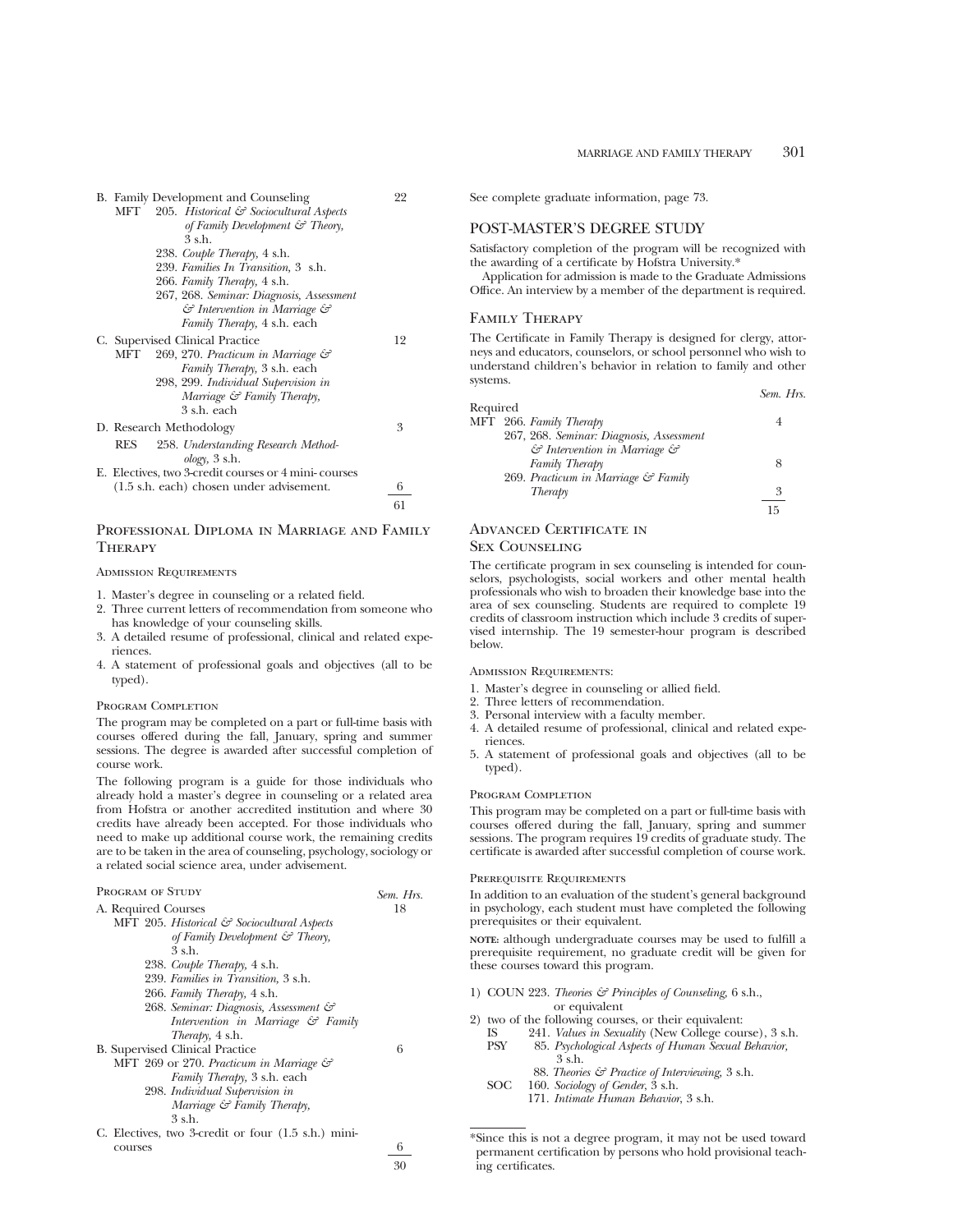PROGRAM OF STUDY

|     |                                                 | $SEM-FTS$ |
|-----|-------------------------------------------------|-----------|
|     | A. Required courses                             | 16        |
|     | COUN 279. Human Sexuality & Counseling, 3 s.h.  |           |
|     | 294. Internship: Counseling, 3 s.h.             |           |
|     | MHAE 290. Sexual Health, 3 s.h.                 |           |
| MFT | 238. Couple Therapy, 4 s.h.                     |           |
| PSY | 285. Sexual Behavior & The Treatment            |           |
|     | of Sexual Disorders, 3 s.h.                     |           |
|     | B. Elective, one course chosen under advisement | 3         |
|     |                                                 | 19        |
|     |                                                 |           |

*Sem. Hrs.*

# **COURSES**

In addition to semester notations next to each course, a selection of courses is offered during January and Summer sessions. Consult the *January* and *Summer Sessions* bulletins for these schedules.

# 204. *Family Life Cycle Development* 3 s.h. Periodically

Eight stages of family-life cycle are examined at three different levels of analysis: individual, systemic and relational ethical. Major psychological tasks of each stage are presented with an examination of the potential problems. Family dysfunctions at each stage are considered from a systemic point of view as compared to other, more individually-oriented theories such as behaviorism, psychodynamic and developmental theories. (Formerly MFC.)

205. *Historical and Sociocultural Aspects of Family Development and Theory* 3 s.h. Fall

Study of the institution of family and marriage from the 18th century to the present with emphasis on the effect of differing social and economic conditions on the written and implied marital contract, and their relation to current theories of marriage and family therapy. (Formerly MFC.)

# 232. *Family Therapy With Children of Divorce* 11⁄2 s.h. Once a year

Teaches therapists how to counsel parents about various problems their children may have during separation and divorce. Focus on how to counsel children who are going through the divorcing process. Discussion of the various denial processes a child may use, feelings of abandonment a child may experience when his/her parents are separating or divorcing and the therapeutic techniques associated with each. (Formerly MFC, *Family Counseling With Children of Divorce*.)

# 233. *Therapy With Families in Crisis: a Clinical Approach* 3 s.h. Once a year

Explores various symptoms of families in crisis who are seen in a clinical setting. Major theoretical approaches are examined, along with intervention strategies for helping these families. Some family crises explored are suicide, child or spouse abuse, rape, natural and accidental disaster, illness, relationship dissolution and death. (Formerly MFC, *Counseling Families in Crisis: a Clinical Approach*.)

# 233A. *Therapy With Families in Crisis: a Clinical Approach* 11⁄2 s.h. Once a year

Provides non-Marriage and Family Therapy majors with information on crisis counseling in various situations such as suicide, child or spouse abuse, rape, natural or unnatural disasters, illness, relationship dissolution, domestic violence, and death. The course educates the student about recognizing the symptomology of each situation; provides information on initial steps to be taken and gives them guidelines for appropriate referral sources. Credit given for this course or MFT 233, not both. (Formerly MFC, *Counseling Families in Crisis: A Clinical Approach*.)

### 234. *Brief Family Therapy* 3 s.h. Once a year

Focus is on the potency and efficacy of brief family therapy as a therapeutic model which promotes change in families who have become stabilized around the maintenance of a symptom or a problem in one or more of its members. (Formerly MFC, *Brief Family Counseling*.)

236. *Family Therapy and Ethnicity* 3 s.h. Spring

Ethnicity relates family process to the broader context in which it evolves. Coming to terms with ethnicity for therapists is necessary in order to gain a perspective on the relativity of our belief systems. Cultural groups vary in the emphasis they place on different transitions. Different groups vary as to what behaviors they see as problematic as well as solutions to problems. Describes the difference between various groups with regard to problems typically presented in therapy. Specific interventions are discussed with the primary goal being to help therapists understand people's behavior in an ethnic context. (Formerly MFC, *Family Counseling and Ethnicity*.)

# 238. *Couple Therapy* 4 s.h. Fall

Comprehensive and thorough couple therapy workshop. Through the use of role playing, videotape, lectures and demonstrations, students are exposed to relevant theories of couple therapy. Focus is on interviewing, assessment of interactional dynamics and intervention. Topics covered are: creation of positive expectancies and exchanges, cognitive restructuring, contingency contracting and marriage enrichment. Treatment strategies are examined for a variety of problem areas such as sexual dysfunctions, child-rearing problems, partner abuse (emotional and physical), jealousy and conflicts regarding affiliation and independence. Prerequisite: COUN 223 or permission of the program coordinator. (Formerly MFC, *Couple Counseling*.)

# 239. *Families in Transition* 3 s.h.

Spring, Summer Separating, divorcing and families suffering a loss through death of a member are the focus of this course. Relevant theories of separation and divorce are considered, along with incidences and sociocultural information. Emotional responses, identity change, responses of children and family structural changes are discussed, with the appropriate treatment approaches. Also considered are familial grief responses and short-term crisis intervention with families. (Formerly MFC.)

## 240. *Family Therapy and Chemical Dependency* 3 s.h. Once a year

This course provides an overview of chemical dependency and its systemic effect upon family roles and functions. It provides a bio-psycho-social model of understanding of addiction in adolescence and adulthood and its concomitant family codependency issues. Students learn about planned intervention, relapse prevention, 12-step recovery, and alternative clinical management strategies of short/long-term systemic family treatment goals.

### 251, 252. *Readings* 2-3 s.h. each Fall, Spring, Summer

Directed readings on topics of interest to the student. Prerequisite: permission of instructor.

# 260. *Sexual Issues in Marriage and Family Therapy* 3 s.h. Spring

This course is separated into three sections in the field of sexuality issues on marital and family therapy. 1) Describes the history of sex research and sex therapy, developing a historical context for the contemporary field of sex therapy, along with a consideration of the methodological problems inherent in this type of research. 2) It defines the common sexual issues and sexual dysfunctions seen by marriage and family therapists. In so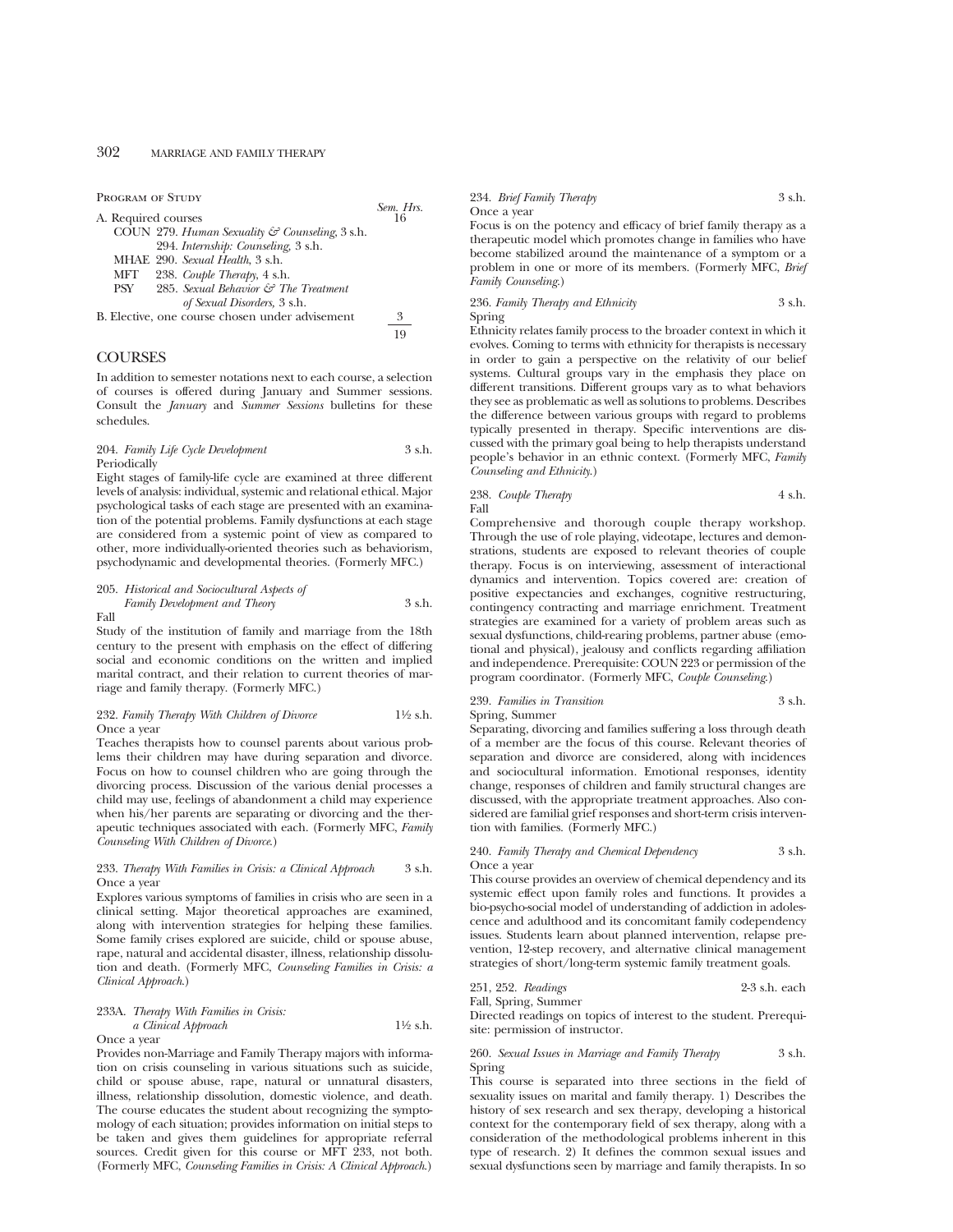doing, it presents a thorough, detailed investigation of the basic traditional therapeutic models for the treatment of such problems. 3) And most importantly, the course explores the systemic basis of sexual issues placing them in a relational, interpersonal context, and describes systemic assessment, diagnosis, and treatment. In so doing, the possibility of combining of the fields of sexual and marital therapy is examined. Prerequisites: MFC 266 and either an undergraduate course in Human Sexuality or COUN 279 and permission of the adviser.

# 266. *Family Therapy* 4 s.h. Fall, Summer

Course includes an intense examination of theories, rationale, assumptions, goals and interventive strategies used in family treatment. Students are introduced to concepts and techniques of the family approach to therapy through family roleplaying, videotapes, readings and demonstrations. Prerequisite: COUN 223 or permission. (Formerly MFC, *Family Counseling*.)

# 267, 268. *Seminar: Diagnosis, Assessment and Intervention in Marriage and Family Therapy*  $4 \text{ s.h.}$  each Fall, Spring

Intense and thorough examination of diagnosis, assessment and treatment strategies from each of the major schools of family therapy. Demonstrations of various assessment techniques such as the genogram, eco-map and sculpting. Various types of dysfunctional family systems are presented and analyzed. Treatment strategies explored. Therapeutic-alliance patterns, destructive interactions and distracting subgroups are examined. Prerequisites: MFT 238, 266 or permission. (Formerly MFC, *Seminar: Diagnosis, Assessment and Intervention in Marriage and Family Counseling*.)

# 269, 270. *Practicum in Marriage and Family Therapy* 3 s.h. each Fall, Spring

Practice in marriage and family therapy. Classroom presentation of case material. Through student involvement in role playing, videotapes and demonstrations of frequently observed marriage and family problems, clinical techniques, strategies and interventions used to deal with specific problems are presented and explored. Prerequisites: MFT 267, 268 or permission. (Formerly MFC, *Practicum in Marriage and Family Counseling*.)

280 through 289, A-Z. *Workshops* 1-4 s.h. each Periodically

Designed to meet the needs of specific groups of students or educators.

As individual subjects are selected, each is assigned a letter (A-Z) and added to the course number. Any course may be taken a number of times so long as there is a different letter designation each time it is taken. (Formerly MFC.)

# 298, 299. *Individual Supervision in Marriage and*

*Family Therapy* 3 s.h. each

Fall, Spring

Practice in marriage and family therapy in a social agency. Fieldwork supervision is provided by an agency staff member approved by the University. The student is supervised on a weekly basis by a faculty member. Assignment is determined by the student's interest and readiness. A minimum of 300 hours is required. Prerequisites: MFT 267, 268. (Formerly MFC, *Individual Supervision in Marriage and Family Counseling*.)

311. *Family Therapy With the Single-Parent Family System* 1<sup>1</sup>/2 s.h. Periodically

Study of the phenomena of the single, custodial-parent family system, how it has evolved, how this family differs in function and structure from the traditional two-parent family. The unique qualities and problems of the single-parent family are examined in relation to family roles, alliances, interactional patterns and therapeutic interventions. (Formerly MFC, *Family Counseling with the Single-Parent Family System*.)

# 312. *Family Therapy With Psychosomatic Families* 3 s.h. Periodically

Course presents the treatment of psychosomatic families as done in the Structural, Strategic and the Milan Systemic Schools. Similarities and differences in the approaches are examined, along with an examination of attempts to do verifiable research. Prerequisite: MFT 266 or permission of instructor. (Formerly MFC.)

# Mass Media Studies (MASS)

Administered by the Department of Journalism and Mass Media Studies.

Professor Greene, *Chairperson*

Assistant Professor Hey.

Candidates for graduation from the School of Communication with the degree of Bachelor of Arts must fulfill the B.A. requirements as listed under the School of Communication on page 116. In addition, students majoring in Mass Media Studies must complete the program requirements listed below *plus* a liberal arts minor from one of the following: any minor in the College of Liberal Arts and Sciences or the Department of Speech Communication and Rhetorical Studies. The minor must consist of 18 semester hours as defined by that discipline, of which at least 6 hours must be taken in residence.

**(NOTE:** Major and minor fields will be listed on the student's record. Only courses acceptable for the major may be applied toward the minor, and only with grades of  $C-$  or better.  $Pass/D+/D/Fail credit will be given toward an academic major$ and minor for courses offered only on this basis.)

# **B.A. MAJOR IN MASS MEDIA STUDIES:** 36 s.h.

15 s.h.—SCO 2; MASS 11, 112; JRNL 1 and 11

- 12 s.h.—selected from MASS/JRNL 20; MASS 101, 104, 109, 120, 130
- 9 s.h.—Chosen under advisement from MASS 150, 151, 180-189, 199, or no more than one course from each of the other departments in the School of Communication, provided that prerequisites have been met.

For additional programs offered in the Department of Journalism and Mass Media Studies, see page 279.

**A MINOR IN MASS MEDIA STUDIES** consists of the successful completion of 18 semester hours in mass media studies with at least 12 semester hours in residence, under advisement and with the approval of the adviser.

All department majors must have a minimum GPA of 2.5.

# **COURSES**

In addition to semester notations next to each course, a selection of courses is offered during January and Summer sessions. Consult the *January* and *Summer Sessions* bulletins for these schedules.

11. *Mass Communications in Contemporary Society* 3 s.h. Fall, Spring

An intensive study of various tested theories and modes of analysis. Analyzes the functions, nature, and content of the media and the social, political and economic impact of modern communication technologies. Examines the effects of media on our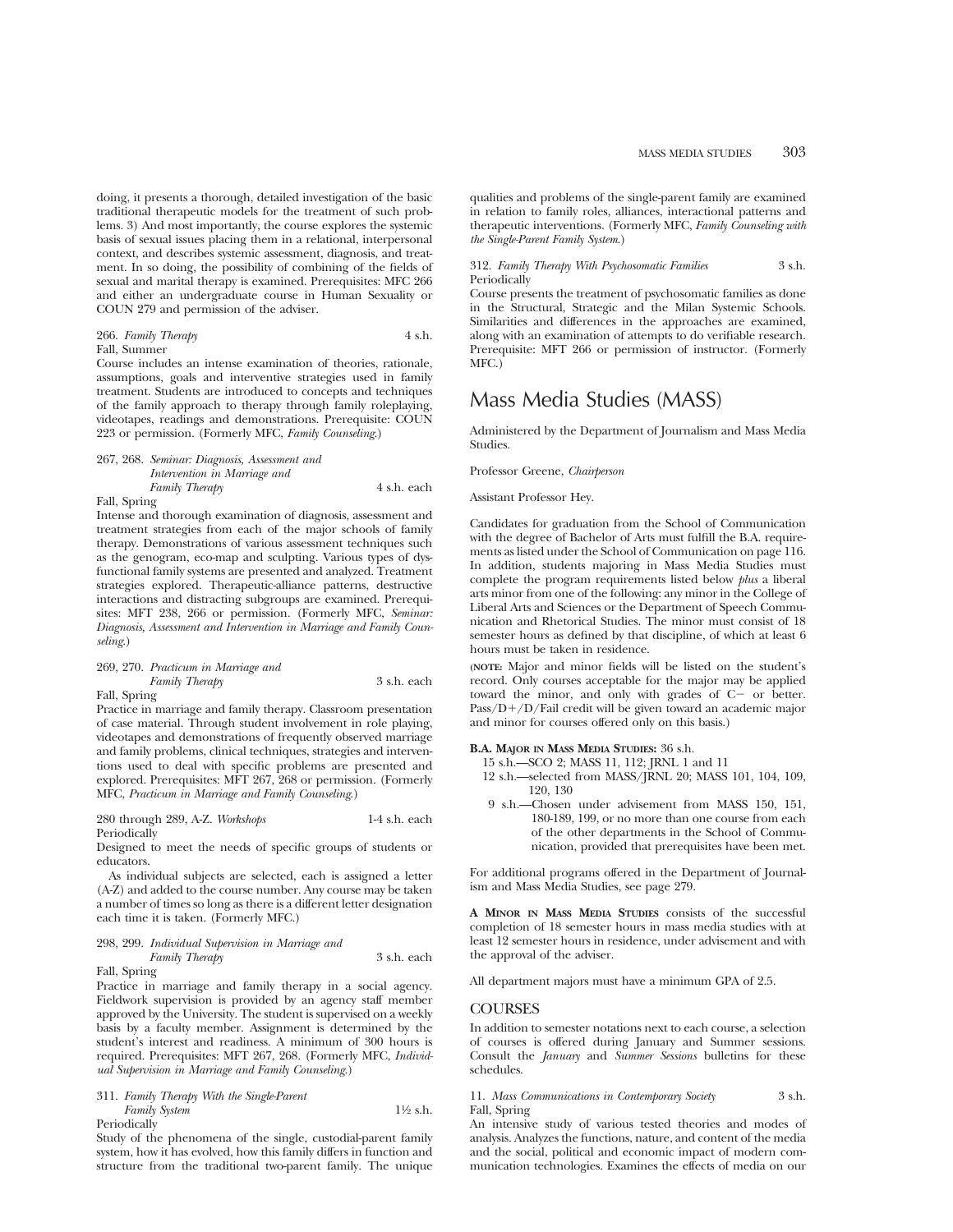political, legal, economic, social, and value systems. The emphasis is on ideas, relationships and issues. Prerequisite: SCO 2. (Formerly COMM 100.)

#### 20. *Survey of News Issues* 3 s.h. Periodically

An examination of six to ten important, current news stories regional, national and international—their contexts, the issues involved, and how these stories are being pursued, developed, and presented by newspapers, radio, TV, online, and other mainstream news sources. A critical assessment of the various approaches to these stories provides the focus to evaluate the various factors influencing news handling, writing, editing, and play. Outside community research and reporting time is required. Prerequisite for Journalism majors: JRNL 15, or permission of chairperson. Same as JRNL 20. (Formerly COMM 80; *Survey of the News Media*.)

# 101. *Understanding Global Media and News Systems* 3 s.h. Once a year

Focuses on the mass media, global news flows, problems of international journalism and challenges to press freedoms. The course is designed to enhance understanding of intercultural dynamics and their relationship to the media systems of other countries and to international communication in general. Prerequisites: MASS 11 and PSC 1, or permission of instructor. (Formerly COMM 101, *International Communication and Cultural Exchange; Global Communication and Cultural Exchange.*)

# 104. *Media and the Law* 3 s.h. Fall, Spring

This course is designed to acquaint the student with censorship issues and the way in which the United States Supreme Court has dealt with these cases. Sample cases will be analyzed with a view to understanding the evolution of certain attitudes and policies regarding freedom of speech and press in the United States. Controversial subjects, such as prior restraint, obscenity, public access to the media, invasion of privacy, libel, etc., will be discussed. Prerequisite: MASS 11 or permission of instructor. Prerequisite for Journalism majors: JRNL 15. (Formerly *Censorship and the Media;* COMM 104, *Censorship and Communications.*)

# 109. *The Mass Media, Politics and Policy Making* 3 s.h. See course description, page 431.

# 112. *Surveying Public Opinion: Introduction to Public Opinion Research* 3 s.h.

Once a year

Introduction to the subject of commercial, social and political opinion research; methodologies and their pitfalls; uses of public opinion studies; relationship between such studies and their influence in the marketplace of ideas, services and products. Other topics include effect of the polling phenomenon on the press and how news is created out of polling results. Prerequisites: MASS 11 and PSC 1, or permission of instructor. (Formerly COMM 107.)

120. *Research in Mass Media Studies* 3 s.h. Fall, Spring

Written and oral reports on selected topics concerning major issues relating to the functions and influence of mass communications. Comprehensive studies of areas not covered or only briefly touched in preceding courses. Open only to juniors and seniors. Prerequisite: MASS 11. (Formerly COMM 105, *Research Seminar in Communication Problems*.)

|  |                                   | 130. Media Technologies and Public Policy | 3 s.h. |  |
|--|-----------------------------------|-------------------------------------------|--------|--|
|  | See course description, page 431. |                                           |        |  |

# 150, 151. *Independent Study/Readings in Mass Media Studies* 1-3 s.h. each Fall, Spring, Summer

Individualized projects in mass media including historical, critical and analytical studies. Open only to juniors and seniors in the Department of Journalism and Mass Media Studies who secure, before registration, written permission of the instructor who will supervise the study. May be repeated up to 6 s.h. in different subject areas. Prerequisite: permission of department chairperson. (Formerly COMM 110, *Readings in Communications.*)

# 170, 171. *Internships* 1-3 s.h. each Fall, Spring, Summer

Application of theory and classroom training in an appropriate professional setting. Students must complete a minimum of 120 hours and fulfill other requirements as designated by the sponsoring professor. Prerequisites: majors with junior standing and permission of adviser.

# 180-189, A-Z. *Special Topics* 1-4 s.h. each Periodically

Designed to meet the needs of individual and specific groups of students interested in special topics not covered by other course offerings.

As individual subjects are selected, each is assigned a letter (A-Z) and added to the course number. Any course may be taken a number of times as long as there is a different letter designation each time it is taken.

# 199. *Departmental Honors* 3 s.h.

Fall, Spring

Students research and write a significant scholarly paper. Open only to seniors in the Department of Journalism and Mass Media Studies who desire to graduate with departmental honors and who secure, before registration, written permission of the instructor who will supervise the essay or project. Cumulative grade point average must conform with departmental honors as defined on page 69 under eligibility requirements. (Formerly COMM 199.)

# Master's Programs

SEE PAGE 74.

# Mathematics (MATH)

Professor Ostling, *Chairperson*

Professors Bumcrot, Costenoble, Grassi, Greenwell, Hastings, Waner, Weiss, Wu; Associate Professors Akbik, Bhargava, Bohannon, Eswarathasan, Michaels, Orr; Assistant Professors Cole, Elston, Seabold.

The mathematics major or minor can be an entry to many fields. Recent graduates with majors in mathematics have gone on to careers in industry, medicine and law as well as in school and university teaching and actuarial science. The department offers a wide range of courses in order that students be adequately prepared for the career or future study of their choice. Students should develop a plan of studies in consultation with an adviser in the mathematics department as early as possible in their undergraduate program. Although guidelines cannot replace professional advice, here are a few guidelines.

The Department offers the following programs:

#### B.A. in Mathematics

B.S. in Mathematics with a choice of seven options:

- Mathematics: for students with a strong interest in mathematics, an option for those interested in careers requiring graduate education in mathematics.
- Actuarial Science: for students interested in actuarial science and related careers. Prepares the student for the first examinations adminstered by the Society of Actuaries, and thus begins the path toward Fellowship in the Society of Actuaries.
- Applied Mathematics: for students with a strong interest in applied mathematics, an excellent option for those inter-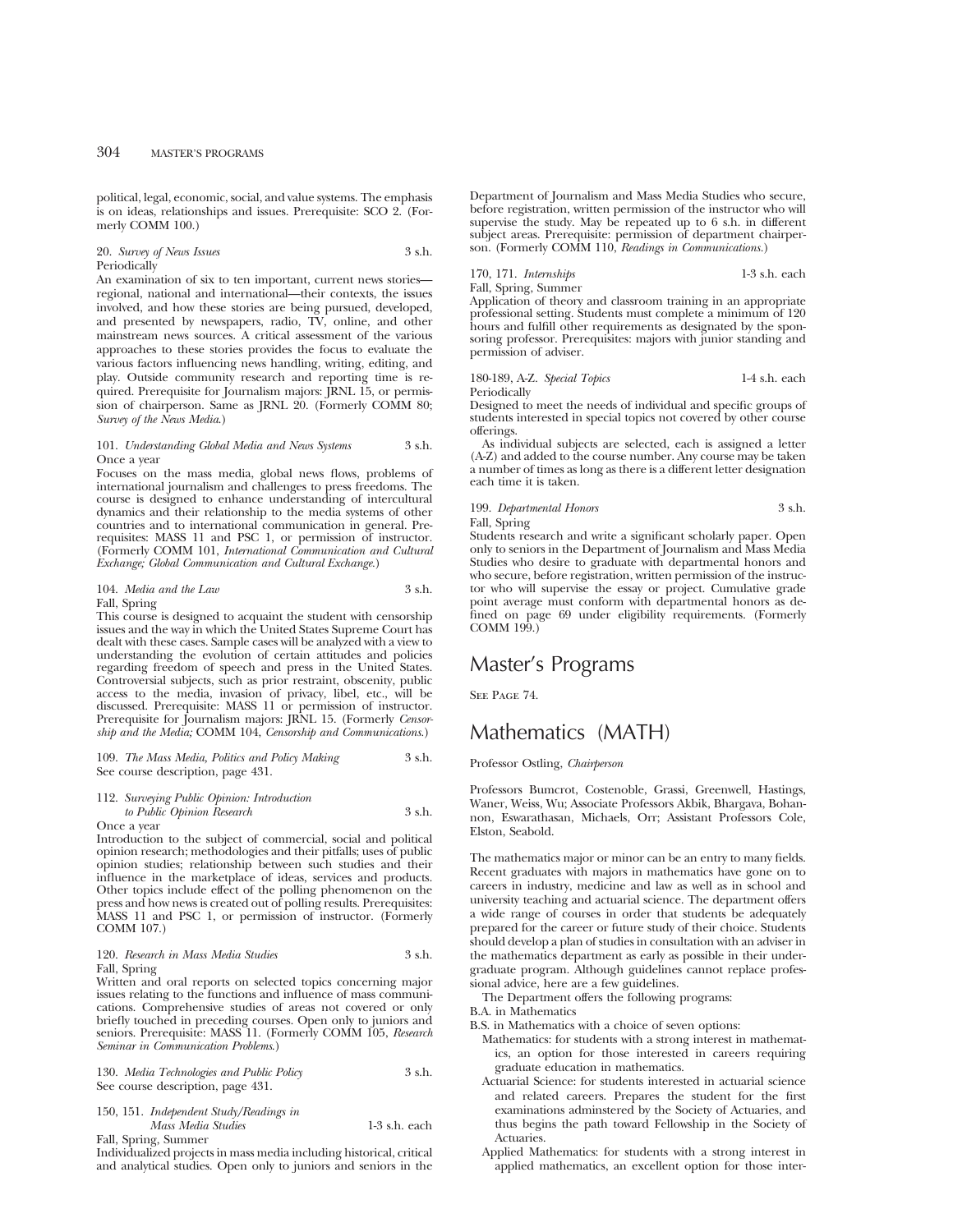ested in careers requring graduate education in applied mathematics or the sciences.

- Four options for students with a strong interest in the following sciences: Chemistry, Computer Science, Engineering, Physics.
- B.S. in Computer Science and Mathematics (jointly with the Department of Computer Science)
- M.A. in Mathematics
- M.S. in Applied Mathematics

All of the undergraduate mathematics major programs have a common foundation: three semesters of calculus (MATH 19, 20, and 29), advanced Engineering Mathematics I (MATH 143), and linear algebra (MATH 135A). Majors should complete these courses by the end of their sophomore year. The mathematics minor also has three semesters of calculus courses as a foundation. In addition, students should satisfy University requirements early in their careers, especially science and foreign language. Taking a mathematically-oriented science course (physics is especially recommended for B.S. students) in parallel with the calculus sequence will enhance student performance in both areas. Students interested in careers in actuarial science, applied mathematics, science or industry should also take some computer science courses under advisement.

Students interested in actuarial science should take the statistics sequence, MATH 137 & 138, in their junior year. With appropriate study and advice, they may be able to complete several actuarial examinations before graduation. Summer internships in actuarial science are widely available for students with good records through the junior year. Professor Ostling advises actuarial students.

Students seeking careers in elementary and secondary education should consult the Department of Curriculum and Teaching in the School of Education to be advised on the education sequence that culminates with student teaching. Students seeking careers in elementary education should also consult the mathematics department chairperson as early as possible. Professor Whitton of the Department of Curriculum and Teaching acts as adviser with Department of Mathematics advisers for these students.

Careers such as college teaching and advanced industrial research require the Ph.D. degree. Our best students frequently qualify for fellowships for Ph.D. study. Students seeking these careers are encouraged to obtain research and science experience early in their careers. Many internships are available for well qualified students after their junior year. Interested students should see the chairperson of the mathematics department during their junior year.

Students seeking careers in medicine or law should consult University advisers in these areas. Premedical students should take a one-year sequence in each of the following: biology, general chemistry, organic chemistry and physics.

**B.A. SPECIALIZATION IN MATHEMATICS:** mathematics courses including MATH 135A, 143, 145, 171, 146 or 172, 3 additional hours in intermediate or advanced mathematics numbered 100 or above, and 9 additional hours in advanced mathematics numbered 110 or above, chosen under advisement. At least six semester hours chosen from the category of natural sciences core courses as listed on page 85. Mathematics majors are advised to take at least one course in computer science.

All mathematics courses presented toward the fulfillment of the degree must be completed with a minimum grade of  $C-$ .

See complete B.A. requirements, page 82.

**B.S. SPECIALIZATION IN MATHEMATICS:** candidates for graduation must fulfill the following requirements:

1. The successful completion of at least 124 semester hours and a cumulative grade-point average of 2.0 in work completed at Hofstra.

- 2. At least 62 semester hours of liberal arts courses. At least 55 of these credits must be completed in courses other than mathematics.
- 3. There are two requirements that must ordinarily be completed in residence at Hofstra: 15 semester hours in the major field of specialization and the last 30 semester hours. The 15 semester hours need not be included within the last 30 hours.
- 4. The following general requirements: ENGL 1-2\*

Humanities electives, 6 s.h. of core courses including 3 semester hours from the appreciation and analysis category, and 3 semester hours from the creative participation category Foreign language (same as for B.A., see page 82)

Social science electives, 6 s.h. of core courses including 3 semester hours from behavioral sciences, and 3 semester hours from history and philosophy

Natural science electives, excluding mathematics and computer science, 6 s.h.

- (For listing of core courses, see page 84.)
- 5. The successful completion of all mathematics courses required for the B.A. in Mathematics including MATH 135A, 143, 145, 171 and 146 or 172, 3 additional hours in intermediate or advanced mathematics numbered 100 or above, and 9 additional hours in advanced mathematics numbered 110 or above, chosen under advisement.
- 6. The successful completion of one of the options listed below. It is the intent of the science options to allow students interested in the applications of mathematics to develop that interest.

**Mathematics Option:** completion of 9 additional hours of advanced mathematics courses, chosen under advisement.

**Actuarial Science Option:** completion of 9 additional hours of advanced mathematics courses including at least two courses selected from MATH 137 & 138, 147, 181, or 188. Students are strongly recommended to include MATH 103 and 172 in their programs.

**Applied Mathematics Option:** completion of 9 additional hours of advanced mathematics, including within the program at least four courses selected from MATH 137 & 138, 141 & 142, 147, 163, 165, or 166. Demonstrated ability in computer applications, a requirement which may be met by MATH 147, CSC 16, or an appropriate project within another mathematics class.

**Chemistry Option\*\*:** completion of CHEM 3A & 4A, 3B & 4B, 141-142.

**Computer Science Option:** completion of CSC 15, 16, and three courses selected from CSC 110, 111, 112, 120.

**Engineering Option\*\*:** completion of PHYS 11A & 12A, 11B, 12B, and at least 9 hours of ENGG with MATH 131 as a prerequisite or corequisite.

**Physics Option\*\*:** completion of PHYS 11A & 12A, 11B, 12B, plus 2 courses selected from PHYS 104, 118, 140. All mathematics courses and all advanced courses in other areas presented toward the fulfillment of the B.S. in Mathematics must be completed with a minimum grade of C-.

**B.S. SPECIALIZATION IN COMPUTER SCIENCE AND MATHEMATICS**: candidates for graduation with this dual major must fulfill the following requirements:

- 1. The successful completion of at least 134 semester hours and a cumulative grade point average of at least 2.0 in work completed at Hofstra.
- 2. At least 40 semester hours must be completed in the liberal arts excluding courses in computer science or mathematics.
- 3. There are three requirements that must ordinarily be completed in residence at Hofstra: 15 semester hours in com-

<sup>\*</sup>See University Degree Requirements, page 66.

<sup>\*\*</sup>Completion of this option automatically fulfills the natural science requirements (in 4 above).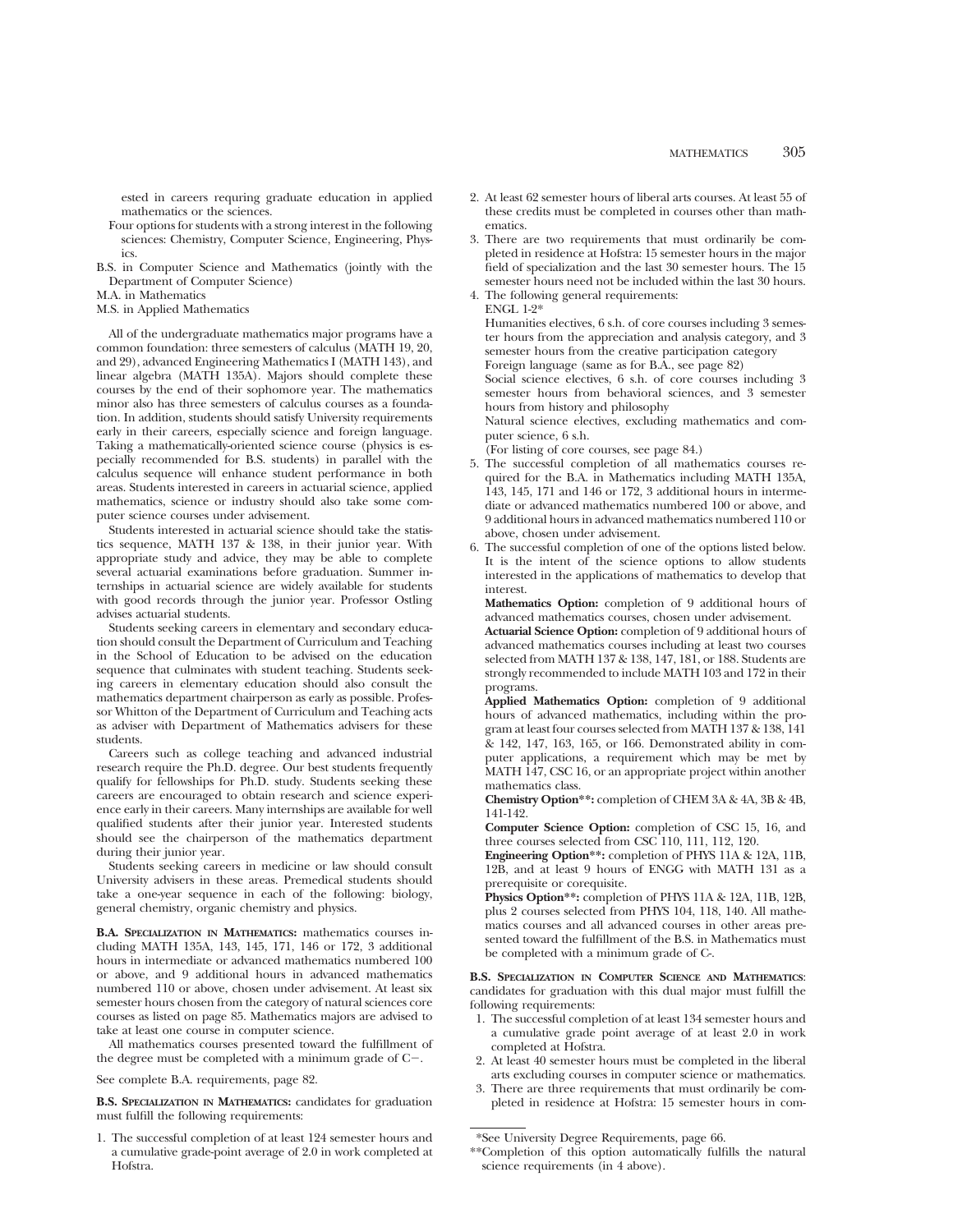puter science, 15 semester hours in mathematics, and the last 30 hours. The computer science and mathematics hours need not be included within the last 30 hours.

4. The following general requirements:

ENGL 1-2; (If the ENGL 1-2 requirements is fulfilled by passing the placement examination, 3 semester hours in literature or literature in translation must be taken with adviser's approval. See University Degree Requirements, page 66.)

- 5. 6 s.h. Humanities core (3 hours in appreciation and analysis (literature), 3 hours in creative participation).
- 6. 6 s.h. Social Science core (3 hours in History and Philosophy, 3 hours in Behavioral Social Sciences).
- 7. 3 s.h. Cross-Cultural core.
- 8. 3 s.h. Humanities and/or Social Science (not limited to core).
- 9. Foreign language: completion of level 2, or placement beyond level 2.
- 10. CSC 14, 15, 16, 24, 110, 110A, 112, 120, 123, 132, 161, 163, 190 and 9 semester hours in computer science electives numbered higher than 100.
- 11. MATH 19, 20, 29, 135A, 143, 145, 171, 146 or 172. Additionally, 3 semester hours in intermediate or advanced mathematics numbered 110 or above, and 6 semester hours in advanced mathematics numbered 110 or above, chosen under advisement of the department of mathematics.
- 12. CSC 185 or MATH 137
- 13. CSC 102 or MATH 147
- 14. Natural Science requirements: 12 semester hours in natural sciences to include *either* PHYS 11A & 12A (with 11B, 12B laboratories) *or* CHEM 3A-4A (with 3B-4B laboratories). All natural science electives must be acceptable towards majors in their respective departments.
- 15. A grade of  $C-$  or better in all courses required for the major.

Teaching of High School Mathematics, see page 375.

**A MINOR IN MATHEMATICS** consists of the successful completion of 18 semester hours including MATH 19, 20 and 29; 3 credits of intermediate or advanced mathematics courses numbered 100 or above; 3 credits of advanced mathematics courses numbered 110 or above. At least six hours must be in residence.

# **CERTIFICATE PROGRAM IN NATURAL SCIENCES Post-Baccalaureate Premedical Studies**

This program provides the opportunity for students who hold a bachelor's degree and who have not previously studied the sciences to prepare for entrance into a medical profession of their choice. Students may also retake science courses to demonstrate an improved mastery of those subjects. Courses offered in biology, chemistry, mathematics, and physics; see page 340.

Kappa Mu Epsilon: a national mathematics honor society, see page 71.

**MASTER OF ARTS IN MATHEMATICS:** designed for students with interests in a broad spectrum of mathematics and its applications, as well as the natural sciences mathematically-oriented components of the social sciences, and mathematics education.

# Admission Requirements

Applicants must hold a baccalaureate degree from an accredited institution with a strong background in mathematics including *Linear Algebra* (MATH 135A) and *Advanced Calculus* (MATH 171), and at least two additional courses in advanced mathematics. Motivated students with less mathematical background will be considered for provisional admission.

# Degree Requirements

A total of 30 semester hours of courses distributed as follows:

1. At least 18 semester hours of 200-level mathematics courses including the following:

- a) MATH 211 and 221;
- b) any two of MATH 202, 203, 223, 241, 261;
- c) at least one of MATH 212, 222, 242, 262, 267
- 2. The remaining credits, subject to the approval of the coordinator of the program, may be chosen from any of the following: biology, computer science, business, or other appropriate graduate areas.
- 3. Completion of an oral comprehensive examination or a master's thesis including an oral defense (in which case, MATH 301 may be counted as part of requirement 2 above).

See complete graduate information, page 73.

**MASTER OF SCIENCE IN APPLIED MATHEMATICS:** this program is designed to meet the needs of those individuals who seek to initiate or enhance a career in applied mathematics in industry. It is also appropriate for students who may wish to seek the Ph.D. degree.

# Admission Requirements

Applicants must hold a baccalaureate degree from an accredited institution, with a strong background in mathematics which includes *Differential Equations* (MATH 131), *Linear Algebra* (MATH 135A) and *Advanced Calculus* (MATH 171). Students who are not mathematics majors but who have a strong mathematical background are encouraged to apply.

# Degree Requirements

- 1. Thirty-three semester hours of 200-level courses of which at least 24 must be in mathematics. The remaining credits, subject to the approval of the coordinator of the program, may be chosen from biology, computer science, economics, finance or other appropriate graduate areas.
- 2. Satisfactory completion of MATH 211, 221, 241, 261; at least one course chosen from MATH 212, 222 or 242, and at least one course chosen from MATH 223, 262 or 267.
- 3. At least one course in computer programming or equivalent proficiency as determined by the department.
- 4. Completion of a master's thesis, requiring approval of two departmental readers and an oral defense.

See complete graduate information, page 73.

# **COURSES**

In addition to semester notations next to each course, several courses are offered during the January and Summer sessions. Consult the *January* and *Summer Sessions* bulletins for these schedules.

**NOTE**: without the consent of the department, a student may not take a prerequisite of a completed course. Credit will not be granted for any two courses which are wholly or partly equivalent to each other.

# **INTRODUCTORY UNDERGRADUATE COURSES**

| 3A. Discovering Mathematics | 2 s.h. |
|-----------------------------|--------|
| 3B. Discovering Mathematics | 1 s.h. |
| Periodicallv                |        |

These courses, which must be taken concurrently, are open to all students. Designed to overcome mathematical anxiety and to develop mathematical skills. Topics include the nature of mathematical systems, logic and reasoning through an analysis of verbal problems, transfinite arithmetic, ordinary arithmetic, statistics, topology, and number theory. Does not fulfill the mathematics distribution requirements. Pass/ $D+/D/F$ ail grade only. No degree credit for either 3A or 3B.

| 4A. Intermediate Algebra | 2 s.h. |
|--------------------------|--------|
| 4B. Intermediate Algebra | 1 s.h. |

Fall, Spring

These courses, which must be taken concurrently, cover arithmetic properties of real numbers; algebra of fractions and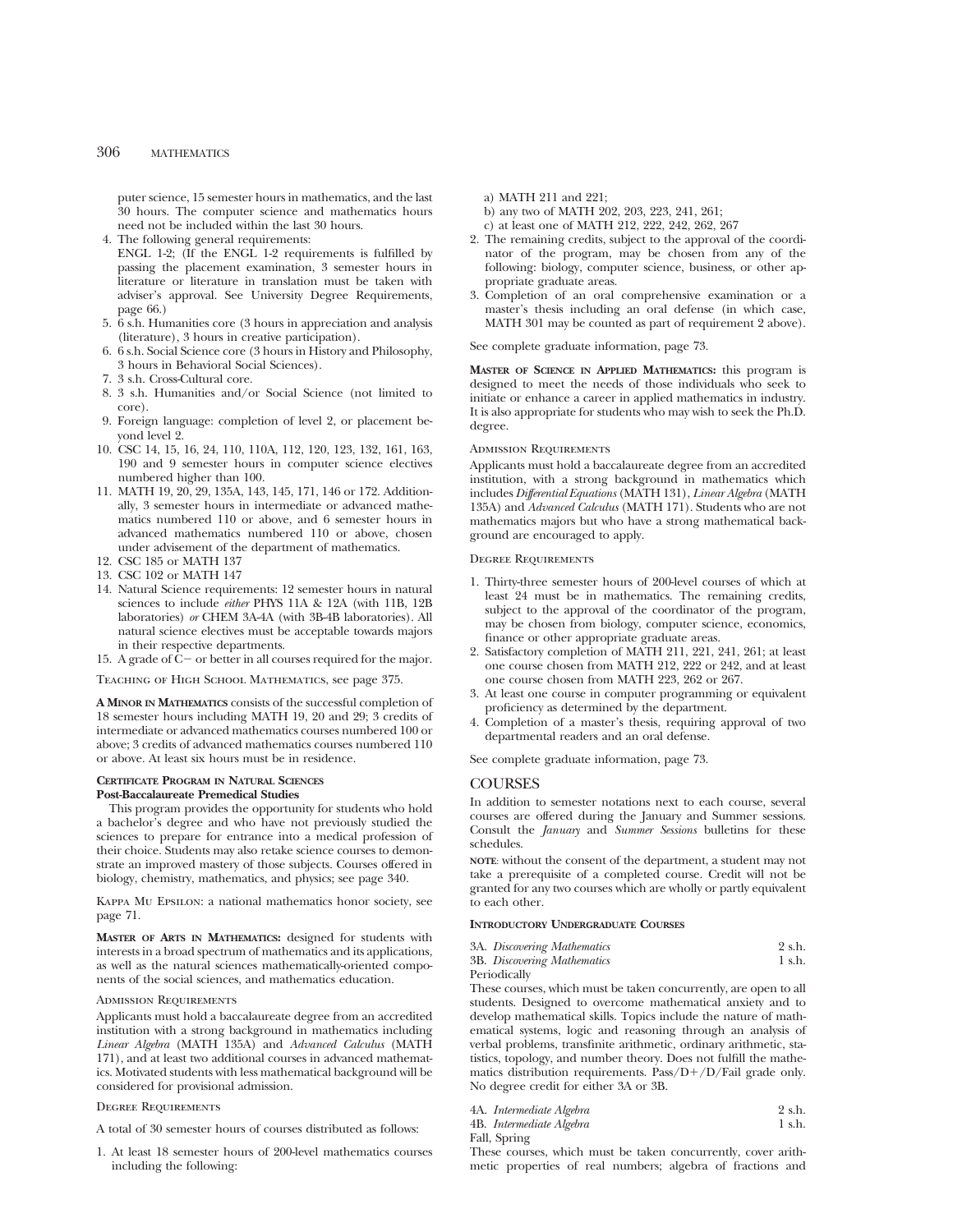polynomials; exponents, roots and radicals; solution of first and second degree equations and applications, functions and their graphs. No degree credit for 4A.

# 8. *Elementary Mathematical Statistics* 3 s.h. Fall, Spring

Frequency distributions, averages, graphical representations, moments, measures of disperson, types of distribution, curve fitting and correlation theory. Prerequisite: intermediate algebra with ability to use logarithms and exponents. Credit given for this course or BIO 100 or QM 1 or PSY 140 or SOC 180 or New College S 91 or QTB 2.

9. *Linear Mathematics and Matrices* # 3 s.h. Fall, Spring

Matrix Algebra, systems of linear equations, linear programming, Markov processes, and game theory. Applications to business and the biological and social sciences are included. Prerequisite: either level 9 placement on the mathematics department placement examination or MATH 4A and 4B. (Formerly *Finite Mathematics; Linear Mathematics and Precalculus*.)

10. *Basic Calculus* # 3 s.h. Periodically

Functions, analytic geometry of the plane, limits, differentiation and integration. Applications to business and the biological and social sciences are included. May not be taken after MATH 19. For those interested in continuing with calculus, see MATH 19B. Prerequisite: level 10 placement on the mathematics department placement examination. Credit given for this course or MATH 10E, not both.

# 10E. *Basic Calculus with Applications* # 4 s.h. Fall, Spring

Limits, differentiation, integration and applications to business and the biological and social sciences. No credit for mathematics or physics majors. May not be taken after MATH 19. For those interested in continuing with calculus, see MATH 19B. Prerequisite: level 10 placement on the mathematics department placement examination. Credit given for this course or MATH 10, not both. (Formerly *Basic Calculus with Review and Applications*.)

# 12. *Mathematical Excursions* # 3. s.h. Fall, Spring

A serious study of a limited number of topics designed to give the student a more than superficial, though elementary, appreciation of mathematics from the working mathematician's point of view. Some typical topics: algebraic systems, finite geometries, number theory, infinity, games and puzzles. Prerequisite: a willingness to explore mathematical ideas; also level 12 placement on the mathematics department placement examination, or successful completion of MATH 4A and 4B. Credit given for this course or MATH 16, not both.

13C. *Elementary Mathematical Models Trough Computers* # 3 s.h. See course description, page 426.

# 15. *Elementary Set Theory, Logic and Probability* # 3 s.h. Fall, Spring

Sets, logic, probability. Prerequisite: Level 15 placement on mathematics department placement examination, or successful completion of MATH 4A and 4B.

#### 16. *Explorations in Mathematics* # 3 s.h. Periodically

Designed for students majoring in areas other than mathematics or science. This course uses a problem-solving approach for exploring the development of the real number system (including the properties of a field), number theory (including modular arithmetic), and geometry. Optional topics include probability and statistics. Prerequisite: two years of high school mathematics or permission of instructor. It is recommended that elementary education majors take this course prior to taking ELED 128. Credit given for this course or MATH 12, not both. (Formerly *Number Systems and Algebraic Structure.*)

# **PRECALCULUS AND CALCULUS COURSE SEQUENCES**

Placement of students in precalculus and calculus courses is determined by the Department of Mathematics. Some students may be required to take 11 (*Precalculus*) before continuing with 19 (*Analytic Geometry and Calculus I*). The sequence 19, 20, 29 represents an integrated approach to the differential and integral calculus of functions of one and several variables, including applications and some theory.

11. *Precalculus#* 4 s.h. Fall, Spring

A function-based approach to the study of algebra and trigonometry, with particular focus on the polynomial, rational, trigonometric and exponential/logarithmics functions. The concepts studied in this course are fundamental to the study of Calculus and most of the mathematical applications to the sciences. Prerequisites: High School Sequential Mathematics II or equivalent.

# 19. *Analytic Geometry and Calculus I #* 4 s.h. Fall, Spring

Limits, derivatives, techniques of differentiation, trigonometric, exponential, logarithmic, and inverse trigonometric functions, curve sketching, applications of the derivative, introduction to integration. Meets five hours each week. Prerequisite: MATH 11 with a grade of  $C-$  or better or departmental placement. Credit given for MATH 19 or New College NMB 1 *or* QTB 3. Students wishing credit for both MATH  $10$  or  $10E$  and MATH 19 must receive prior permission from the department chairperson. See MATH 10E. (Formerly 19 & 20, *Analytic Geometry and Calculus I and II.*)

20. *Analytic Geometry and Calculus II #* 4 s.h. Fall, Spring

Integrals, applications of the integral, techniques of integration, improper integrals, infinite sequences and series, parametric equations, polar coordinates. Meets five hours each week. Prerequisite: MATH 19 with a grade of  $C-$  or better, or both MATH 10E and 19B, each with a grade of C- or better. (Formerly 19  $\&$ 20, *Analytic Geometry and Calculus I and II.*)

19B. *Bridge to Calculus II* 1 s.h. See course description, page 426.

# 19C. *Computing Supplement to Calculus* 1 s.h. Periodically

Numerical aspects of introductory calculus are studied with the aid of computers. Topics may include a brief introduction to computers and programming, numerical differentiation and integration, locating zeros of functions, graphing functions, approximating functions and symbolic calculations by computers. No computing experience is necessary. Prerequisite: MATH 10E or 19.

29. *Analytic Geometry and Calculus III* # 4 s.h. Fall, Spring

Three-dimensional analytic geometry, elementary vector analysis, partial derivatives, mutiple integrals, vector fields, parametric curves and surfaces, theorems of Green, Gauss, Stokes. Meets five hours each week. Prerequisite: MATH 20 with a grade of  $C-$  or better.

# **INTERMEDIATE UNDERGRADUATE COURSES**

| 101. Logic in Mathematics | 2 s.h. |
|---------------------------|--------|
| Periodically              |        |

Basic logical processes in mathematical practice; informal analysis of mathematical language and its abuses; nature of proof, proof procedures and problem-solving. Prerequisite: MATH 20.

<sup>#</sup>Core course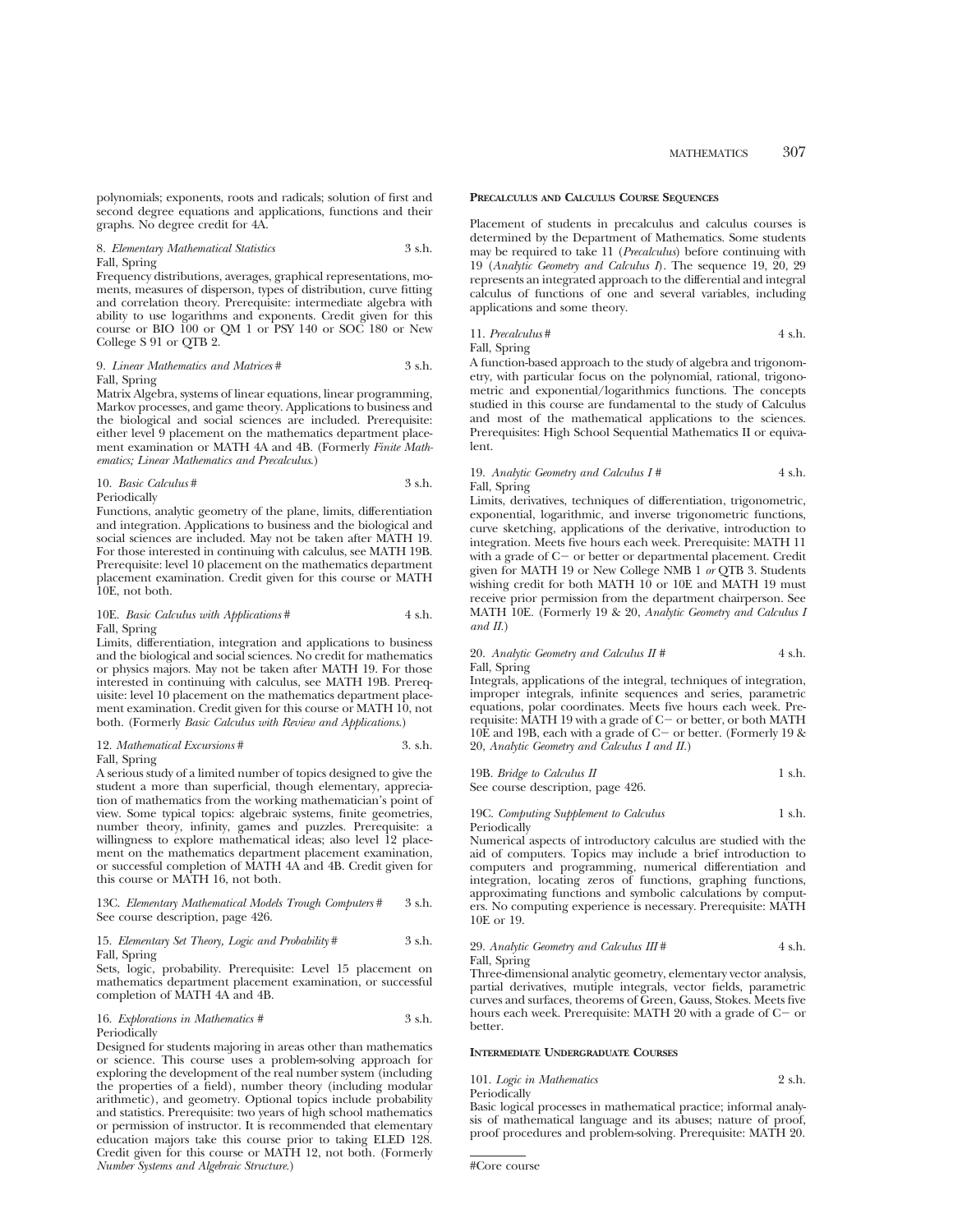| 103. Applications of Calculus and Probability |        |
|-----------------------------------------------|--------|
| to Actuarial Problems                         | 2 s.h. |

Periodically

Preparation for course 1 of the examinations given by the Society of Actuaries. Prerequisite or corequisite: MATH 29 and MATH 137. (Formerly *Applications of Calculus to Actuarial Problems*.)

107. *Mathematical Problem Solving* 1 s.h. Periodically

Techniques and principles for solving mathematical problems. May be taken more than once for credit. Prerequisite or corequisite: MATH 29.

#### **ADVANCED UNDERGRADUATE COURSES**

119. *Mathematics of Computer Graphics* 3 s.h. Periodically

Mathematical techniques for computer graphics studied in terms of the underlying mathematical principles. Includes two and three-dimensional geometry, projections, perspective, curvilinear projections, fractals, irregular surfaces. Prerequisites: MATH 29 and CSC 15 or permission.

131. *Elementary Differential Equations* 3 s.h. Fall, Spring

Methods for the solution of elementary types of ordinary differential equations with geometrical, physical and chemical applications. Prerequisite: MATH 29 or equivalent.

133. *Geometry* 3 s.h. Fall

Foundations of Euclidean and non-Euclidean geometry. Axioms

and models. Topics include triangles and circles, geometric transformations, projective and hyperbolic geometries. Use of geometry software. Prerequisite: MATH 29 or equivalent. (Formerly *Euclidean Geometry*.)

134. *Topics in Geometry* 3 s.h. Periodically

An in-depth study of one or more topics from Euclidean, non-Euclidean or differential geometry. Prerequisite: MATH 135A. Note: this course can be taken without MATH 133. (Formerly *Non-Euclidean Geometry*.)

135A. *Linear Algebra* 4 s.h. Fall, Spring

Systems of linear equations, matrices, vector spaces, linear transformations, scalar products. Topics selected from determinants, game theory, graph theory, linear programming, Markov chains. Applications to one or more of curve fitting, economics, genetics, population distribution, production and assignment problems. Prerequisite: MATH 20.

| 136. Theory of Numbers | 3 s.h. |
|------------------------|--------|
| Every other year       |        |

Properties of integers, congruences, diophantine equations, algebraic number fields. Prerequisite: MATH 29 or equivalent.

# 137 & 138. *Mathematical Probability and Statistics* 3 s.h. each 137: Fall; 138: Spring

Discrete and continuous probability distributions, characteristics of distributions, sampling theory, estimation, hypothesis testing, correlation, regression and other topics. Prerequisite or corequisite: MATH 29.

141 & 142. *Applied Finite Mathematics* 3 s.h. Periodically

Applications of finite mathematical models to problems in the social sciences, business, ecology and computer science. Techniques of counting, network flows, design of experiments, graphs and diagraphs, Markov chains, game theory and decision making. Prerequisites: MATH 29 and 135A.

# 143. *Engineering Mathematics I* 3 s.h. Fall, Spring

Systems of linear equations, row operations, Gauss Jordan reduction, matrix algebra, inversion, determinants, eigenvalues and eigenvectors, solutions of linear ODE's, algebra of the complex plane, polar representation and DeMoivre's theorem, the complex exponential and logarithmic functions, Fourier Series, the solution of the heat and wave equations by Fourier Series, Bessel functions and applications. Prerequisite: MATH 29 or higher. (Formerly MATH 143 & 144.)

```
144. Engineering Mathematics II 3 s.h.
Fall, Spring
```
Analytic functions, Cauchy-Reimann equations, Cauchy's integral formula, Laurent series, theory of residue, conformal mappings, linear fractional transformations, applications to fluid flow and electric field theory, Fourier integrals, applications to the heat equation. Prerequisite: MATH 143. (Formerly MATH 143 & 144.)

# 145 & 146. *Higher Algebra* 3 s.h. each 145: Fall; 146: Spring

Abstract algebraic structures including groups, rings and fields and their application to the study of number systems, polynomial rings and solvability of equations. Prerequisite: MATH 135A.

147. *Numerical Methods* 3 s.h.

Fall, Spring Same as ENGG 101 and CSC 102. Prerequisite: CSC 15 or ENGG 10. Corequisite: MATH 131.

# 151 & 152. *Special Problems in Higher*

*Mathematics* 1-3 s.h. each 151: Fall; 152: Spring

Independent and advanced nature in a field of mathematics. Topics vary from year to year. Prerequisite: permission of department chairperson.

# 155. *History of Mathematics* 3 s.h.

Every other year

Development of mathematical ideas and symbolism. Prerequisite: MATH 29 or permission of instructor.

# 163. *Intermediate Ordinary and Partial Differential Equations* 3 s.h.

Every other year

Simple existence and uniqueness theorems, linear equations, power series and numerical solutions, eigenvalue problems, classical equations. Boundary value problems in partial differential equations, generalized Fourier series, transform methods. Green's functions, initial value problems. Prerequisite: MATH 131.

# 165, 166. *Mathematical Modelling* 3 s.h. each Periodically

An introductory course including the following topics. 165: Differential and difference equations as models, population growth models, linear systems and matrix models, Markov models. 166: Random-walk and diffusion models, analytic versus simulation models, introduction to hypothesis testing, selected topics from the literature. Prerequisites: MATH 131 and ability to program in BASIC, FORTRAN or PL/1.

# 167. *Elementary Topology* 3 s.h.

Every other year

Basic properties of sets and mappings in euclidean space such as continuity, compactness, connectedness. Metric spaces. Topological spaces and metrizability. The fundamental group functor. Prerequisite: MATH 29.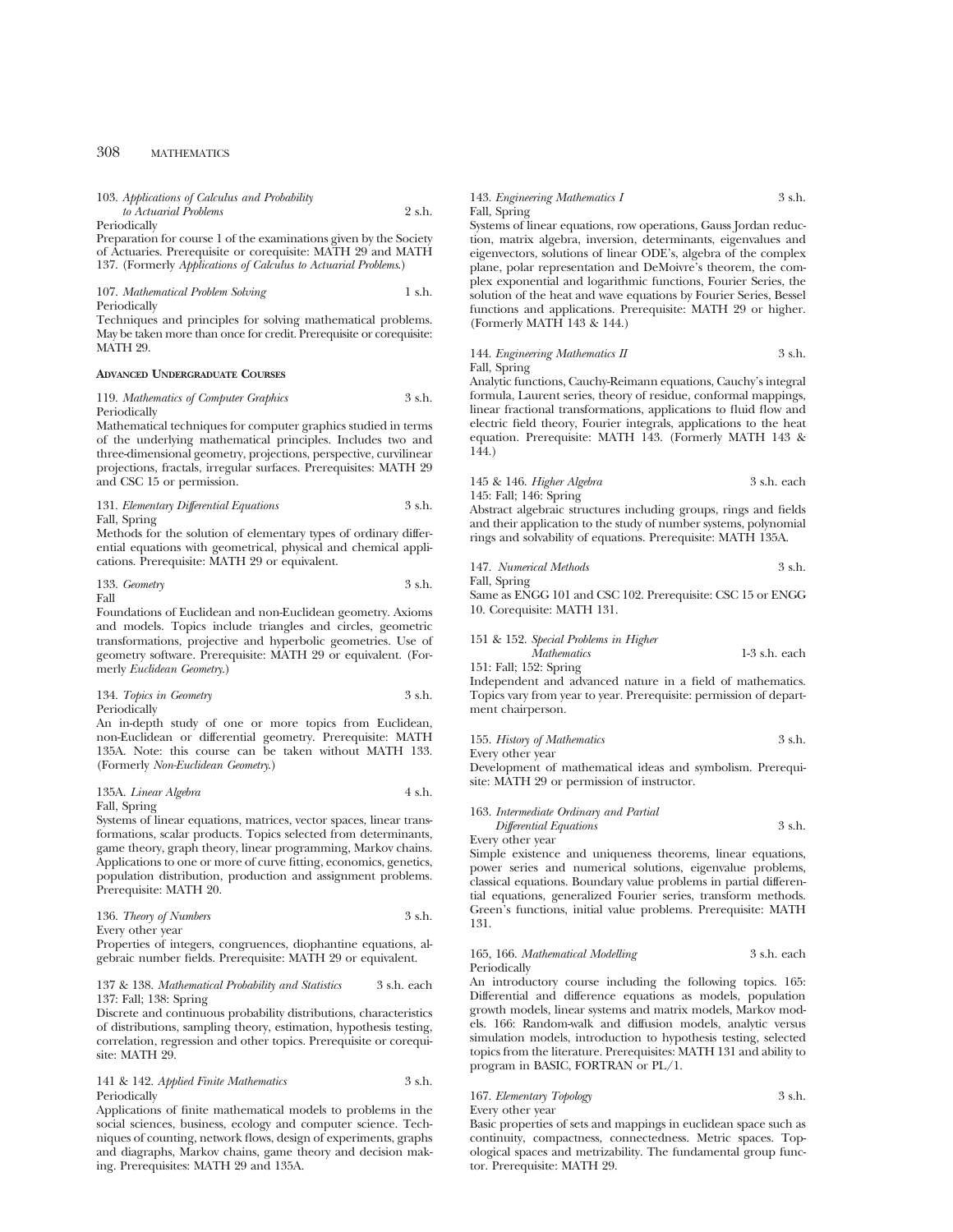171 & 172. *Advanced Calculus* 3 s.h. each 171: Fall; 172: Spring

Topics more advanced than those of the beginning calculus sequences. Stress is placed on limits, continuity, uniform continuity, uniform convergence, implicit function theory, line integrals, series, partial differential, multiple integrals and Fourier series. Prerequisite: MATH 135A. Prerequisite for 172: MATH 131.

# 173. *Theory of Functions of a Complex Variable* 3 s.h. Every other year

Complex numbers and the geometry of the complex plane: analytic, harmonic and other functions; power series, analytic continuation; mappings and applications. Prerequisite or corequisite: MATH 135A, 171.

# 181. *Multivariate Analysis* 3 s.h. Periodically

An introduction to statistical analysis with applications to quantitative business methods and other areas. Factor analysis and analysis of variance are among the important techniques studied. Prerequisite or corequisite: MATH 138.

#### 188. *Operations Research Optimization Techniques* 3 s.h. Periodically

Same as ENGG 188. Prerequisite: ENGG 185 or MATH 137. Recommend taking CSC 187 prior to taking this course.

# 190. *Departmental Honors* 3 s.h. See course description, page 426.

#### 191. *Introduction to Set Theory* 3 s.h. Periodically

Naive and axiomatic set theory as a foundation for mathematics; ordinal and cardinal numbers; well-ordering and the principle of choice; glimpses of results on consistency and independence.

| 198, 199, A-Z. Special Studies in Mathematics | 3 s.h. each |
|-----------------------------------------------|-------------|
| See course description, page 426.             |             |

# Graduate Courses

Prerequisite: MATH 135A or 101.

It is expected that students taking graduate courses will have taken courses equivalent to MATH 135A, 145, 171 & 172. Undergraduates wishing to take graduate courses must first obtain permission from the chairperson of the department.

# 202. *Mathematical Logic* 3 s.h. Periodically

The propositional calculus: truth tables and axiomatizations. First order theories: completeness theorem, formal number theory, Goedel's incompleteness theorem. Same as CSC 201A. Prerequisite: MATH 145.

# 203. *Topology* 3 s.h. Periodically

Topological spaces, convergence and completeness, separation axioms, homeomorphisms, metric spaces, compactness. Prerequisite: MATH 172 or permission of instructor.

# 211. *Linear Algebra* 3 s.h. Every other year

Review of matrices and linear equations, solution of linear equations, applications, vector spaces and linear transformations, eigenvalues and geometry, canonical forms, linear machines. Prerequisites: MATH 131, 135A.

| 212. Applied Algebra | 3 s.h. |
|----------------------|--------|
| Every other year     |        |

Finite state machines, relations and graphs, rings and Boolean algebras with applications, semigroups, groups and coding theory, linear machines, finite fields and algebraic coding theory. Prerequisite: MATH 211.

221, 222. *Analysis I, II* 3 s.h. each Every other year

Analysis of functions of one and several variables with an introduction to functional analysis.

221: Euclidean space, differentiation and integration, vectorvalued functions of several variables and applicable integration techniques. 222: Hilbert spaces, linear and convex programming, linear operators and semigroups, introduction to optimal control theory. Prerequisites: MATH 131, 135A, 171.

# 223. *Complex Analysis* 3 s.h. Periodically

Formal power series, analytic functions, analytic continuation, complex integration and applications to evaluation of integrals, conformal mappings, flows and boundary conditions, polynomials and finding zeros. Prerequisite: MATH 171 or permission of instructor.

241. *Probability* 3 s.h. Every other year

Graduate introduction to the basic concepts of probability theory aimed towards later applications. Review of needed set theory, counting principles, discrete and continuous probability, random variables, expectations, moment generating functions, distributions, central limit theorem. Prerequisites: MATH 131, 135A, 171.

242. *Statistics* 3 s.h.

Every other year

Applications of probability theory, inference, Bayesian techniques, hypothesis testing, regression, design of experiments, robustness, computer programs and packages, applications tailored to student interest. Prerequisites: MATH 241, or 131, 135A, 137 & 138 and 171.

# 251 & 252. *Independent Reading* 1-4 s.h. each

251: Fall; 252: Spring

Independent study course, under the guidance of a member of the department.

254. *Seminar* 3 s.h. Periodically

Introduction to the literature of mathematical research. Prerequisite: consent of department.

261. *Ordinary Differential Equations* 3 s.h. Every other year

Solutions to first and second-order equations, linear differential equations, transforms, systems, stability. Emphasis on interplay between theory and numerical methods. Prerequisites: MATH 131, 135A, 171.

# 262. *Partial Differential Equations* 3 s.h. Every other year

Existence of solutions, basic techniques, Hilbert space and transform techniques, classification of equations, the Cauchy and Dirichlet problems, properties of solutions. Prerequisite: MATH 261 or permission of instructor.

# 265. *Numerical Methods I: Analysis* 3 s.h. Periodically

Floating-point arithmetic. Finite-difference calculus. Polynomial, inverse, spline interpolation. Approximation: least- squares, polynomial, Chebyshev, rational functions. Numerical integration and differentiation. Solution of nonlinear equations. Solution of ordinary differential equations. Same as CSC 265. Prerequisite: CSC 102 or ENGG 101 or MATH 147.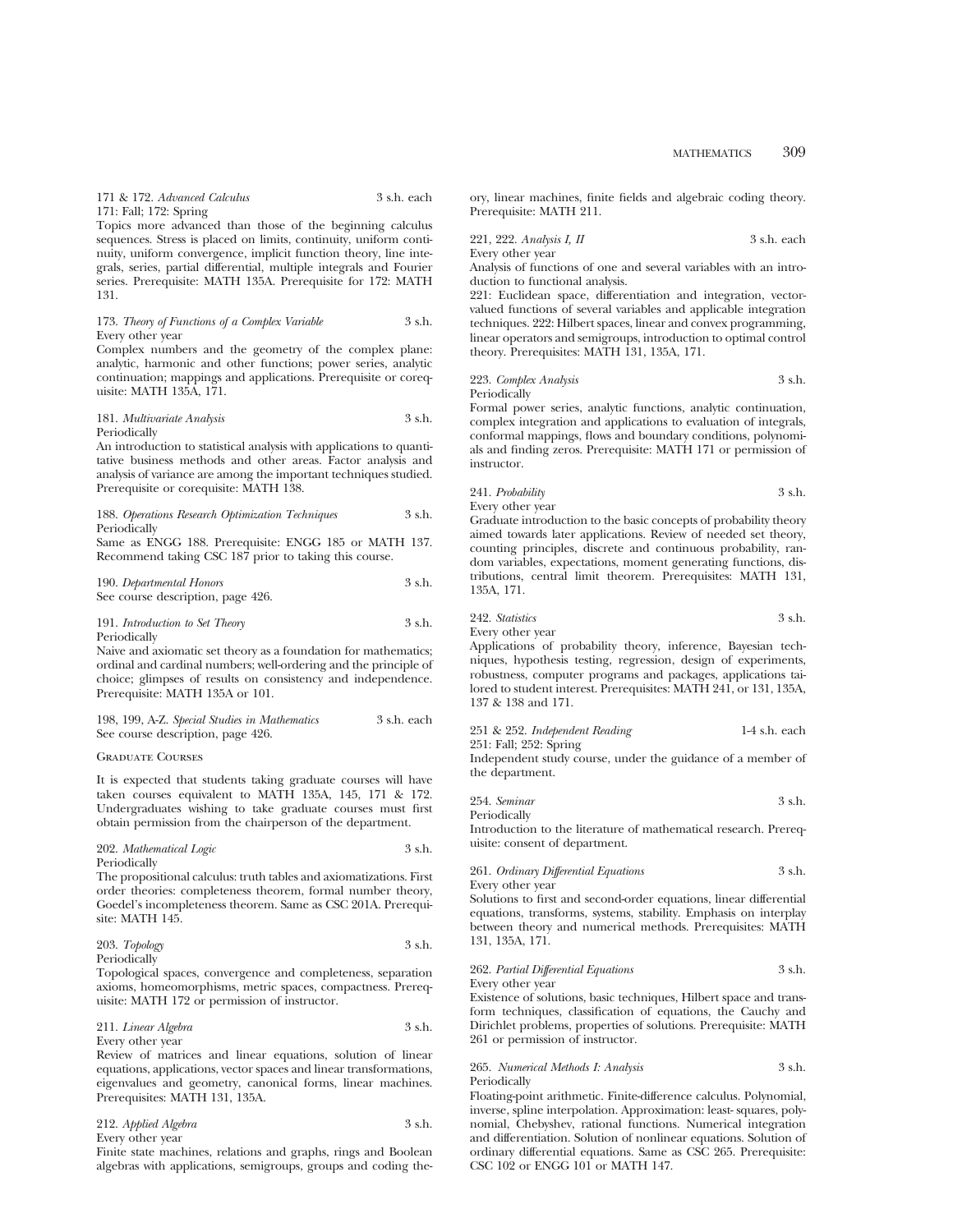| 267. Optimal Control Theory | 3 s.h. |
|-----------------------------|--------|
| Every other year            |        |

Discussion of the maximum principle, maximum principle for nonautonomous systems, fixed time problems, system of variational equations and adjoining systems, linear time optimal processes, maximum principle and calculus of variations. Problems of Lagrange, optimal processes with restricted phase coordinates. Prerequisite: MATH 261.

### 271, 272. *Mathematical Models in the Natural Sciences* 3 s.h. each

Every other year

271: types of models, differential and difference equations as models: population growth models, linear systems and matrix models, Markov models.

272: random-walk and diffusion models, analytic versus simulation models; statistical hypothesis testing; selected topics from the literature. Prerequisites: MATH 131, 171 and ability to program in BASIC, FORTRAN or PL/1.

**NOTE:** courses numbered 280-288 carry no credit toward the M.A. in Mathematics.

# 280, A-Z. *Workshop: Pre-College Mathematics* 1-3 s.h. each Once a year

Intended for middle and secondary school teachers with a desire to strengthen their command of current and emerging mathematics curricula, for example, as put forward in the *National Council of Teachers of Mathematics Standards.* Topics taken from probability and statistics, number theory, geometry and graph theory, discrete mathematics, problem solving, the human dimension in mathematics, mathematics through computers, mathematical systems and the mathematics of change. Prerequisite: permission of department. No credit toward M.A. in Mathematics or M.S. in Applied Mathematics.

As individual subjects are selected, each is assigned a letter (A-Z) and added to the course number. Any course may be taken a number of times so long as there is a different letter designation each time it is taken. (Formerly 280, *Workshop: Integrated Mathematics Sequence.*)

# 285. *History of Ancient and Medieval Mathematics* 1 s.h. Once a year

Mathematics from the dawning of human intelligence through the discoveries of the Renaissance. Designed for participants in a Hofstra teacher enhancement program or by permission of department. No credit toward M.A. in Mathematics or M.S. in Applied Mathematics.

# 286. *Development of Modern Mathematics* 2 s.h. Once a year

Mathematics from the 17th century to modern times. Applications to the classroom. Designed for participants in a Hofstra teacher enhancement program or by permission of department. No credit toward M.A. in Mathematics or M.S. in Applied Mathematics.

# 287. *Problem Solving Through Computers and Calculators* 3 s.h. Once a year

Problem-solving heuristics, estimation, discovery and pattern recognition via programming languages (e.g. BASIC, Pascal and Logo), spreadsheets, interactive software and hand-held calculators. Applications to the classroom. Designed for participants in a Hofstra teacher enhancement program or by permission of department. No credit toward M.A. in Mathematics or M.S. in Applied Mathematics. (Formerly *Problem Solving Through Pascal.*)

288. *Finite Mathematics and the Computer* 3 s.h. Once a year

Finite mathematical bases of computing including binary arithmetic, elementary combinatorics, etc. A calculus based probability and statistics segment in which students write programs in

Pascal and are introduced to statistics software. Monte Carlo methods random number generating algorithms, regression. Applications to the secondary school classroom. Open only to participants of the Teacher Training Institute or by permission of department chairperson. No credit toward M.A. in Mathematics. Prerequisites: MATH 287 or knowledge of Pascal and departmental permission.

298, 299, A-Z. *Advanced Topics* 2 or 3 s.h. each Periodically

Subjects to be announced. Prerequisite: MATH 172 or permission of instructor.

As individual subjects are selected, each is assigned a letter (A-Z) and added to the course number. Any course may be taken a number of times so long as there is a different letter designation each time it is taken.

301. *Master's Thesis* 3 s.h.

# Meteorology (METR)

Administered by the Department of Physics and Astronomy. Professor Hastings, *Chairperson*

**Staff** 

1, 2. *Physical Meteorology and Climatology* 3 s.h. each Periodically

Conditions pertinent to weather phenomena and climate. Analysis of factors that enter into weather and climate; study of world-wide patterns: past, present and probable for the future.

# Military Science (MS)

Professor Henderson, *Chairperson*

Assistant Professors Cleland, Rea.

The Hofstra Army Reserve Officer's Training Corps (ROTC) program qualifies students for appointment as an officer of the United States Army, Army Reserve or Army National Guard. Students attend military science classes during their regular course of studies. Students develop maturity, responsibility and dependability while earning the Gold Bar of an Army Second Lieutenant.

Army ROTC offers two different programs to all qualified college and university students. The traditional four-year program gives students the opportunity to take ROTC courses in each of their four years of college. The two-year program is available for any students who did not take ROTC during their first two years of college.

The four-year program consists of the Basic Course (MS 1C, 1E, 2C, 2E and associated leadership laboratories) and the Advanced Course (MS 3C, 3E, 4C, 4E and associated leadership laboratories). The Basic Course is open to all Hofstra students. It consists of training in leadership, management, military skills and physical fitness. Students learn to apply these skills both inside and outside the classroom. In addition, a variety of outside social and professional enrichment activities are available. ROTC textbooks, uniforms, and other essential materials for the Basic Course are furnished to the students. Sophomores who did not take the first year courses may compress the first and second year courses and laboratories to complete the Basic Course. *There is no military obligation for enrolling in the Basic ROTC Course.*

After they have completed the Basic Course, students who have demonstrated the leadership potential to become an officer and who have met the physical and scholastic standards are eligible to enroll in the Advanced Course. The Advanced Course is usually taken during the final two years of college. It includes instruction in management, tactics, ethics and further leadership develop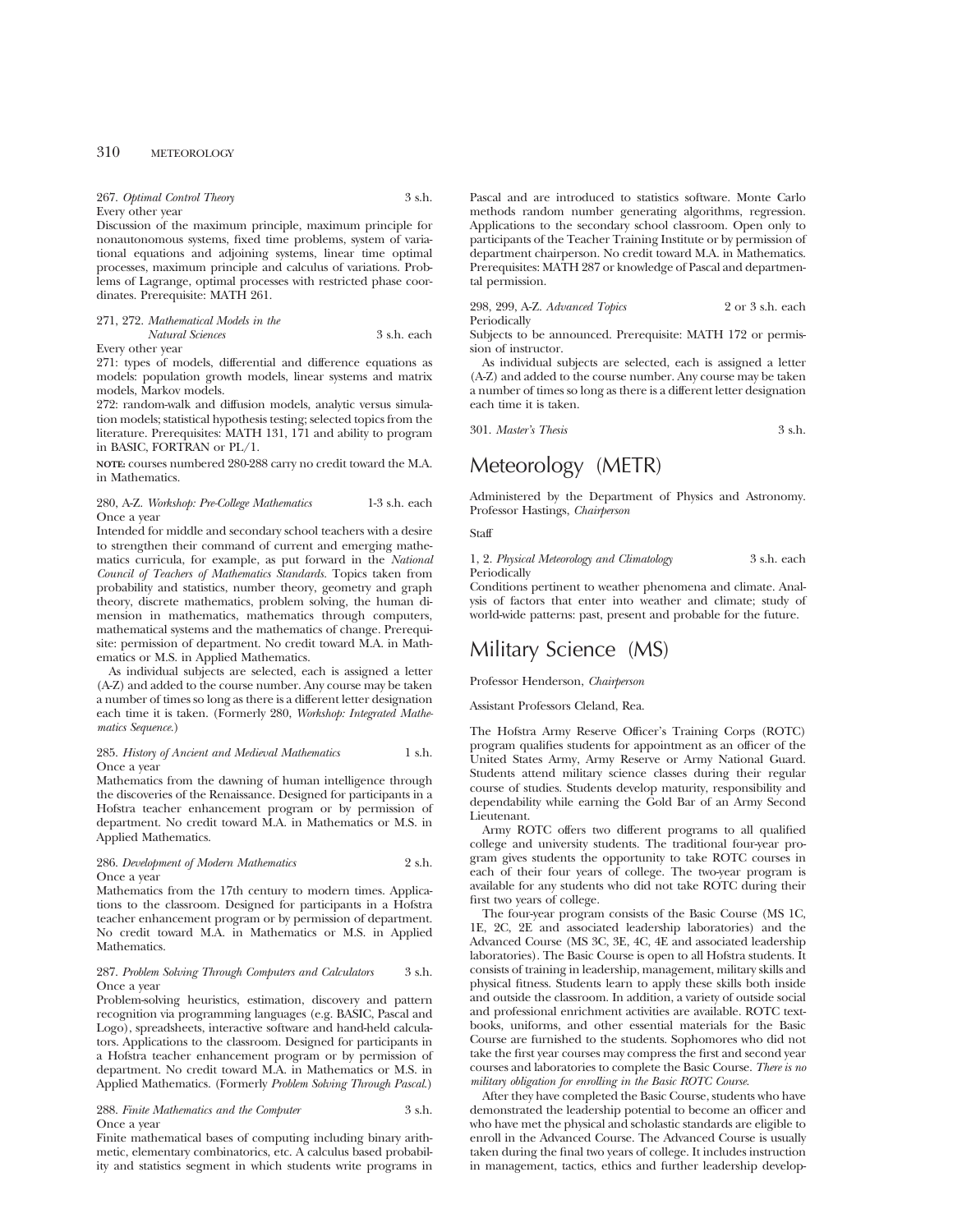ment. Textbooks and uniforms in the Advanced Course are also furnished to students.

During the summer between their junior and senior years of college, Advanced Course cadets attend a paid five-week leadership/training session called Advanced Camp. Advanced Camp gives cadets the chance to practice what they have learned in the classroom, and introduces them to Army life "in the field."

Additionally, a special leadership/training session, Basic Camp, is designed for students who did not take ROTC during their first two years of school or students entering a two-year post-graduate course of study. To enter this two-year program, students must first attend the paid five-week Basic Camp, normally held during the summer between their sophomore and junior years of college. After they have successfully completed Basic Camp, students who meet all the necessary enrollment requirements are enrolled in the Advanced Course.

Active Army veterans, members of the National Guard, and the Reserves may qualify for credit for the Basic Course and be enrolled directly into the Advanced Course pending their individual academic standing.

To receive full semester credit for the Advanced Course and Advanced Camp (12 semester hours) a student must be commissioned as a Second Lieutenant in the Army upon course completion. Partial credit may be awarded at the chairperson's discretion if the student fails to complete the Advanced Course.

**NOTE:** all Military Science courses include the appropriate number of class hours, plus a required leadership laboratory and additional sessions of physical training each week. A field leadership exercise of approximately two days provides practical experience in small organization leadership. All students are expected to attend the leadership laboratory, physical training and the field leadership exercise.

### ARMY ROTC SCHOLARSHIP PROGRAM

The Army Reserve Officers' Training Corp (ROTC) Scholarships offer significant assistance toward meeting costs of school. Scholarships are awarded for four, three and two years, strictly on merit to the most outstanding students who apply as follows:

- —Tuition and mandatory educational fees up to \$16,000. —A specific amount for miscellaneous fees such as laboratory,
- student activity, transcript and graduation fees. —A flat rate for textbooks, classroom supplies and equipment
- (approximately \$225 per semester). —A monthly allowance during the 10-month school year each
- year the scholarship is in effect; currently \$200 per month.

For further information write or call the Hofstra University Military Science Department, 265 Physical Fitness Center, Hempstead, New York 11549-1300, (516) 463-5648 or FAX (516) 463-4937.

#### Credit Toward A Liberal Arts Degree

MS 1C, 1E, 2C, 2E, courses and laboratories, totalling two semester hours credit, are designated nonliberal arts courses. MS 3C, 3E, 4C, 4E, courses and laboratories, along with Advance Camp at Fort Lewis, Washington, totalling 12 semester hours credit, are designated liberal arts courses.

# ARMY COMMISSIONING REQUIREMENTS

In order to be commissioned as a Second Lieutenant, students must satisfactorily complete the Basic Course, Advanced Course and Advanced Camp or their equivalents. Students must also receive their college degree and ensure they have taken an approved course in written composition, human behavior, military history, computer fundamentals and mathematical reasoning. Cadets must be recommended for a commission by the Military Science department chairperson.

# **COURSES**

Basic Course

# 1C. *Introduction to the United States Army* 1/2 s.h. Fall

Instruction is designed to offer an in-depth look at the organization of the military, specifically the Army, within the United States. An introduction to roles, branches organization and customs of the United States Army is covered. Instruction also includes basic issues related to military skills, duties of officers, warrant officers, non-Commissioned Officers, and civic responsibilities of all citizens. Leadership and team building exercises are developed through hands on leadership opportunities. Students may also participate in many activities that build skills in rappelling, orienteering, first aid, marksmanship, and physical fitness. Classroom activity is one hour per week plus the Leadership Laboratory (Lead Lab) where hands on experiences are provided. Students have the opportunity to challenge their skill and confidence at the Leadership Weekend at Fort Dix, NJ. No liberal arts credit (Formerly MS 1A.)

# 1D. *Leadership Laboratory* no credit

Exercises to accompany MS 1C. Must be taken concurrently with course. No credit for lab.

# 1E. *Foundations of Leadership* <sup>1/2</sup> s.h. Spring

This course continues to build upon the principles and skills introduced during the fall semester. Leadership ethics and Army values are discussed as their importance in the military and as leaders in any career position. Communication skills involving both oral presentations and writing requirements are developed to improve both individual performance and group interaction. Emphasis is placed on the four Army Leadership styles and applications of ethical conduct. Skills in land navigation, small unit leadership, physical fitness, and other individual character building exercises continue. Classroom activity is one hour per week plus a required Leadership Laboratory (Lead Lab). Students once again have the opportunity to challenge their skill and confidence at the Leadership Weekend at Fort Dix, NJ. No liberal arts credit. (Formerly MS 1B).

1F. *Leadership Laboratory* no credit Exercises to accompany MS 1E. Must be taken concurrently with course. No credit for lab.

### 2C. *Principles of Leadership*  $\frac{1}{2}$  s.h. Fall

This course provides greater depth of instruction on the organization and missions of the United States Army, principles of leadership as an officer and as a citizen, understanding the Army writing style, military skills development and preparation for movement into the Advanced Course Officer Training Program. Continuation of military skill development during the second year program is designed to focus on oral and written communication skills, planning, and execution of small group events along with the continued development of individual leadership and organizational skills. Leadership Laboratory (Lead Lab) continues with the second year students assuming leadership roles while challenging themselves learning practical individual and group skills. Classroom activity is one hour per week. The fall Leadership Weekend at Fort Dix, NJ is offered to all military science students as the opportunity to learn more about the Army, gain confidence in their leadership abilities and military skills. No liberal arts credit. (Formerly MS 2A.)

# 2D. *Leadership Laboratory* no credit

Exercises to accompany MS 2C. Must be taken concurrently with course. No credit for lab.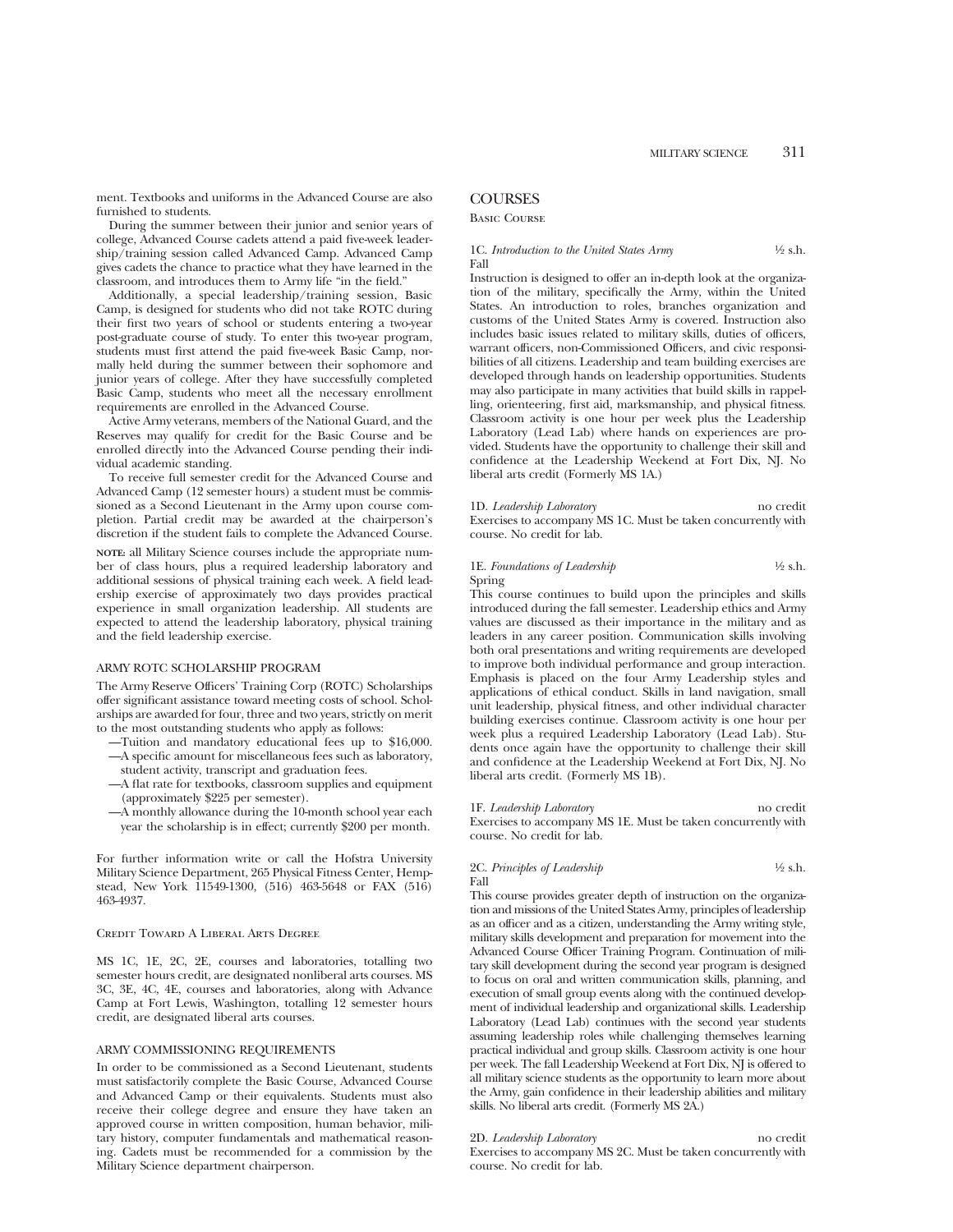### 2E. *Requirements of the Junior Officer*  $\frac{1}{2}$  s.h. Spring

This course is a continuation of the fall semester Leadership Principles and builds on the information and skills introduced. The focus on military skill development to pass Army standards continues. This course also provides more depth of instruction on small unit tactical movements introduced in the spring freshman military science course. Students move from the more detailed classroom and now assume leadership roles of the small groups during the Leadership Lab. Classroom activity is one hour per week plus a required Leadership Laboratory (Lead Lab). Students again have the opportunity to challenge their skill and confidence at the Leadership Weekend at Fort Dix, NJ. No liberal arts credit. (Formerly MS 2B.)

# 2F. *Leadership Laboratory* no credit Exercises to accompany MS 2E. Must be taken concurrently with course. No credit for lab.

# BASIC CAMP

Basic Camp Leadership/Training Session is used to give students who were not enrolled in the Basic Course (MS 1C, 1E, 2C, 2E courses and laboratories) an opportunity to receive placement credit to enter the Advanced Course. This is a voluntary five-week session conducted at Fort Knox, Kentucky. The Basic Camp gives the student an in-depth look at the United States Army and an opportunity to demonstrate their leadership potential. Students receive instruction in a wide variety of basic military skills and leadership techniques. Successful completion of Basic Camp allows the student to enroll in the Advanced Course and compete for a 2-year scholarship.

### Advanced Course Phase

# 3C. *Advanced Camp Preparation I* 3 s.h. Fall

Course examines in detail the leadership and military skills necessary to succeed at Advanced Camp. The Leadership and military skills learned in the Basic Course are thoroughly reviewed. Cadets are expected to achieve Army standards in all areas introduced and developed during the Basic Course. Emphasis is placed on Troop Leadership Procedures and leadership responsibilities required to lead small groups in situations of increasing complexity. Application of Army Leadership Doctrine, individual leadership skills and technical skills are incorporated into "hands-on" leadership positions in class and through leadership laboratories. Through classroom instruction and leadership laboratory students learn to plan, resource and execute effective coordinated training. Both oral and written requirements continue. Classes are twice a week (one hour per session) plus cadets must participate in leadership positions through all Leadership Labs and during the fall Leadership Weekend FTX at Fort Dix, NJ. Prerequisites: Basic Course completion and permission of the Chairperson. (Formerly MS 3A.)

### 3D. *Leadership Laboratory* no credit

Exercises to accompany MS 3C. Must be taken concurrently with course. No credit for lab.

# 3E. *Advanced Camp Preparation II* 3 s.h. Spring

Course examines the problems associated with situational ethics and control of small organizations. Continues to build on the skills of the fall semester class in developing leadership and military skills necessary to succeed at Advanced Camp. Throughout this semester the students are required to draft and develop correspondence, conduct formal military oral presentations, and prepared management programs which they develop, conduct, and evaluate. Leadership laboratory continues this semester with emphasis on leading small group of personnel through a wide variety of challenging situations, using general leadership abilities and specific military skills. Classes are twice a week (one hour per session) plus cadets must participate in leadership positions throughout all Leadership Labs and during the spring Leadership Weekend FTX at Fort Dix, NJ. Prerequisites: Basic Course completion and MS 3C. (Formerly MS 3B.)

3F. *Leadership Laboratory* no credit Exercises to accompany MS 3E. Must be taken concurrently with course. No credit for lab.

#### ADVANCED CAMP

Advanced camp training gives the student an understanding of the practical aspects of Army life and supplements the theoretical work given during the school year. This is a five-week, fully paid session conducted at Fort Lewis, Washington. Successful completion of the Advanced Camp is a commissioning prerequisite. Subjects covered include practical exercises in the following:

leadership weapons qualification land navigation infantry tactics and techniques drill, parades and ceremonies physical training

Training is intensive in character, and methods are the same as followed in training units under field conditions. Emphasis on the development of leadership and individual confidence as will be required of a commissioned officer regardless of branch.

#### 4C. *Organizational Command* 3 s.h. Fall

Course examines roles and responsibilities of command and staff at the organizational level. Troop leading procedures continue to be emphasized. Fundamentals of training, supply, and personnel management are presented and practiced during the planning and conduct of Leadership Laboratories. Throughout this semester students plan, organize, and coordinate actual training and social events. The students are additionally required to apply military style written and oral presentations while planning and coordinating the training and social events. Students are mentored by Army officers and NCOs and incorporate Army values into leadership experiences. Classes are twice a week (one hour per session) plus cadets must participate in leadership positions throughout all Leadership Labs and during the Leadership Weekend FTX at Fort Dix, NJ. Prerequisites: Basic Course completion and MS III year. (Formerly MS 4A.)

4D. *Leadership Laboratory* no credit Exercises to accompany MS 4C. Must be taken concurrently with course. No credit for lab.

# 4E. *Organizational Effectiveness* 3 s.h. Spring

Course continues with the practice of command and staff through the planning, organization, and execution of training and social events at the organizational level. Ethical standards are discussed as the guide for effective leadership. Fundamentals of training, supply, and personnel management continue to be learned and practiced during the planning and conduct of Leadership Laboratories. Military style writing and presentation requirements continue. Mentoring by Army officers and NCOs on the application of Army values into leadership experiences continue. Classes are twice a week (one hour per session) plus cadets must participate in leadership positions throughout all Leadership Labs and during the Leadership Weekend FTX at Fort Dix, NJ. Prerequisites: Basic Course completion, MS III year, and MS 4C. (Formerly MS 4B.)

#### 4F. *Leadership Laboratory* no credit

Exercises to accompany MS 4E. Must be taken concurrently with course. No credit for lab.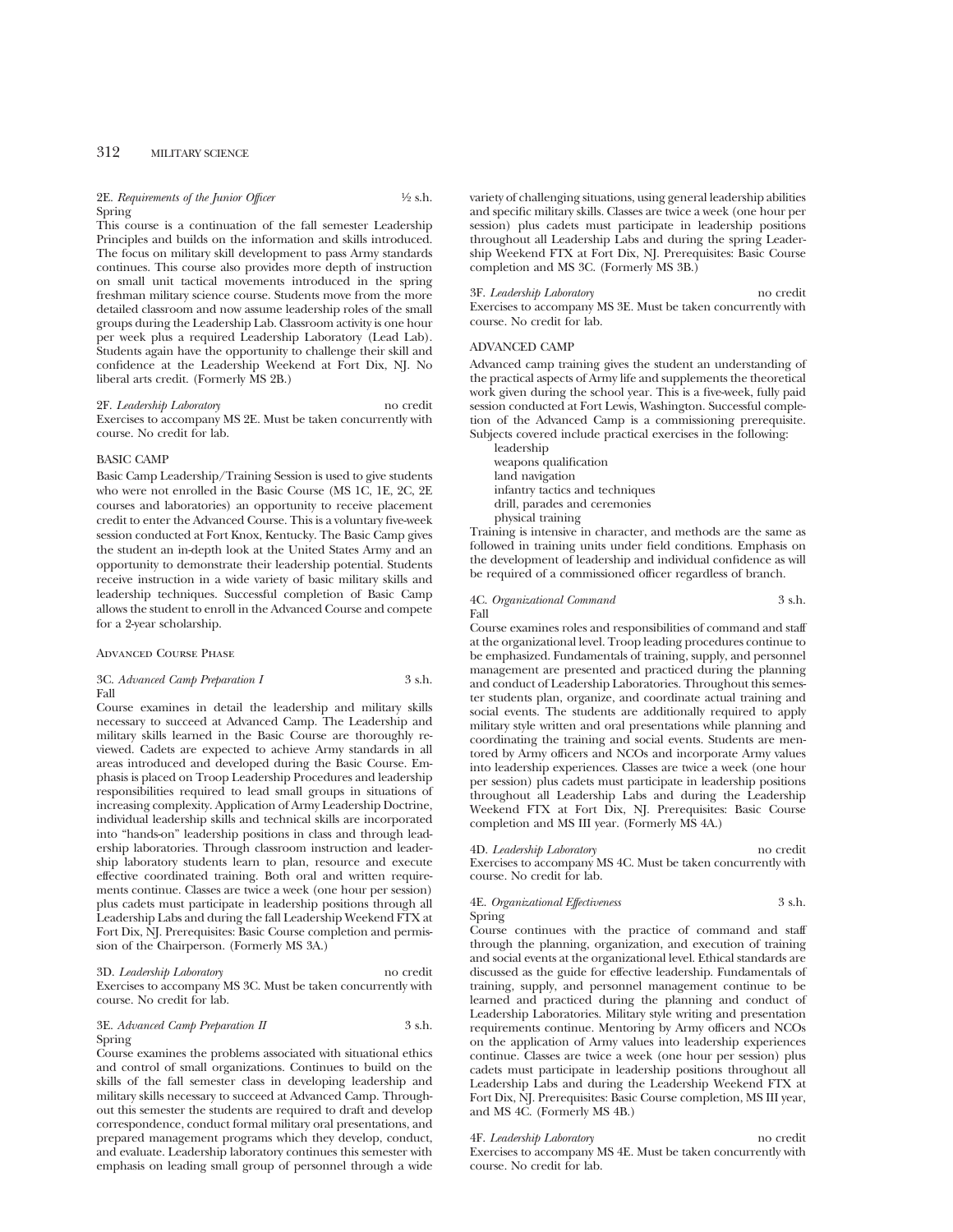# Minors

SEE PAGE 82; also individual departments.

# Modern Greek (MGRK)

Administered by the Department of Comparative Literature and Languages. Professor Donahue, *Chairperson*

Major and minor requirements in Greek, see page 169.

Greek Literature in Translation courses, see page 290.

1 & 2. *Modern Greek* 3 s.h. each See course description, page 425.

# Music (MUS)

Professor Deutsch, *Chairperson*

Professors Boonshaft, Hettrick, Lalama; Associate Professors Cinnamon, Ulrich; Assistant Professors Anson-Cartwright, Carter, Robinson.

Acceptance by the Music Department requires an audition in the candidate's principal area of performance, and completion of placement tests in music theory and ear training prior to enrollment.

**B.A. SPECIALIZATION IN MUSIC:** 40 to 44 semester hours of music courses as follows: MUS 48, 61 & 62 or 61A & 62A, 63-64, 69 or 69A, 70A, 71-72, 143, 144.

- 2 semester hours, as advised, from the following: MUS 21, 22, 23, 24, 25;
- 2 semester hours, as advised, chosen from MUS 20 or in a 100-level music course;
- 6 semester hours of Private Instruction (P); MUS 35 & 35A, if required;

The humanities requirement may *not* be fulfilled by additional music courses.

See complete B.A. requirements, page 82.

**B.S. SPECIALIZATION IN MUSIC:** candidates for graduation must fulfill the following requirements:

- 1. The successful completion of at least 128 semester hours and a cumulative grade-point average of 2.0 in work completed at Hofstra.
- 2. At least 65 hours must be completed in liberal arts courses with no fewer than 40 outside the Department of Music.
- 3. There are two requirements that must ordinarily be completed in residence at Hofstra: 15 semester hours in the major field of specialization and the last 30 semester hours. The 15 semester hours need not be included within the last 30 hours.
- 4. The following general requirements:

|                                                  | Sem. Hrs. |
|--------------------------------------------------|-----------|
| $ENGL 1-2*$                                      | 6         |
| Humanities electives (excluding music)           | 6         |
| 3 semester hours must be in a core               |           |
| appreciation and analysis course. (For listing   |           |
| of core courses, see page 84.)                   |           |
| Social science electives                         | 6         |
| all music majors must take 3 semester hours in   |           |
| behavioral sciences and 3 semester hours in      |           |
| history and philosophy core courses, except that |           |
| 1) music education majors take PSY 1 plus 3      |           |
| semester hours in a history and philosophy       |           |

core course and 2) music merchandising majors must take ECO 1, 2 as their social science requirement. Natural science core course 3<br>Mathematics/computer science core course 3 Mathematics/computer science core course Foreign language (fulfillment of B.A. language requirement, see page 82.)

- 5. The fulfillment of the following major requirements: 62-78 hours of music courses as follows: all music requirements for B.A. Specialization in Music including MUS 20, plus 154, and 145 or 169. The completion of the courses in *one* of the following concentrations:
	- A. Performance

14 hours of music performance (advanced private instruction) with senior recital; at least 6, but not more than 12, hours of music elective courses, as advised. Piano performance students must take MUS 142 and 171.

- B. Theory/Composition MUS 107, 108, 157, 165 or 166, 169; six hours of advanced private instruction; six hours of advanced theory courses as advised; 6-8 hours of music elective courses.
- C. History/Literature 18 additional hours in music history/literature courses as advised; independent study in music bibliography; MUS 193.
- D. Music Merchandising

2 semesters of basic skills (MUS 31-38A), under advisement. (MUS 30 to be taken once with basic skills, no credit given.) MUS 154, 190, 191; 145 or 169 may be substituted for by 3 hours of music electives, under advisement. Business courses: ACCT 1, QM 1, MKT 101, 124, 131 or 141, MGT 101, FIN 101. The social science requirement is ECO 1, 2.

E. Jazz and Commercial Music MUS 105A, 105B, 107, 122, 157, 159, 160A, 160B; 6 semester hours of *Advanced Private Instruction* (101C-122C).

B.S. in Education—Specialization in Music Education, see page 375.

**A MINOR IN MUSIC** consists of the successful completion of 18 semester hours in music, with at least six hours in residence, under advisement by the chairperson of the Music Department. Students may select any music course *except* MUS 1, 3, 100, 153, 154, 165, 166, 169, 172.

- **NOTES**
- 1. Students who intend to enroll in MUS 61 or 61A and/or 69 or 69A or 70A must take a departmental entrance examination in rudiments, elements of theory and aural perception before registering. A remedial course may be recommended.
- 2. Students are assigned to MUS 61A in place of 61 and/or MUS 69A in place of 69 by departmental advisement based on the entrance examination in aural perception. Credit will not be granted for both 61 and 61A, 62 and 62A or MUS 69 and 69A.
- 3. Students without previous keyboard experience should enroll in MUS 35 and 35A during the freshman year.
- 4. *Ensemble* (MUS 20), *University Band* (MUS 21), *University Symphony Orchestra* (MUS 22), *University Mixed Chorus* (MUS 23) and *University Wind Ensemble* (MUS 24) are organized for participation by the general student body, for credit or as cocurricular activities, as well as by music majors. Open to all qualified students by audition; students desiring credit must register in advance. (Credit of 1⁄2 s.h. per semester is on a Pass/D+/D/Fail basis only.) *No more than 6 semester hours may be applied to any degree*.

<sup>\*</sup>See University Degree Requirements, page 66.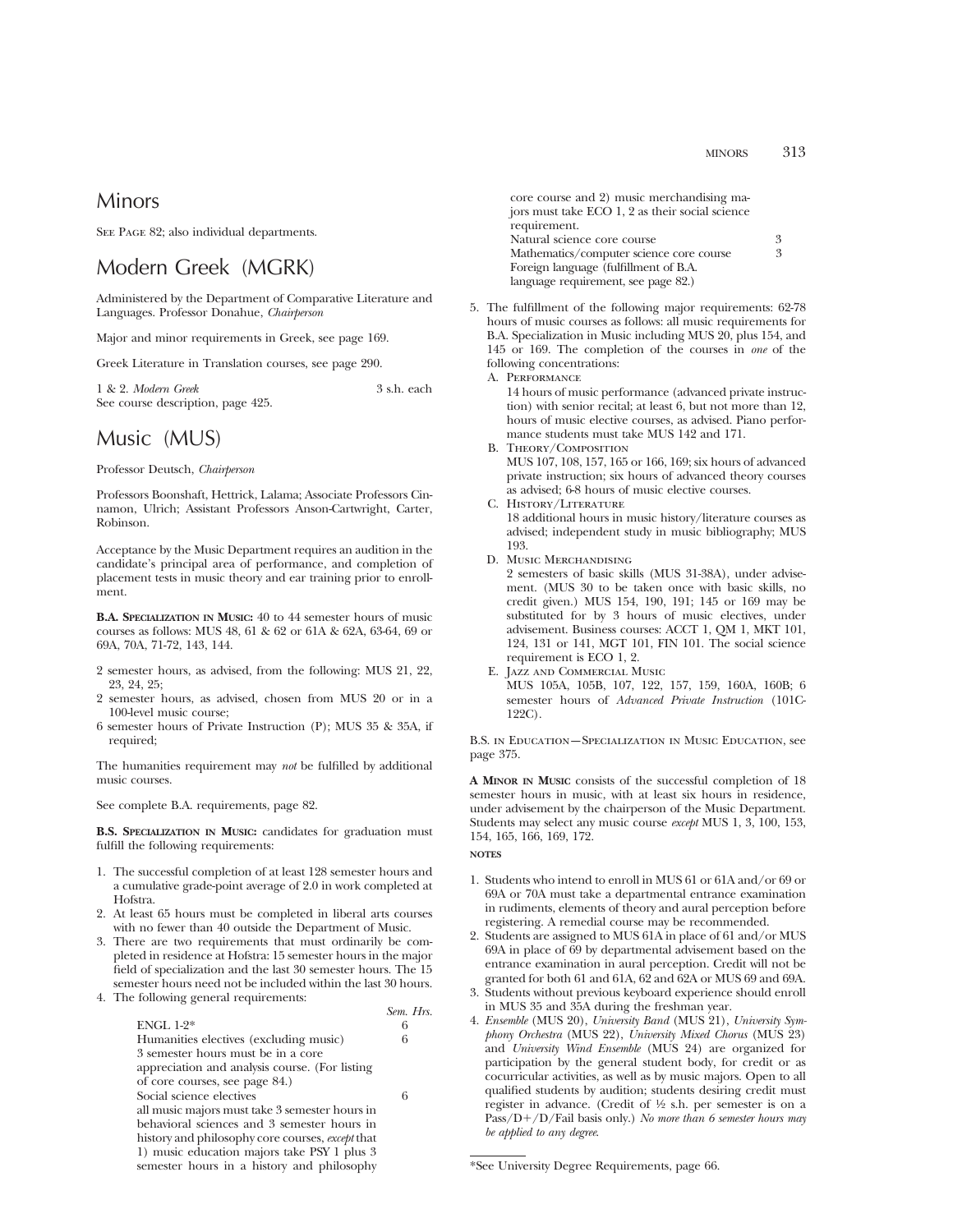# 314 MUSIC

- 5. All music majors must take *Ensemble* (MUS 20), under faculty advisement, for six semesters for a total of 3 s.h. All music majors must also participate every semester, under advisement, in their principal performing area, *University Band* (MUS 21), *University Symphony Orchestra* (MUS 22), *University Mixed Chorus* (MUS 23), *Hofstra Chorale* (MUS 25), or *University Wind Ensemble* (MUS 24) with six semesters taken for credit for a total of 3 s.h. Candidates for the B.S. in Education (Music Education) degree who are band or orchestra instrumentalists are also required to participate for four semesters (either with or without credit) in one or more of the following choral organizations: *University Mixed Chorus* (MUS 23), *Hofstra Chorale* (MUS 25), *Chamber Singers,* or the *Collegium Musicum* chorus.
- 6. All music majors must consult with the Music Department regarding Private Instruction (P) and must enroll in the course of their major performance area during the freshman and sophomore years. A special fee (see page 27) in addition to the semester-hour tuition will be charged for P and is nonrefundable.
- 7. No more than 6 semester hours in P may be applied to the B.A. or B.S. in Education degree.
- 8. Music courses numbered 30 through 39A, 101C-122C, 101D-120D, 122D, 107, 108, 160A, 160B, 172, 190 and 191 may not be applied toward liberal arts credit. Students will be enrolled in the appropriate courses only after consultation with an adviser.

Nonmajor—the following courses are suited for the nonmajor:

Music appreciation and literature: MUS 1, 3, 48, 105A, 122, 123, 127, 128, 129, 130, 134, 135, 136, 140, 142, 145, 146, 157, 158.

Performance: MUS 20, 21, 22, 23 (see Note 4).

Basic Skills: MUS 31 through 38A, 173, 174 (these courses are designed for students without background or experience in the specific performance area; see Note 8).

PI KAPPA LAMBDA: a national music honor society, see page 71.

# **COURSES**

In addition to semester notations next to each course, a selection of courses is offered during January and Summer sessions. Consult the *January* and *Summer Sessions* bulletins for these schedules.

1. *Introduction to Music* # (for nonmajors) 3 s.h. Fall, Spring

The elements of music. Emphasis on basic theory, chord structure, melody line, form and stylistic devices. Attendance at concerts and recitals may be required.

# 3. *Music Appreciation* # (for nonmajors) 3 s.h. Fall, Spring

A fundamental approach to the development of music listening skills through a study of representative Western musical masterpieces and of the principal genres, forms and styles of world music. Independent listening and attendance at concerts required.

| 20. Ensemble # | $\frac{1}{2}$ s.h. |
|----------------|--------------------|
| Fall, Spring   |                    |

Special projects in music designed to give qualified students an opportunity to study performance techniques and to increase knowledge in the chamber literature of their instrument. Includes Collegium Musicum, Opera Theatre, Jazz Ensemble and Chamber Singers. Credit on  $Pass/D+/D/Fail$  basis only. See Note 4 and Musical Organizations, page 313.

### 21. *University Band* #  $\frac{1}{2}$  s.h. Fall, Spring

Band plays at concerts, commencements and special events. Through practice and performance of band literature, students broaden their musical experience and raise the level of proficiency. Audition required. Credit on  $Pass/D+/D/Fail$  basis only. See Notes 4, 5.

22. *University Symphony Orchestra* # 1⁄2 s.h. Fall, Spring

Orchestra plays a range of literature, both classic and contemporary, and performs at concerts, assemblies and special affairs. Open to students, faculty and staff of the University, and to members of the community. Audition required. Prerequisite: permission of instructor. Credit on  $Pass/D+/D/Fail$  basis only. See Notes 4, 5.

23. *University Mixed Chor<sup>2</sup>s* # 
$$
\frac{1}{2}
$$
 s.h.

Fall, Spring

Chorus sings at assemblies, concerts, commencements and similar campus activities. Designed to provide significant musical experience for all participants. Credit on  $Pass/D+/D/Fall$  basis only. See Notes 4, 5.

24. *University Wind Ensemble* # 1⁄2 s.h. Fall, Spring

A traditional wind ensemble of 35-38 players representing the finest woodwind, brass, and percussion performers at the University. The Ensemble consists of one or two performers on a part, playing music from various periods designed to be performed by a wind ensemble. The Ensemble offers performances on and off campus. Audition required. Prerequisite: permission of instructor. Credit on Pass/ $D+/D$ /Fail basis only.

| 25. University Chorale            | $\frac{1}{2}$ s.h. |
|-----------------------------------|--------------------|
| See course description, page 427. |                    |

*For courses numbered* 30 *through* 39A*, see Note 8*.

|      | 30. Conducting Ensemble | 1 s.h. |
|------|-------------------------|--------|
| Fall |                         |        |

The practical application of conducting skills and rehearsal procedures for students enrolled in MUS 107, *Orchestral Conducting*. The ensemble is to consist of students who are registered for one of the following courses: 31, 32, 33, 34. Must be taken concurrently with 107 for the first time, but 30 may be required for more than one semester. No liberal arts credit.

**NOTE**: students enrolled in 31, 32, 33, 34 must participate in the required laboratory session, MUS 30.

**NOTE**: students without previous keyboard experience should enroll in 35 & 35A during the freshman year.

| 31. String Class                     | 1 s.h. |
|--------------------------------------|--------|
| Fall, Spring                         |        |
| No liberal arts credit.              |        |
| Prerequisite: ability to read music. |        |
| 32. Percussion Class                 | 1 s.h. |
| Fall, Spring                         |        |
| No liberal arts credit.              |        |
| Prerequisite: ability to read music. |        |
| 33. Woodwind Class                   | 1 s.h. |
| Fall, Spring                         |        |
| No liberal arts credit.              |        |
| Prerequisite: ability to read music. |        |
| 34. Brass Class                      | 1 s.h. |
| Fall, Spring                         |        |
| No liberal arts credit.              |        |
|                                      |        |

Prerequisite: ability to read music.

#Core course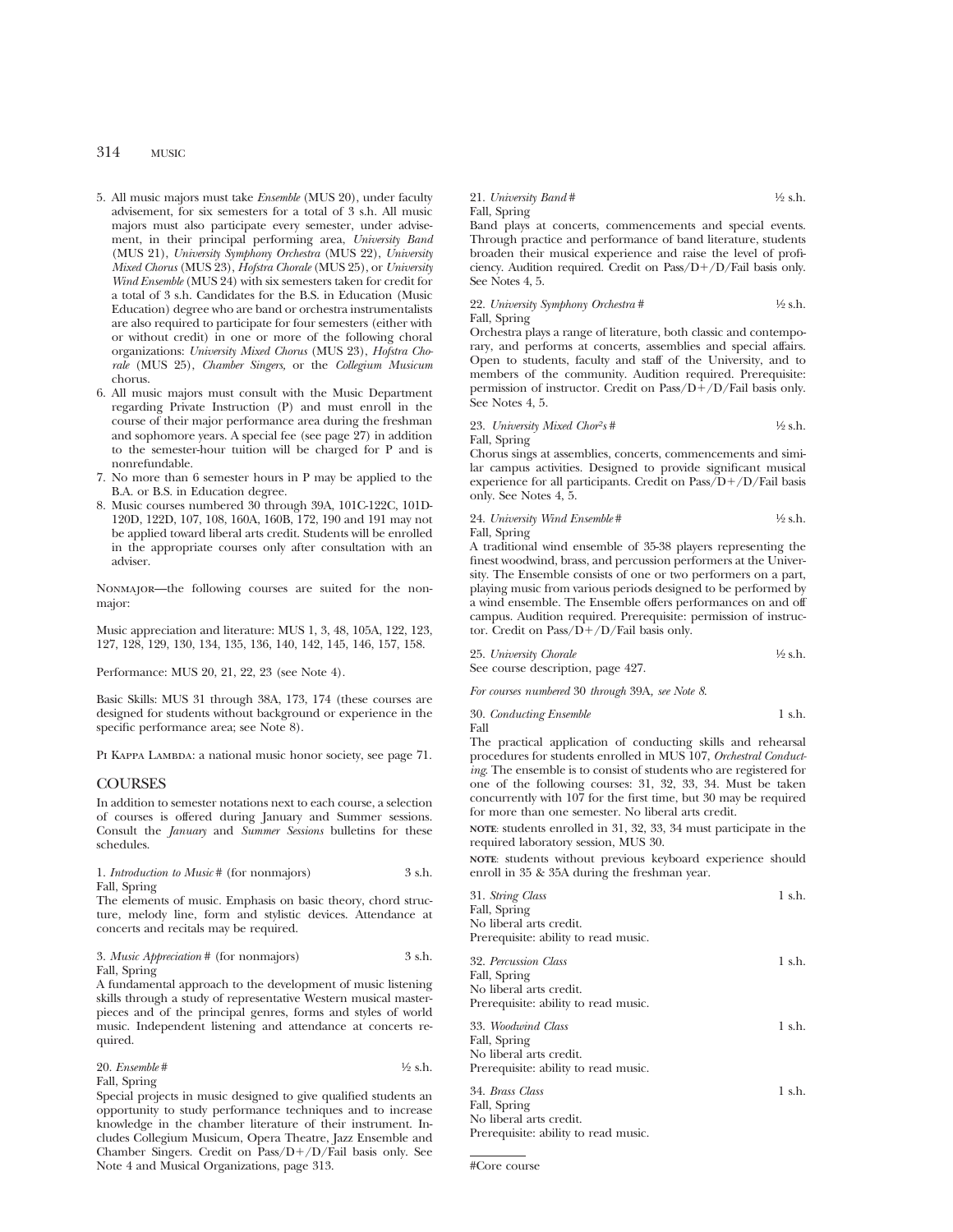| 35 & 35A. Piano Class<br>Fall, Spring<br>No liberal arts credit.<br>Prerequisite: ability to read music.                                                                                                                         | 1 s.h. each |
|----------------------------------------------------------------------------------------------------------------------------------------------------------------------------------------------------------------------------------|-------------|
| 35B. Intermediate Piano Class<br>See course description, page 427.                                                                                                                                                               | 1 s.h.      |
| 35C. Advanced Piano Class<br>See course description, page 427.                                                                                                                                                                   | 1 s.h.      |
| 36 & 36A. Voice Class<br>Fall, Spring<br>No liberal arts credit.<br>Prerequisite: ability to read music.                                                                                                                         | 1 s.h. each |
| 37A. Recorder Class<br>Spring<br>No liberal arts credit.<br>Prerequisite: ability to read music.                                                                                                                                 | $1$ s.h.    |
| 38A. Guitar Class<br>Fall, Spring<br>No liberal arts credit.<br>Prerequisite: ability to read music.                                                                                                                             | $1$ s.h.    |
| 39A. Singing for the Theater<br>Once a year<br>Development of the voice as a musical instrument for use in the<br>theater. Open to music or drama students. Prerequisite: permis-<br>sion of instructor. No liberal arts credit. | 2 s.h.      |
| 48. Musical Styles and Structures<br>Fall, Spring<br>A member of the officer on the of merced of the media formed atmospherical and                                                                                              | 3 s.h.      |

A survey of the elements of music, the main formal structures and the principal musical genres found in the various style periods of Western music.

| 61 & 62. Elementary Eartraining                                                                                                                                                                                                       | 2 s.h. each |
|---------------------------------------------------------------------------------------------------------------------------------------------------------------------------------------------------------------------------------------|-------------|
| Once a year<br>Melodic and harmonic dictation, sightsinging and rhythmic<br>training. See Notes 1, 2.                                                                                                                                 |             |
| 61A & 62A. Elementary Eartraining<br>Once a year                                                                                                                                                                                      | 3 s.h. each |
| Melodic and harmonic dictation, sightsinging and rhythmic<br>training. See Notes 1, 2.                                                                                                                                                |             |
| 63-64. Advanced Eartraining<br>Once a year                                                                                                                                                                                            | 2 s.h. each |
| Sightsinging, dictation, rhythm and aural harmony paralleling<br>the work in <i>Harmony</i> . Students should register for 63 and 71 in<br>the same semester and 64 and 72 in the following semester.<br>Prerequisite: MUS 62 or 62A. |             |
| 68. Introduction to Jazz                                                                                                                                                                                                              | 3 s.h.      |
| Spring<br>A fundamental analysis of the jazz style with a strong emphasis on<br>its recorded performance practice and basic theoretical founda-<br>tions.                                                                             |             |
| 69. Music Fundamentals and Species Counterpoint                                                                                                                                                                                       | 2 s.h.      |

Fall The first required course for all music majors that should be taken concurrently with 61 or 61A. It is organized in two parts: 1) an intensive and comprehensive survey of the fundamentals of music theory and notation; 2) training in the writing and analysis of two-part species counterpoint in the manner of Fux. Emphasis on the development of a general understanding of fundamental principles of music theory and notation, and on the principles of voice leading and melodic structure that are most useful in the study of tonal harmony. Enrollment limited to music majors or prospective music majors. May not be taken on a  $Pass/D+/D/$ Fail basis.

69A. *Music and Species Counterpoint* 3 s.h. See course description, page 427. 70A. *Introduction to Harmony and Analysis* 3 s.h. Spring Eighteenth- and 19th-century harmony from written and analytical perspectives, beginning with a review of rudiments and continuing through the study of fundamentals of diatonic harmony. Includes one hour per week of keyboard harmony that concentrates on drill at the keyboard designed to obtain a working performance familiarity with the materials presented in written and analytical phases of the course. Should be taken concurrently with 62 or 62A. See Note 1. 71-72. *Harmony* 4 s.h. each Once a year Eighteenth- and 19th-century harmony through 7th chords, extended dominants, chromaticism and modulation. Students should register for 63 and 71 in the same semester and 64 and 72 in the following semester. Prerequisite: MUS 70A. Credit given for these courses or 71A-72A and 73-74. 71A-72A. *Harmony* 3 s.h. each Once a year Eighteenth- and 19th-century harmony through 7th chords, extended dominants, chromaticism and modulation. Students should register for 63 and 71A in the same semester and 64 and 72A in the following semester. Prerequisites: MUS 70A, 73 and 74, or approval of department chairperson. Credit given for these courses or 71-72. 73-74. *Keyboard Harmony* 2 s.h. each Periodically Training in basic musicianship through use of the keyboard, paralleling the work of *Harmony* and *Advanced Eartraining*. Prerequisite: MUS 35A. Credit given for these courses or 71-72. 100. *Honors Essay* 3 s.h. Fall, Spring The research for and the completion of a substantial essay in the field of music. Open only to senior music majors who are eligible for and desire to graduate with departmental honors and who secure, before registration, written permission of the instructor who will supervise the essay. 105A. *Jazz Improvisation I* 3 s.h. Periodically An introduction to the techniques of jazz improvising through a

study of chords, scales and various jazz styles. Performance is required. Prerequisite: MUS 72 or permission of instructor.

105B. *Jazz Improvisation II* 3 s.h. Spring

Advanced techniques in jazz improvisation through the study of scales, chords and various jazz styles including current practices. Performance is required. Prerequisite: MUS 105A or permission of instructor.

107. *Orchestral Conducting* 2 s.h. Fall

Prerequisite: MUS 72. Education students should enroll in 30 concurrently with 107. See Note 8. No liberal arts credit.

108. *Choral Conducting* 2 s.h. Spring

Prerequisite: MUS 72. Education students should enroll in 172 concurrently with 108. See Note 8. No liberal arts credit.

122. *History of Jazz* 3 s.h. Once a year

Jazz and its social influences from the New Orleans period to the present; emphasis on the relation between jazz and other types of music.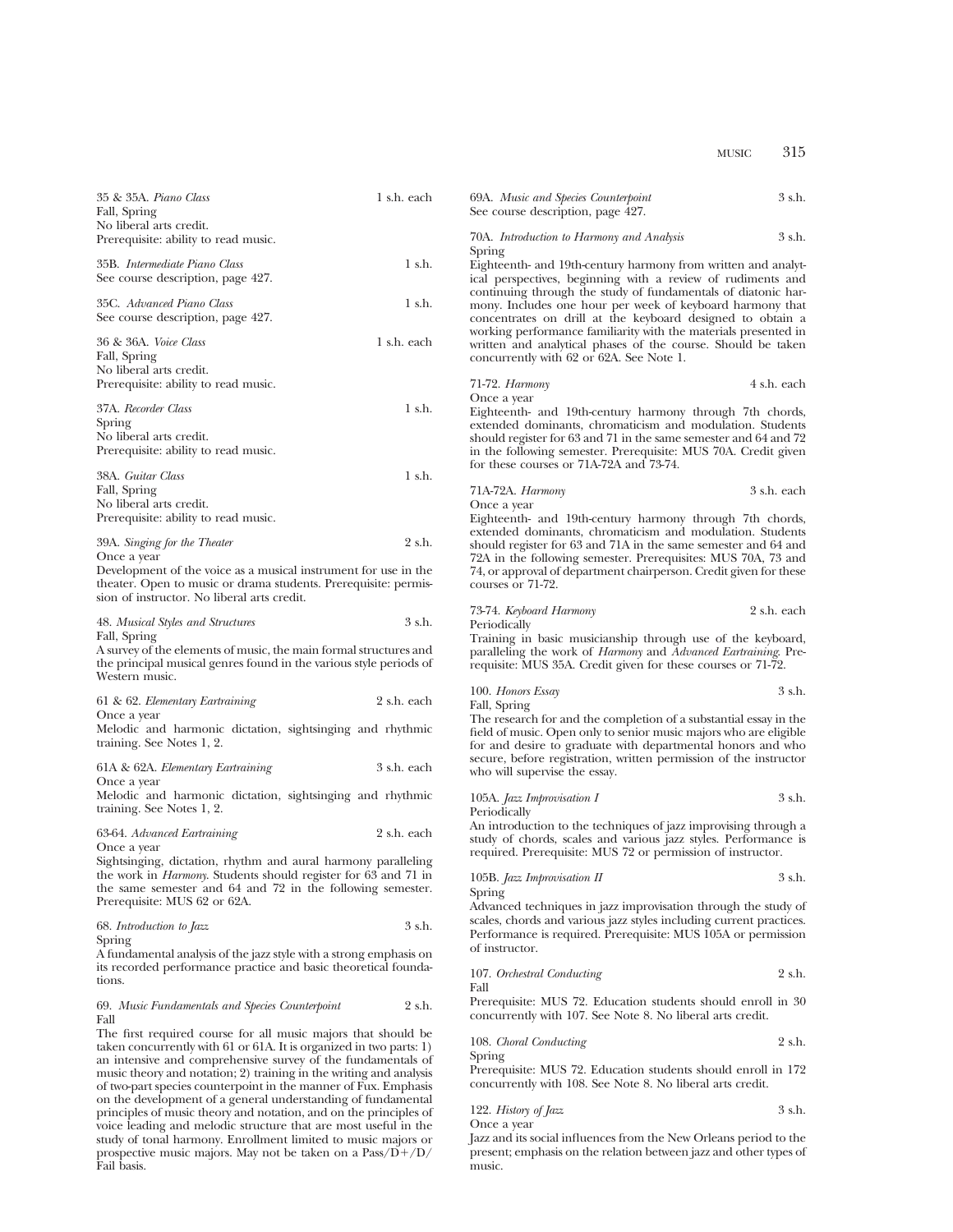| 123. Music for the Theater | 3 s.h. |
|----------------------------|--------|
| Periodically               |        |

Techniques and styles of music composed for the theater including Broadway musicals, American opera, ballet and other media.

127. *Beethoven* 3 s.h. Periodically

Beethoven as man and musician.

128. *Wagner* 3 s.h. Periodically

Wagner as man and musician; his background and influence on music in the late 19th and early 20th centuries.

| 129. Opera       | 3 s.h. |
|------------------|--------|
| Every other year |        |

An historical survey of opera with particular emphasis on works in the standard repertory. Attendance at performances may be required.

130. *Symphonic Literature #* 3 s.h. Once a year

The chronological development of the symphony orchestra and its literature from the classical to contemporary period. Attendance at concerts is required. Recommend taking MUS 1 or 3 prior to this course.

| 134. American Music | 3 s.h. |
|---------------------|--------|
| Every other year    |        |

America's contribution from the colonial period to the present: Negro spirituals, work songs, jazz and mountain ballad; music of Gershwin, Ives, Copland, Gould, Rodgers, etc.

# 135. *Introduction to Electronic Music* # 3 s.h. Spring

Impact of electrical and electronic technology on the aesthetic, cultural and creative aspects of serious music in the twentieth century from the Teleharmonium of 1897 to today's synthesizers, computers and digital recordings.

136. *Folk Music* 3 s.h. Periodically

Folk music of many nations; its contribution to the life of the people and to other types of music.

140. *History of Musical Instruments* 3 s.h. Periodically

Survey of the development of musical instruments as objects of visual beauty, as practical tools for the performance of music and as creators of musical styles.

| 142. Piano Literature | 2 s.h. |
|-----------------------|--------|
| Fall                  |        |

Introduction to the major works in the piano repertoire from the Baroque period through classical, romantic and contemporary pieces. Prerequisite: MUS 72 or permission of instructor.

143, 144. *History of Music* 3 s.h. each 143: Fall; 144: Spring

An intensive chronological study of musical developments in western civilization up to the 20th century. Prerequisite: MUS 48 or permission of instructor.

|             | 145. History of Music: The 20th-Century | 3 s.h. |
|-------------|-----------------------------------------|--------|
| Once a vear |                                         |        |

Principal developments from impressionism and expressionism to totally organized music, electronic music, music of chance, multicultural influences and other techniques of the 20th century. Credit given for this course or MUS 133, but not both. (Formerly MUS 133, *20th-Century Music*.)

| 146. Early Music for Modern Musicians                          | 3 s.h. |
|----------------------------------------------------------------|--------|
| Periodically                                                   |        |
| A study of the measural and tablature notation of music of the |        |

A study of the mensural and tablature notation of music of the Middle Ages, Renaissance and early Baroque along with performance practices and modern editorial procedures.

147. *Choral Music and the Vocal Ensemble* 3 s.h.

Periodically

Vocal music from Renaissance to present day, with emphasis on significant works for chorus and chamber ensembles.

| 151, 152. Special Studies in Music | $1-3$ s.h. each |
|------------------------------------|-----------------|
| 151: Fall; 152: Spring             |                 |

Designed to treat special subjects or projects in the areas of music theory, literature or performance. Permission of department chairperson required.

153. *18th-Century Counterpoint* 3 s.h. Fall

Contrapuntal practices as found in the instrumental polyphony of the late Baroque period. Prerequisite: MUS 72.

154. *Form Analysis* 3 s.h. Fall

Inner structure and content. Analysis of melody and of all major forms through study of scores for various media. Prerequisite: MUS 72 or permission of instructor.

157. *Fundamentals of Electronic Music Techniques* 3 s.h. Fall

The techniques of analog sound synthesis, digital/analog hybrid synthesis, FM synthesis, Musical Instrument Digital Interfacing (MIDI) and multi-track recording are explored through creative exercises. Prerequisites: MUS 64, 72 or permission of instructor.

# 158. *Advanced Electronic Music Techniques* 3 s.h. Spring

Computer-aided composition and orchestration, algorithmic composition, FM synthesis programming, digital sampling, MIDI sequencing and printing techniques are explored through performance and original creative work. Prerequisite: MUS 157 or permission of instructor.

159. *Song Writing* 3 s.h.

Spring

The techniques of song writing. Analyzing music and lyrics of current and standard popular songs and composing original material in various styles. Prerequisite: MUS 72 or permission of instructor.

160A. *Elementary Jazz and Contemporary Scoring* 3 s.h. Fall

Arranging and scoring for the basic rhythm section, small groups and sections. Counterpoint as applied to the jazz idiom. Prerequisite: MUS 72 or permission of instructor.

| 160B. Advanced Jazz and Contemporary Scoring | 3 s.h. |
|----------------------------------------------|--------|
| See course description, page 427.            |        |

165. *Scoring for Band* 3 s.h. Spring

Principles of arranging for wind ensembles including the symphonic band. Prerequisite: MUS 153.

| 166. Orchestration | 3 s.h. |
|--------------------|--------|
| Spring             |        |

Analysis and application of techniques used in scoring for chamber ensembles and orchestra. Prerequisite: MUS 153.

#Core course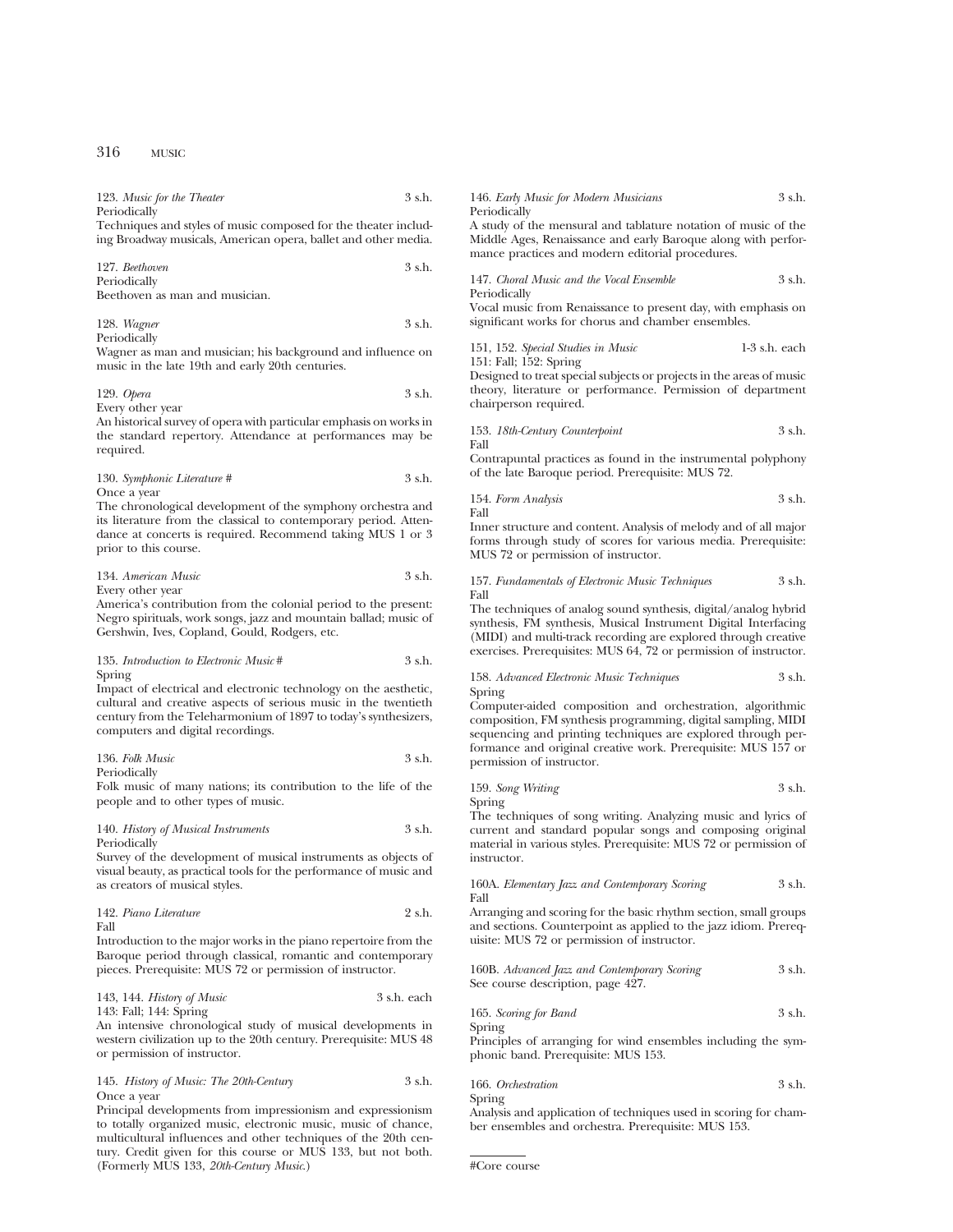| 169. Contemporary Musical Practice | 3 s.h. |
|------------------------------------|--------|
| Spring                             |        |

Analysis and application of 20th-century techniques of melody, harmony, counterpoint and orchestration to new formal concepts. Prerequisite: MUS 154.

171. *The Art of Piano Teaching* 2 s.h. Spring

The methods of teaching beginning and intermediate piano. A presentation of skills and techniques is combined with a thorough examination and analysis of educational keyboard literature. Prerequisite: permission of instructor.

# 172. *Choral and Instrumental Methods* 3 s.h. Spring

Choral and instrumental techniques, organization and administration of public school choral and instrumental organizations. Education students should enroll in 172 concurrently with 108. See Note 8. No liberal arts credit.

# 172A. *Choral and General Music Methods in the Secondary School* 2 s.h. See course description, page 427.

# 173. *Basic Theory and Practice of Audio Recording* 3 s.h. Fall

Fundamental course in sound recording processes including principles and techniques in utilization of audiotape record sound mixing, microphone use; manual and electronic editing; tape duplication and transcription. No liberal arts credit.

# 174. *Advanced Theory and Practice of Audio Recording* 3 s.h. Spring

Advanced course in sound recording processes including basic recording techniques, single flow, mike replacement, and acoustic practices. Live recording sessions are required. No liberal arts credit.

| 175. Vocal Pedagogy               | 2 s.h. |
|-----------------------------------|--------|
| See course description, page 427. |        |

# 190. *The Music Industry* 3 s.h. Once a year

A seminar course introducing concepts of publishing, musical instrument retailing and wholesaling, music markets, music management and the commercial music industry. Music merchandising majors should be in their senior year. Prerequisite: GBUS 1. No liberal arts credit.

191. *Music Merchandising Field Study* 3 s.h. Spring

Directed observation of active participation in an internship position within a selected area of the music industry. The student reports at least one day (eight hours) per week to the place of business. Evaluation and direction are given by both the employer and instructor. Prerequisites: MUS 190 and approval of the Coordinator of Music Merchandising.  $Pass/D+/D/Fail$ grade only. No liberal arts credit.

# 193. *Seminar: Music History/Literature* 3 s.h. Periodically

Special projects in various areas of music history and literature. Writing will be stressed. Prerequisites: MUS 143, 144 and a course (or study) in music bibliography, or permission of instructor.

201. *Introduction to Graduate Study in Music* 3 s.h. Fall

Projects in the bibliography of music, stressing research methods and writing skills.

220. *Words and Music* 3 s.h. Periodically

The interaction between words and music. An historical study of musical texts from primitive examples through Gregorian Chant, troubadors, opera, lieder and popular song.

221. *University Band* 1 s.h. Fall, Spring

Performs at concerts, commencements and special events. Term paper required. Prerequisite: permission of instructor.

222. *University Symphony Orchestra* 1 s.h. Fall, Spring

Performs at concerts, assemblies and special events. Term paper required. Prerequisite: permission of instructor.

223. *University Chorus* 1 s.h. Fall, Spring

Performs at concerts, assemblies, commencements and similar campus activities. Term paper required. Prerequisite: permission of instructor.

232. *Advanced Analysis and Composition* 3 s.h. Fall, Spring

Analysis of major forms through study of scores for orchestra and chamber ensembles. Composition in small forms. Prerequisite: MUS 154 or equivalent.

242. *Advanced Orchestration* 3 s.h.

Fall, Spring

Analysis and application of techniques used in scoring for orchestra, band and chamber ensembles. Prerequisites: MUS 165, 166, or equivalent.

251, 252. *Advanced Special Studies* 1-3 s.h. each In-depth investigations and reports on advanced musical topics in such areas as music theory, history, literature, performance or education adapted to the program of the student. Permission of department chairperson required. May not be taken on a Pass/ Fail basis.

262. *Instrumental Conducting: Techniques and Methodology* 3 s.h. Summer

Offers an opportunity for those trained in any conducting method to explore basic and advanced conducting techniques through group and individual training and technical exercises using the "Proactive Conducting Method." This method, developed by Dr. Peter Boonshaft, is designed to provide greater control while achieving extremely musical results. Credit given for this course or MUS 273D, not both. (Formerly MUS 273D)

# 263. *Wind Literature and Rehearsal Techniques* 3 s.h. Every other summer

Details the study of wind composers and their works of various levels and styles, and how to study and research information about a work. Other topics include rehearsal techniques, score study, the teaching of ensemble performance skills, repertoire lists, and the critical evaluation of ensemble performance. Credit given for this course or MUS 273F, not both. (Formerly MUS 273F)

# 264. *Advanced Instrumental Conducting and Rehearsal Techniques* 3 s.h.

Every other summer

Offers an opportunity to explore, through class study and the use of a laboratory wind ensemble, advanced conducting techniques, gestures, nuances, score study and rehearsal techniques toward the goal of emulating sound in motion. Each day, all participants conduct a college-level wind band, which serves as the laboratory ensemble for the course. Credit given for this course or MUS 273E, not both. (Formerly MUS 273E)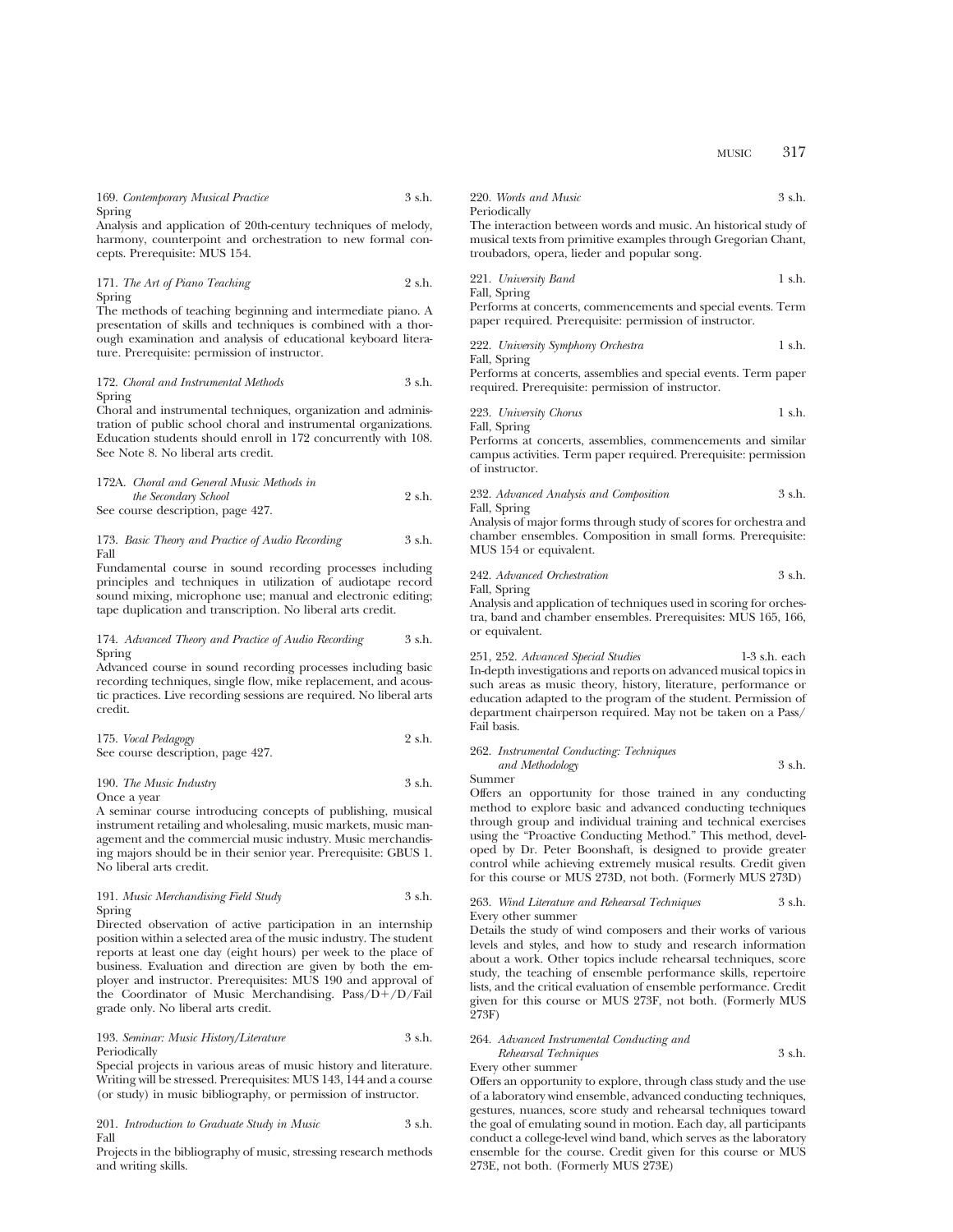# 270A, 270B, 270C. *Orff-Schulwerk Certification*

*Program, Level I, II, III* 3 s.h. each An in-depth study of Orff's Schulwerk. A multifaceted approach to developing good musicianship. Courses include study of major classic compositions, compositions for recorder, orchestration techniques, movement and pedagogic sequence for developing music reading, performance and creativity skills. Permission of instructor required.

271, 272, 273, A-Z. *Workshops for Music Educators* Periodically 271, A-Z. 1 s.h. 272, A-Z. 2 s.h. 273, A-Z. 3 s.h. Workshops of interest to current music educators.

### P 1-22. *Private Instruction* #

Fall, Spring

Registration for courses listed below is open to all students but requires Music Department permission. These courses are not open to beginners without the approval of the chairperson of the Music Department. See Notes 6, 7.

P 1: *Piano,* 1 s.h.

P 2: *Organ,* 1 s.h.

P 3: *Voice,* 1 s.h.

P 4: *Flute & Piccolo,* 1 s.h.

P 5: *Oboe,* 1 s.h.

P 6: *Bassoon,* 1 s.h.

P 7: *Clarinet,* 1 s.h.

P 8: *Saxophone,* 1 s.h.

P 9: *Trumpet,* 1 s.h.

P 10: *French Horn,* 1 s.h.

P 11: *Trombone,* 1 s.h.

P 12: *Baritone Horn or Tuba,* 1 s.h.

P 13: *Violin,* 1 s.h.

P 14: *Viola,* 1 s.h.

P 15: *Violoncello,* 1 s.h.

P 16: *Double Bass,* 1 s.h.

P 17: *Guitar,* 1 s.h. (Formerly *Classical Guitar.*)

P 18: *Harp,* 1 s.h.

P 19: *Percussion,* 1 s.h.

P 20: *Composition,* 1 s.h.

P 21: *Theory,* 1 s.h.

P 22: *Harpsichord,* 1 s.h.

*Numbers in the 101C-122C and 101D-120D and 122D courses refer to the same areas of study as in the P sequence listed above.*

101C-122C. *Advanced Private Instruction* 3 s.h. each Fall, Spring

An instructional fee (see page 27), nonrefundable, is required upon registration. Prerequisite: undergraduate students may take these courses after four semesters of Private Instruction if they are candidates for the B.S. in Music and have passed a Hofstra departmental jury examination. No liberal arts credit.

101D-120D, 122D. *Advanced Private Instruction and Senior Recital* 4 s.h. each

# Fall, Spring

A required recital will be evaluated by a jury consisting of the private instructor, the chairperson or a designate and another member of the music faculty. An instructional fee, nonrefundable (see page 27), is required upon registration. Prerequisite: two semesters of Private Instruction in the C sequence. Students must continue with the same numbered course. No liberal arts credit. (Formerly 101D-119D, 122D.)

# Natural Science (NSC)

Administered by the Department of Chemistry. Associate Professor Finzel, *Chairperson*

Professor Cassidy, *Coordinator*

# **COURSES**

These courses are sometimes offered during January and Summer sessions. Consult the *January* and *Summer Sessions* bulletins for these schedules.

1-2. *The Physical Sciences: from Aristotle to Einstein* 4 s.h. each Periodically

A more intensive version of 11, 12. Credit not given for both these courses and 11 or 12. Credit given for NSC 1-2 or New College NPG 1.

| 11. The Physical Sciences #                                     | 3 s.h. |
|-----------------------------------------------------------------|--------|
| Fall, Spring                                                    |        |
| Ideas in astronomy, physics and chemistry that have changed the |        |

world from the Greek era to the space age. Emphasis on the nature of science; historical and humanistic backgrounds; current science-related issues. (2 hours lecture, 2 hours laboratoryrecitation.) For nonscience majors.

12. *Energy and Atoms* # 3 s.h. Fall, Spring

Examination of the concept of energy, the relationship between matter and energy, and some ideas from contemporary physical theories. Emphasis on the nature of science; historical and humanistic backgrounds; current science-related issues. (2 hours lecture, 2 hours laboratory-recitation.) For nonscience majors. Credit given for this course or New College NPG 1 or QTG 5. (Formerly *The Physical Sciences*.)

| 13, 14. Our Physical Universe<br>See course description, page 427. | 3 s.h. each |
|--------------------------------------------------------------------|-------------|
| 21. Science and Technology #<br>See course description, page 427.  | 3 s.h.      |
|                                                                    |             |

201 & 202. *Philosophy and Implications of Scientific Inquiry* 3 s.h. each 201: Fall; 202: Spring

First semester: selected continuities in the history of science. Second semester: hypothesis, observation and experimentation, the concepts and objects of science; scientific language; laws, theories. Interrelationships of the sciences; the scientific attitude. Prerequisite: permission of director.

203, 204. *Science for Elementary School Teachers* 3 s.h. each Periodically

Recent innovations, scientific background, practical laboratory experiences, field trips. Limited to elementary school teachers.

#Core course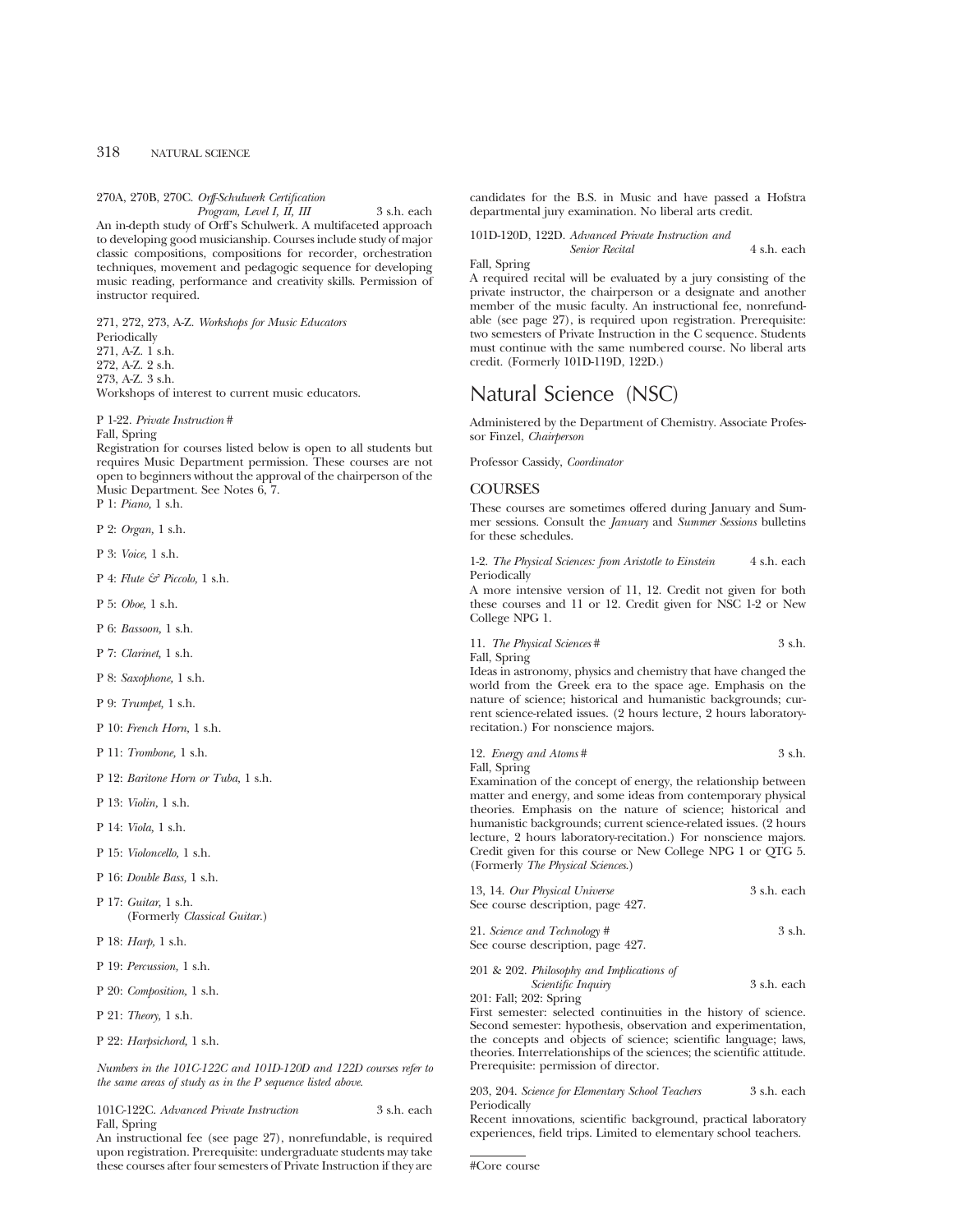# New College

see page 89

# New Opportunities at Hofstra (NOAH)

Cynthia Diaz-Wilson, *Assistant Provost and Executive Director Senior Assistant Dean* Cecilia Cardenas, *Senior Assistant Dean*

New Opportunities at Hofstra (NOAH) is an admission and developmental program designed to identify and admit minority and other nontraditional students whose educational experience and economic status did not provide them with an opportunity to demonstrate or develop scholastic abilities to the level requisite for undergraduate admission and study at Hofstra. The program was initiated in 1964.

When students are admitted to the program, the NOAH staff devises individual plans to help them develop their scholastic abilities to the fullest extent by providing counseling in academic and other areas to promote a smooth transition to the highly competitive academic environment at Hofstra; instructional services and tutoring to help students develop academic skills and general supportive services, not the least of which is to provide sufficient funds so that the students' college experience will not be a financial hardship.

The support services available to NOAH students are extensive and include the assistance of reading specialists; instructors in writing and English, mathematics and social sciences; counselors and tutors in virtually all subject matters.

The completion of special developmental core courses are required before enrolling in relevant or required University courses. Individual programs of required developmental courses are planned by the student's counselor, but may be waived by the Executive Director, depending on the student's status.

# PROBATION

NOAH students will be placed on probation if they have attempted less than 25 semester hours and have a

grade-point average below 1.3;

attempted 25-57 semester hours and have a

grade-point average of 1.5;

attempted 58-87 semester hours and have a grade-point average below 1.9;

attempted 88 or more semester hours and have a grade-point average below 2.0.

# DISMISSAL

NOAH students will be dropped from the University if they have attempted less than 25 hours and have a cumulative

grade-point average below 1.0;

attempted 25-57 hours and have a cumulative grade-point average below 1.3;

attempted 58-87 hours and have a cumulative

grade-point average below 1.7;

attempted 88 or more hours and have a cumulative grade-point average below 1.9.

# Minimum Performance Requirements Necessary for NOAH Freshmen and Sophomores to Continue at HOFSTRA UNIVERSITY

NOAH freshmen and sophomores are evaluated at the end of every semester. Recommendations for continuance are made by the NOAH faculty and administrative staff to the Executive Director of the NOAH program. Final recommendations are forwarded to the Academic Records Subcommittee of the University Senate Academic Affairs Committee by the Executive Director.

Minimum performance requirements necessary for NOAH freshmen and sophomores to continue at Hofstra University are:

- 1. Grade-point average within the ranges outlined above.
- 2. Satisfactory participation and completion of all required seminars and workshops with a grade of Pass.
- 3. Satisfactory participation and completion of all developmental courses with a grade of C or better (this includes attendance requirements).
- 4. Fulfillment of the terms outlined in the New Opportunities at Hofstra Agreement.
- 5. Satisfactory completion of all NOAH Learning Resource Center contracts.
- 6. Attendance at all NOAH forums unless excused by the Director.

Students failing to meet these minimum performance requirements may, upon the recommendation of the Executive Director and action by the Academic Records Subcommittee, be dismissed from the NOAH program and the University. NOAH students who have accumulated 36 semester hours or less, independent of grade-point average, or who have accumulated more than 36 but less than 57 semester hours with a grade-point average of less than 2.5, will be dropped from the roll of the University if they are dismissed from the NOAH program for failing to meet the minimum performance requirements.

The courses listed below are an integral part of the NOAH student's academic program.

For additional information contact The Executive Director Dr. Diaz-Wilson, 132 Gallon Wing.

# **COURSES**

**NOTE:** open to NOAH students only. Students must have authorization from the NOAH Office before registering for the following courses. The code used for registering for these courses is DEVL.

1, 1A. *Developmental Reading Workshop I, II* 2 s.h. Fall, Spring

Lecture/discussion/workshop course designed to refine, increase, expand and enrich students' reading skills and to develop ability to master those skills necessary in reading materials in varied disciplines. Emphasis on finding and understanding main ideas, supportive information and details; determining tone and implications. Individual instruction. No credit granted.

# 2, 2A. *Developmental American English Writing Skills I, II* 2 s.h. Fall, Spring

Lecture/discussion course designed to increase students' American English writing skills to the level of proficiency requisite to beginning undergraduate study. Practice in writing short compositions, term and/or research papers and other written discourse. Attention is given to sentence structure, paragraphing, essay formation and organization. Individual instruction. No credit granted.

# 3, 3A. *Developmental Basic Mathematics I, II* 2 s.h. Fall, Spring

Lecture/discussion/workshop course designed to improve and expand students' basic computational skills. Develop ability to perform fundamental mathematical tasks (adding, subtracting, multiplying and dividing) with whole numbers, fractions, positive and negative numbers. Individual instruction. No credit granted.

# 4. *Developmental Mathematics and Science* 2 s.h. Fall

Lecture/discussion/workshop course designed to help students in their mastery of fundamental concepts and computations in mathematics and science. Attention is directed to basic arithmetic, problem-solving and study techniques. Emphasis on the importance of attitude, motivation and perserverance in over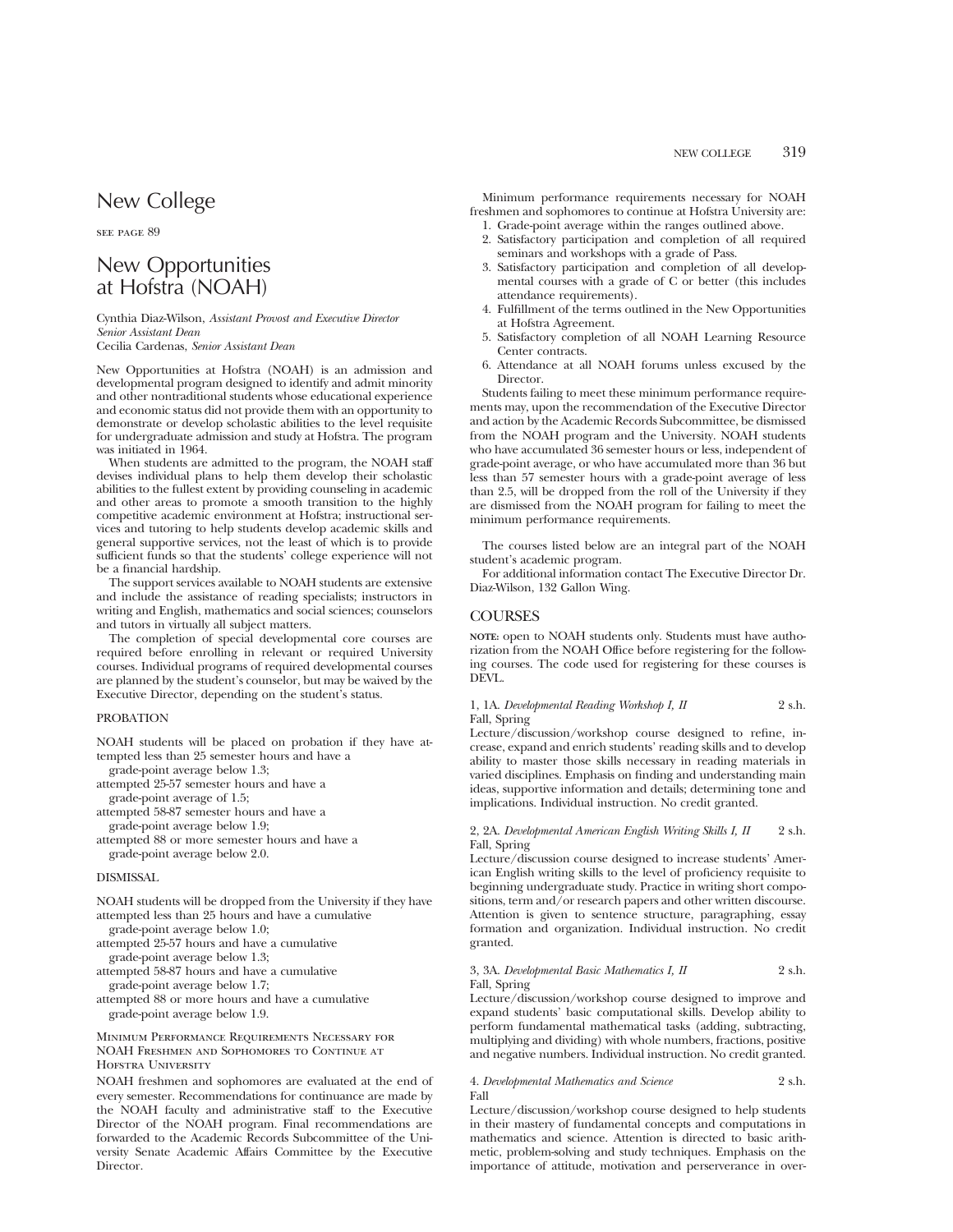coming anxieties about and deficiencies in mathematics and science. Individual instruction. No credit granted.

5, 5A. *Developmental Study Skills I, II* 2 s.h. Fall

Lecture/discussion course designed to refine; increase, expand and enrich one's ability to understand information taught in classes. Emphasis on techniques and procedures for improving skills in recognition, recall, drawing conclusions, and written and/or oral presentation in regard to new information. No credit granted.

# 6, 6A. *Developmental Freshman Orientation I, II* 1 s.h. Fall, Spring

Discussion/workshop course designed to assist students to adapt socially, academically, psychologically and financially to the college environment. Emphasis on the roles and interrelationships of people, information and experiences affecting individual ideas and actions; and the use and/or abuse of options and resources in the college experience. No credit granted.

### 7. *Developmental English Reading Skills* 3 s.h. Once a year

This course, a cooperative effort to combine reading and writing into one course, seeks to accomplish two goals. First, it allows for the reading process, both analytical and developmental, to improve student comprehension input with an eye toward what that input process must entail as a basic step toward oral and written communication. Second, it allows for output, the expression of ideas and words both oral and written, to be completed with careful guidance and instruction from both the reading and writing specialists. Designed for continuing students, this lecture/discussion course continues supportive services in a comprehensive way and sharpens those skills that may go undeveloped. Essential skills for good reading interpretation and written expression are the course focus. No credit granted.

8. *Developmental Social Science* 2 s.h. Fall

Lecture/discussion course designed to expand knowledge of social science with emphasis on overcoming one's academic weaknesses. Help students in coping with problems related to assignments. Since social science courses tend to involve a great deal of writing, attention is given to written expression. No credit granted.

### 9. *Developmental Career, Professional and Graduate School Preparation* 2 s.h. Spring

Lecture/discussion/workshop course consisting of discussions of various career options, resume preparation, interviewing techniques, academic preparation for graduate and professional schools, procedure for applying to graduate and professional schools, and graduate and professional school entrance examinations. Open to juniors and seniors. No credit granted.

# Philosophy (PHI)

# Associate Professor Dardis, *Chairperson*

Professors Cernic, Godlove, Wallace; Associate Professors Frisina, Holland, Jurist; Assistant Professors Acampora, Karofsky, Mandair, Mann, O'Byrne, Singer; Special Assistant Professor Mollgaard.

The Sardarni Kuljit Kaur Bindra Endowed Chair in Sikh Studies is held by Dr. Arvind-pal Singh Mandair, Assistant Professor of Philosophy. See page 444.

Philosophy is a disciplined form of reflection about ourselves and the world. Philosophy includes the study of reasoning itself, seeking to establish standards for good thinking in every field of human inquiry, as well as the critical examination of our most general beliefs about life, religion, ethics, politics, science and art. Its special concern is with problems for which there are no easy answers. The study of philosophy increases self-understanding, as well as fundamental analytical, critical and interpretive capacities applicable in any profession, and in any human situation. A major or minor in philosophy is valuable preparation for careers in law, medicine, education, business, government, the ministry, and computer and information sciences.

Students may major or minor in philosophy or in one of several interdisciplinary areas, or simply take courses in areas of special interest.  $\dot{P}H1 10$  is a general introduction which provides the student with a broad picture of the subject, together with the tools and intellectual foundations required for further study in philosophy. PHI 14 and 20 also serve as good general introductory courses. PHI 150 and 154 focus on the fundamentals of good reasoning; other basic courses provide general perspectives for studies in many other disciplines. Courses in the history of philosophy and in systematic areas of philosophy concentrate on aspects of the history of philosophy, on particular philosophical problems (e.g., the nature of God), and on special fields of philosophical inquiry (e.g., theory of knowledge, philosophy of feminism, philosophy of science, philosophy of literature). Some advanced courses have a prerequisite (typically PHI 10 or 14) while others are open to any interested student.

**B.A. SPECIALIZATION IN PHILOSOPHY:** 30 hours in philosophy courses as follows:

- 1. 18 hours selected from the following: PHI 10, 14, 141, 143, 154, 180
- 2. at least 3 hours selected from the following: PHI 145, 147, 148, 160, 161, 163, 164, 165, 166, 167, 170
- 3. 9 additional hours in *any* philosophy courses.

At least 18 of the 30 hours must be 100-level courses. A grade of  $C-$  or better is required for each course in the 30 hours.

It is recommended that the student specializing in philosophy take at least one seminar (PHI 183 or 184; topic varies every semester). Students who take PHI 183 or 184 in partial satisfaction of a philosophy major or minor may take it on a  $Pass/D+$ / D/Fail basis. It is also possible to build a concentration in an area within the B.A. in consultation with an adviser. Some possible areas of concentration are contemporary philosophy, history of philosophy, ethics, philosophy and religion. Every student who is interested in either a major or minor in philosophy should consult with a department adviser about the program of study.

A student may major or minor in philosophy with a focus toward Prelaw Studies. The department urges interested students to meet with a departmental adviser early in their undergraduate careers. Courses include: *Social and Political Philosophy* (PHI 20); *Introduction to Ethics I* (PHI 14); *Contemporary Ethical Dilemmas* (PHI 90); *Philosophy of Law* (PHI 120); *Philosophical Views on Crime and Punishment* (PHI 121); *Morality and the Law* (PHI 122); *Practical Logic* (PHI 150); and *Introduction to Symbolic Logic* (PHI 154).

See complete B.A. requirements, page 82.

**A MINOR IN PHILOSOPHY** consists of the successful completion of 18 semester hours in philosophy, under advisement in the department, including no more than nine hours of introductory courses. At least six hours must be in residence.

An interdisciplinary **MINOR IN PHILOSOPHY OF SCIENCE** is administered by the Philosophy Department. For information, see page 323. Students should consult with Associate Professor Holland.

An interdisciplinary **MINOR IN RELIGIOUS STUDIES** is administered by the Philosophy Department. For information, see page 367. Students should consult with Associate Professor Frisina.

Students in the following areas would profit from philosophy courses listed below:

American Studies: 148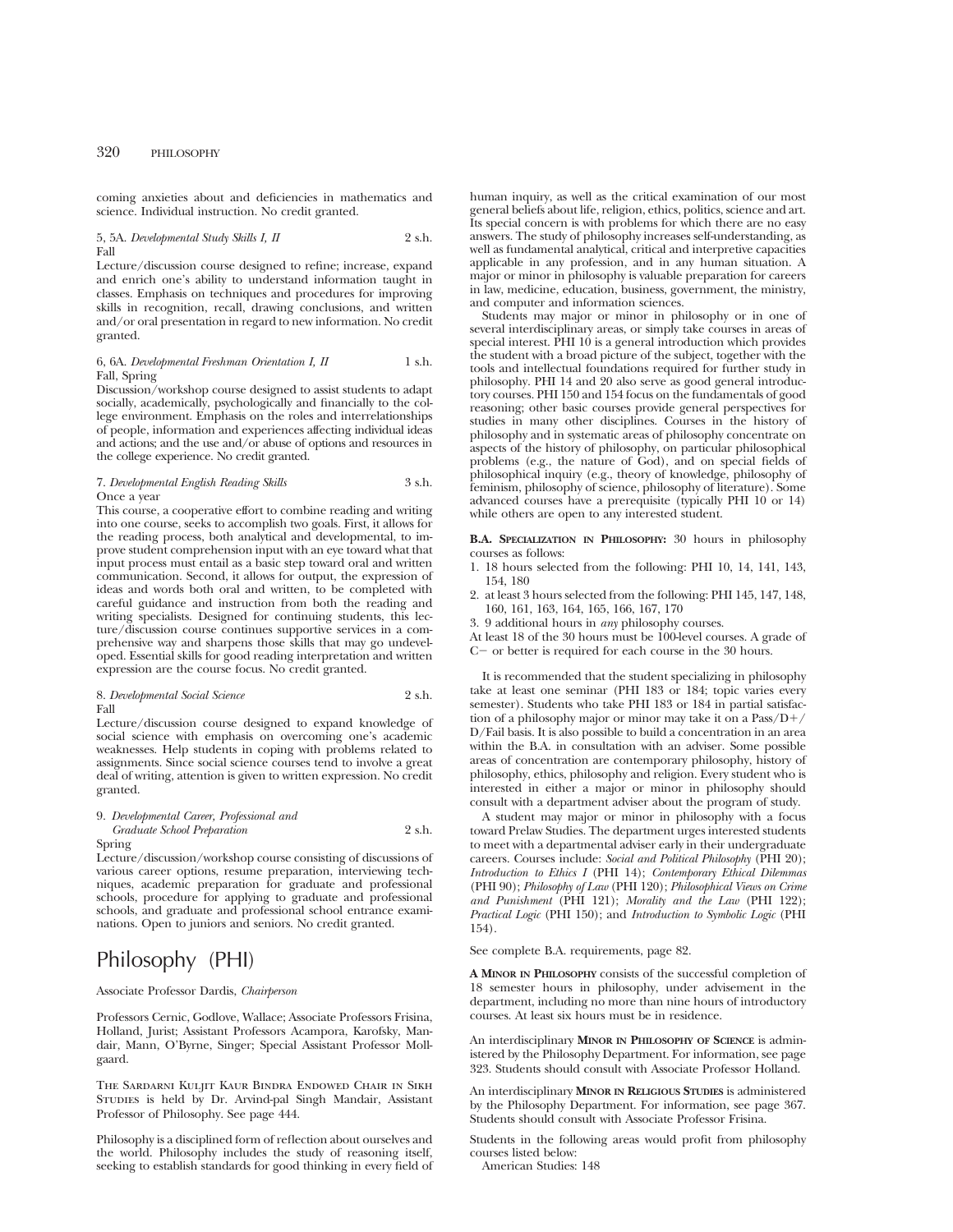Anthropology: 17, 102, RELI 15, 50, 75 Arts: 115, 160 Classics: 141, 143 Communications: 14, 20, 150, 160 Computer Science: 14, 91, 154, 156 Elementary Education: 10, 14, 25, 150, 154 English: 114, 115, 160 Foreign languages: 114, 141, 143, 145, 160 History: 111, 114, 141, 143, 145, 147, 148, 161 Mathematics: 154, 156 Political Science: 14, 20, 90, 113, 120 Prelaw: 14, 20, 90, 120, 121, 122, 150, 154 Premedical: 14, 90, 154, 161, 164 Psychology: 14, 90, 114, 141, 143, 161, 164 Science: 91, 150, 154, 156, 161, 164 Sociology: 14, 20, 90, 91, 164

# **NOTE:**

The following courses and descriptions originally listed in the Department of Philosophy can now be located under Religious Studies (RELI). See page 367.

- 12. *Introduction to Western Religious Traditions #* (Formerly PHIL 61.)
- 15. *Introduction to Eastern Religious Traditions #* (Formerly PHIL 60.)
- 50. *Islam #* (Formerly PHIL 68.)
- 75. *Mysticism* and *the Spiritual Quest #* (Formerly PHIL 69.) (Same as PHI 102.)
- 80. *Life, Death and Immortality #* (Formerly PHIL 70.) (Same as PHI 103.)
- 85. *Comparative Religious Ethics #* (Formerly PHIL 71.)
- 100. *Modern Religious Thought #* (Formerly PHIL 126.)
- 150. *Approaches to the Study of Religion* (Formerly PHIL 62A.)

# COURSES

In addition to semester notations next to each course, a selection of couses is offered during January and Summer sessions. Consult the *January* and *Summer Sessions* bulletins for these schedules.

# **INTRODUCTORY COURSES**

10. *Introduction to Philosophy* # 3 s.h.

Fall, Spring

An introduction to philosophy through the study of classical and recent treatments of philosophical problems. Consideration of such topics as rationality, knowledge and certainty, aesthetic evaluation, the existence of God, the mind and its place in nature, freedom and determinism, responsibility, blame and punishment, morality and altruism. Course is designed to provide a foundation for more advanced courses in philosophy. Credit given for this course or New College HPB 1, not both. (Formerly PHIL 5.)

| 14. Introduction to Ethics $I \#$ | 3 s.h. |
|-----------------------------------|--------|
| Fall, Spring                      |        |

Critical examination of major theories in ethics with readings drawn from classical and contemporary sources. The aim is to clarify and illuminate the processes of evaluation, decision and ethical action through the study of important works in the history of ethics. Credit given for this course or New College HPG 11, not both. (Formerly PHIL 9.)

#### 17. *Introduction to Eastern Philosophy* # 3 s.h. Periodically

Survey course of the seven major schools of Indian philosophy, along with the Japanese School of Zen Buddhism and the Chinese philosophy of Taoism. (Formerly PHIL 63.)

20. *Social and Political Philosophy* # 3 s.h. Fall, Spring

An introduction to basic issues concerning society and politics. Some topics discussed are the origins of society and its proper organization as well as perspectives on justice, rights and obligations. (Formerly PHIL 4.)

25. *Theories of Human Nature* 3 s.h. Periodically

Examination of classical and contemporary theories of human nature. Considers persons as moral beings, as seekers of knowledge, and as social and political animals. Emphasis on the connection between theories of human nature and conceptions of the natural world. Credit given for this course or New College HPG 7, not both. (Formerly PHIL 6.)

$$
30. \text{ } "God"
$$

A critical examination of various conceptions of God's nature ranging from the supernatural view of Thomas Aquinas to the psychological projection view of Ludwig Feuerbach. (Formerly PHIL 122.)

### **INTERMEDIATE COURSES**

Periodically

| 60. Introduction to Chinese Philosophical |        |
|-------------------------------------------|--------|
| and Religious Traditions                  | 3 s.h. |
| See course description, page 427.         |        |

80. *Philosophy of Love* 3 s.h. Once a year

An in-depth study of love as a central metaphysical phenomenon. (Formerly PHIL 121.)

90. *Contemporary Ethical Dilemmas* 3 s.h. Periodically

A critical examination of various positions taken on some contemporary moral issues and dilemmas. Possible topics include abortion, sexism, euthanasia, sexual preference, the ethics of marriage, racism, privacy, capital punishment, suicide, civil disobedience, punishment, punishment and the mentally ill, environmental ethics, etc. The class may also suggest problems that it wishes to explore. Prerequisite: PHI 14 recommended. (Formerly PHIL 11.)

#### 91. *Technology and Human Values* 3 s.h. Periodically

Assessment of the status of human values in contemporary western society and the factors which affect this status. The first half of the course examines valuing, choosing, assessing, setting priorities and value disagreements. The second half will apply these findings to selected problems of choice and responsibility emerging from the impact of technology on the person, on society, on the environment and the physical, social, moral and aesthetic quality of life. Sophomore standing required. Same as TPP 112. (Formerly PHIL 112.)

# 102. *Mysticism and the Spiritual Quest #* 3 s.h. Periodically

Mysticism is traditionally defined as the yearning for direct connection to a transcendent reality and is referred to as the esoteric dimension of religious search. Though evident as a global phenomenon, mystical traditions most notably developed in the monotheistic faiths of Judaism, Christianity, and Islam, as well as in the many religious traditions of India, China, Japan, and ancient Greece. A cross-cultural exploration of the meanings, definitions, practices and common themes of mysticism via a study of original texts (in translation) from different parts of the world. Same as RELI 75. Credit given for this course or RELI 75,

103. *Life, Death and Immortality #* 3 s.h. See course description, page 427.

111. *Philosophy and the Holocaust* 3 s.h. Periodically

Philosophical perspectives on the Holocaust. The first half of the course examines what it means to represent the Holocaust,

not both. (Formerly PHIL 69.)

<sup>#</sup>Core course